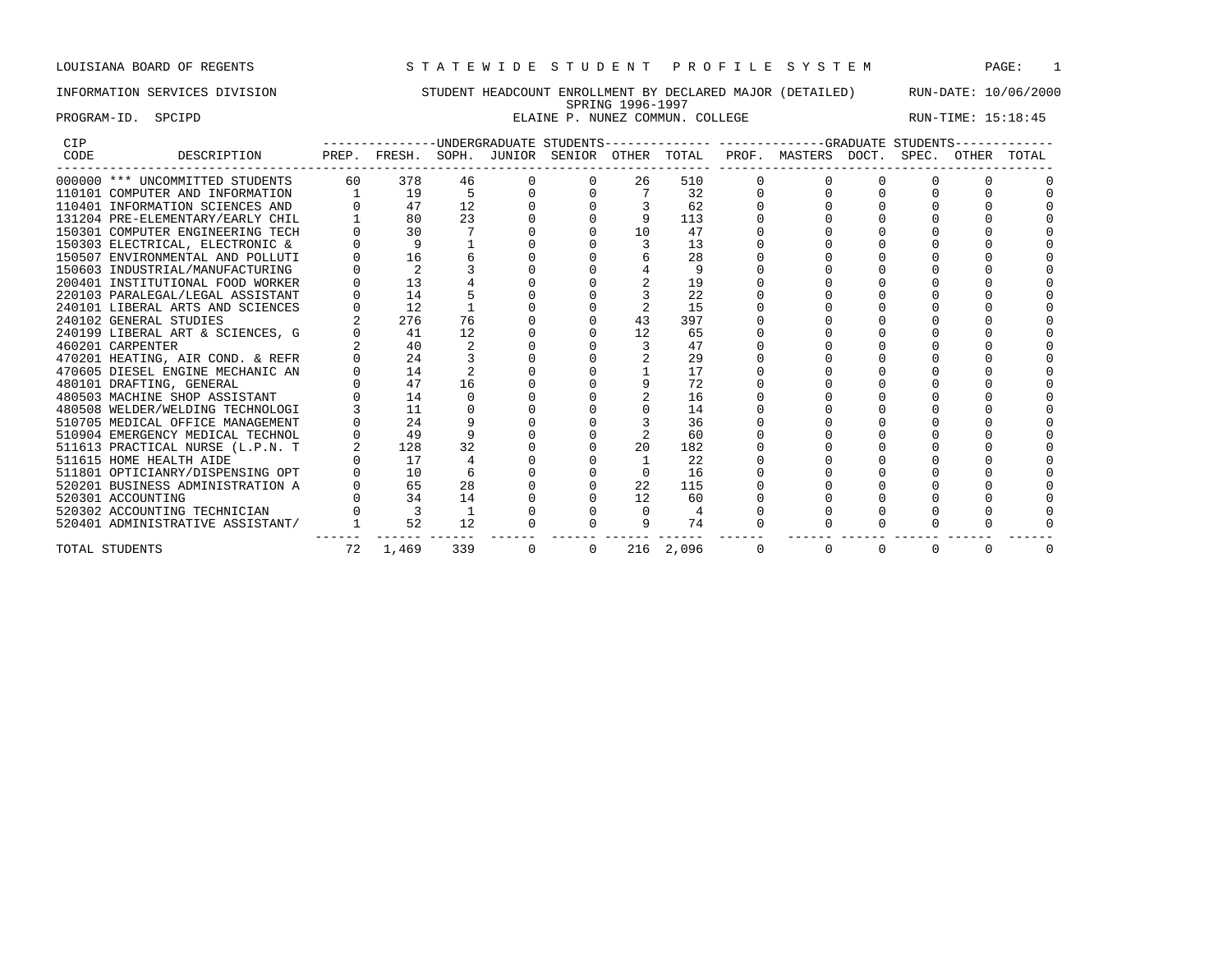### INFORMATION SERVICES DIVISION STUDENT HEADCOUNT ENROLLMENT BY DECLARED MAJOR (DETAILED) RUN-DATE: 10/06/2000 SPRING 1996-1997 PROGRAM-ID. SPCIPD **DELGADO COMMUNITY COLLEGE** RUN-TIME: 15:18:45

|                                                                                                                                                                                                                                                                                                                                                                                                                                                   |  |  |  |  | ---------------UNDERGRADUATE STUDENTS-------------- ------------GRADUATE STUDENTS------------ |  |          |
|---------------------------------------------------------------------------------------------------------------------------------------------------------------------------------------------------------------------------------------------------------------------------------------------------------------------------------------------------------------------------------------------------------------------------------------------------|--|--|--|--|-----------------------------------------------------------------------------------------------|--|----------|
|                                                                                                                                                                                                                                                                                                                                                                                                                                                   |  |  |  |  | PREP. FRESH. SOPH. JUNIOR SENIOR OTHER TOTAL PROF. MASTERS DOCT. SPEC. OTHER TOTAL            |  |          |
|                                                                                                                                                                                                                                                                                                                                                                                                                                                   |  |  |  |  |                                                                                               |  |          |
|                                                                                                                                                                                                                                                                                                                                                                                                                                                   |  |  |  |  |                                                                                               |  |          |
|                                                                                                                                                                                                                                                                                                                                                                                                                                                   |  |  |  |  |                                                                                               |  | 0        |
|                                                                                                                                                                                                                                                                                                                                                                                                                                                   |  |  |  |  |                                                                                               |  | 0        |
|                                                                                                                                                                                                                                                                                                                                                                                                                                                   |  |  |  |  |                                                                                               |  | 0        |
|                                                                                                                                                                                                                                                                                                                                                                                                                                                   |  |  |  |  |                                                                                               |  |          |
|                                                                                                                                                                                                                                                                                                                                                                                                                                                   |  |  |  |  |                                                                                               |  | $\Omega$ |
|                                                                                                                                                                                                                                                                                                                                                                                                                                                   |  |  |  |  |                                                                                               |  |          |
|                                                                                                                                                                                                                                                                                                                                                                                                                                                   |  |  |  |  |                                                                                               |  |          |
|                                                                                                                                                                                                                                                                                                                                                                                                                                                   |  |  |  |  |                                                                                               |  | $\Omega$ |
|                                                                                                                                                                                                                                                                                                                                                                                                                                                   |  |  |  |  |                                                                                               |  |          |
|                                                                                                                                                                                                                                                                                                                                                                                                                                                   |  |  |  |  |                                                                                               |  | $\Omega$ |
|                                                                                                                                                                                                                                                                                                                                                                                                                                                   |  |  |  |  |                                                                                               |  | $\Omega$ |
|                                                                                                                                                                                                                                                                                                                                                                                                                                                   |  |  |  |  |                                                                                               |  |          |
|                                                                                                                                                                                                                                                                                                                                                                                                                                                   |  |  |  |  |                                                                                               |  | 0        |
|                                                                                                                                                                                                                                                                                                                                                                                                                                                   |  |  |  |  |                                                                                               |  |          |
|                                                                                                                                                                                                                                                                                                                                                                                                                                                   |  |  |  |  |                                                                                               |  |          |
|                                                                                                                                                                                                                                                                                                                                                                                                                                                   |  |  |  |  |                                                                                               |  | $\Omega$ |
|                                                                                                                                                                                                                                                                                                                                                                                                                                                   |  |  |  |  |                                                                                               |  | $\Omega$ |
|                                                                                                                                                                                                                                                                                                                                                                                                                                                   |  |  |  |  |                                                                                               |  | $\Omega$ |
|                                                                                                                                                                                                                                                                                                                                                                                                                                                   |  |  |  |  |                                                                                               |  |          |
|                                                                                                                                                                                                                                                                                                                                                                                                                                                   |  |  |  |  |                                                                                               |  |          |
|                                                                                                                                                                                                                                                                                                                                                                                                                                                   |  |  |  |  |                                                                                               |  |          |
|                                                                                                                                                                                                                                                                                                                                                                                                                                                   |  |  |  |  |                                                                                               |  | 0        |
|                                                                                                                                                                                                                                                                                                                                                                                                                                                   |  |  |  |  |                                                                                               |  |          |
|                                                                                                                                                                                                                                                                                                                                                                                                                                                   |  |  |  |  |                                                                                               |  | $\Omega$ |
|                                                                                                                                                                                                                                                                                                                                                                                                                                                   |  |  |  |  |                                                                                               |  | $\Omega$ |
|                                                                                                                                                                                                                                                                                                                                                                                                                                                   |  |  |  |  |                                                                                               |  |          |
|                                                                                                                                                                                                                                                                                                                                                                                                                                                   |  |  |  |  |                                                                                               |  | $\Omega$ |
|                                                                                                                                                                                                                                                                                                                                                                                                                                                   |  |  |  |  |                                                                                               |  |          |
|                                                                                                                                                                                                                                                                                                                                                                                                                                                   |  |  |  |  |                                                                                               |  | 0        |
|                                                                                                                                                                                                                                                                                                                                                                                                                                                   |  |  |  |  |                                                                                               |  | C        |
|                                                                                                                                                                                                                                                                                                                                                                                                                                                   |  |  |  |  |                                                                                               |  |          |
|                                                                                                                                                                                                                                                                                                                                                                                                                                                   |  |  |  |  |                                                                                               |  | $\Omega$ |
|                                                                                                                                                                                                                                                                                                                                                                                                                                                   |  |  |  |  |                                                                                               |  | $\Omega$ |
|                                                                                                                                                                                                                                                                                                                                                                                                                                                   |  |  |  |  |                                                                                               |  | $\Omega$ |
|                                                                                                                                                                                                                                                                                                                                                                                                                                                   |  |  |  |  |                                                                                               |  | 0        |
|                                                                                                                                                                                                                                                                                                                                                                                                                                                   |  |  |  |  |                                                                                               |  | C        |
|                                                                                                                                                                                                                                                                                                                                                                                                                                                   |  |  |  |  |                                                                                               |  | $\Omega$ |
|                                                                                                                                                                                                                                                                                                                                                                                                                                                   |  |  |  |  |                                                                                               |  | $\Omega$ |
|                                                                                                                                                                                                                                                                                                                                                                                                                                                   |  |  |  |  |                                                                                               |  | 0        |
|                                                                                                                                                                                                                                                                                                                                                                                                                                                   |  |  |  |  |                                                                                               |  | $\Omega$ |
|                                                                                                                                                                                                                                                                                                                                                                                                                                                   |  |  |  |  |                                                                                               |  | $\Omega$ |
|                                                                                                                                                                                                                                                                                                                                                                                                                                                   |  |  |  |  |                                                                                               |  |          |
|                                                                                                                                                                                                                                                                                                                                                                                                                                                   |  |  |  |  |                                                                                               |  | 0        |
|                                                                                                                                                                                                                                                                                                                                                                                                                                                   |  |  |  |  |                                                                                               |  |          |
|                                                                                                                                                                                                                                                                                                                                                                                                                                                   |  |  |  |  |                                                                                               |  | $\Omega$ |
|                                                                                                                                                                                                                                                                                                                                                                                                                                                   |  |  |  |  |                                                                                               |  | $\Omega$ |
|                                                                                                                                                                                                                                                                                                                                                                                                                                                   |  |  |  |  |                                                                                               |  |          |
|                                                                                                                                                                                                                                                                                                                                                                                                                                                   |  |  |  |  |                                                                                               |  | $\Omega$ |
| $\begin{small} \textbf{1}_{\text{3}} \text{S} & \textbf{1}_{\text{3}} \text{S} & \textbf{1}_{\text{3}} \text{S} & \textbf{1}_{\text{3}} \text{S} & \textbf{1}_{\text{3}} \text{S} & \textbf{1}_{\text{3}} \text{S} & \textbf{1}_{\text{3}} \text{S} & \textbf{1}_{\text{3}} \text{S} & \textbf{1}_{\text{3}} \text{S} & \textbf{1}_{\text{3}} \text{S} & \textbf{1}_{\text{3}} \text{S} & \textbf{1}_{\text{3}} \text{S} & \textbf{1}_{\text{3}}$ |  |  |  |  |                                                                                               |  | 0        |
|                                                                                                                                                                                                                                                                                                                                                                                                                                                   |  |  |  |  |                                                                                               |  | $\Omega$ |
|                                                                                                                                                                                                                                                                                                                                                                                                                                                   |  |  |  |  |                                                                                               |  |          |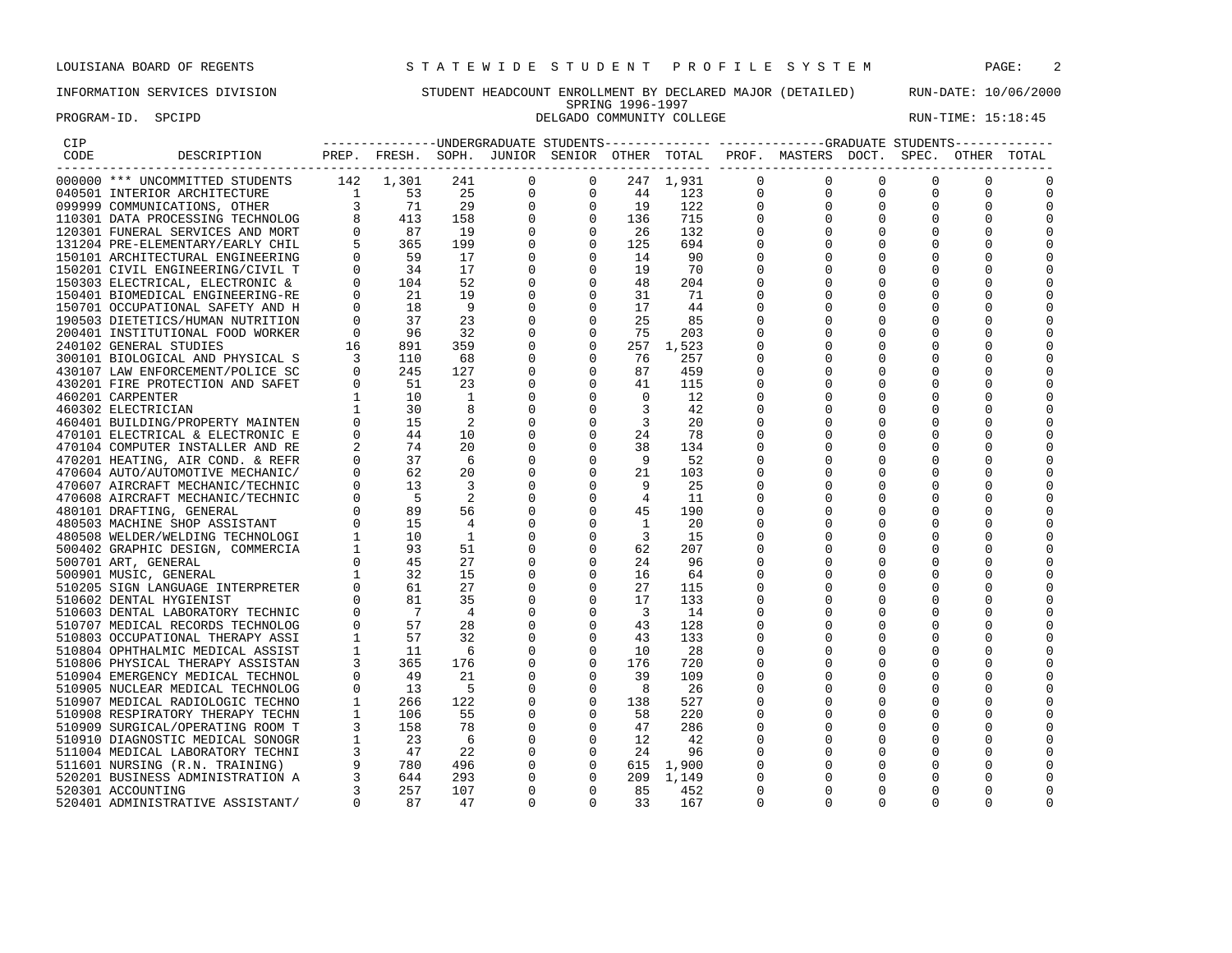|             | 520901 HOSPITALITY/ADMINISTRATIO | $\Omega$ | 25     | 6     | $\Omega$ | $\Omega$                  | $\overline{2}$   | 33    | $\Omega$ | $\Omega$                                                                                         | $\Omega$ |       |                    |                      |   |
|-------------|----------------------------------|----------|--------|-------|----------|---------------------------|------------------|-------|----------|--------------------------------------------------------------------------------------------------|----------|-------|--------------------|----------------------|---|
| CIP<br>CODE | DESCRIPTION                      | PREP.    | FRESH. | SOPH. | JUNIOR   | SENIOR OTHER              |                  | TOTAL |          | -UNDERGRADUATE STUDENTS------------- ------------GRADUATE STUDENTS-------------<br>PROF. MASTERS | DOCT.    | SPEC. | OTHER              | TOTAL                |   |
| PROGRAM-ID. | SPCIPD                           |          |        |       |          | DELGADO COMMUNITY COLLEGE |                  |       |          |                                                                                                  |          |       | RUN-TIME: 15:18:45 |                      |   |
|             | INFORMATION SERVICES DIVISION    |          |        |       |          |                           | SPRING 1996-1997 |       |          | STUDENT HEADCOUNT ENROLLMENT BY DECLARED MAJOR (DETAILED)                                        |          |       |                    | RUN-DATE: 10/06/2000 |   |
|             | LOUISIANA BOARD OF REGENTS       |          |        |       |          |                           |                  |       |          | STATEWIDE STUDENT PROFILE SYSTEM                                                                 |          |       |                    | PAGE:                | 3 |

TOTAL STUDENTS 214 7,624 3,209 0 0 3,138 14,185 0 0 0 0 0 0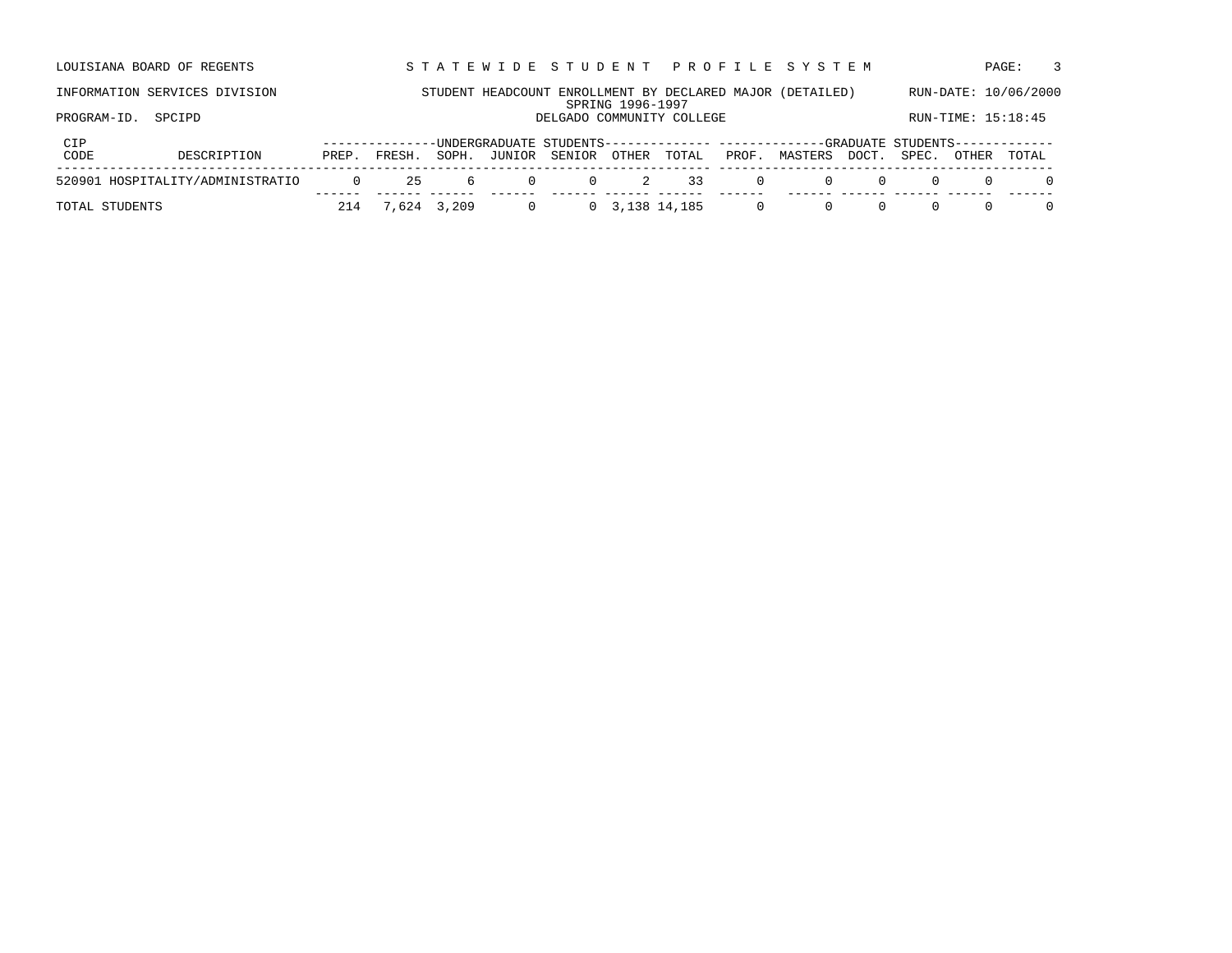PROGRAM-ID. SPCIPD STATE UNIVERSITY STATE UNIVERSITY RUN-TIME: 15:18:45

### INFORMATION SERVICES DIVISION STUDENT HEADCOUNT ENROLLMENT BY DECLARED MAJOR (DETAILED) RUN-DATE: 10/06/2000 SPRING 1996-1997

| CIP  |                                  |             |                                                                                                                         |                |                         |                         |                |                          |             |                                                                                    |          |          |              |             |
|------|----------------------------------|-------------|-------------------------------------------------------------------------------------------------------------------------|----------------|-------------------------|-------------------------|----------------|--------------------------|-------------|------------------------------------------------------------------------------------|----------|----------|--------------|-------------|
| CODE | DESCRIPTION                      |             |                                                                                                                         |                |                         |                         |                |                          |             | PREP. FRESH. SOPH. JUNIOR SENIOR OTHER TOTAL PROF. MASTERS DOCT. SPEC. OTHER TOTAL |          |          |              |             |
|      | 000000 *** UNCOMMITTED STUDENTS  |             | $\begin{bmatrix} 0 & 95 & 113 \\ 0 & 50 & 40 \\ 0 & 67 & 41 \\ 0 & 92 & 49 \\ 0 & 0 & 0 \end{bmatrix}$                  |                | 64                      | 31                      | 54             | 357                      | $\Omega$    | $\Omega$                                                                           | $\Omega$ | $\Omega$ | 61           | 61          |
|      | 090403 MASS COMMUNICATIONS       |             |                                                                                                                         |                | 44                      | 80                      | $\overline{0}$ | 214                      | $\mathbf 0$ | 0                                                                                  | 0        | 0        | 0            |             |
|      | 110401 INFORMATION SCIENCES AND  |             |                                                                                                                         |                | 47                      | 87                      | $\mathbf 0$    | 242                      | $\mathbf 0$ | 0                                                                                  |          |          | 0            |             |
|      | 110701 COMPUTER SCIENCE          |             |                                                                                                                         |                | 17                      | 56                      | $\mathbf 0$    | 214                      |             |                                                                                    |          |          |              |             |
|      | 130401 EDUCATION ADMINISTRATION  |             |                                                                                                                         |                | $\bigcirc$              | $\overline{0}$          | $\Omega$       | $\overline{\phantom{0}}$ |             | $\Omega$                                                                           |          |          |              |             |
|      | 131001 SPECIAL EDUCATION, GENERA |             | $\overline{\mathbf{3}}$                                                                                                 | - 6            | 6                       | - 9                     | 0              | 24                       |             | $\Omega$                                                                           |          |          |              |             |
|      | 131202 ELEMENTARY TEACHER EDUCAT |             | $\begin{matrix} 0 \\ 0 \end{matrix}$<br>45                                                                              | 28             | 36                      | 76                      | 1              | 186                      |             | 25                                                                                 |          |          |              | 25          |
|      | 131204 PRE-ELEMENTARY/EARLY CHIL | $\Omega$    | 24                                                                                                                      | 12             | 10                      | 18                      |                | 64                       |             |                                                                                    |          |          |              |             |
|      | 131302 ART TEACHER EDUCATION     |             | - 5                                                                                                                     | $\mathbf{1}$   | $\overline{\mathbf{3}}$ | $\overline{4}$          | $\Omega$       | 13                       |             |                                                                                    |          |          |              |             |
|      | 131303 BUSINESS TEACHER EDUCATIO |             | 55                                                                                                                      | 12             | 10                      | 13                      | $\Omega$       | 90                       |             |                                                                                    |          |          |              |             |
|      | 131305 ENGLISH TEACHER EDUCATION |             | $\frac{9}{1}$                                                                                                           | 9              | 8                       | 11                      | $\Omega$       | 37                       |             | 0                                                                                  |          |          |              |             |
|      | 131308 HOME ECONOMICS TEACHER ED |             |                                                                                                                         |                |                         | 2                       |                | 5                        |             |                                                                                    |          |          |              |             |
|      | 131309 TECHNOLOGY TEACHER EDUCAT | $\mathbf 0$ | $\mathbf 0$                                                                                                             | $\Omega$       | 1                       | 1                       | 0              | -2                       |             |                                                                                    |          |          |              |             |
|      | 131312 MUSIC TEACHER EDUCATION   | $\Omega$    | 12                                                                                                                      | -8             | 4                       | -7                      | 0              | 31                       |             |                                                                                    |          |          |              |             |
|      | 131314 PHYSICAL EDUCATION TEACHI |             | 79                                                                                                                      | 25             | 19                      | 47                      | $\Omega$       | 170                      |             | $\Omega$                                                                           |          |          |              |             |
|      | 131316 SCIENCE TEACHER EDUCATION |             | $\overline{0}$                                                                                                          | 0              | $\overline{0}$          | - 1                     | 0              | - 1                      |             | 19                                                                                 |          |          |              | 19          |
|      | 131317 SOCIAL SCIENCE TEACHER ED |             | $\overline{\phantom{a}}$                                                                                                | 8              | 8                       | 12                      | $\mathbf 0$    | 31                       |             | 42                                                                                 |          |          |              | 42          |
|      | 131399 TEACHER ED., SPECIFIC ACA | 0           | 10                                                                                                                      | 11             | 11                      | 16                      | 0              | 48                       |             | $\mathbf 0$                                                                        | 0        |          |              | $\Omega$    |
|      | 139999 EDUCATION, OTHER          |             | $\bigcirc$                                                                                                              | $\Omega$       | $\Omega$                | $\overline{\mathbf{0}}$ | $\Omega$       | - 0                      |             | 22                                                                                 | 111      |          |              | 133         |
|      | 150303 ELECTRICAL, ELECTRONIC &  |             | 35                                                                                                                      | 23             | 27                      | 54                      | $\Omega$       | 139                      |             |                                                                                    |          |          |              |             |
|      | 150603 INDUSTRIAL/MANUFACTURING  |             | - 5                                                                                                                     |                | 5                       | -3                      | 0              | 17                       |             |                                                                                    |          |          |              |             |
|      | 150803 AUTOMOTIVE ENGINEERING TE |             | 12                                                                                                                      |                |                         | - 5                     | $\mathbf 0$    | 23                       |             |                                                                                    |          |          |              |             |
|      | 151001 CONSTRUCTION/BUILDING TEC |             | 31                                                                                                                      |                |                         | 11                      | 0              | 53                       |             |                                                                                    |          |          |              |             |
|      | 160901 FRENCH LANGUAGE AND LITER |             | $\Omega$                                                                                                                | $\mathbf{0}$   |                         | -1                      | 0              | -1                       |             |                                                                                    |          |          |              |             |
|      | 160905 SPANISH LANGUAGE AND LITE |             | $\Omega$                                                                                                                | $\Omega$       |                         | $\Omega$                | $\Omega$       | 1                        |             |                                                                                    |          |          |              |             |
|      | 190706 CHILD GROWTH, CARE AND DE |             | -6                                                                                                                      |                |                         | 6                       | 0              | 15                       |             |                                                                                    |          |          |              |             |
|      | 200401 INSTITUTIONAL FOOD WORKER |             | <sup>1</sup>                                                                                                            | 2              | 1                       | $\mathbf{1}$            | 0              | - 5                      |             |                                                                                    |          |          |              |             |
|      | 220102 PRE-LAW STUDIES           |             | 30                                                                                                                      | 22             | 19                      | 27                      | 0              | 98                       |             |                                                                                    |          |          |              |             |
|      | 230101 ENGLISH LANGUAGE AND LITE |             |                                                                                                                         | $\overline{4}$ | -5                      | 18                      | $\Omega$       | 42                       |             |                                                                                    |          |          |              |             |
|      | 240103 HUMANITIES/HUMANISTIC STU |             |                                                                                                                         | $\Omega$       | $\Omega$                | - 0                     | $\Omega$       | 0                        |             | 20                                                                                 |          |          |              | 20          |
|      | 260101 BIOLOGY, GENERAL          |             |                                                                                                                         | 47             | 44                      | 121                     | $\mathbf 0$    | 282                      |             |                                                                                    |          |          |              |             |
|      | 270101 MATHEMATICS               |             |                                                                                                                         | $\overline{3}$ | 6                       | 8                       | $\Omega$       | 25                       |             |                                                                                    |          |          |              |             |
|      | 310101 PARKS, RECREATION AND LEI |             |                                                                                                                         | 26             | 60                      | 118                     | 0              | 251                      |             | $\Omega$                                                                           |          |          |              |             |
|      | 310301 PARKS, RECREATION AND LEI |             |                                                                                                                         | $\Omega$       | $\Omega$                | $\overline{0}$          |                | - 0                      |             | 19                                                                                 |          |          |              | 19          |
|      | 310502 ADAPTED PHYSICAL EDUCATIO |             |                                                                                                                         | 2              | 1                       | $\overline{0}$          | 0              | 8                        |             |                                                                                    |          |          |              |             |
|      | 400501 CHEMISTRY, GENERAL        |             |                                                                                                                         | 10             | 5                       | 16                      | $\Omega$       | 45                       |             |                                                                                    |          |          |              |             |
|      | 400801 PHYSICS, GENERAL          |             | $\begin{array}{ccc} 0 & 30 \ 0 & 15 \ 0 & 0 \ 0 & 0 \ 0 & 8 \ 0 & 47 \ 0 & 0 \ 0 & 5 \ 0 & 14 \ 0 \ 0 & 96 \end{array}$ | 1              | <sup>1</sup>            | 9                       | $\Omega$       | 13                       |             |                                                                                    |          |          |              |             |
|      | 420101 PSYCHOLOGY, GENERAL       | $\Omega$    | 96                                                                                                                      | 58             | 50                      | 94                      | 0              | 298                      |             | $\Omega$                                                                           |          |          |              |             |
|      | 430104 CRIMINAL JUSTICE STUDIES  |             | 202                                                                                                                     | 76             | 71                      | 147                     |                | 496                      |             | 73                                                                                 |          |          |              | 73          |
|      | 430107 LAW ENFORCEMENT/POLICE SC |             | 12                                                                                                                      | 4              | 7                       | 14                      | 0              | 37                       |             | 0                                                                                  |          |          |              | $\mathbf 0$ |
|      | 440401 PUBLIC ADMINISTRATION     |             | $\overline{0}$                                                                                                          | 1              | $\overline{4}$          | 12                      | 0              | 17                       |             | 60                                                                                 |          |          |              | 60          |
|      | 440701 SOCIAL WORK               | $\Omega$    | 52                                                                                                                      | 35             | 41                      | 96                      | 1              | 225                      |             | 23                                                                                 |          |          |              | 23          |
|      | 450701 GEOGRAPHY                 |             | $\Omega$                                                                                                                | -1             | $\Omega$                | - 0                     | 0              | - 1                      |             |                                                                                    |          |          |              |             |
|      | 450801 HISTORY, GENERAL          |             |                                                                                                                         | 4              | 9                       | 17                      | $\Omega$       | 37                       |             | $\Omega$                                                                           |          |          |              |             |
|      | 451001 POLITICAL SCIENCE, GENERA |             |                                                                                                                         | 18             | 12                      | 35                      | 0              | 100                      |             |                                                                                    |          |          |              |             |
|      | 451101 SOCIOLOGY                 |             |                                                                                                                         | 16             | 15                      | 20                      | $\mathbf 0$    | 79                       |             |                                                                                    |          |          |              |             |
|      | 480101 DRAFTING, GENERAL         |             |                                                                                                                         | 22             | 13                      | 26                      | 0              | 99                       |             |                                                                                    |          |          |              |             |
|      | 500501 DRAMA/THEATER ARTS, GENER |             |                                                                                                                         | 1              | 4                       | -1                      | $\Omega$       | 12                       |             |                                                                                    |          |          |              |             |
|      | 500701 ART, GENERAL              |             | $\begin{bmatrix} 0 & 0 & 7 \\ 0 & 35 & 28 \\ 0 & 28 & 38 \\ 0 & 6 & 2 \\ 0 & 2 & 2 \end{bmatrix}$                       | 8              | 5                       | 6                       | $\Omega$       | 21                       |             |                                                                                    |          |          |              |             |
|      |                                  | $\Omega$    | $\overline{3}$                                                                                                          | 5              | 6                       | 3                       | $\Omega$       | 17                       | 0           |                                                                                    |          |          | <sup>0</sup> |             |
|      | 500903 MUSIC - GENERAL PERFORMAN |             |                                                                                                                         |                |                         |                         |                |                          |             |                                                                                    |          |          |              |             |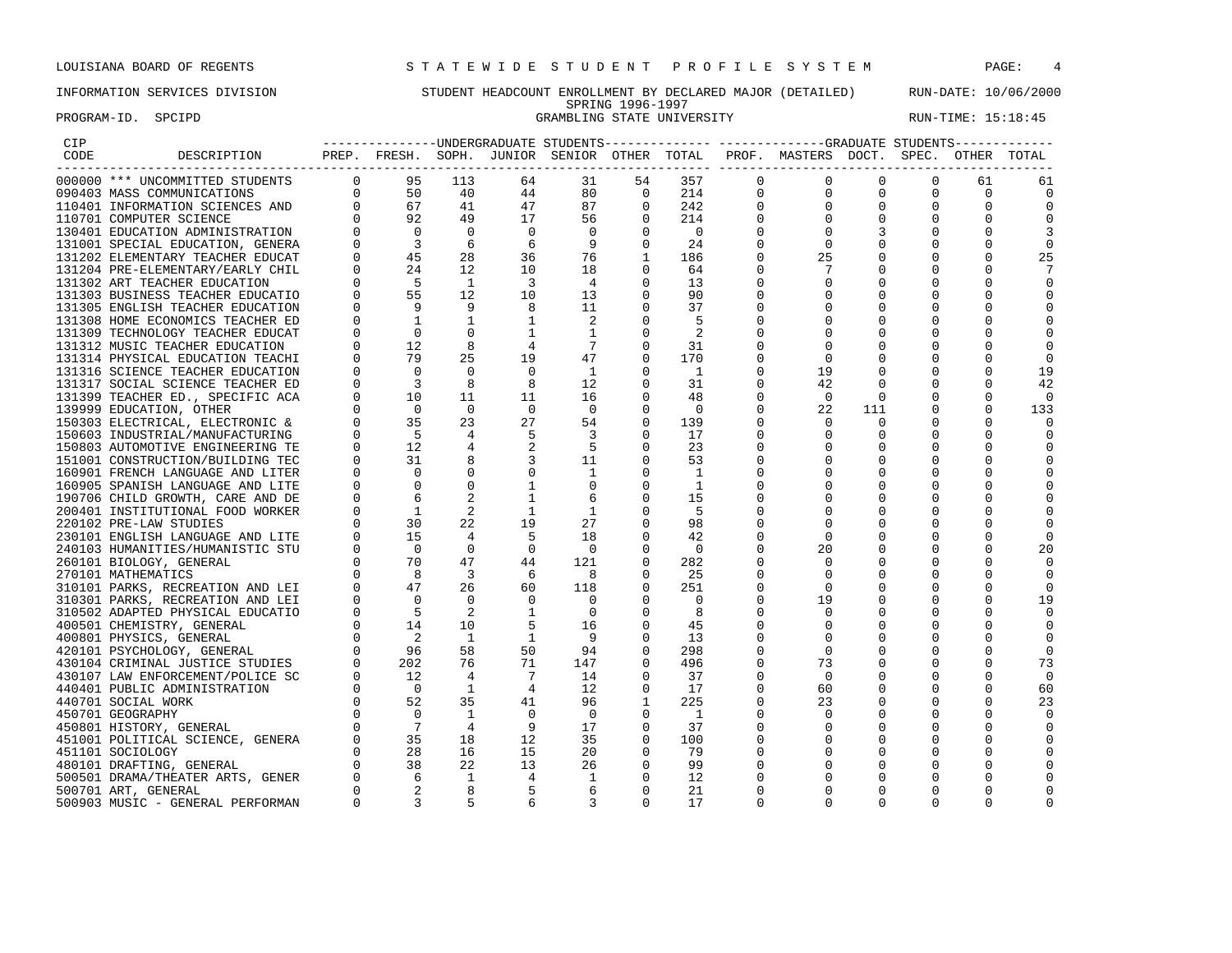## INFORMATION SERVICES DIVISION STUDENT HEADCOUNT ENROLLMENT BY DECLARED MAJOR (DETAILED) RUN-DATE: 10/06/2000 SPRING 1996-1997 PROGRAM-ID. SPCIPD GRAMBLING STATE UNIVERSITY RUN-TIME: 15:18:45

| CIP  |                                  |       |        |       | -UNDERGRADUATE STUDENTS------ |        |       |       |       |         |       | -GRADUATE STUDENTS- |       |       |
|------|----------------------------------|-------|--------|-------|-------------------------------|--------|-------|-------|-------|---------|-------|---------------------|-------|-------|
| CODE | DESCRIPTION                      | PREP. | FRESH. | SOPH. | JUNIOR                        | SENIOR | OTHER | TOTAL | PROF. | MASTERS | DOCT. | SPEC.               | OTHER | TOTAL |
|      | 510203 SPEECH-LANGUAGE PATHOLOGY |       |        |       |                               |        |       | 25    |       |         |       |                     |       |       |
|      | 511601 NURSING (R.N. TRAINING)   |       | 156    | 105   | 92                            | 261    |       | 614   |       |         |       |                     |       |       |
|      | 520201 BUSINESS ADMINISTRATION A |       | 47     | 39    | 48                            | 79     |       | 213   |       |         |       |                     |       |       |
|      | 520204 OFFICE SUPERVISION AND MA |       |        |       |                               |        |       | 43    |       |         |       |                     |       |       |
|      | 520301 ACCOUNTING                |       | 90     | 59    | 46                            | 88     |       | 284   |       |         |       |                     |       |       |
|      | 520401 ADMINISTRATIVE ASSISTANT/ |       |        |       |                               |        |       |       |       |         |       |                     |       |       |
|      | 520408 GENERAL OFFICE/CLERICAL A |       |        |       |                               |        |       |       |       |         |       |                     |       |       |
|      | 520601 BUSINESS/MANAGERIAL ECONO |       | 18     | 12    |                               |        |       | 45    |       |         |       |                     |       |       |
|      | 520902 HOTEL/MOTEL AND RESTAURAN |       |        |       |                               | 4      |       | 31    |       |         |       |                     |       |       |
|      | 521101 INTERNATIONAL BUSINESS    |       |        |       |                               |        |       |       |       |         |       |                     |       |       |
|      | 521401 BUSINESS MARKETING AND MA |       | 58     | 35    | 46                            | 81     |       | 220   |       |         |       |                     |       |       |
|      | TOTAL STUDENTS                   |       | 1,701  | 1,041 | 966                           | 1,898  | 57    | 5,663 |       | 334     | 114   |                     | 61    | 509   |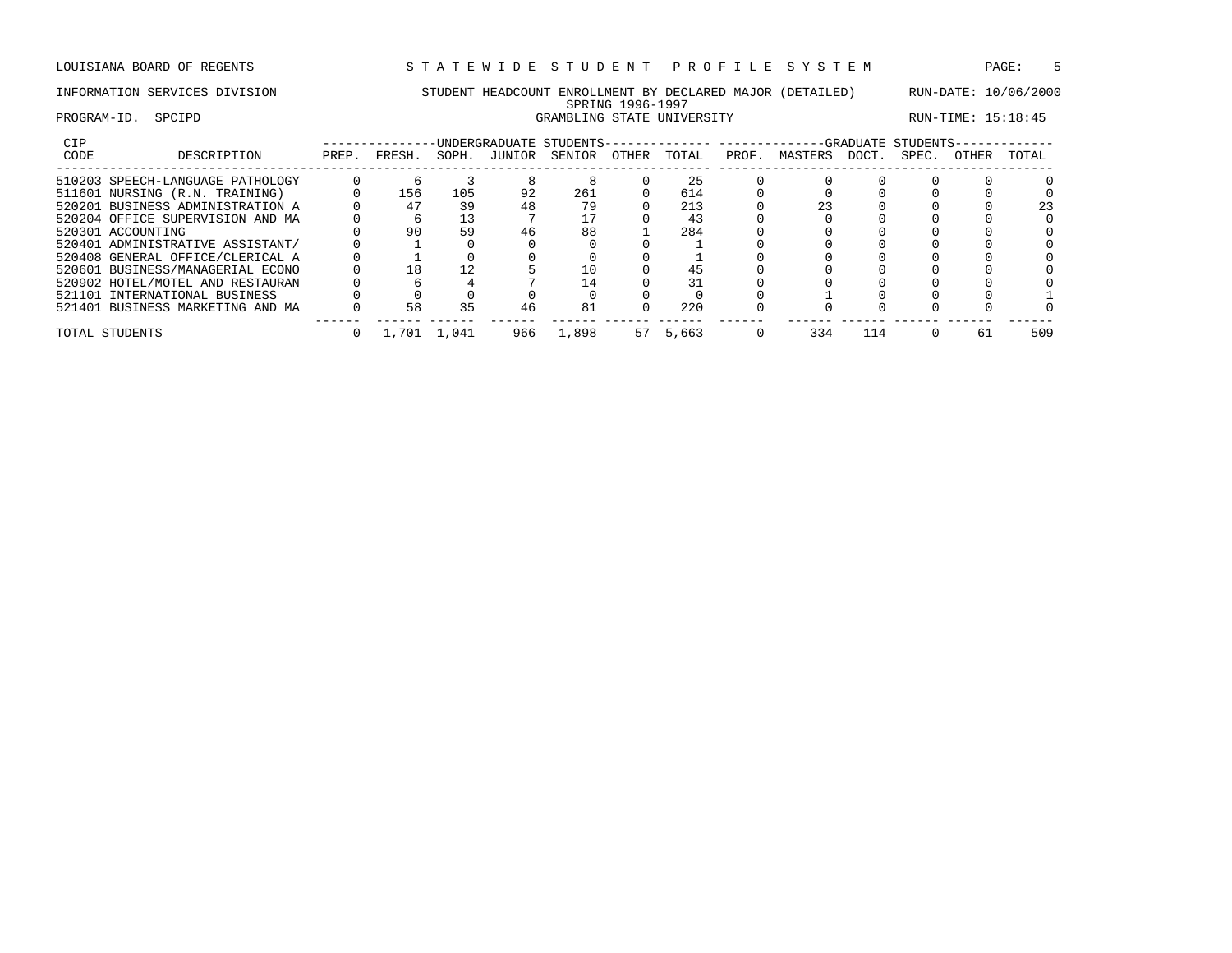PROGRAM-ID. SPCIPD SECTRO SOLUSIANA TECH UNIVERSITY RUN-TIME: 15:18:45

## INFORMATION SERVICES DIVISION STUDENT HEADCOUNT ENROLLMENT BY DECLARED MAJOR (DETAILED) RUN-DATE: 10/06/2000 SPRING 1996-1997<br>LOUISIANA TECH UNIVERSITY

| PREP. FRESH. SOPH. JUNIOR SENIOR OTHER TOTAL PROF. MASTERS DOCT. SPEC. OTHER TOTAL<br>DESCRIPTION<br>CODE<br>2 647 194<br>$\Omega$<br>000000 *** UNCOMMITTED STUDENTS<br>403 1,319<br>$\Omega$<br>$\Omega$<br>205<br>47<br>26<br>$\Omega$<br>205<br>$\begin{array}{ccc} 0 & 5 \\ 0 & 3 \\ 0 & 24 \\ 0 & 0 \end{array}$<br>13<br>10<br>20<br>$\overline{\phantom{0}}$<br>48<br>$\Omega$<br>$\mathbf 0$<br>$\Omega$<br>$\Omega$<br>$\Omega$<br>010101 AGRICULTURAL BUSINESS AND<br>$\Omega$<br>$\overline{\phantom{0}}^2$<br>$\overline{\phantom{a}}$<br>$\overline{7}$<br>15<br>$\mathbf 0$<br>$\mathbf 0$<br>010603 ORNAMENTAL HORTICULTURE O<br>$\mathbf{0}$<br>0<br>$\mathbf{0}$<br>0<br>0<br>30<br>22<br>37<br>$\mathbf 0$<br>113<br>$\mathbf 0$<br>020201 ANIMAL SCIENCES, GENERAL<br>0<br>$\mathbf{0}$<br>0<br>$\overline{0}$<br>$\overline{\phantom{0}}$<br>$\overline{\phantom{a}}$<br>$\Omega$<br>$\overline{\phantom{a}}$<br>$\mathbf 0$<br>$\mathbf 0$<br>020402 AGRONOMY AND CROP SCIENCE<br>$\Omega$<br>$\begin{array}{ccc} 0 & 0 & 0 \ 0 & 5 & 5 \ 0 & 28 & 0 \ 0 & 16 & 0 \ 0 & 0 & 0 \ 0 & 0 & 0 \end{array}$<br>6<br>6<br>11<br>$\mathbf 0$<br>28<br>030101 NATURAL RESOURCES CONSERV<br>0<br>$6\overline{6}$<br>030102 ENVIRONMENTAL SCIENCE/STU<br>5<br>15<br>0<br>-31<br>$\Omega$<br>40<br>25<br>49<br>030501 FORESTRY, GENERAL<br>$\Omega$<br>142<br>21<br>22<br>50<br>122<br>040201 ARCHITECTURE<br>$\Omega$<br>$\Omega$<br>$\Omega$<br>O<br>6<br>$\overline{4}$<br>18<br>040501 INTERIOR ARCHITECTURE<br>$\Omega$<br>44<br>0<br>13<br>6<br>11<br>41<br>$\mathbf 0$<br>090401 JOURNALISM<br>$\mathbf 0$<br>0<br>$\Omega$<br>26<br>13<br>24<br>$\mathbf 0$<br>22<br>$\mathbf 0$<br>110701 COMPUTER SCIENCE<br>116<br>$\mathbf 0$<br>22<br>$\Omega$<br>$\Omega$<br>$\Omega$<br>$\Omega$<br>$\Omega$<br>17<br>17<br>119999 COMPUTER AND INFORMATION<br>$\Omega$<br>$\Omega$<br>27<br>27<br>130101 EDUCATION, GENERAL<br>$\Omega$<br>$\Omega$<br>$\mathbf 0$<br>$\Omega$<br>0<br>$\Omega$<br>$\Omega$<br>$\overline{0}$<br>$\Omega$<br>$\Omega$<br>$\mathbf 0$<br>$\mathbf 0$<br>41<br>$\mathbf 0$<br>14<br>$\Omega$<br>55<br>130301 CURRICULUM AND INSTRUCTIO<br>$\overline{0}$<br>$\Omega$<br>$\mathbf{0}$<br>$\mathbf 0$<br>$\Omega$<br>130401 EDUCATION ADMINISTRATION<br>8<br>8<br>$\overline{0}$<br>$\mathbf 0$<br>$\mathbf 0$<br>$\mathbf 0$<br>$\mathbf 0$<br>3<br>130802 EDUCATIONAL PSYCHOLOGY<br>0<br>3<br>$\overline{0}$<br>$\mathbf 0$<br>$\mathbf{0}$<br>2<br>131001 SPECIAL EDUCATION, GENERA<br>0<br>0<br>$\Omega$<br>131012 EDUCATION OF THE SPEECH I<br>$\Omega$<br>6<br>$\Omega$<br>-7<br>$\Omega$<br>$\overline{0}$<br>$\Omega$<br>$\overline{0}$<br>131101 COUNSELOR EDUCATION COUNS<br>$\Omega$<br>$\mathbf 0$<br>$\overline{\phantom{0}}$<br>138<br>$\Omega$<br>145<br>$\begin{array}{ccc} 0 & 0 & 24 \ 0 & 2 & 7 \ 0 & 25 & 1 \ 0 & 1 & 4 \ 0 & 14 & 14 \end{array}$<br>37<br>94<br>131202 ELEMENTARY TEACHER EDUCAT<br>47<br>$\mathbf 0$<br>202<br>$\circ$<br>0<br>15<br>11<br>25<br>131204 PRE-ELEMENTARY/EARLY CHIL<br>58<br>$\Omega$<br>$\Omega$<br>$\Omega$<br>30<br>35<br>56<br>131205 SECONDARY TEACHER EDUCATI<br>$\mathbf 0$<br>146<br>0<br>131302 ART TEACHER EDUCATION<br>$\overline{4}$<br>$\overline{\phantom{a}}$<br>- 5<br>$\Omega$<br>13<br>0<br>$\Omega$<br>131312 MUSIC TEACHER EDUCATION<br>$\overline{1}$<br>10<br>$\Omega$<br>21<br>$\mathbf 0$<br>6<br>14<br>19<br>38<br>$\mathbf{0}$<br>16<br>16<br>131314 PHYSICAL EDUCATION TEACHI<br>85<br>0<br>0<br>$\overline{0}$<br>$\overline{0}$<br>$\mathbf 0$<br>$\Omega$<br>$\Omega$<br>$\Omega$<br>$\mathbf{1}$<br>131315 READING TEACHER EDUCATION<br>$\overline{\phantom{0}}$<br>0<br>1<br>$\overline{\phantom{a}}$<br>131325 FRENCH LANGUAGE TEACHER E<br>$\Omega$<br>$\mathbf{1}$<br>1<br>$\Omega$<br>.5<br>$\Omega$<br>$\Omega$<br>$\Omega$<br>$\Omega$<br>$\overline{\phantom{0}}^2$<br>5<br>131331 SPEECH TEACHER EDUCATION<br>$\Omega$<br>$\Omega$<br>$\Omega$<br>$\Omega$<br>$\Omega$<br>$\overline{0}$<br>$\begin{matrix} 0 \\ 0 \end{matrix}$<br>$\Omega$<br>$\overline{0}$<br>111<br>140101 ENGINEERING, GENERAL<br>$\mathbf 0$<br>$\mathbf 0$<br>$\overline{\phantom{0}}$<br>27<br>138<br>34<br>39<br>140501 BIOENGINEERING AND BIOMED<br>23<br>60<br>156<br>12<br>12<br>$\mathbf 0$<br>$\mathbf 0$<br>48<br>27<br>48<br>61<br>184<br>$\mathbf 0$<br>140701 CHEMICAL ENGINEERING<br>$\overline{0}$<br>0<br>$\Omega$<br>$\begin{bmatrix} 0 \\ 0 \end{bmatrix}$<br>29<br>33<br>19<br>60<br>140801 CIVIL ENGINEERING, GENERA<br>0<br>141<br>0<br>0<br>$\Omega$<br>$\Omega$<br>-40<br>36<br>27<br>70<br>173<br>141001 ELECTRICAL, ELECTRONICS A<br>$\Omega$<br>0<br>$\Omega$<br>13<br>$\overline{4}$<br>8<br>18<br>$\Omega$<br>43<br>0<br>141701 INDUSTRIAL/MANUFACTURING<br>U<br>45<br>66<br>41<br>97<br>$\Omega$<br>249<br>141901 MECHANICAL ENGINEERING<br>0<br>$\begin{matrix}0&&&-1\\0&&&0\\0&&&3\end{matrix}$<br>$\overline{0}$<br>142501 PETROLEUM ENGINEERING<br>$\Omega$<br>$\overline{3}$<br>$\mathbf 0$<br>3<br>142701 SYSTEMS ENGINEERING<br>$\Omega$<br>$\circ$<br>$\overline{0}$<br>$\overline{0}$<br>7<br>$\bigcirc$<br>0<br>$\overline{7}$<br>26<br>14<br>$\overline{0}$<br>50<br>150201 CIVIL ENGINEERING/CIVIL T<br>$\Omega$<br>$\begin{bmatrix} 1 \\ 1 \end{bmatrix}$<br>$\Omega$<br>14<br>23<br>37<br>75<br>150303 ELECTRICAL, ELECTRONIC &<br>$\Omega$<br>0<br>0<br>$\Omega$<br>$\overline{0}$<br>160901 FRENCH LANGUAGE AND LITER<br>2<br>$\Omega$<br>$\Omega$<br>$\Omega$<br>$\Omega$<br>3<br>$\Omega$<br>$\bigcap$<br>$\Omega$<br>2<br>$\Omega$<br>160905 SPANISH LANGUAGE AND LITE<br>3<br>$\Omega$<br>$\Omega$<br>5<br>$\overline{0}$<br>$\mathbf{0}$<br>$\mathbf 0$<br>25<br>25<br>190101 HOME ECONOMICS, GENERAL<br>$\overline{0}$<br>$\mathbf 0$<br>$\overline{0}$<br>0<br>0<br>$\overline{9}$<br>$7^{\circ}$<br>8<br>17<br>$\mathbf 0$<br>$\mathbf 0$<br>190402 CONSUMER ECONOMICS AND SC<br>41<br>0<br>0<br>$\Omega$<br>$\begin{bmatrix} 0 & 13 \\ 0 & 22 \\ 0 & 7 \\ 0 & 8 \\ 0 & 14 \end{bmatrix}$<br>20<br>38<br>16<br>87<br>46<br>190503 DIETETICS/HUMAN NUTRITION<br>$\mathbf{0}$<br>0<br>46<br>25<br>32<br>77<br>190706 CHILD GROWTH, CARE AND DE<br>$\overline{0}$<br>156<br>$\mathbf 0$<br>$\Omega$<br>0<br>$\Omega$<br>10<br>- 9<br>$\overline{7}$<br>$\Omega$<br>33<br>$\overline{0}$<br>220102 PRE-LAW STUDIES<br>$\Omega$<br>12<br>13<br>21<br>230101 ENGLISH LANGUAGE AND LITE<br>$\Omega$<br>54<br>15<br>$\Omega$<br>15<br>$\Omega$<br>11<br>$\mathbf 0$<br>14<br>11<br>25<br>$7\phantom{.0}$<br>231001 SPEECH AND RHETORICAL STU<br>$\overline{0}$<br>61<br>0<br>0<br>$\Omega$<br>7<br>$\Omega$<br>80<br>65<br>36<br>240000 *** TRANSFER STUDENTS ***<br>92<br>$\Omega$<br>273<br>$\Omega$<br>$\Omega$<br>$\Omega$<br>$\Omega$<br>$\Omega$ | CIP |  |  |  |  |  |  |  |
|---------------------------------------------------------------------------------------------------------------------------------------------------------------------------------------------------------------------------------------------------------------------------------------------------------------------------------------------------------------------------------------------------------------------------------------------------------------------------------------------------------------------------------------------------------------------------------------------------------------------------------------------------------------------------------------------------------------------------------------------------------------------------------------------------------------------------------------------------------------------------------------------------------------------------------------------------------------------------------------------------------------------------------------------------------------------------------------------------------------------------------------------------------------------------------------------------------------------------------------------------------------------------------------------------------------------------------------------------------------------------------------------------------------------------------------------------------------------------------------------------------------------------------------------------------------------------------------------------------------------------------------------------------------------------------------------------------------------------------------------------------------------------------------------------------------------------------------------------------------------------------------------------------------------------------------------------------------------------------------------------------------------------------------------------------------------------------------------------------------------------------------------------------------------------------------------------------------------------------------------------------------------------------------------------------------------------------------------------------------------------------------------------------------------------------------------------------------------------------------------------------------------------------------------------------------------------------------------------------------------------------------------------------------------------------------------------------------------------------------------------------------------------------------------------------------------------------------------------------------------------------------------------------------------------------------------------------------------------------------------------------------------------------------------------------------------------------------------------------------------------------------------------------------------------------------------------------------------------------------------------------------------------------------------------------------------------------------------------------------------------------------------------------------------------------------------------------------------------------------------------------------------------------------------------------------------------------------------------------------------------------------------------------------------------------------------------------------------------------------------------------------------------------------------------------------------------------------------------------------------------------------------------------------------------------------------------------------------------------------------------------------------------------------------------------------------------------------------------------------------------------------------------------------------------------------------------------------------------------------------------------------------------------------------------------------------------------------------------------------------------------------------------------------------------------------------------------------------------------------------------------------------------------------------------------------------------------------------------------------------------------------------------------------------------------------------------------------------------------------------------------------------------------------------------------------------------------------------------------------------------------------------------------------------------------------------------------------------------------------------------------------------------------------------------------------------------------------------------------------------------------------------------------------------------------------------------------------------------------------------------------------------------------------------------------------------------------------------------------------------------------------------------------------------------------------------------------------------------------------------------------------------------------------------------------------------------------------------------------------------------------------------------------------------------------------------------------------------------------------------------------------------------------------------------------------------------------------------------------------------------------------------------------------------------------------------------------------------------------------------------------------------------------------------------------------------------------------------------------------------------------------------------------------------------------------------------------------------------------------------------------------------------------------------------------------------------------------------------------------------------------------------------------------------------------------------------------------------------------------------------------------------------------------------------------------------------------------------------------------------------------------------------------------------------------------------------------------------------------------------------------------------------------------------------------------|-----|--|--|--|--|--|--|--|
|                                                                                                                                                                                                                                                                                                                                                                                                                                                                                                                                                                                                                                                                                                                                                                                                                                                                                                                                                                                                                                                                                                                                                                                                                                                                                                                                                                                                                                                                                                                                                                                                                                                                                                                                                                                                                                                                                                                                                                                                                                                                                                                                                                                                                                                                                                                                                                                                                                                                                                                                                                                                                                                                                                                                                                                                                                                                                                                                                                                                                                                                                                                                                                                                                                                                                                                                                                                                                                                                                                                                                                                                                                                                                                                                                                                                                                                                                                                                                                                                                                                                                                                                                                                                                                                                                                                                                                                                                                                                                                                                                                                                                                                                                                                                                                                                                                                                                                                                                                                                                                                                                                                                                                                                                                                                                                                                                                                                                                                                                                                                                                                                                                                                                                                                                                                                                                                                                                                                                                                                                                                                                                                                                                                                                                                                                                                                                                                                                                                                                                                                                                                                                                                                                                                                                                                                               |     |  |  |  |  |  |  |  |
|                                                                                                                                                                                                                                                                                                                                                                                                                                                                                                                                                                                                                                                                                                                                                                                                                                                                                                                                                                                                                                                                                                                                                                                                                                                                                                                                                                                                                                                                                                                                                                                                                                                                                                                                                                                                                                                                                                                                                                                                                                                                                                                                                                                                                                                                                                                                                                                                                                                                                                                                                                                                                                                                                                                                                                                                                                                                                                                                                                                                                                                                                                                                                                                                                                                                                                                                                                                                                                                                                                                                                                                                                                                                                                                                                                                                                                                                                                                                                                                                                                                                                                                                                                                                                                                                                                                                                                                                                                                                                                                                                                                                                                                                                                                                                                                                                                                                                                                                                                                                                                                                                                                                                                                                                                                                                                                                                                                                                                                                                                                                                                                                                                                                                                                                                                                                                                                                                                                                                                                                                                                                                                                                                                                                                                                                                                                                                                                                                                                                                                                                                                                                                                                                                                                                                                                                               |     |  |  |  |  |  |  |  |
|                                                                                                                                                                                                                                                                                                                                                                                                                                                                                                                                                                                                                                                                                                                                                                                                                                                                                                                                                                                                                                                                                                                                                                                                                                                                                                                                                                                                                                                                                                                                                                                                                                                                                                                                                                                                                                                                                                                                                                                                                                                                                                                                                                                                                                                                                                                                                                                                                                                                                                                                                                                                                                                                                                                                                                                                                                                                                                                                                                                                                                                                                                                                                                                                                                                                                                                                                                                                                                                                                                                                                                                                                                                                                                                                                                                                                                                                                                                                                                                                                                                                                                                                                                                                                                                                                                                                                                                                                                                                                                                                                                                                                                                                                                                                                                                                                                                                                                                                                                                                                                                                                                                                                                                                                                                                                                                                                                                                                                                                                                                                                                                                                                                                                                                                                                                                                                                                                                                                                                                                                                                                                                                                                                                                                                                                                                                                                                                                                                                                                                                                                                                                                                                                                                                                                                                                               |     |  |  |  |  |  |  |  |
|                                                                                                                                                                                                                                                                                                                                                                                                                                                                                                                                                                                                                                                                                                                                                                                                                                                                                                                                                                                                                                                                                                                                                                                                                                                                                                                                                                                                                                                                                                                                                                                                                                                                                                                                                                                                                                                                                                                                                                                                                                                                                                                                                                                                                                                                                                                                                                                                                                                                                                                                                                                                                                                                                                                                                                                                                                                                                                                                                                                                                                                                                                                                                                                                                                                                                                                                                                                                                                                                                                                                                                                                                                                                                                                                                                                                                                                                                                                                                                                                                                                                                                                                                                                                                                                                                                                                                                                                                                                                                                                                                                                                                                                                                                                                                                                                                                                                                                                                                                                                                                                                                                                                                                                                                                                                                                                                                                                                                                                                                                                                                                                                                                                                                                                                                                                                                                                                                                                                                                                                                                                                                                                                                                                                                                                                                                                                                                                                                                                                                                                                                                                                                                                                                                                                                                                                               |     |  |  |  |  |  |  |  |
|                                                                                                                                                                                                                                                                                                                                                                                                                                                                                                                                                                                                                                                                                                                                                                                                                                                                                                                                                                                                                                                                                                                                                                                                                                                                                                                                                                                                                                                                                                                                                                                                                                                                                                                                                                                                                                                                                                                                                                                                                                                                                                                                                                                                                                                                                                                                                                                                                                                                                                                                                                                                                                                                                                                                                                                                                                                                                                                                                                                                                                                                                                                                                                                                                                                                                                                                                                                                                                                                                                                                                                                                                                                                                                                                                                                                                                                                                                                                                                                                                                                                                                                                                                                                                                                                                                                                                                                                                                                                                                                                                                                                                                                                                                                                                                                                                                                                                                                                                                                                                                                                                                                                                                                                                                                                                                                                                                                                                                                                                                                                                                                                                                                                                                                                                                                                                                                                                                                                                                                                                                                                                                                                                                                                                                                                                                                                                                                                                                                                                                                                                                                                                                                                                                                                                                                                               |     |  |  |  |  |  |  |  |
|                                                                                                                                                                                                                                                                                                                                                                                                                                                                                                                                                                                                                                                                                                                                                                                                                                                                                                                                                                                                                                                                                                                                                                                                                                                                                                                                                                                                                                                                                                                                                                                                                                                                                                                                                                                                                                                                                                                                                                                                                                                                                                                                                                                                                                                                                                                                                                                                                                                                                                                                                                                                                                                                                                                                                                                                                                                                                                                                                                                                                                                                                                                                                                                                                                                                                                                                                                                                                                                                                                                                                                                                                                                                                                                                                                                                                                                                                                                                                                                                                                                                                                                                                                                                                                                                                                                                                                                                                                                                                                                                                                                                                                                                                                                                                                                                                                                                                                                                                                                                                                                                                                                                                                                                                                                                                                                                                                                                                                                                                                                                                                                                                                                                                                                                                                                                                                                                                                                                                                                                                                                                                                                                                                                                                                                                                                                                                                                                                                                                                                                                                                                                                                                                                                                                                                                                               |     |  |  |  |  |  |  |  |
|                                                                                                                                                                                                                                                                                                                                                                                                                                                                                                                                                                                                                                                                                                                                                                                                                                                                                                                                                                                                                                                                                                                                                                                                                                                                                                                                                                                                                                                                                                                                                                                                                                                                                                                                                                                                                                                                                                                                                                                                                                                                                                                                                                                                                                                                                                                                                                                                                                                                                                                                                                                                                                                                                                                                                                                                                                                                                                                                                                                                                                                                                                                                                                                                                                                                                                                                                                                                                                                                                                                                                                                                                                                                                                                                                                                                                                                                                                                                                                                                                                                                                                                                                                                                                                                                                                                                                                                                                                                                                                                                                                                                                                                                                                                                                                                                                                                                                                                                                                                                                                                                                                                                                                                                                                                                                                                                                                                                                                                                                                                                                                                                                                                                                                                                                                                                                                                                                                                                                                                                                                                                                                                                                                                                                                                                                                                                                                                                                                                                                                                                                                                                                                                                                                                                                                                                               |     |  |  |  |  |  |  |  |
|                                                                                                                                                                                                                                                                                                                                                                                                                                                                                                                                                                                                                                                                                                                                                                                                                                                                                                                                                                                                                                                                                                                                                                                                                                                                                                                                                                                                                                                                                                                                                                                                                                                                                                                                                                                                                                                                                                                                                                                                                                                                                                                                                                                                                                                                                                                                                                                                                                                                                                                                                                                                                                                                                                                                                                                                                                                                                                                                                                                                                                                                                                                                                                                                                                                                                                                                                                                                                                                                                                                                                                                                                                                                                                                                                                                                                                                                                                                                                                                                                                                                                                                                                                                                                                                                                                                                                                                                                                                                                                                                                                                                                                                                                                                                                                                                                                                                                                                                                                                                                                                                                                                                                                                                                                                                                                                                                                                                                                                                                                                                                                                                                                                                                                                                                                                                                                                                                                                                                                                                                                                                                                                                                                                                                                                                                                                                                                                                                                                                                                                                                                                                                                                                                                                                                                                                               |     |  |  |  |  |  |  |  |
|                                                                                                                                                                                                                                                                                                                                                                                                                                                                                                                                                                                                                                                                                                                                                                                                                                                                                                                                                                                                                                                                                                                                                                                                                                                                                                                                                                                                                                                                                                                                                                                                                                                                                                                                                                                                                                                                                                                                                                                                                                                                                                                                                                                                                                                                                                                                                                                                                                                                                                                                                                                                                                                                                                                                                                                                                                                                                                                                                                                                                                                                                                                                                                                                                                                                                                                                                                                                                                                                                                                                                                                                                                                                                                                                                                                                                                                                                                                                                                                                                                                                                                                                                                                                                                                                                                                                                                                                                                                                                                                                                                                                                                                                                                                                                                                                                                                                                                                                                                                                                                                                                                                                                                                                                                                                                                                                                                                                                                                                                                                                                                                                                                                                                                                                                                                                                                                                                                                                                                                                                                                                                                                                                                                                                                                                                                                                                                                                                                                                                                                                                                                                                                                                                                                                                                                                               |     |  |  |  |  |  |  |  |
|                                                                                                                                                                                                                                                                                                                                                                                                                                                                                                                                                                                                                                                                                                                                                                                                                                                                                                                                                                                                                                                                                                                                                                                                                                                                                                                                                                                                                                                                                                                                                                                                                                                                                                                                                                                                                                                                                                                                                                                                                                                                                                                                                                                                                                                                                                                                                                                                                                                                                                                                                                                                                                                                                                                                                                                                                                                                                                                                                                                                                                                                                                                                                                                                                                                                                                                                                                                                                                                                                                                                                                                                                                                                                                                                                                                                                                                                                                                                                                                                                                                                                                                                                                                                                                                                                                                                                                                                                                                                                                                                                                                                                                                                                                                                                                                                                                                                                                                                                                                                                                                                                                                                                                                                                                                                                                                                                                                                                                                                                                                                                                                                                                                                                                                                                                                                                                                                                                                                                                                                                                                                                                                                                                                                                                                                                                                                                                                                                                                                                                                                                                                                                                                                                                                                                                                                               |     |  |  |  |  |  |  |  |
|                                                                                                                                                                                                                                                                                                                                                                                                                                                                                                                                                                                                                                                                                                                                                                                                                                                                                                                                                                                                                                                                                                                                                                                                                                                                                                                                                                                                                                                                                                                                                                                                                                                                                                                                                                                                                                                                                                                                                                                                                                                                                                                                                                                                                                                                                                                                                                                                                                                                                                                                                                                                                                                                                                                                                                                                                                                                                                                                                                                                                                                                                                                                                                                                                                                                                                                                                                                                                                                                                                                                                                                                                                                                                                                                                                                                                                                                                                                                                                                                                                                                                                                                                                                                                                                                                                                                                                                                                                                                                                                                                                                                                                                                                                                                                                                                                                                                                                                                                                                                                                                                                                                                                                                                                                                                                                                                                                                                                                                                                                                                                                                                                                                                                                                                                                                                                                                                                                                                                                                                                                                                                                                                                                                                                                                                                                                                                                                                                                                                                                                                                                                                                                                                                                                                                                                                               |     |  |  |  |  |  |  |  |
|                                                                                                                                                                                                                                                                                                                                                                                                                                                                                                                                                                                                                                                                                                                                                                                                                                                                                                                                                                                                                                                                                                                                                                                                                                                                                                                                                                                                                                                                                                                                                                                                                                                                                                                                                                                                                                                                                                                                                                                                                                                                                                                                                                                                                                                                                                                                                                                                                                                                                                                                                                                                                                                                                                                                                                                                                                                                                                                                                                                                                                                                                                                                                                                                                                                                                                                                                                                                                                                                                                                                                                                                                                                                                                                                                                                                                                                                                                                                                                                                                                                                                                                                                                                                                                                                                                                                                                                                                                                                                                                                                                                                                                                                                                                                                                                                                                                                                                                                                                                                                                                                                                                                                                                                                                                                                                                                                                                                                                                                                                                                                                                                                                                                                                                                                                                                                                                                                                                                                                                                                                                                                                                                                                                                                                                                                                                                                                                                                                                                                                                                                                                                                                                                                                                                                                                                               |     |  |  |  |  |  |  |  |
|                                                                                                                                                                                                                                                                                                                                                                                                                                                                                                                                                                                                                                                                                                                                                                                                                                                                                                                                                                                                                                                                                                                                                                                                                                                                                                                                                                                                                                                                                                                                                                                                                                                                                                                                                                                                                                                                                                                                                                                                                                                                                                                                                                                                                                                                                                                                                                                                                                                                                                                                                                                                                                                                                                                                                                                                                                                                                                                                                                                                                                                                                                                                                                                                                                                                                                                                                                                                                                                                                                                                                                                                                                                                                                                                                                                                                                                                                                                                                                                                                                                                                                                                                                                                                                                                                                                                                                                                                                                                                                                                                                                                                                                                                                                                                                                                                                                                                                                                                                                                                                                                                                                                                                                                                                                                                                                                                                                                                                                                                                                                                                                                                                                                                                                                                                                                                                                                                                                                                                                                                                                                                                                                                                                                                                                                                                                                                                                                                                                                                                                                                                                                                                                                                                                                                                                                               |     |  |  |  |  |  |  |  |
|                                                                                                                                                                                                                                                                                                                                                                                                                                                                                                                                                                                                                                                                                                                                                                                                                                                                                                                                                                                                                                                                                                                                                                                                                                                                                                                                                                                                                                                                                                                                                                                                                                                                                                                                                                                                                                                                                                                                                                                                                                                                                                                                                                                                                                                                                                                                                                                                                                                                                                                                                                                                                                                                                                                                                                                                                                                                                                                                                                                                                                                                                                                                                                                                                                                                                                                                                                                                                                                                                                                                                                                                                                                                                                                                                                                                                                                                                                                                                                                                                                                                                                                                                                                                                                                                                                                                                                                                                                                                                                                                                                                                                                                                                                                                                                                                                                                                                                                                                                                                                                                                                                                                                                                                                                                                                                                                                                                                                                                                                                                                                                                                                                                                                                                                                                                                                                                                                                                                                                                                                                                                                                                                                                                                                                                                                                                                                                                                                                                                                                                                                                                                                                                                                                                                                                                                               |     |  |  |  |  |  |  |  |
|                                                                                                                                                                                                                                                                                                                                                                                                                                                                                                                                                                                                                                                                                                                                                                                                                                                                                                                                                                                                                                                                                                                                                                                                                                                                                                                                                                                                                                                                                                                                                                                                                                                                                                                                                                                                                                                                                                                                                                                                                                                                                                                                                                                                                                                                                                                                                                                                                                                                                                                                                                                                                                                                                                                                                                                                                                                                                                                                                                                                                                                                                                                                                                                                                                                                                                                                                                                                                                                                                                                                                                                                                                                                                                                                                                                                                                                                                                                                                                                                                                                                                                                                                                                                                                                                                                                                                                                                                                                                                                                                                                                                                                                                                                                                                                                                                                                                                                                                                                                                                                                                                                                                                                                                                                                                                                                                                                                                                                                                                                                                                                                                                                                                                                                                                                                                                                                                                                                                                                                                                                                                                                                                                                                                                                                                                                                                                                                                                                                                                                                                                                                                                                                                                                                                                                                                               |     |  |  |  |  |  |  |  |
|                                                                                                                                                                                                                                                                                                                                                                                                                                                                                                                                                                                                                                                                                                                                                                                                                                                                                                                                                                                                                                                                                                                                                                                                                                                                                                                                                                                                                                                                                                                                                                                                                                                                                                                                                                                                                                                                                                                                                                                                                                                                                                                                                                                                                                                                                                                                                                                                                                                                                                                                                                                                                                                                                                                                                                                                                                                                                                                                                                                                                                                                                                                                                                                                                                                                                                                                                                                                                                                                                                                                                                                                                                                                                                                                                                                                                                                                                                                                                                                                                                                                                                                                                                                                                                                                                                                                                                                                                                                                                                                                                                                                                                                                                                                                                                                                                                                                                                                                                                                                                                                                                                                                                                                                                                                                                                                                                                                                                                                                                                                                                                                                                                                                                                                                                                                                                                                                                                                                                                                                                                                                                                                                                                                                                                                                                                                                                                                                                                                                                                                                                                                                                                                                                                                                                                                                               |     |  |  |  |  |  |  |  |
|                                                                                                                                                                                                                                                                                                                                                                                                                                                                                                                                                                                                                                                                                                                                                                                                                                                                                                                                                                                                                                                                                                                                                                                                                                                                                                                                                                                                                                                                                                                                                                                                                                                                                                                                                                                                                                                                                                                                                                                                                                                                                                                                                                                                                                                                                                                                                                                                                                                                                                                                                                                                                                                                                                                                                                                                                                                                                                                                                                                                                                                                                                                                                                                                                                                                                                                                                                                                                                                                                                                                                                                                                                                                                                                                                                                                                                                                                                                                                                                                                                                                                                                                                                                                                                                                                                                                                                                                                                                                                                                                                                                                                                                                                                                                                                                                                                                                                                                                                                                                                                                                                                                                                                                                                                                                                                                                                                                                                                                                                                                                                                                                                                                                                                                                                                                                                                                                                                                                                                                                                                                                                                                                                                                                                                                                                                                                                                                                                                                                                                                                                                                                                                                                                                                                                                                                               |     |  |  |  |  |  |  |  |
|                                                                                                                                                                                                                                                                                                                                                                                                                                                                                                                                                                                                                                                                                                                                                                                                                                                                                                                                                                                                                                                                                                                                                                                                                                                                                                                                                                                                                                                                                                                                                                                                                                                                                                                                                                                                                                                                                                                                                                                                                                                                                                                                                                                                                                                                                                                                                                                                                                                                                                                                                                                                                                                                                                                                                                                                                                                                                                                                                                                                                                                                                                                                                                                                                                                                                                                                                                                                                                                                                                                                                                                                                                                                                                                                                                                                                                                                                                                                                                                                                                                                                                                                                                                                                                                                                                                                                                                                                                                                                                                                                                                                                                                                                                                                                                                                                                                                                                                                                                                                                                                                                                                                                                                                                                                                                                                                                                                                                                                                                                                                                                                                                                                                                                                                                                                                                                                                                                                                                                                                                                                                                                                                                                                                                                                                                                                                                                                                                                                                                                                                                                                                                                                                                                                                                                                                               |     |  |  |  |  |  |  |  |
|                                                                                                                                                                                                                                                                                                                                                                                                                                                                                                                                                                                                                                                                                                                                                                                                                                                                                                                                                                                                                                                                                                                                                                                                                                                                                                                                                                                                                                                                                                                                                                                                                                                                                                                                                                                                                                                                                                                                                                                                                                                                                                                                                                                                                                                                                                                                                                                                                                                                                                                                                                                                                                                                                                                                                                                                                                                                                                                                                                                                                                                                                                                                                                                                                                                                                                                                                                                                                                                                                                                                                                                                                                                                                                                                                                                                                                                                                                                                                                                                                                                                                                                                                                                                                                                                                                                                                                                                                                                                                                                                                                                                                                                                                                                                                                                                                                                                                                                                                                                                                                                                                                                                                                                                                                                                                                                                                                                                                                                                                                                                                                                                                                                                                                                                                                                                                                                                                                                                                                                                                                                                                                                                                                                                                                                                                                                                                                                                                                                                                                                                                                                                                                                                                                                                                                                                               |     |  |  |  |  |  |  |  |
|                                                                                                                                                                                                                                                                                                                                                                                                                                                                                                                                                                                                                                                                                                                                                                                                                                                                                                                                                                                                                                                                                                                                                                                                                                                                                                                                                                                                                                                                                                                                                                                                                                                                                                                                                                                                                                                                                                                                                                                                                                                                                                                                                                                                                                                                                                                                                                                                                                                                                                                                                                                                                                                                                                                                                                                                                                                                                                                                                                                                                                                                                                                                                                                                                                                                                                                                                                                                                                                                                                                                                                                                                                                                                                                                                                                                                                                                                                                                                                                                                                                                                                                                                                                                                                                                                                                                                                                                                                                                                                                                                                                                                                                                                                                                                                                                                                                                                                                                                                                                                                                                                                                                                                                                                                                                                                                                                                                                                                                                                                                                                                                                                                                                                                                                                                                                                                                                                                                                                                                                                                                                                                                                                                                                                                                                                                                                                                                                                                                                                                                                                                                                                                                                                                                                                                                                               |     |  |  |  |  |  |  |  |
|                                                                                                                                                                                                                                                                                                                                                                                                                                                                                                                                                                                                                                                                                                                                                                                                                                                                                                                                                                                                                                                                                                                                                                                                                                                                                                                                                                                                                                                                                                                                                                                                                                                                                                                                                                                                                                                                                                                                                                                                                                                                                                                                                                                                                                                                                                                                                                                                                                                                                                                                                                                                                                                                                                                                                                                                                                                                                                                                                                                                                                                                                                                                                                                                                                                                                                                                                                                                                                                                                                                                                                                                                                                                                                                                                                                                                                                                                                                                                                                                                                                                                                                                                                                                                                                                                                                                                                                                                                                                                                                                                                                                                                                                                                                                                                                                                                                                                                                                                                                                                                                                                                                                                                                                                                                                                                                                                                                                                                                                                                                                                                                                                                                                                                                                                                                                                                                                                                                                                                                                                                                                                                                                                                                                                                                                                                                                                                                                                                                                                                                                                                                                                                                                                                                                                                                                               |     |  |  |  |  |  |  |  |
|                                                                                                                                                                                                                                                                                                                                                                                                                                                                                                                                                                                                                                                                                                                                                                                                                                                                                                                                                                                                                                                                                                                                                                                                                                                                                                                                                                                                                                                                                                                                                                                                                                                                                                                                                                                                                                                                                                                                                                                                                                                                                                                                                                                                                                                                                                                                                                                                                                                                                                                                                                                                                                                                                                                                                                                                                                                                                                                                                                                                                                                                                                                                                                                                                                                                                                                                                                                                                                                                                                                                                                                                                                                                                                                                                                                                                                                                                                                                                                                                                                                                                                                                                                                                                                                                                                                                                                                                                                                                                                                                                                                                                                                                                                                                                                                                                                                                                                                                                                                                                                                                                                                                                                                                                                                                                                                                                                                                                                                                                                                                                                                                                                                                                                                                                                                                                                                                                                                                                                                                                                                                                                                                                                                                                                                                                                                                                                                                                                                                                                                                                                                                                                                                                                                                                                                                               |     |  |  |  |  |  |  |  |
|                                                                                                                                                                                                                                                                                                                                                                                                                                                                                                                                                                                                                                                                                                                                                                                                                                                                                                                                                                                                                                                                                                                                                                                                                                                                                                                                                                                                                                                                                                                                                                                                                                                                                                                                                                                                                                                                                                                                                                                                                                                                                                                                                                                                                                                                                                                                                                                                                                                                                                                                                                                                                                                                                                                                                                                                                                                                                                                                                                                                                                                                                                                                                                                                                                                                                                                                                                                                                                                                                                                                                                                                                                                                                                                                                                                                                                                                                                                                                                                                                                                                                                                                                                                                                                                                                                                                                                                                                                                                                                                                                                                                                                                                                                                                                                                                                                                                                                                                                                                                                                                                                                                                                                                                                                                                                                                                                                                                                                                                                                                                                                                                                                                                                                                                                                                                                                                                                                                                                                                                                                                                                                                                                                                                                                                                                                                                                                                                                                                                                                                                                                                                                                                                                                                                                                                                               |     |  |  |  |  |  |  |  |
|                                                                                                                                                                                                                                                                                                                                                                                                                                                                                                                                                                                                                                                                                                                                                                                                                                                                                                                                                                                                                                                                                                                                                                                                                                                                                                                                                                                                                                                                                                                                                                                                                                                                                                                                                                                                                                                                                                                                                                                                                                                                                                                                                                                                                                                                                                                                                                                                                                                                                                                                                                                                                                                                                                                                                                                                                                                                                                                                                                                                                                                                                                                                                                                                                                                                                                                                                                                                                                                                                                                                                                                                                                                                                                                                                                                                                                                                                                                                                                                                                                                                                                                                                                                                                                                                                                                                                                                                                                                                                                                                                                                                                                                                                                                                                                                                                                                                                                                                                                                                                                                                                                                                                                                                                                                                                                                                                                                                                                                                                                                                                                                                                                                                                                                                                                                                                                                                                                                                                                                                                                                                                                                                                                                                                                                                                                                                                                                                                                                                                                                                                                                                                                                                                                                                                                                                               |     |  |  |  |  |  |  |  |
|                                                                                                                                                                                                                                                                                                                                                                                                                                                                                                                                                                                                                                                                                                                                                                                                                                                                                                                                                                                                                                                                                                                                                                                                                                                                                                                                                                                                                                                                                                                                                                                                                                                                                                                                                                                                                                                                                                                                                                                                                                                                                                                                                                                                                                                                                                                                                                                                                                                                                                                                                                                                                                                                                                                                                                                                                                                                                                                                                                                                                                                                                                                                                                                                                                                                                                                                                                                                                                                                                                                                                                                                                                                                                                                                                                                                                                                                                                                                                                                                                                                                                                                                                                                                                                                                                                                                                                                                                                                                                                                                                                                                                                                                                                                                                                                                                                                                                                                                                                                                                                                                                                                                                                                                                                                                                                                                                                                                                                                                                                                                                                                                                                                                                                                                                                                                                                                                                                                                                                                                                                                                                                                                                                                                                                                                                                                                                                                                                                                                                                                                                                                                                                                                                                                                                                                                               |     |  |  |  |  |  |  |  |
|                                                                                                                                                                                                                                                                                                                                                                                                                                                                                                                                                                                                                                                                                                                                                                                                                                                                                                                                                                                                                                                                                                                                                                                                                                                                                                                                                                                                                                                                                                                                                                                                                                                                                                                                                                                                                                                                                                                                                                                                                                                                                                                                                                                                                                                                                                                                                                                                                                                                                                                                                                                                                                                                                                                                                                                                                                                                                                                                                                                                                                                                                                                                                                                                                                                                                                                                                                                                                                                                                                                                                                                                                                                                                                                                                                                                                                                                                                                                                                                                                                                                                                                                                                                                                                                                                                                                                                                                                                                                                                                                                                                                                                                                                                                                                                                                                                                                                                                                                                                                                                                                                                                                                                                                                                                                                                                                                                                                                                                                                                                                                                                                                                                                                                                                                                                                                                                                                                                                                                                                                                                                                                                                                                                                                                                                                                                                                                                                                                                                                                                                                                                                                                                                                                                                                                                                               |     |  |  |  |  |  |  |  |
|                                                                                                                                                                                                                                                                                                                                                                                                                                                                                                                                                                                                                                                                                                                                                                                                                                                                                                                                                                                                                                                                                                                                                                                                                                                                                                                                                                                                                                                                                                                                                                                                                                                                                                                                                                                                                                                                                                                                                                                                                                                                                                                                                                                                                                                                                                                                                                                                                                                                                                                                                                                                                                                                                                                                                                                                                                                                                                                                                                                                                                                                                                                                                                                                                                                                                                                                                                                                                                                                                                                                                                                                                                                                                                                                                                                                                                                                                                                                                                                                                                                                                                                                                                                                                                                                                                                                                                                                                                                                                                                                                                                                                                                                                                                                                                                                                                                                                                                                                                                                                                                                                                                                                                                                                                                                                                                                                                                                                                                                                                                                                                                                                                                                                                                                                                                                                                                                                                                                                                                                                                                                                                                                                                                                                                                                                                                                                                                                                                                                                                                                                                                                                                                                                                                                                                                                               |     |  |  |  |  |  |  |  |
|                                                                                                                                                                                                                                                                                                                                                                                                                                                                                                                                                                                                                                                                                                                                                                                                                                                                                                                                                                                                                                                                                                                                                                                                                                                                                                                                                                                                                                                                                                                                                                                                                                                                                                                                                                                                                                                                                                                                                                                                                                                                                                                                                                                                                                                                                                                                                                                                                                                                                                                                                                                                                                                                                                                                                                                                                                                                                                                                                                                                                                                                                                                                                                                                                                                                                                                                                                                                                                                                                                                                                                                                                                                                                                                                                                                                                                                                                                                                                                                                                                                                                                                                                                                                                                                                                                                                                                                                                                                                                                                                                                                                                                                                                                                                                                                                                                                                                                                                                                                                                                                                                                                                                                                                                                                                                                                                                                                                                                                                                                                                                                                                                                                                                                                                                                                                                                                                                                                                                                                                                                                                                                                                                                                                                                                                                                                                                                                                                                                                                                                                                                                                                                                                                                                                                                                                               |     |  |  |  |  |  |  |  |
|                                                                                                                                                                                                                                                                                                                                                                                                                                                                                                                                                                                                                                                                                                                                                                                                                                                                                                                                                                                                                                                                                                                                                                                                                                                                                                                                                                                                                                                                                                                                                                                                                                                                                                                                                                                                                                                                                                                                                                                                                                                                                                                                                                                                                                                                                                                                                                                                                                                                                                                                                                                                                                                                                                                                                                                                                                                                                                                                                                                                                                                                                                                                                                                                                                                                                                                                                                                                                                                                                                                                                                                                                                                                                                                                                                                                                                                                                                                                                                                                                                                                                                                                                                                                                                                                                                                                                                                                                                                                                                                                                                                                                                                                                                                                                                                                                                                                                                                                                                                                                                                                                                                                                                                                                                                                                                                                                                                                                                                                                                                                                                                                                                                                                                                                                                                                                                                                                                                                                                                                                                                                                                                                                                                                                                                                                                                                                                                                                                                                                                                                                                                                                                                                                                                                                                                                               |     |  |  |  |  |  |  |  |
|                                                                                                                                                                                                                                                                                                                                                                                                                                                                                                                                                                                                                                                                                                                                                                                                                                                                                                                                                                                                                                                                                                                                                                                                                                                                                                                                                                                                                                                                                                                                                                                                                                                                                                                                                                                                                                                                                                                                                                                                                                                                                                                                                                                                                                                                                                                                                                                                                                                                                                                                                                                                                                                                                                                                                                                                                                                                                                                                                                                                                                                                                                                                                                                                                                                                                                                                                                                                                                                                                                                                                                                                                                                                                                                                                                                                                                                                                                                                                                                                                                                                                                                                                                                                                                                                                                                                                                                                                                                                                                                                                                                                                                                                                                                                                                                                                                                                                                                                                                                                                                                                                                                                                                                                                                                                                                                                                                                                                                                                                                                                                                                                                                                                                                                                                                                                                                                                                                                                                                                                                                                                                                                                                                                                                                                                                                                                                                                                                                                                                                                                                                                                                                                                                                                                                                                                               |     |  |  |  |  |  |  |  |
|                                                                                                                                                                                                                                                                                                                                                                                                                                                                                                                                                                                                                                                                                                                                                                                                                                                                                                                                                                                                                                                                                                                                                                                                                                                                                                                                                                                                                                                                                                                                                                                                                                                                                                                                                                                                                                                                                                                                                                                                                                                                                                                                                                                                                                                                                                                                                                                                                                                                                                                                                                                                                                                                                                                                                                                                                                                                                                                                                                                                                                                                                                                                                                                                                                                                                                                                                                                                                                                                                                                                                                                                                                                                                                                                                                                                                                                                                                                                                                                                                                                                                                                                                                                                                                                                                                                                                                                                                                                                                                                                                                                                                                                                                                                                                                                                                                                                                                                                                                                                                                                                                                                                                                                                                                                                                                                                                                                                                                                                                                                                                                                                                                                                                                                                                                                                                                                                                                                                                                                                                                                                                                                                                                                                                                                                                                                                                                                                                                                                                                                                                                                                                                                                                                                                                                                                               |     |  |  |  |  |  |  |  |
|                                                                                                                                                                                                                                                                                                                                                                                                                                                                                                                                                                                                                                                                                                                                                                                                                                                                                                                                                                                                                                                                                                                                                                                                                                                                                                                                                                                                                                                                                                                                                                                                                                                                                                                                                                                                                                                                                                                                                                                                                                                                                                                                                                                                                                                                                                                                                                                                                                                                                                                                                                                                                                                                                                                                                                                                                                                                                                                                                                                                                                                                                                                                                                                                                                                                                                                                                                                                                                                                                                                                                                                                                                                                                                                                                                                                                                                                                                                                                                                                                                                                                                                                                                                                                                                                                                                                                                                                                                                                                                                                                                                                                                                                                                                                                                                                                                                                                                                                                                                                                                                                                                                                                                                                                                                                                                                                                                                                                                                                                                                                                                                                                                                                                                                                                                                                                                                                                                                                                                                                                                                                                                                                                                                                                                                                                                                                                                                                                                                                                                                                                                                                                                                                                                                                                                                                               |     |  |  |  |  |  |  |  |
|                                                                                                                                                                                                                                                                                                                                                                                                                                                                                                                                                                                                                                                                                                                                                                                                                                                                                                                                                                                                                                                                                                                                                                                                                                                                                                                                                                                                                                                                                                                                                                                                                                                                                                                                                                                                                                                                                                                                                                                                                                                                                                                                                                                                                                                                                                                                                                                                                                                                                                                                                                                                                                                                                                                                                                                                                                                                                                                                                                                                                                                                                                                                                                                                                                                                                                                                                                                                                                                                                                                                                                                                                                                                                                                                                                                                                                                                                                                                                                                                                                                                                                                                                                                                                                                                                                                                                                                                                                                                                                                                                                                                                                                                                                                                                                                                                                                                                                                                                                                                                                                                                                                                                                                                                                                                                                                                                                                                                                                                                                                                                                                                                                                                                                                                                                                                                                                                                                                                                                                                                                                                                                                                                                                                                                                                                                                                                                                                                                                                                                                                                                                                                                                                                                                                                                                                               |     |  |  |  |  |  |  |  |
|                                                                                                                                                                                                                                                                                                                                                                                                                                                                                                                                                                                                                                                                                                                                                                                                                                                                                                                                                                                                                                                                                                                                                                                                                                                                                                                                                                                                                                                                                                                                                                                                                                                                                                                                                                                                                                                                                                                                                                                                                                                                                                                                                                                                                                                                                                                                                                                                                                                                                                                                                                                                                                                                                                                                                                                                                                                                                                                                                                                                                                                                                                                                                                                                                                                                                                                                                                                                                                                                                                                                                                                                                                                                                                                                                                                                                                                                                                                                                                                                                                                                                                                                                                                                                                                                                                                                                                                                                                                                                                                                                                                                                                                                                                                                                                                                                                                                                                                                                                                                                                                                                                                                                                                                                                                                                                                                                                                                                                                                                                                                                                                                                                                                                                                                                                                                                                                                                                                                                                                                                                                                                                                                                                                                                                                                                                                                                                                                                                                                                                                                                                                                                                                                                                                                                                                                               |     |  |  |  |  |  |  |  |
|                                                                                                                                                                                                                                                                                                                                                                                                                                                                                                                                                                                                                                                                                                                                                                                                                                                                                                                                                                                                                                                                                                                                                                                                                                                                                                                                                                                                                                                                                                                                                                                                                                                                                                                                                                                                                                                                                                                                                                                                                                                                                                                                                                                                                                                                                                                                                                                                                                                                                                                                                                                                                                                                                                                                                                                                                                                                                                                                                                                                                                                                                                                                                                                                                                                                                                                                                                                                                                                                                                                                                                                                                                                                                                                                                                                                                                                                                                                                                                                                                                                                                                                                                                                                                                                                                                                                                                                                                                                                                                                                                                                                                                                                                                                                                                                                                                                                                                                                                                                                                                                                                                                                                                                                                                                                                                                                                                                                                                                                                                                                                                                                                                                                                                                                                                                                                                                                                                                                                                                                                                                                                                                                                                                                                                                                                                                                                                                                                                                                                                                                                                                                                                                                                                                                                                                                               |     |  |  |  |  |  |  |  |
|                                                                                                                                                                                                                                                                                                                                                                                                                                                                                                                                                                                                                                                                                                                                                                                                                                                                                                                                                                                                                                                                                                                                                                                                                                                                                                                                                                                                                                                                                                                                                                                                                                                                                                                                                                                                                                                                                                                                                                                                                                                                                                                                                                                                                                                                                                                                                                                                                                                                                                                                                                                                                                                                                                                                                                                                                                                                                                                                                                                                                                                                                                                                                                                                                                                                                                                                                                                                                                                                                                                                                                                                                                                                                                                                                                                                                                                                                                                                                                                                                                                                                                                                                                                                                                                                                                                                                                                                                                                                                                                                                                                                                                                                                                                                                                                                                                                                                                                                                                                                                                                                                                                                                                                                                                                                                                                                                                                                                                                                                                                                                                                                                                                                                                                                                                                                                                                                                                                                                                                                                                                                                                                                                                                                                                                                                                                                                                                                                                                                                                                                                                                                                                                                                                                                                                                                               |     |  |  |  |  |  |  |  |
|                                                                                                                                                                                                                                                                                                                                                                                                                                                                                                                                                                                                                                                                                                                                                                                                                                                                                                                                                                                                                                                                                                                                                                                                                                                                                                                                                                                                                                                                                                                                                                                                                                                                                                                                                                                                                                                                                                                                                                                                                                                                                                                                                                                                                                                                                                                                                                                                                                                                                                                                                                                                                                                                                                                                                                                                                                                                                                                                                                                                                                                                                                                                                                                                                                                                                                                                                                                                                                                                                                                                                                                                                                                                                                                                                                                                                                                                                                                                                                                                                                                                                                                                                                                                                                                                                                                                                                                                                                                                                                                                                                                                                                                                                                                                                                                                                                                                                                                                                                                                                                                                                                                                                                                                                                                                                                                                                                                                                                                                                                                                                                                                                                                                                                                                                                                                                                                                                                                                                                                                                                                                                                                                                                                                                                                                                                                                                                                                                                                                                                                                                                                                                                                                                                                                                                                                               |     |  |  |  |  |  |  |  |
|                                                                                                                                                                                                                                                                                                                                                                                                                                                                                                                                                                                                                                                                                                                                                                                                                                                                                                                                                                                                                                                                                                                                                                                                                                                                                                                                                                                                                                                                                                                                                                                                                                                                                                                                                                                                                                                                                                                                                                                                                                                                                                                                                                                                                                                                                                                                                                                                                                                                                                                                                                                                                                                                                                                                                                                                                                                                                                                                                                                                                                                                                                                                                                                                                                                                                                                                                                                                                                                                                                                                                                                                                                                                                                                                                                                                                                                                                                                                                                                                                                                                                                                                                                                                                                                                                                                                                                                                                                                                                                                                                                                                                                                                                                                                                                                                                                                                                                                                                                                                                                                                                                                                                                                                                                                                                                                                                                                                                                                                                                                                                                                                                                                                                                                                                                                                                                                                                                                                                                                                                                                                                                                                                                                                                                                                                                                                                                                                                                                                                                                                                                                                                                                                                                                                                                                                               |     |  |  |  |  |  |  |  |
|                                                                                                                                                                                                                                                                                                                                                                                                                                                                                                                                                                                                                                                                                                                                                                                                                                                                                                                                                                                                                                                                                                                                                                                                                                                                                                                                                                                                                                                                                                                                                                                                                                                                                                                                                                                                                                                                                                                                                                                                                                                                                                                                                                                                                                                                                                                                                                                                                                                                                                                                                                                                                                                                                                                                                                                                                                                                                                                                                                                                                                                                                                                                                                                                                                                                                                                                                                                                                                                                                                                                                                                                                                                                                                                                                                                                                                                                                                                                                                                                                                                                                                                                                                                                                                                                                                                                                                                                                                                                                                                                                                                                                                                                                                                                                                                                                                                                                                                                                                                                                                                                                                                                                                                                                                                                                                                                                                                                                                                                                                                                                                                                                                                                                                                                                                                                                                                                                                                                                                                                                                                                                                                                                                                                                                                                                                                                                                                                                                                                                                                                                                                                                                                                                                                                                                                                               |     |  |  |  |  |  |  |  |
|                                                                                                                                                                                                                                                                                                                                                                                                                                                                                                                                                                                                                                                                                                                                                                                                                                                                                                                                                                                                                                                                                                                                                                                                                                                                                                                                                                                                                                                                                                                                                                                                                                                                                                                                                                                                                                                                                                                                                                                                                                                                                                                                                                                                                                                                                                                                                                                                                                                                                                                                                                                                                                                                                                                                                                                                                                                                                                                                                                                                                                                                                                                                                                                                                                                                                                                                                                                                                                                                                                                                                                                                                                                                                                                                                                                                                                                                                                                                                                                                                                                                                                                                                                                                                                                                                                                                                                                                                                                                                                                                                                                                                                                                                                                                                                                                                                                                                                                                                                                                                                                                                                                                                                                                                                                                                                                                                                                                                                                                                                                                                                                                                                                                                                                                                                                                                                                                                                                                                                                                                                                                                                                                                                                                                                                                                                                                                                                                                                                                                                                                                                                                                                                                                                                                                                                                               |     |  |  |  |  |  |  |  |
|                                                                                                                                                                                                                                                                                                                                                                                                                                                                                                                                                                                                                                                                                                                                                                                                                                                                                                                                                                                                                                                                                                                                                                                                                                                                                                                                                                                                                                                                                                                                                                                                                                                                                                                                                                                                                                                                                                                                                                                                                                                                                                                                                                                                                                                                                                                                                                                                                                                                                                                                                                                                                                                                                                                                                                                                                                                                                                                                                                                                                                                                                                                                                                                                                                                                                                                                                                                                                                                                                                                                                                                                                                                                                                                                                                                                                                                                                                                                                                                                                                                                                                                                                                                                                                                                                                                                                                                                                                                                                                                                                                                                                                                                                                                                                                                                                                                                                                                                                                                                                                                                                                                                                                                                                                                                                                                                                                                                                                                                                                                                                                                                                                                                                                                                                                                                                                                                                                                                                                                                                                                                                                                                                                                                                                                                                                                                                                                                                                                                                                                                                                                                                                                                                                                                                                                                               |     |  |  |  |  |  |  |  |
|                                                                                                                                                                                                                                                                                                                                                                                                                                                                                                                                                                                                                                                                                                                                                                                                                                                                                                                                                                                                                                                                                                                                                                                                                                                                                                                                                                                                                                                                                                                                                                                                                                                                                                                                                                                                                                                                                                                                                                                                                                                                                                                                                                                                                                                                                                                                                                                                                                                                                                                                                                                                                                                                                                                                                                                                                                                                                                                                                                                                                                                                                                                                                                                                                                                                                                                                                                                                                                                                                                                                                                                                                                                                                                                                                                                                                                                                                                                                                                                                                                                                                                                                                                                                                                                                                                                                                                                                                                                                                                                                                                                                                                                                                                                                                                                                                                                                                                                                                                                                                                                                                                                                                                                                                                                                                                                                                                                                                                                                                                                                                                                                                                                                                                                                                                                                                                                                                                                                                                                                                                                                                                                                                                                                                                                                                                                                                                                                                                                                                                                                                                                                                                                                                                                                                                                                               |     |  |  |  |  |  |  |  |
|                                                                                                                                                                                                                                                                                                                                                                                                                                                                                                                                                                                                                                                                                                                                                                                                                                                                                                                                                                                                                                                                                                                                                                                                                                                                                                                                                                                                                                                                                                                                                                                                                                                                                                                                                                                                                                                                                                                                                                                                                                                                                                                                                                                                                                                                                                                                                                                                                                                                                                                                                                                                                                                                                                                                                                                                                                                                                                                                                                                                                                                                                                                                                                                                                                                                                                                                                                                                                                                                                                                                                                                                                                                                                                                                                                                                                                                                                                                                                                                                                                                                                                                                                                                                                                                                                                                                                                                                                                                                                                                                                                                                                                                                                                                                                                                                                                                                                                                                                                                                                                                                                                                                                                                                                                                                                                                                                                                                                                                                                                                                                                                                                                                                                                                                                                                                                                                                                                                                                                                                                                                                                                                                                                                                                                                                                                                                                                                                                                                                                                                                                                                                                                                                                                                                                                                                               |     |  |  |  |  |  |  |  |
|                                                                                                                                                                                                                                                                                                                                                                                                                                                                                                                                                                                                                                                                                                                                                                                                                                                                                                                                                                                                                                                                                                                                                                                                                                                                                                                                                                                                                                                                                                                                                                                                                                                                                                                                                                                                                                                                                                                                                                                                                                                                                                                                                                                                                                                                                                                                                                                                                                                                                                                                                                                                                                                                                                                                                                                                                                                                                                                                                                                                                                                                                                                                                                                                                                                                                                                                                                                                                                                                                                                                                                                                                                                                                                                                                                                                                                                                                                                                                                                                                                                                                                                                                                                                                                                                                                                                                                                                                                                                                                                                                                                                                                                                                                                                                                                                                                                                                                                                                                                                                                                                                                                                                                                                                                                                                                                                                                                                                                                                                                                                                                                                                                                                                                                                                                                                                                                                                                                                                                                                                                                                                                                                                                                                                                                                                                                                                                                                                                                                                                                                                                                                                                                                                                                                                                                                               |     |  |  |  |  |  |  |  |
|                                                                                                                                                                                                                                                                                                                                                                                                                                                                                                                                                                                                                                                                                                                                                                                                                                                                                                                                                                                                                                                                                                                                                                                                                                                                                                                                                                                                                                                                                                                                                                                                                                                                                                                                                                                                                                                                                                                                                                                                                                                                                                                                                                                                                                                                                                                                                                                                                                                                                                                                                                                                                                                                                                                                                                                                                                                                                                                                                                                                                                                                                                                                                                                                                                                                                                                                                                                                                                                                                                                                                                                                                                                                                                                                                                                                                                                                                                                                                                                                                                                                                                                                                                                                                                                                                                                                                                                                                                                                                                                                                                                                                                                                                                                                                                                                                                                                                                                                                                                                                                                                                                                                                                                                                                                                                                                                                                                                                                                                                                                                                                                                                                                                                                                                                                                                                                                                                                                                                                                                                                                                                                                                                                                                                                                                                                                                                                                                                                                                                                                                                                                                                                                                                                                                                                                                               |     |  |  |  |  |  |  |  |
|                                                                                                                                                                                                                                                                                                                                                                                                                                                                                                                                                                                                                                                                                                                                                                                                                                                                                                                                                                                                                                                                                                                                                                                                                                                                                                                                                                                                                                                                                                                                                                                                                                                                                                                                                                                                                                                                                                                                                                                                                                                                                                                                                                                                                                                                                                                                                                                                                                                                                                                                                                                                                                                                                                                                                                                                                                                                                                                                                                                                                                                                                                                                                                                                                                                                                                                                                                                                                                                                                                                                                                                                                                                                                                                                                                                                                                                                                                                                                                                                                                                                                                                                                                                                                                                                                                                                                                                                                                                                                                                                                                                                                                                                                                                                                                                                                                                                                                                                                                                                                                                                                                                                                                                                                                                                                                                                                                                                                                                                                                                                                                                                                                                                                                                                                                                                                                                                                                                                                                                                                                                                                                                                                                                                                                                                                                                                                                                                                                                                                                                                                                                                                                                                                                                                                                                                               |     |  |  |  |  |  |  |  |
|                                                                                                                                                                                                                                                                                                                                                                                                                                                                                                                                                                                                                                                                                                                                                                                                                                                                                                                                                                                                                                                                                                                                                                                                                                                                                                                                                                                                                                                                                                                                                                                                                                                                                                                                                                                                                                                                                                                                                                                                                                                                                                                                                                                                                                                                                                                                                                                                                                                                                                                                                                                                                                                                                                                                                                                                                                                                                                                                                                                                                                                                                                                                                                                                                                                                                                                                                                                                                                                                                                                                                                                                                                                                                                                                                                                                                                                                                                                                                                                                                                                                                                                                                                                                                                                                                                                                                                                                                                                                                                                                                                                                                                                                                                                                                                                                                                                                                                                                                                                                                                                                                                                                                                                                                                                                                                                                                                                                                                                                                                                                                                                                                                                                                                                                                                                                                                                                                                                                                                                                                                                                                                                                                                                                                                                                                                                                                                                                                                                                                                                                                                                                                                                                                                                                                                                                               |     |  |  |  |  |  |  |  |
|                                                                                                                                                                                                                                                                                                                                                                                                                                                                                                                                                                                                                                                                                                                                                                                                                                                                                                                                                                                                                                                                                                                                                                                                                                                                                                                                                                                                                                                                                                                                                                                                                                                                                                                                                                                                                                                                                                                                                                                                                                                                                                                                                                                                                                                                                                                                                                                                                                                                                                                                                                                                                                                                                                                                                                                                                                                                                                                                                                                                                                                                                                                                                                                                                                                                                                                                                                                                                                                                                                                                                                                                                                                                                                                                                                                                                                                                                                                                                                                                                                                                                                                                                                                                                                                                                                                                                                                                                                                                                                                                                                                                                                                                                                                                                                                                                                                                                                                                                                                                                                                                                                                                                                                                                                                                                                                                                                                                                                                                                                                                                                                                                                                                                                                                                                                                                                                                                                                                                                                                                                                                                                                                                                                                                                                                                                                                                                                                                                                                                                                                                                                                                                                                                                                                                                                                               |     |  |  |  |  |  |  |  |
|                                                                                                                                                                                                                                                                                                                                                                                                                                                                                                                                                                                                                                                                                                                                                                                                                                                                                                                                                                                                                                                                                                                                                                                                                                                                                                                                                                                                                                                                                                                                                                                                                                                                                                                                                                                                                                                                                                                                                                                                                                                                                                                                                                                                                                                                                                                                                                                                                                                                                                                                                                                                                                                                                                                                                                                                                                                                                                                                                                                                                                                                                                                                                                                                                                                                                                                                                                                                                                                                                                                                                                                                                                                                                                                                                                                                                                                                                                                                                                                                                                                                                                                                                                                                                                                                                                                                                                                                                                                                                                                                                                                                                                                                                                                                                                                                                                                                                                                                                                                                                                                                                                                                                                                                                                                                                                                                                                                                                                                                                                                                                                                                                                                                                                                                                                                                                                                                                                                                                                                                                                                                                                                                                                                                                                                                                                                                                                                                                                                                                                                                                                                                                                                                                                                                                                                                               |     |  |  |  |  |  |  |  |
|                                                                                                                                                                                                                                                                                                                                                                                                                                                                                                                                                                                                                                                                                                                                                                                                                                                                                                                                                                                                                                                                                                                                                                                                                                                                                                                                                                                                                                                                                                                                                                                                                                                                                                                                                                                                                                                                                                                                                                                                                                                                                                                                                                                                                                                                                                                                                                                                                                                                                                                                                                                                                                                                                                                                                                                                                                                                                                                                                                                                                                                                                                                                                                                                                                                                                                                                                                                                                                                                                                                                                                                                                                                                                                                                                                                                                                                                                                                                                                                                                                                                                                                                                                                                                                                                                                                                                                                                                                                                                                                                                                                                                                                                                                                                                                                                                                                                                                                                                                                                                                                                                                                                                                                                                                                                                                                                                                                                                                                                                                                                                                                                                                                                                                                                                                                                                                                                                                                                                                                                                                                                                                                                                                                                                                                                                                                                                                                                                                                                                                                                                                                                                                                                                                                                                                                                               |     |  |  |  |  |  |  |  |
|                                                                                                                                                                                                                                                                                                                                                                                                                                                                                                                                                                                                                                                                                                                                                                                                                                                                                                                                                                                                                                                                                                                                                                                                                                                                                                                                                                                                                                                                                                                                                                                                                                                                                                                                                                                                                                                                                                                                                                                                                                                                                                                                                                                                                                                                                                                                                                                                                                                                                                                                                                                                                                                                                                                                                                                                                                                                                                                                                                                                                                                                                                                                                                                                                                                                                                                                                                                                                                                                                                                                                                                                                                                                                                                                                                                                                                                                                                                                                                                                                                                                                                                                                                                                                                                                                                                                                                                                                                                                                                                                                                                                                                                                                                                                                                                                                                                                                                                                                                                                                                                                                                                                                                                                                                                                                                                                                                                                                                                                                                                                                                                                                                                                                                                                                                                                                                                                                                                                                                                                                                                                                                                                                                                                                                                                                                                                                                                                                                                                                                                                                                                                                                                                                                                                                                                                               |     |  |  |  |  |  |  |  |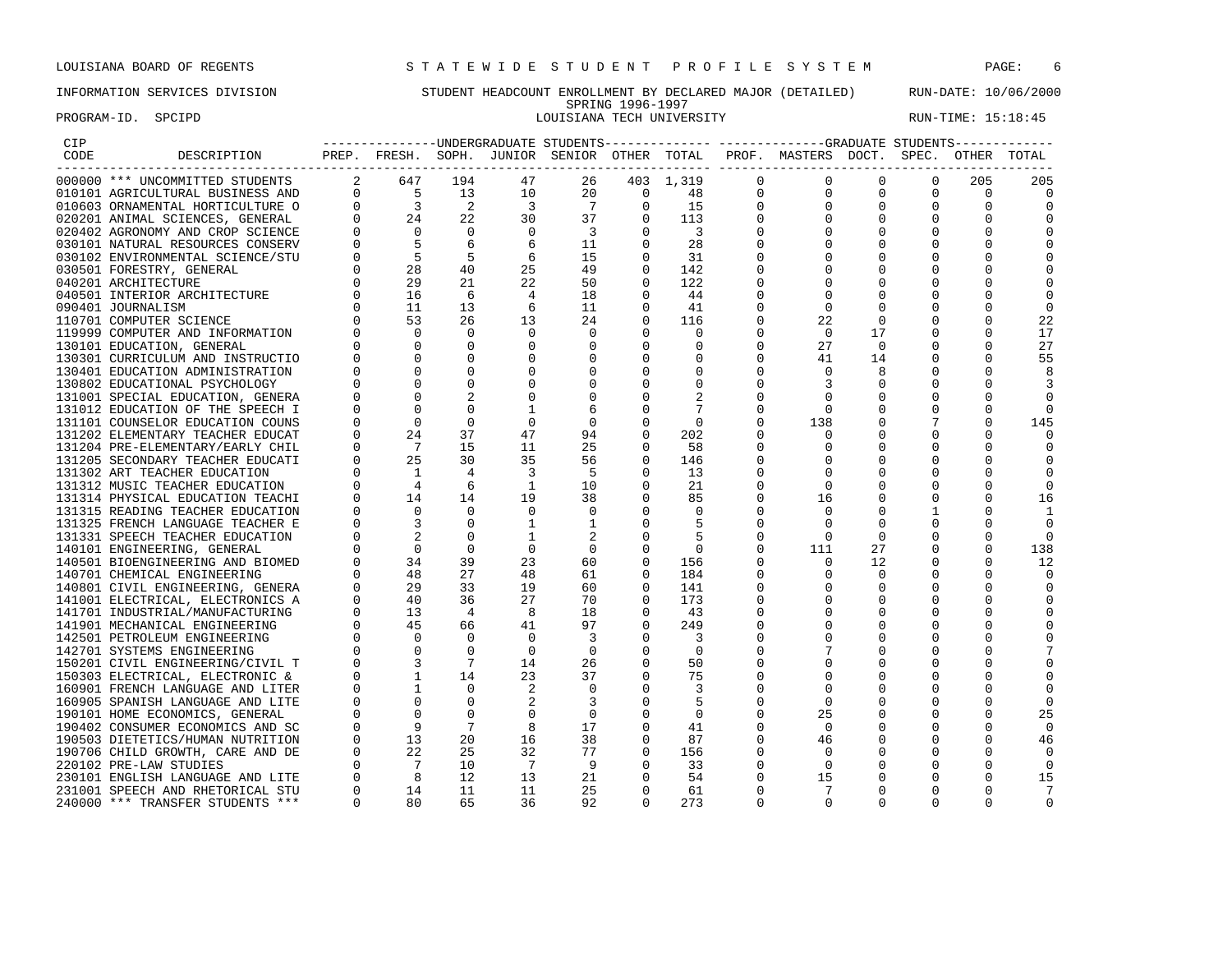## INFORMATION SERVICES DIVISION STUDENT HEADCOUNT ENROLLMENT BY DECLARED MAJOR (DETAILED) RUN-DATE: 10/06/2000 SPRING 1996-1997 PROGRAM-ID. SPCIPD SECTRO SOLUSIANA TECH UNIVERSITY RUN-TIME: 15:18:45

| CIP  |                                  |          |                |                |          |          |             |           |             | ----------------UNDERGRADUATE STUDENTS-------------- ------------GRADUATE STUDENTS------------ |     |   |             |        |
|------|----------------------------------|----------|----------------|----------------|----------|----------|-------------|-----------|-------------|------------------------------------------------------------------------------------------------|-----|---|-------------|--------|
| CODE | DESCRIPTION                      |          |                |                |          |          |             |           |             | PREP. FRESH. SOPH. JUNIOR SENIOR OTHER TOTAL PROF. MASTERS DOCT. SPEC.                         |     |   | OTHER TOTAL |        |
|      | 240102 GENERAL STUDIES           | $\Omega$ | 200            | 115            | 139      | 257      | $\Omega$    | 711       | 0           | $\Omega$                                                                                       |     |   |             |        |
|      | 260101 BIOLOGY, GENERAL          |          | 60             | 57             | 59       | 51       | $\Omega$    | 227       |             | 38                                                                                             |     |   |             | 38     |
|      | 270101 MATHEMATICS               |          | $\overline{4}$ |                | 3        | 8        | $\Omega$    | 20        |             |                                                                                                |     |   |             |        |
|      | 310501 HEALTH AND PHYSICAL EDUCA |          |                | 2.5            | 27       | 38       |             | 93        |             |                                                                                                |     |   |             |        |
|      | 400501 CHEMISTRY, GENERAL        |          |                |                |          | 13       |             | 27        |             | 10                                                                                             |     |   |             | 10     |
|      | 400601 GEOLOGY                   |          |                |                |          |          |             | 22        |             |                                                                                                |     |   |             |        |
|      | 400801 PHYSICS, GENERAL          |          |                |                |          |          |             | 14        |             |                                                                                                |     |   |             |        |
|      | 420101 PSYCHOLOGY, GENERAL       |          | 32             | 39             | 33       | 52       |             | 156       |             |                                                                                                |     |   |             |        |
|      | 420601 COUNSELING PSYCHOLOGY     |          |                |                |          |          |             | $\Omega$  |             |                                                                                                | 10  |   |             | 10     |
|      | 420901 INDUSTRIAL AND ORGANIZATI |          |                |                |          |          |             |           |             | 75                                                                                             |     |   |             | 75     |
|      | 450701 GEOGRAPHY                 |          |                |                |          |          |             |           |             |                                                                                                |     |   |             | $\cap$ |
|      | 450801 HISTORY, GENERAL          |          |                |                | 16       | 11       |             | 42        |             | 18                                                                                             |     |   |             | 18     |
|      | 451001 POLITICAL SCIENCE, GENERA |          | 19             |                | 16       | 14       | $\Omega$    | 58        |             |                                                                                                |     |   |             |        |
|      | 451101 SOCIOLOGY                 |          | 12             | 19             | 27       | 58       | $\mathbf 0$ | 116       |             |                                                                                                |     |   |             |        |
|      | 490101 AVIATION AND AIRWAY SCIEN |          | 24             | 34             | 27       | 56       |             | 141       |             |                                                                                                |     |   |             |        |
|      | 500402 GRAPHIC DESIGN, COMMERCIA |          | 12             | 25             | 16       | 25       |             | 78        |             |                                                                                                |     |   |             |        |
|      | 500605 PHOTOGRAPHY               |          |                |                |          |          |             | 17        |             |                                                                                                |     |   |             |        |
|      | 500701 ART, GENERAL              |          |                |                |          | 10       |             | 19        |             |                                                                                                |     |   |             | 10     |
|      | 500901 MUSIC, GENERAL            |          |                |                |          | 9        |             | 16        |             |                                                                                                |     |   |             |        |
|      | 500903 MUSIC - GENERAL PERFORMAN |          | 12             |                |          |          |             | 27        |             |                                                                                                |     |   |             |        |
|      | 510204 SPEECH-LANGUAGE PATHOLOGY |          | 10             | 10             | 18       | 33       |             | 71        |             | 64                                                                                             |     |   |             | 64     |
|      | 510706 MEDICAL RECORDS ADMINISTR |          |                | 13             | 13       | 34       |             | 66        |             |                                                                                                |     |   |             |        |
|      | 510707 MEDICAL RECORDS TECHNOLOG |          |                | 11             | 11       | 12       |             | 39        |             |                                                                                                |     |   |             |        |
|      | 511005 MEDICAL TECHNOLOGY        |          | 10             | 17             | 24       | 32       |             | 83        |             |                                                                                                |     |   |             |        |
|      | 511601 NURSING (R.N. TRAINING)   |          | 2              | 28             | 48       | 71       | $\Omega$    | 149       |             |                                                                                                |     |   |             |        |
|      | 520201 BUSINESS ADMINISTRATION A |          | 45             | 50             | 46       | 62       |             | 203       |             | 101                                                                                            | 44  |   |             | 145    |
|      | 520205 OPERATIONS MANAGEMENT AND |          | 4              | 6              |          | 15       |             | 33        |             | $\cap$                                                                                         |     |   |             |        |
|      | 520301 ACCOUNTING                |          | 49             | 58             | 53       | 49       |             | 209       |             | 14                                                                                             |     |   |             | 14     |
|      | 520601 BUSINESS/MANAGERIAL ECONO |          |                |                |          |          |             | 8         |             |                                                                                                |     |   |             |        |
|      | 520801 FINANCE, GENERAL          |          |                | 14             |          | 27       |             | 67        |             |                                                                                                |     |   |             |        |
|      | 521001 HUMAN RESOURCES MANAGEMEN |          |                |                | 6        | 14       |             | 28        |             |                                                                                                |     |   |             |        |
|      | 521201 MANAGEMENT INFO. SYSTEMS  |          | 12             | 2.4            | 35       | 57       | $\Omega$    | 128       |             |                                                                                                |     |   |             |        |
|      | 521301 MANAGEMENT SCIENCE        |          | $\overline{1}$ | $\overline{0}$ | $\Omega$ | $\Omega$ | $\Omega$    | -1        |             |                                                                                                |     |   |             |        |
|      | 521401 BUSINESS MARKETING AND MA | $\Omega$ | 23             | 32             | 31       | 46       | $\Omega$    | 132       |             |                                                                                                |     |   |             |        |
|      | TOTAL STUDENTS                   | 2        |                | 1,857 1,462    | 1,329    | 2,306    |             | 403 7,359 | $\mathbf 0$ | 804                                                                                            | 132 | 8 | 205         | 1,149  |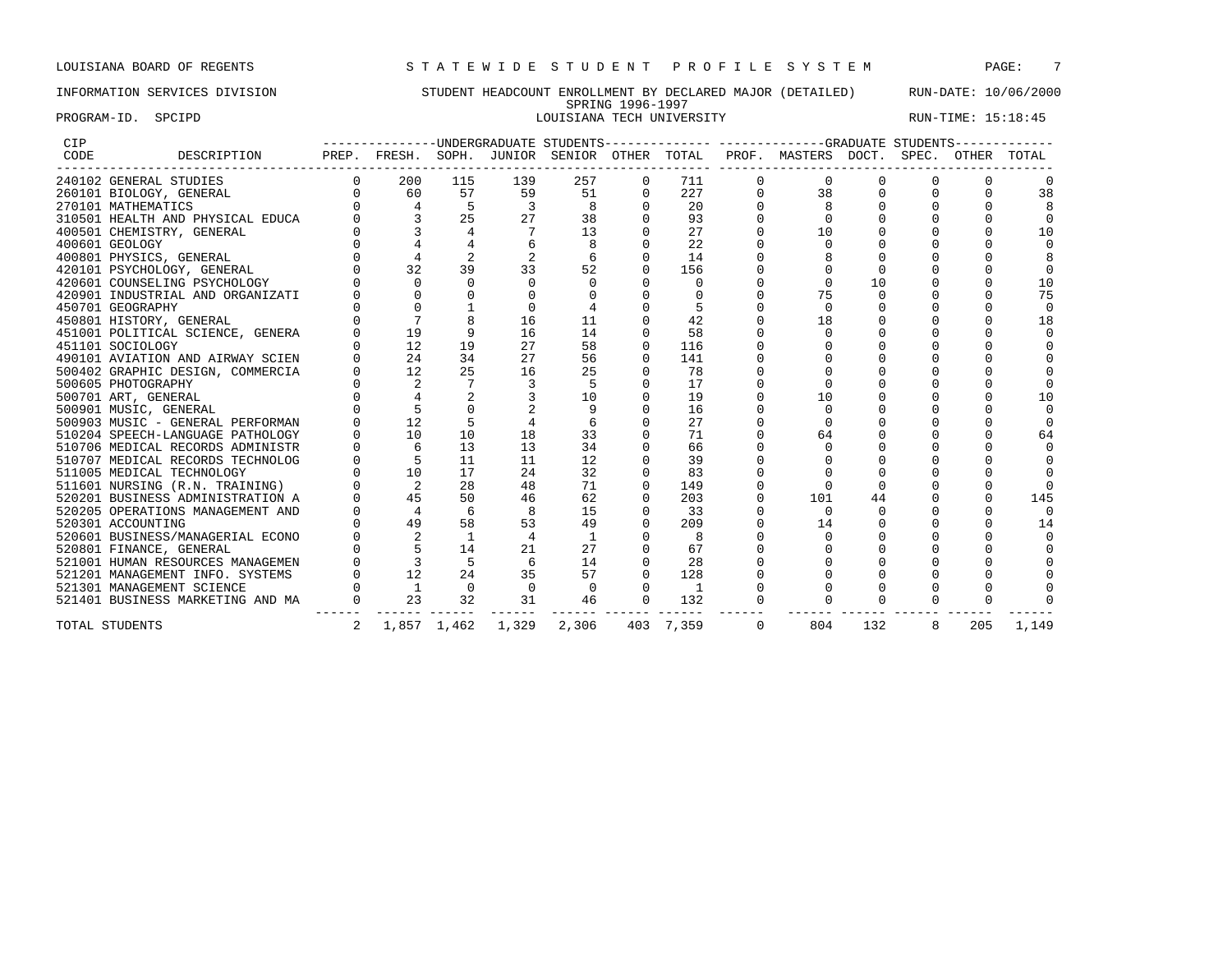PROGRAM-ID. SPCIPD SECTATION SECTATION SECTATION NUMERAL STATE UNIVERSITY STATE ON RUN-TIME: 15:18:45

## INFORMATION SERVICES DIVISION STUDENT HEADCOUNT ENROLLMENT BY DECLARED MAJOR (DETAILED) RUN-DATE: 10/06/2000 SPRING 1996-1997<br>MCNEESE STATE UNIVERSITY

| $\begin{tabular}{lllllllllll} $\textsc{CTP} & & & & & & & & \\ $\textsc{CODE}$ & & & & & & & & \\ $\textsc{100000} & * * * & \textsc{UNCOMMITTED} & \textsc{STUDENTS} & & & & & 365 \\ $\textsc{020101} & \textsc{AGRICULTURE/AGRICULTURE} & & & & & 30 \\ $\textsc{030601} & \textsc{MILDLIFE} & \textsc{AND} & \textsc{MILDLANDS} & \textsc{MA} & & & 0 & & 16 \\ $\textsc{100000} & \textsc{10000} & \textsc{1000} & & & 0 &$ |                      |                                                                                                                                                                                         |                         |                            |                          |                                                 |                          |                | PREP. FRESH. SOPH. JUNIOR SENIOR OTHER TOTAL PROF. MASTERS DOCT. SPEC. OTHER TOTAL |              |             |              |                |
|----------------------------------------------------------------------------------------------------------------------------------------------------------------------------------------------------------------------------------------------------------------------------------------------------------------------------------------------------------------------------------------------------------------------------------|----------------------|-----------------------------------------------------------------------------------------------------------------------------------------------------------------------------------------|-------------------------|----------------------------|--------------------------|-------------------------------------------------|--------------------------|----------------|------------------------------------------------------------------------------------|--------------|-------------|--------------|----------------|
|                                                                                                                                                                                                                                                                                                                                                                                                                                  |                      |                                                                                                                                                                                         | 40                      | 13                         | 14                       | 8                                               | 503                      | $\Omega$       | $\mathbf{0}$                                                                       | $\Omega$     | $\Omega$    | 644          | 644            |
|                                                                                                                                                                                                                                                                                                                                                                                                                                  |                      |                                                                                                                                                                                         | 23                      | 21                         | 27                       | $\begin{array}{c} 1 \\ 0 \\ 0 \\ 0 \end{array}$ | 101                      | $\overline{0}$ | $\mathbf{0}$                                                                       | $\mathbf{0}$ | $\Omega$    | $\Omega$     | 0              |
|                                                                                                                                                                                                                                                                                                                                                                                                                                  |                      |                                                                                                                                                                                         | 8 <sup>8</sup>          | 10                         | 20                       |                                                 | 54                       | $\mathbf 0$    | $\mathbf 0$                                                                        | $\mathbf 0$  | $\mathbf 0$ | $\mathbf 0$  | $\overline{0}$ |
|                                                                                                                                                                                                                                                                                                                                                                                                                                  |                      |                                                                                                                                                                                         | 30                      | 24                         | 24                       |                                                 | 115                      | $\Omega$       | $\mathbf 0$                                                                        | $\mathbf 0$  | $\Omega$    | $\Omega$     | $\Omega$       |
|                                                                                                                                                                                                                                                                                                                                                                                                                                  |                      |                                                                                                                                                                                         | 8 <sup>8</sup>          | 6                          | 6                        |                                                 | 25                       | 0              | $\mathbf 0$                                                                        | 0            | $\Omega$    | $\Omega$     | 0              |
|                                                                                                                                                                                                                                                                                                                                                                                                                                  |                      |                                                                                                                                                                                         | 8                       | 10                         | 25                       | $\Omega$                                        | 80                       | 0              | $\mathbf 0$                                                                        | 0            | $\mathbf 0$ | $\Omega$     | $\Omega$       |
|                                                                                                                                                                                                                                                                                                                                                                                                                                  | $\Omega$             | $\overline{0}$                                                                                                                                                                          | $\Omega$                | $\Omega$                   | $\Omega$                 | $\Omega$                                        | $\Omega$                 | $\Omega$       | 64                                                                                 | $\Omega$     |             | $\Omega$     |                |
| 130401 EDUCATION ADMINISTRATION                                                                                                                                                                                                                                                                                                                                                                                                  |                      |                                                                                                                                                                                         |                         |                            |                          |                                                 |                          |                |                                                                                    |              | 16          |              | 80             |
| 130501 EDUCATIONAL/INSTRUCTIONAL                                                                                                                                                                                                                                                                                                                                                                                                 | $\Omega$<br>$\Omega$ | $\mathbf 0$                                                                                                                                                                             | $\Omega$                | $\mathbf 0$                | $\overline{0}$           | $\mathbf 0$                                     | $\mathbf 0$              | 0              | 48                                                                                 | 0            | 0           | $\Omega$     | 48             |
| 130802 EDUCATIONAL PSYCHOLOGY                                                                                                                                                                                                                                                                                                                                                                                                    |                      | $\Omega$                                                                                                                                                                                | $\Omega$                | $\Omega$                   | $\overline{4}$           | $\Omega$                                        | 4                        | $\Omega$       | $\mathbf 0$                                                                        | 0            | $\Omega$    | $\Omega$     | $\overline{0}$ |
| 131001 SPECIAL EDUCATION, GENERA                                                                                                                                                                                                                                                                                                                                                                                                 | $\Omega$             | 15                                                                                                                                                                                      | 19                      | 13                         | 36                       | $\mathbf 0$                                     | 83                       | 0              | 3                                                                                  | 0            | 0           | $\Omega$     | 3              |
| 131101 COUNSELOR EDUCATION COUNS                                                                                                                                                                                                                                                                                                                                                                                                 | $\mathbf 0$          | $\bigcirc$                                                                                                                                                                              | $\Omega$                | $\overline{0}$             | $\overline{\phantom{0}}$ | $\Omega$                                        | $\bigcirc$               | 0              | 28                                                                                 | 0            | 0           | $\Omega$     | 28             |
| 131202 ELEMENTARY TEACHER EDUCAT                                                                                                                                                                                                                                                                                                                                                                                                 | $\mathbf{1}$         | 108                                                                                                                                                                                     | 66                      | 84                         | 129                      | $\Omega$                                        | 388                      | $\Omega$       | 24                                                                                 | $\Omega$     | $\Omega$    | $\Omega$     | 24             |
| 131204 PRE-ELEMENTARY/EARLY CHIL                                                                                                                                                                                                                                                                                                                                                                                                 |                      | 50                                                                                                                                                                                      | 58                      | 45                         | 84                       | 0                                               | 237                      | 0              | 13                                                                                 | 0            | 0           | $\mathbf 0$  | 13             |
| 131205 SECONDARY TEACHER EDUCATI                                                                                                                                                                                                                                                                                                                                                                                                 | $\Omega$             | 69                                                                                                                                                                                      | 48                      | 56                         | 108                      | $\Omega$                                        | 281                      | $\Omega$       | 13                                                                                 | 0            | $\Omega$    | $\Omega$     | 13             |
| 131308 HOME ECONOMICS TEACHER ED                                                                                                                                                                                                                                                                                                                                                                                                 | $\Omega$             | $\overline{\phantom{0}}^2$                                                                                                                                                              | - 5                     | $\overline{7}$             | 21                       | $\Omega$                                        | 35                       | $\Omega$       | $\Omega$                                                                           | $\mathbf 0$  | $\Omega$    | $\Omega$     | $\overline{0}$ |
| 131312 MUSIC TEACHER EDUCATION                                                                                                                                                                                                                                                                                                                                                                                                   | $\Omega$             | 23                                                                                                                                                                                      | 10                      | 10                         | 13                       | 0                                               | 56                       | 0              | 4                                                                                  | 0            | 0           | $\Omega$     | 4              |
| 131314 PHYSICAL EDUCATION TEACHI                                                                                                                                                                                                                                                                                                                                                                                                 | $\Omega$             | 90                                                                                                                                                                                      | 71                      | 62                         | 134                      | $\Omega$                                        | 357                      | $\Omega$       | 11                                                                                 | $\Omega$     |             | $\Omega$     | 11             |
| 140101 ENGINEERING, GENERAL                                                                                                                                                                                                                                                                                                                                                                                                      | $\Omega$             | 120                                                                                                                                                                                     | 76                      | 58                         | 114                      | 0                                               | 368                      | 0              | 14                                                                                 | 0            |             | 0            | 14             |
| 150303 ELECTRICAL, ELECTRONIC &                                                                                                                                                                                                                                                                                                                                                                                                  | $\Omega$             | 14                                                                                                                                                                                      | 15                      | 12                         | 32                       | $\Omega$                                        | 73                       | $\Omega$       | $\mathbf 0$                                                                        | 0            |             | $\Omega$     | 0              |
| 150404 INSTRUMENTATION TECHNOLOG                                                                                                                                                                                                                                                                                                                                                                                                 | $\Omega$             | 22                                                                                                                                                                                      | $\overline{8}$          | 10                         | 10                       | $\Omega$                                        | 50                       | $\Omega$       | $\mathbf 0$                                                                        | $\mathbf 0$  |             |              | 0              |
| 150903 PETROLEUM TECHNOLOGY/TECH                                                                                                                                                                                                                                                                                                                                                                                                 | $\Omega$             | 9                                                                                                                                                                                       | 8                       | $\bigcirc$                 | $\overline{1}$           | $\Omega$                                        | 18                       |                | 0                                                                                  | 0            | $\Omega$    | $\Omega$     | $\Omega$       |
| 159999 ENGINEERING-RELATED TECHN                                                                                                                                                                                                                                                                                                                                                                                                 | $\Omega$             | 76                                                                                                                                                                                      | 38                      | 32                         | 36                       | $\Omega$                                        | 182                      | O              | $\Omega$                                                                           | 0            |             | <sup>0</sup> | 0              |
| 160901 FRENCH LANGUAGE AND LITER                                                                                                                                                                                                                                                                                                                                                                                                 | $\mathbf 0$          | $\overline{1}$                                                                                                                                                                          | $\overline{0}$          | -2                         | $\overline{1}$           | $\mathbf 0$                                     | 4                        | 0              | $\mathbf 0$                                                                        | 0            |             | 0            | 0              |
| 160905 SPANISH LANGUAGE AND LITE                                                                                                                                                                                                                                                                                                                                                                                                 | $\Omega$             | $\overline{0}$                                                                                                                                                                          | $\mathbf{1}$            | $\overline{0}$             | $\overline{\phantom{a}}$ | $\mathbf 0$                                     | $\overline{4}$           | O              | $\mathbf 0$                                                                        | 0            | $\Omega$    | $\Omega$     | 0              |
| 190101 HOME ECONOMICS, GENERAL                                                                                                                                                                                                                                                                                                                                                                                                   | $\Omega$             | 20                                                                                                                                                                                      | 26                      | 16                         | 51                       | $\Omega$                                        | 113                      | $\Omega$       | $\Omega$                                                                           | $\mathbf 0$  |             | $\Omega$     | 0              |
| 220103 PARALEGAL/LEGAL ASSISTANT                                                                                                                                                                                                                                                                                                                                                                                                 | $\Omega$             | 24                                                                                                                                                                                      | 22                      | 12                         | 11                       | $\Omega$                                        | 69                       | O              | $\Omega$                                                                           | 0            | O           | <sup>0</sup> | $\Omega$       |
| 230101 ENGLISH LANGUAGE AND LITE                                                                                                                                                                                                                                                                                                                                                                                                 |                      | $\overline{9}$                                                                                                                                                                          | - 9                     | 8                          | 16                       | $\mathbf 0$                                     | 42                       | 0              | 12                                                                                 | 0            | $\Omega$    | $\Omega$     | 12             |
| 230501 ENGLISH CREATIVE WRITING                                                                                                                                                                                                                                                                                                                                                                                                  |                      | $\bigcap$                                                                                                                                                                               | $\Omega$                | $\overline{0}$             | $\overline{\phantom{0}}$ | $\Omega$                                        | $\overline{0}$           | 0              | 16                                                                                 | 0            | $\Omega$    | <sup>0</sup> | 16             |
| 231001 SPEECH AND RHETORICAL STU                                                                                                                                                                                                                                                                                                                                                                                                 |                      | $\overline{7}$                                                                                                                                                                          | 9                       | 18                         | 15                       | $\overline{0}$                                  | 49                       |                | $\mathbf 0$                                                                        | 0            | $\Omega$    | $\Omega$     | 0              |
| 240000 *** TRANSFER STUDENTS ***                                                                                                                                                                                                                                                                                                                                                                                                 | $\Omega$             | 13                                                                                                                                                                                      | 6                       | $\overline{3}$             | $\overline{4}$           | $\Omega$                                        | 26                       | 0              | $\mathbf 0$                                                                        | 0            |             |              | 0              |
| 240102 GENERAL STUDIES                                                                                                                                                                                                                                                                                                                                                                                                           |                      | 22                                                                                                                                                                                      | 8                       | 15                         | $-5$                     | $\Omega$                                        | 50                       | O              | $\Omega$                                                                           | 0            | $\cap$      | <sup>0</sup> | $\Omega$       |
| 240103 HUMANITIES/HUMANISTIC STU                                                                                                                                                                                                                                                                                                                                                                                                 | $\Omega$             | 30                                                                                                                                                                                      | 33                      | 22                         | 41                       | $\Omega$                                        | 126                      |                | $\Omega$                                                                           | $\Omega$     | $\Omega$    | <sup>0</sup> | $\Omega$       |
| 260101 BIOLOGY, GENERAL                                                                                                                                                                                                                                                                                                                                                                                                          |                      | 74                                                                                                                                                                                      | 54                      | 26                         | 43                       | $\Omega$                                        | 197                      | 0              | $\Omega$                                                                           | $\Omega$     | $\Omega$    | $\Omega$     | $\Omega$       |
| 260501 MICROBIOLOGY/BACTERIOLOGY                                                                                                                                                                                                                                                                                                                                                                                                 |                      |                                                                                                                                                                                         | $\overline{0}$          | $\bigcirc$                 | $\overline{1}$           | $\Omega$                                        | $\overline{\phantom{a}}$ | $\Omega$       | $\mathbf 0$                                                                        | 0            |             | $\Omega$     | $\mathbf 0$    |
| 260603 ECOLOGY                                                                                                                                                                                                                                                                                                                                                                                                                   |                      |                                                                                                                                                                                         | 15                      | 22                         | 46                       | $\mathbf 0$                                     | 101                      | 0              | 24                                                                                 | 0            |             | 0            | 24             |
| 270101 MATHEMATICS                                                                                                                                                                                                                                                                                                                                                                                                               |                      |                                                                                                                                                                                         | 3                       | 8                          | - 5                      | $\Omega$                                        | 20                       | $\Omega$       | 16                                                                                 | 0            | $\Omega$    | $\Omega$     | 16             |
| 400501 CHEMISTRY, GENERAL                                                                                                                                                                                                                                                                                                                                                                                                        |                      | $\begin{array}{ccccc} & & & & 0 & \\ & & & 18 & \\ 0 & & & 4 & \\ 0 & & & 5 & \\ 0 & & & \mathbf{0} & \\ \mathbf{0} & & & \mathbf{0} & \\ \mathbf{0} & & & \mathbf{0} & \\ \end{array}$ | 6                       | 6                          | 16                       | $\Omega$                                        | 33                       | $\Omega$       | 11                                                                                 | 0            |             |              | 11             |
| 400601 GEOLOGY                                                                                                                                                                                                                                                                                                                                                                                                                   |                      |                                                                                                                                                                                         | $\Omega$                | $\Omega$                   | - 5                      | $\Omega$                                        | -5                       | 0              | $\mathbf 0$                                                                        | 0            | $\Omega$    | $\Omega$     | $\Omega$       |
| 400801 PHYSICS, GENERAL                                                                                                                                                                                                                                                                                                                                                                                                          |                      | $\overline{1}$                                                                                                                                                                          | 1                       | $\mathbf{1}$               | $\overline{0}$           | $\mathbf 0$                                     | $\overline{\phantom{a}}$ | 0              | $\mathbf 0$                                                                        | 0            |             |              | 0              |
| 420101 PSYCHOLOGY, GENERAL                                                                                                                                                                                                                                                                                                                                                                                                       |                      | 71                                                                                                                                                                                      | 45                      | 69                         | 79                       | $\mathbf 0$                                     | 264                      | $\mathbf 0$    | 46                                                                                 | 0            |             | $\Omega$     | 46             |
| 430104 CRIMINAL JUSTICE STUDIES                                                                                                                                                                                                                                                                                                                                                                                                  |                      | 57                                                                                                                                                                                      | 49                      | 42                         | 95                       | $\Omega$                                        | 243                      | $\Omega$       | $\mathbf 0$                                                                        | $\mathbf 0$  | $\Omega$    | $\Omega$     | $\mathbf 0$    |
| 430107 LAW ENFORCEMENT/POLICE SC                                                                                                                                                                                                                                                                                                                                                                                                 |                      | $\Omega$                                                                                                                                                                                | $\mathbf{1}$            | $\Omega$                   | $\overline{3}$           | $\Omega$                                        | $\overline{4}$           | 0              | $\Omega$                                                                           | 0            |             | ∩            | $\Omega$       |
| 450801 HISTORY, GENERAL                                                                                                                                                                                                                                                                                                                                                                                                          |                      | - 9                                                                                                                                                                                     | 8                       | 9                          | - 9                      | $\Omega$                                        | 35                       | O              | $\Omega$                                                                           | 0            | $\Omega$    | $\Omega$     | $\Omega$       |
| 451001 POLITICAL SCIENCE, GENERA                                                                                                                                                                                                                                                                                                                                                                                                 |                      |                                                                                                                                                                                         | $6^{\circ}$             | 10                         | 15                       | $\overline{0}$                                  | 41                       | 0              | $\mathbf 0$                                                                        | 0            | 0           | 0            | 0              |
| 451101 SOCIOLOGY                                                                                                                                                                                                                                                                                                                                                                                                                 |                      | $\begin{matrix} 0 && 10 \\ 0 && 23 \\ 0 && 0 \end{matrix}$                                                                                                                              | 26                      | 24                         | 36                       | $\mathbf 0$                                     | 109                      | 0              | 0                                                                                  | 0            |             | 0            | 0              |
| 480101 DRAFTING, GENERAL                                                                                                                                                                                                                                                                                                                                                                                                         |                      |                                                                                                                                                                                         | $\bigcirc$              | $\overline{1}$             | $\overline{0}$           | $\Omega$                                        | $\overline{1}$           |                | $\mathbf 0$                                                                        | $\mathbf 0$  | $\Omega$    | $\Omega$     | 0              |
| 500501 DRAMA/THEATER ARTS, GENER                                                                                                                                                                                                                                                                                                                                                                                                 |                      | $\overline{\phantom{a}}$                                                                                                                                                                | $\overline{\mathbf{3}}$ | $\overline{\phantom{0}}^2$ | $\overline{4}$           | $\Omega$                                        | 11                       | 0              | $\mathbf 0$                                                                        | 0            |             | <sup>0</sup> | $\Omega$       |
|                                                                                                                                                                                                                                                                                                                                                                                                                                  |                      | $\begin{matrix}0\\0\end{matrix}$<br>19                                                                                                                                                  | 19                      | 15                         | 29                       | $\Omega$                                        | 82                       | O              | $\Omega$                                                                           | $\Omega$     | $\Omega$    | $\Omega$     | $\Omega$       |
| 500701 ART, GENERAL                                                                                                                                                                                                                                                                                                                                                                                                              | $\Omega$             | 13                                                                                                                                                                                      | $\overline{\mathbf{3}}$ | $-5$                       | 12                       | $\Omega$                                        | 33                       | $\Omega$       | $\Omega$                                                                           | $\Omega$     | $\Omega$    | 0            | $\Omega$       |
| 500903 MUSIC - GENERAL PERFORMAN                                                                                                                                                                                                                                                                                                                                                                                                 | $\Omega$             |                                                                                                                                                                                         |                         |                            |                          |                                                 |                          |                |                                                                                    | $\Omega$     |             | $\Omega$     |                |
| 510907 MEDICAL RADIOLOGIC TECHNO                                                                                                                                                                                                                                                                                                                                                                                                 |                      | 56                                                                                                                                                                                      | 39                      | 31                         | 49                       | $\Omega$                                        | 175                      | $\Omega$       | $\Omega$                                                                           |              | $\Omega$    |              |                |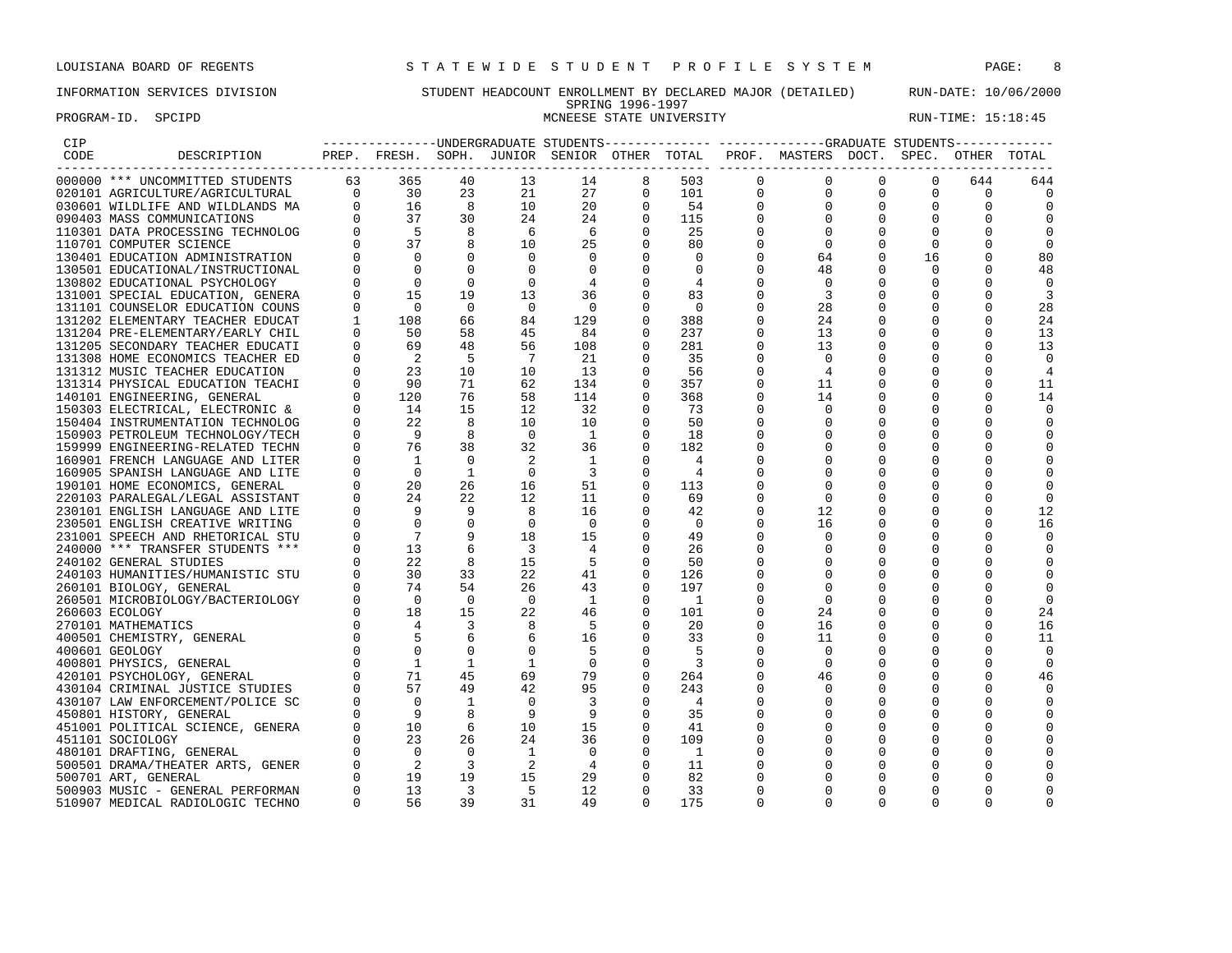## INFORMATION SERVICES DIVISION STUDENT HEADCOUNT ENROLLMENT BY DECLARED MAJOR (DETAILED) RUN-DATE: 10/06/2000 SPRING 1996-1997 PROGRAM-ID. SPCIPD SECTATION SECTATION CONSUMING STATE UNIVERSITY STATE UNIVERSITY RUN-TIME: 15:18:45

| CIP  |                                  |       |        |       |        | INDERGRADUATE STUDENTS--------- |       |       |       |         |       | -GRADUATE STUDENTS- |       |       |
|------|----------------------------------|-------|--------|-------|--------|---------------------------------|-------|-------|-------|---------|-------|---------------------|-------|-------|
| CODE | DESCRIPTION                      | PREP. | FRESH. | SOPH. | JUNIOR | SENIOR                          | OTHER | TOTAL | PROF. | MASTERS | DOCT. | SPEC.               | OTHER | TOTAL |
|      | 511005 MEDICAL TECHNOLOGY        |       |        |       |        | 28                              |       | 60    |       |         |       |                     |       |       |
|      | 511101 PRE-DENTISTRY STUDIES     |       |        |       |        |                                 |       |       |       |         |       |                     |       |       |
|      | 511601 NURSING (R.N. TRAINING)   |       | 168    | 92    | 75     | 249                             |       | 584   |       |         |       |                     |       |       |
|      | 511603 NURSING, ADULT HEALTH (PO |       |        |       |        |                                 |       |       |       |         |       |                     |       | 35    |
|      | 520201 BUSINESS ADMINISTRATION A |       | 123    | 82    | 59     | 79                              |       | 343   |       |         |       |                     |       | 75    |
|      | 520301 ACCOUNTING                |       |        | 49    |        | 69                              |       | 240   |       |         |       |                     |       |       |
|      | 520401 ADMINISTRATIVE ASSISTANT/ |       | 20     | 31    |        | 10                              |       | 74    |       |         |       |                     |       |       |
|      | 520601 BUSINESS/MANAGERIAL ECONO |       |        |       |        |                                 |       |       |       |         |       |                     |       |       |
|      | 520801 FINANCE, GENERAL          |       |        |       |        | 25                              |       | 66    |       |         |       |                     |       |       |
|      | 521401 BUSINESS MARKETING AND MA |       | 27     | 19    |        |                                 |       | 92    |       |         |       |                     |       |       |
|      | TOTAL STUDENTS                   | 64    | 2,015  | 1,229 | 1,071  | 1,926                           |       | 6,313 |       | 457     |       | L 6                 | 644   | L.117 |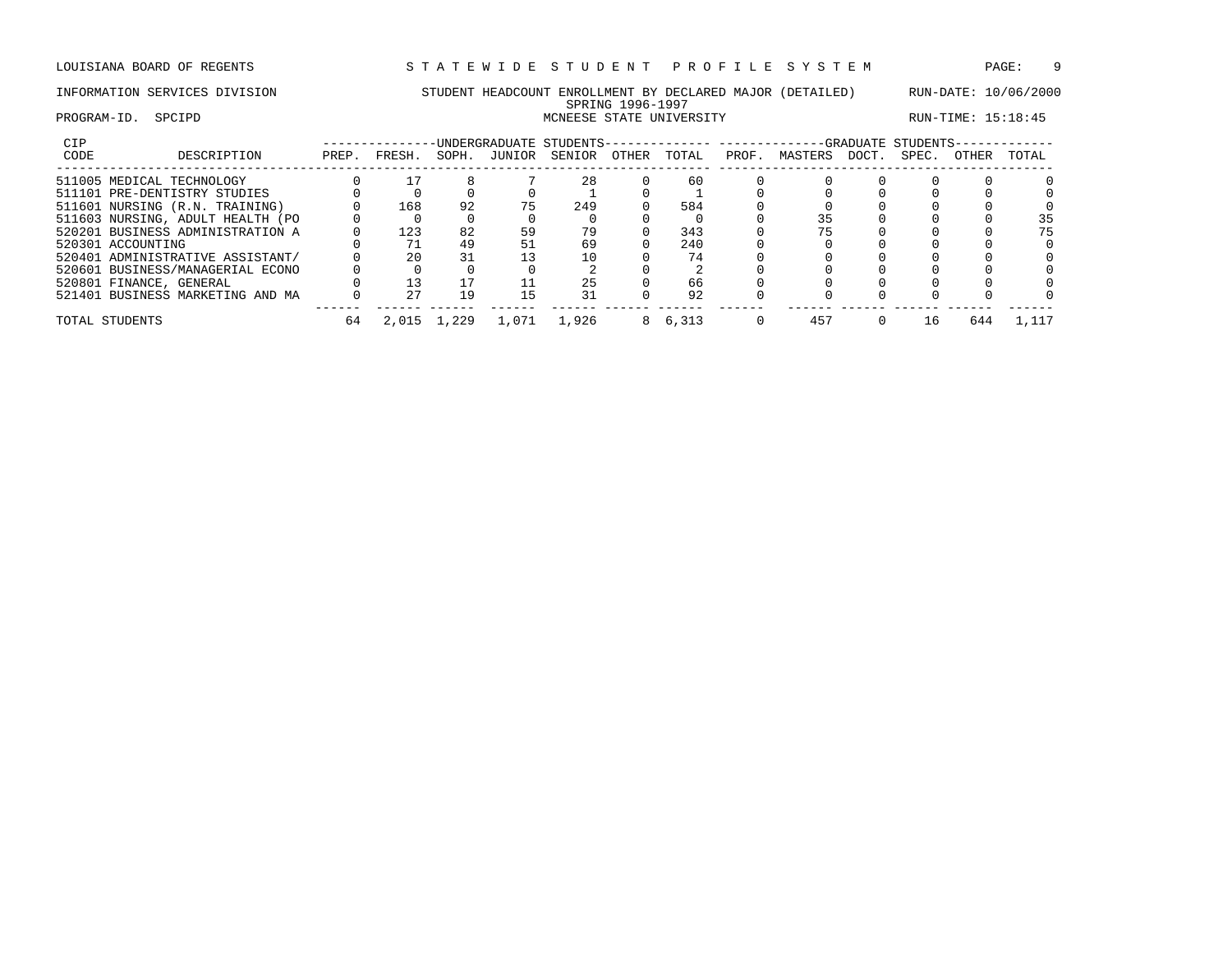## INFORMATION SERVICES DIVISION STUDENT HEADCOUNT ENROLLMENT BY DECLARED MAJOR (DETAILED) RUN-DATE: 10/06/2000 SPRING 1996-1997 PROGRAM-ID. SPCIPD SECTED SERVICE STATE UNIVERSITY STATE UNIVERSITY RUN-TIME: 15:18:45

| <b>CIP</b> |                                  |                |                                                                                                         |                          |                |                         |                |                 |          |                                                                                    |          |          |             |          |
|------------|----------------------------------|----------------|---------------------------------------------------------------------------------------------------------|--------------------------|----------------|-------------------------|----------------|-----------------|----------|------------------------------------------------------------------------------------|----------|----------|-------------|----------|
| CODE       | DESCRIPTION                      |                |                                                                                                         |                          |                |                         |                |                 |          | PREP. FRESH. SOPH. JUNIOR SENIOR OTHER TOTAL PROF. MASTERS DOCT. SPEC. OTHER TOTAL |          |          |             |          |
|            | 000000 *** UNCOMMITTED STUDENTS  |                | $0 \quad 1,566 \quad 243$                                                                               |                          | 27             | 34                      |                | $0 \quad 1,870$ | $\Omega$ | $\Omega$                                                                           | $\Omega$ | $\Omega$ | 563         | 563      |
|            | 010101 AGRICULTURAL BUSINESS AND |                | $\overline{\phantom{a}}$                                                                                | 12                       | $\overline{4}$ | 13                      | $\Omega$       | 31              | $\Omega$ | $\Omega$                                                                           | 0        | $\Omega$ | $\Omega$    | $\Omega$ |
|            | 080102 FASHION MERCHANDISING     |                | $\begin{bmatrix} 0 && 0 \ 0 && 12 \ 0 && 13 \ 0 && 7 \end{bmatrix}$                                     | $\overline{0}$           | $\overline{1}$ | $\overline{1}$          | $\mathbf 0$    | 2               |          |                                                                                    |          | 0        | $\mathbf 0$ |          |
|            | 090403 MASS COMMUNICATIONS       |                |                                                                                                         | 29                       | 24             | 28                      | 0              | 93              |          | 0                                                                                  |          |          |             |          |
|            | 110701 COMPUTER SCIENCE          |                |                                                                                                         | 28                       | 18             | 22                      |                | 81              |          |                                                                                    |          |          |             |          |
|            | 120503 CULINARY ARTS/CHEF TRAINI |                |                                                                                                         | 6                        | -5             | 6                       |                | 24              |          | 0                                                                                  |          |          |             |          |
|            | 130401 EDUCATION ADMINISTRATION  |                |                                                                                                         | $\Omega$                 | $\Omega$       | $\Omega$                |                | 0               |          | 54                                                                                 |          | $\Omega$ |             | 54       |
|            | 130802 EDUCATIONAL PSYCHOLOGY    |                |                                                                                                         | $\Omega$                 | $\Omega$       | $\Omega$                |                | 0               |          | $\Omega$                                                                           |          | 13       |             | 13       |
|            | 131001 SPECIAL EDUCATION, GENERA |                |                                                                                                         | 14                       | 14             | 20                      | 0              | 54              |          | $\mathbf 0$                                                                        |          | 0        |             | 0        |
|            | 131101 COUNSELOR EDUCATION COUNS |                |                                                                                                         | $\overline{\phantom{0}}$ | $\bigcirc$     | $\bigcirc$              |                | $\overline{0}$  |          | 13                                                                                 |          |          |             | 13       |
|            | 131202 ELEMENTARY TEACHER EDUCAT |                | 47                                                                                                      | 111                      | 117            | 169                     |                | 444             |          | 49                                                                                 |          |          |             | 49       |
|            |                                  |                |                                                                                                         |                          | 55             | 101                     | $\Omega$       | 248             |          |                                                                                    |          |          |             | .5       |
|            | 131205 SECONDARY TEACHER EDUCATI |                |                                                                                                         | 66                       |                |                         |                |                 |          | 5                                                                                  |          |          |             |          |
|            | 131312 MUSIC TEACHER EDUCATION   |                |                                                                                                         | 6                        | 6              | 8                       |                | 23              |          | $\Omega$                                                                           |          |          |             | $\Omega$ |
|            | 131315 READING TEACHER EDUCATION |                | $\begin{bmatrix} 0 & 0 & 0 \ 0 & 0 & 6 \ 0 & 0 & 47 \ 0 & 26 & 3 \ 0 & 0 & 0 \ 0 & 0 & 0 \end{bmatrix}$ |                          | $\mathbf 0$    |                         | 0              | 0               |          | 22                                                                                 |          |          | $\Omega$    | 22       |
|            | 150201 CIVIL ENGINEERING/CIVIL T |                |                                                                                                         | 0                        |                |                         | 0              | 3               |          | $\Omega$                                                                           |          |          |             |          |
|            | 150303 ELECTRICAL, ELECTRONIC &  |                |                                                                                                         |                          |                |                         |                | 10              |          |                                                                                    |          |          |             |          |
|            | 150805 MECHANICAL ENGINEERING/ME |                | $\Omega$                                                                                                | $\mathbf 0$              | $\Omega$       | -2                      |                | -2              |          |                                                                                    |          |          |             |          |
|            | 150903 PETROLEUM TECHNOLOGY/TECH |                | 33                                                                                                      | 17                       | 14             | 24                      | 0              | 88              |          |                                                                                    |          |          |             |          |
|            | 151101 ENGINEERING-RELATED TECHN |                |                                                                                                         | -9                       | 12             | 13                      |                | 41              |          |                                                                                    |          |          |             |          |
|            | 160901 FRENCH LANGUAGE AND LITER |                |                                                                                                         | 1                        | $\overline{0}$ | $\overline{1}$          | 0              | 2               |          |                                                                                    |          |          |             |          |
|            | 190101 HOME ECONOMICS, GENERAL   |                |                                                                                                         | 28                       | 45             | 102                     | 0              | 180             |          |                                                                                    |          |          |             |          |
|            | 190503 DIETETICS/HUMAN NUTRITION |                |                                                                                                         | 21                       | 16             | 22                      |                | 62              |          |                                                                                    |          |          |             |          |
|            | 220102 PRE-LAW STUDIES           |                | $\begin{array}{r} 37 \\ 70 \\ 53 \\ 3 \\ 4 \\ 32 \\ 232 \\ \end{array}$                                 | 7                        | 10             |                         | 0              | 31              |          |                                                                                    |          |          |             |          |
|            | 220103 PARALEGAL/LEGAL ASSISTANT |                |                                                                                                         | 13                       | 13             | $7\phantom{.0}$         | $\Omega$       | 37              |          |                                                                                    |          |          |             |          |
|            | 230101 ENGLISH LANGUAGE AND LITE |                |                                                                                                         | -8                       | -5             | 10                      |                | 26              |          |                                                                                    |          |          |             |          |
|            | 240000 *** TRANSFER STUDENTS *** | $\overline{0}$ |                                                                                                         | 93                       | 42             | 31                      | 0              | 398             |          |                                                                                    |          |          |             |          |
|            | 240102 GENERAL STUDIES           |                | $\begin{bmatrix} 0 & 25 \\ 0 & 35 \end{bmatrix}$                                                        | 39                       | 64             | 144                     |                | 272             |          |                                                                                    |          |          |             |          |
|            | 260101 BIOLOGY, GENERAL          |                |                                                                                                         | 61                       | 37             | 53                      | $\mathbf 0$    | 186             |          |                                                                                    |          |          |             |          |
|            | 260607 MARINE/AQUATIC BIOLOGY    |                |                                                                                                         | $\Omega$                 | $\Omega$       | 2                       | 0              | -2              |          |                                                                                    |          |          |             |          |
|            | 270101 MATHEMATICS               |                |                                                                                                         |                          | 5              | -5                      | $\Omega$       | 21              |          | O                                                                                  |          |          |             |          |
|            | 270301 APPLIED MATHEMATICS, GENE |                |                                                                                                         | $\Omega$                 | $\Omega$       | $\Omega$                | $\Omega$       | $\Omega$        |          | 18                                                                                 |          |          |             | 18       |
|            | 400501 CHEMISTRY, GENERAL        |                |                                                                                                         | 11                       | 11             | 13                      | 0              | 40              |          | 0                                                                                  |          |          |             |          |
|            | 400601 GEOLOGY                   |                |                                                                                                         | - 2                      | <sup>1</sup>   | -8                      | 0              | 11              |          |                                                                                    |          |          |             |          |
|            | 420101 PSYCHOLOGY, GENERAL       |                |                                                                                                         | 33                       | 20             | 40                      | $\overline{0}$ | 117             |          | $\Omega$                                                                           |          |          |             | $\Omega$ |
|            | 420601 COUNSELING PSYCHOLOGY     |                |                                                                                                         | $\overline{0}$           | $\Omega$       | 0                       | 0              | 0               |          | 20                                                                                 |          |          |             | 20       |
|            | 430107 LAW ENFORCEMENT/POLICE SC |                |                                                                                                         | 16                       | 18             | 3                       | $\Omega$       | 44              |          |                                                                                    |          |          |             |          |
|            | 450801 HISTORY, GENERAL          |                |                                                                                                         | $_{\rm 8}$               | 10             | 9                       | $\Omega$       | 32              |          |                                                                                    |          |          |             |          |
|            | 451001 POLITICAL SCIENCE, GENERA |                |                                                                                                         | 19                       | -9             | 22                      | 0              | 57              |          |                                                                                    |          |          |             |          |
|            | 451101 SOCIOLOGY                 |                |                                                                                                         |                          | 6              | 12                      |                | 24              |          |                                                                                    |          |          |             |          |
|            | 500701 ART, GENERAL              |                |                                                                                                         | 8                        | 15             | 17                      | 0              | 46              |          |                                                                                    |          |          |             |          |
|            | 500901 MUSIC, GENERAL            |                |                                                                                                         | $\overline{\phantom{a}}$ | 2              | -2                      | $\Omega$       | 8               |          |                                                                                    |          |          |             |          |
|            | 510204 SPEECH-LANGUAGE PATHOLOGY |                |                                                                                                         | 23                       | 26             | 18                      | $\Omega$       | 71              |          |                                                                                    |          |          |             |          |
|            | 510904 EMERGENCY MEDICAL TECHNOL |                |                                                                                                         | 10                       | $\overline{4}$ | 12                      | 0              | 28              |          |                                                                                    |          |          |             |          |
|            | 510908 RESPIRATORY THERAPY TECHN |                |                                                                                                         | 25                       | 15             | 14                      | 0              | 61              |          |                                                                                    |          |          |             |          |
|            | 511199 HEALTH AND MEDICAL PREPAR |                |                                                                                                         | $\overline{0}$           | $\overline{0}$ | $\overline{\mathbf{3}}$ |                | 3               |          |                                                                                    |          |          |             |          |
|            |                                  |                |                                                                                                         |                          | 95             |                         | $\mathbf 0$    |                 |          | O                                                                                  |          |          | $\Omega$    |          |
|            | 511601 NURSING (R.N. TRAINING)   |                |                                                                                                         | 107<br>24                | 19             | 243<br>- 6              |                | 497<br>51       |          | $\Omega$                                                                           |          |          |             |          |
|            | 520101 BUSINESS, GENERAL         |                |                                                                                                         | 58                       | 52             | 53                      | $\Omega$       | 203             |          | 82                                                                                 |          |          |             |          |
|            | 520201 BUSINESS ADMINISTRATION A |                |                                                                                                         |                          |                |                         |                |                 |          |                                                                                    |          |          |             | 82       |
|            | 520301 ACCOUNTING                |                | 29                                                                                                      | 33                       | 38             | 63<br>q                 | 0              | 163             |          | 0                                                                                  |          |          |             |          |
|            | 520401 ADMINISTRATIVE ASSISTANT/ |                | $\overline{2}$                                                                                          | 10                       | 11             |                         | $\Omega$       | 32              |          | $\Omega$                                                                           |          | $\Omega$ |             |          |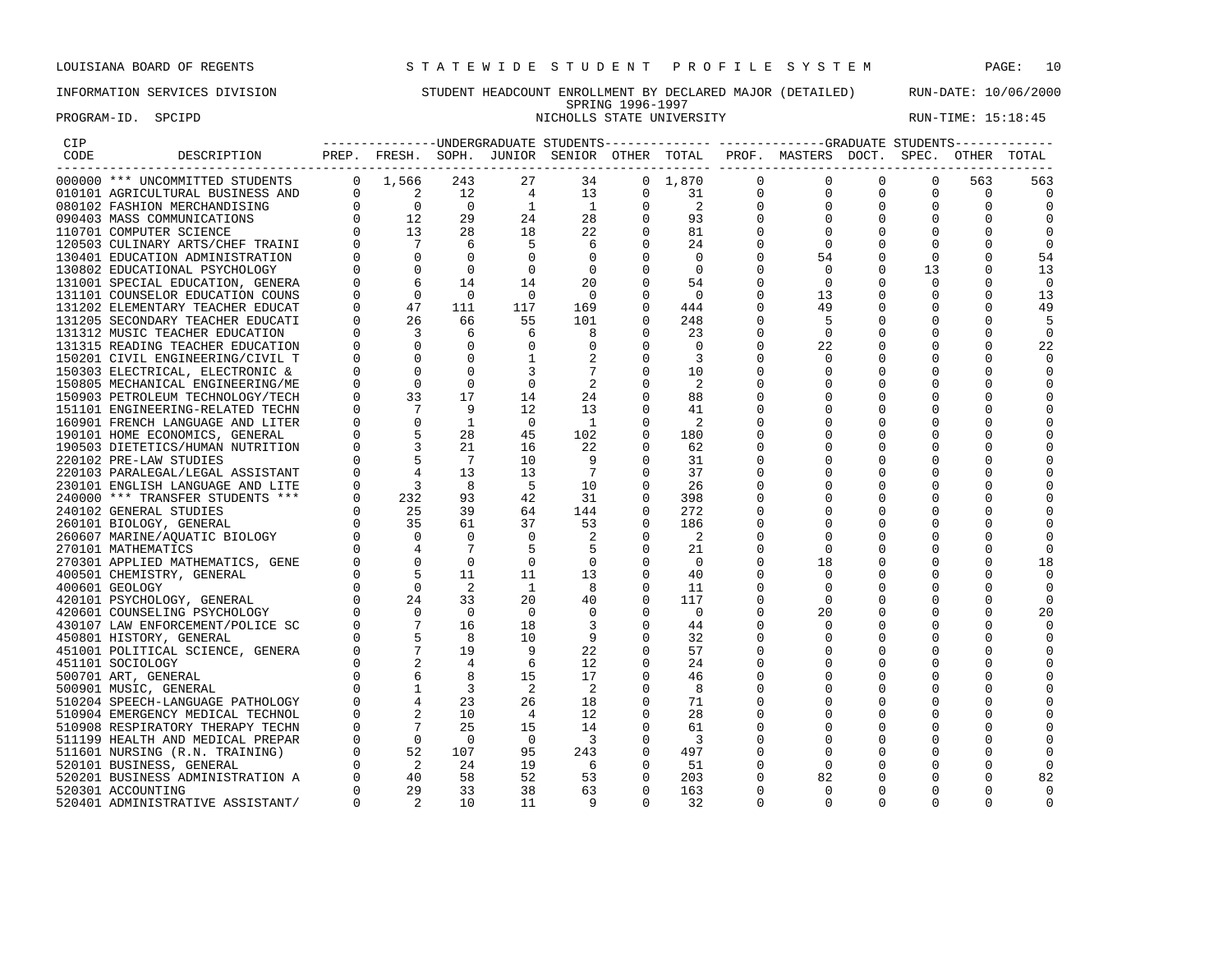LOUISIANA BOARD OF REGENTS STA TEWIDE STUDENT PROFILE SYSTEM PAGE: 11

## INFORMATION SERVICES DIVISION STUDENT HEADCOUNT ENROLLMENT BY DECLARED MAJOR (DETAILED) RUN-DATE: 10/06/2000 SPRING 1996-1997 PROGRAM-ID. SPCIPD SECTED SERVICE STATE UNIVERSITY STATE UNIVERSITY RUN-TIME: 15:18:45

| CIP<br>CODE | DESCRIPTION                                                                                                                        | PREP. | FRESH. | SOPH. | -UNDERGRADUATE STUDENTS-------------- -----------<br>JUNIOR | SENIOR   | <b>OTHER</b> | TOTAL          | PROF. | MASTERS | DOCT. | -GRADUATE STUDENTS-<br>SPEC. | OTHER | TOTAL |
|-------------|------------------------------------------------------------------------------------------------------------------------------------|-------|--------|-------|-------------------------------------------------------------|----------|--------------|----------------|-------|---------|-------|------------------------------|-------|-------|
|             | 520601 BUSINESS/MANAGERIAL ECONO<br>520801 FINANCE, GENERAL<br>521201 MANAGEMENT INFO. SYSTEMS<br>521401 BUSINESS MARKETING AND MA |       |        |       | 16                                                          | 18<br>24 |              | 40<br>58<br>69 |       |         |       |                              |       |       |
|             | TOTAL STUDENTS                                                                                                                     |       | 2,255  | . 256 | ロマロ                                                         | .442     |              | 5,888          |       | 263     |       |                              | 563   | 839   |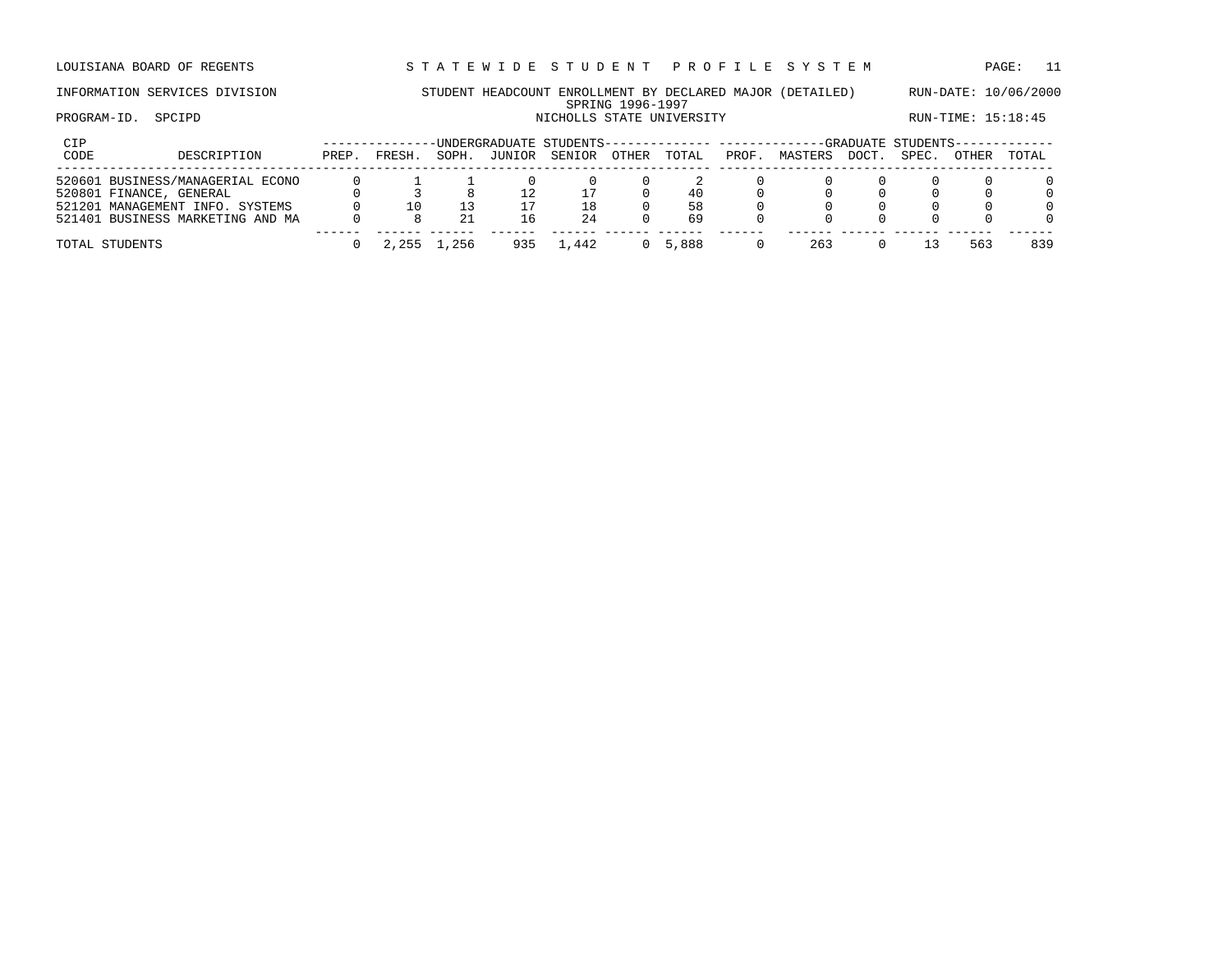PROGRAM-ID. SPCIPD SECTED SECTED SECTED SERVICES OF LA. IN MONROE RUN-TIME: 15:18:45

## INFORMATION SERVICES DIVISION STUDENT HEADCOUNT ENROLLMENT BY DECLARED MAJOR (DETAILED) RUN-DATE: 10/06/2000 SPRING 1996-1997<br>UNIVERSITY OF LA. IN MONROE

| CIP  |                                  |              |                          |                |                 |                                              |             |                         |              | -----------------WIDERGRADUATE STUDENTS-------------- ------------GRADUATE STUDENTS------------ |             |              |              |          |
|------|----------------------------------|--------------|--------------------------|----------------|-----------------|----------------------------------------------|-------------|-------------------------|--------------|-------------------------------------------------------------------------------------------------|-------------|--------------|--------------|----------|
| CODE | DESCRIPTION                      |              |                          |                |                 | PREP. FRESH. SOPH. JUNIOR SENIOR OTHER TOTAL |             |                         |              | PROF. MASTERS DOCT. SPEC. OTHER                                                                 |             |              |              | TOTAL    |
|      | 000000 *** UNCOMMITTED STUDENTS  |              | 5 168                    | 58             | 20              | 98                                           | 0           | 349                     | $\mathbf{0}$ | 0                                                                                               | 0           | 0            | 350          | 350      |
|      | 010101 AGRICULTURAL BUSINESS AND |              | $0$ 58                   | 35             | 33              | 47                                           | $\mathbf 0$ | 173                     | $\mathbf 0$  | $\mathbf{0}$                                                                                    | $\mathbf 0$ | $\mathbf 0$  | $\mathbf 0$  | $\Omega$ |
|      | 029999 AGRICULTURE/AGRICULTURAL  |              | $\Omega$                 | $\overline{0}$ | $\overline{0}$  | 3                                            | $\Omega$    | $\overline{\mathbf{3}}$ | $\Omega$     | $\mathbf 0$                                                                                     | 0           | 0            | $\Omega$     |          |
|      | 030509 WOOD SCIENCE AND PULP/PAP |              | $\overline{1}$           |                | 1               | 1                                            | $\Omega$    | 4                       | $\Omega$     | $\Omega$                                                                                        | $\Omega$    | 0            |              |          |
|      | 090101 COMMUNICATIONS, GENERAL   |              | $\Omega$                 | $\Omega$       |                 | $\Omega$                                     |             | 0                       | $\Omega$     | 33                                                                                              | 0           | $\Omega$     |              | 33       |
|      | 090401 JOURNALISM                |              |                          |                |                 | 7                                            |             | 26                      |              | $\Omega$                                                                                        |             |              |              |          |
|      | 090501 PUBLIC RELATIONS AND ORGA |              | 13                       | 16             | 11              | 24                                           | $\Omega$    | 64                      |              |                                                                                                 |             |              |              |          |
|      | 090701 RADIO AND TELEVISION BROA |              | 37                       | 14             | 26              | 19                                           |             | 96                      |              |                                                                                                 |             |              |              |          |
|      | 110701 COMPUTER SCIENCE          |              | 69                       | 40             | 16              | 29                                           | $\Omega$    | 154                     |              | $\Omega$                                                                                        | $\Omega$    | 0            |              |          |
|      | 130301 CURRICULUM AND INSTRUCTIO |              | $\Omega$                 | $\Omega$       |                 | $\Omega$                                     |             |                         |              | $\Omega$                                                                                        | 18          | $\Omega$     |              | 18       |
|      | 130401 EDUCATION ADMINISTRATION  |              | $\Omega$                 |                |                 | $\Omega$                                     |             | $\Omega$                |              | 42                                                                                              | 16          | 16           |              | 74       |
|      | 130802 EDUCATIONAL PSYCHOLOGY    |              | $\Omega$                 | $\Omega$       |                 | $\overline{0}$                               | 0           | $\Omega$                |              | $\Omega$                                                                                        | $\Omega$    | 19           |              | 19       |
|      | 131001 SPECIAL EDUCATION, GENERA |              |                          |                |                 | 19                                           |             | 36                      |              | 60                                                                                              | 0           | 0            |              | 60       |
|      | 131101 COUNSELOR EDUCATION COUNS |              | $\overline{0}$           | $\Omega$       |                 | $\overline{0}$                               |             | - 0                     |              | 51                                                                                              | 0           |              |              | 56       |
|      | 131202 ELEMENTARY TEACHER EDUCAT |              | 92                       | 83             | 56              | 130                                          |             | 361                     |              | 68                                                                                              |             |              |              | 76       |
|      | 131204 PRE-ELEMENTARY/EARLY CHIL | $\mathbf{1}$ | 63                       | 38             | 38              | 37                                           | $\Omega$    | 177                     |              | 0                                                                                               |             |              |              | $\Omega$ |
|      | 131205 SECONDARY TEACHER EDUCATI |              | $\mathbf 0$              | $\Omega$       | $\Omega$        | $\mathbf 0$                                  | $\mathbf 0$ | $\overline{0}$          |              | 33                                                                                              |             |              |              | 38       |
|      | 131302 ART TEACHER EDUCATION     |              |                          |                |                 | -5                                           |             | 10                      |              |                                                                                                 |             |              |              |          |
|      | 131303 BUSINESS TEACHER EDUCATIO |              |                          |                |                 | $\overline{\mathbf{3}}$                      | $\Omega$    | 10                      |              | $\Omega$                                                                                        |             | 0            |              |          |
|      | 131305 ENGLISH TEACHER EDUCATION |              | 15                       | 10             | 13              | 17                                           |             | 55                      |              |                                                                                                 |             |              |              |          |
|      | 131306 FOREIGN LANGUAGES TEACHER |              | $\overline{0}$           | 3              | 1               | $\Omega$                                     |             | 4                       |              |                                                                                                 |             |              |              |          |
|      | 131311 MATHEMATICS TEACHER EDUCA |              | 10                       | 3              |                 | 11                                           | $\Omega$    | 26                      |              | $\Omega$                                                                                        |             |              |              |          |
|      | 131312 MUSIC TEACHER EDUCATION   |              | 23                       | 13             | 4               | 11                                           |             | 51                      |              | $\Omega$                                                                                        |             |              |              |          |
|      | 131314 PHYSICAL EDUCATION TEACHI |              | 63                       | 51             | 31              | 44                                           |             | 189                     |              | 44                                                                                              | $\Omega$    | 0            |              | 44       |
|      | 131315 READING TEACHER EDUCATION |              | $\Omega$                 | $\Omega$       |                 | $\overline{0}$                               |             | $\Omega$                |              | 11                                                                                              |             | $\Omega$     |              | 11       |
|      | 131316 SCIENCE TEACHER EDUCATION |              | $\overline{4}$           |                | $\overline{4}$  | 13                                           | $\Omega$    | 26                      |              | $\Omega$                                                                                        |             |              |              |          |
|      | 131318 SOCIAL STUDIES TEACHER ED |              |                          |                | 16              | 29                                           | $\Omega$    | 63                      |              | $\Omega$                                                                                        |             |              |              |          |
|      | 131331 SPEECH TEACHER EDUCATION  |              | $\mathbf{3}$             | $\Omega$       | $\overline{0}$  | $\overline{1}$                               | 0           | 4                       |              | 0                                                                                               |             |              |              |          |
|      | 151001 CONSTRUCTION/BUILDING TEC |              | 47                       | 37             | 30              | 43                                           | $\Omega$    | 157                     |              | $\Omega$                                                                                        |             |              |              |          |
|      | 160901 FRENCH LANGUAGE AND LITER |              | 1                        |                |                 |                                              |             | 6                       |              |                                                                                                 |             |              |              |          |
|      | 160905 SPANISH LANGUAGE AND LITE |              | $\overline{\mathbf{3}}$  | 1              | 5               | 5                                            |             | 14                      |              |                                                                                                 |             |              |              |          |
|      | 190101 HOME ECONOMICS, GENERAL   |              | 16                       | 19             | 15              | 39                                           | $\mathbf 0$ | 89                      |              | $\Omega$                                                                                        | $\Omega$    |              |              |          |
|      | 190703 FAMILY AND MARRIAGE COUNS |              | $\bigcirc$               | $\Omega$       | $\Omega$        | $\circ$                                      | $\mathbf 0$ | $\Omega$                |              | 29                                                                                              |             |              | <sup>0</sup> | 33       |
|      | 190705 GERONTOLOGICAL SERVICES   |              | $\overline{0}$           | $\Omega$       |                 | $\Omega$                                     | $\Omega$    | $\Omega$                |              | $\Omega$                                                                                        |             |              | 10           | 10       |
|      | 200203 CHILD CARE SERVICES MANAG |              | 10                       | 14             |                 | 8                                            |             | 39                      |              |                                                                                                 |             |              | O            |          |
|      | 220102 PRE-LAW STUDIES           |              | 33                       | 23             |                 | 20                                           |             | 84                      |              | $\Omega$                                                                                        |             | $\Omega$     | <sup>0</sup> |          |
|      | 230101 ENGLISH LANGUAGE AND LITE | 1            | 15                       | 10             | 10              | 22                                           |             | 58                      |              | 23                                                                                              |             |              |              | 23       |
|      | 231001 SPEECH AND RHETORICAL STU |              | $5^{\circ}$              | 10             | 16              | 13                                           | $\Omega$    | 44                      |              |                                                                                                 |             | 0            |              |          |
|      | 240000 *** TRANSFER STUDENTS *** |              | - 36                     | 10             | 2               | $\overline{7}$                               |             | 56                      |              |                                                                                                 |             |              |              |          |
|      | 240102 GENERAL STUDIES           |              | 150                      | 86             | 97              | 197                                          |             | 530                     |              | $\Omega$                                                                                        |             |              |              |          |
|      | 260101 BIOLOGY, GENERAL          |              | 128                      | 50             | 34              | 89                                           |             | 304                     | U            | 31                                                                                              | $\Omega$    | 0            |              | 31       |
|      | 260612 TOXICOLOGY                |              | 12                       | 12             | 12 <sup>°</sup> | 83                                           | $\Omega$    | 119                     |              |                                                                                                 |             |              |              |          |
|      | 260701 ZOOLOGY, GENERAL          |              | $\overline{0}$           | $\Omega$       | $\mathbf{0}$    | 1                                            | 0           | - 1                     |              | 0                                                                                               |             |              |              |          |
|      | 270101 MATHEMATICS               |              | $\overline{\phantom{0}}$ |                | 4               | 5                                            | 0           | 12                      |              | $\Omega$                                                                                        |             | 0            |              |          |
|      | 301101 GERONTOLOGY               |              | $\overline{0}$           | $\Omega$       |                 | $\overline{0}$                               |             | $\Omega$                |              | 41                                                                                              |             |              |              | 41       |
|      | 310501 HEALTH AND PHYSICAL EDUCA |              | 24                       | 30             | 25              | 50                                           | $\mathbf 0$ | 129                     |              | $\Omega$                                                                                        | 0           | 0            |              | $\Omega$ |
|      | 400401 ATMOSPHERIC SCIENCES AND  |              | $\overline{3}$           |                | 13              | 12                                           | $\Omega$    | 35                      |              | $\Omega$                                                                                        |             |              |              |          |
|      | 400501 CHEMISTRY, GENERAL        |              |                          |                | 3               | 9                                            | $\Omega$    | 22                      |              | 15                                                                                              | $\Omega$    | 0            |              | 15       |
|      | 400601 GEOLOGY                   |              |                          | 3              | 1               | 6                                            | $\Omega$    | 12                      | U            | 10                                                                                              | $\Omega$    | <sup>0</sup> |              | 10       |
|      | 400801 PHYSICS, GENERAL          |              | $\Omega$                 |                |                 |                                              |             |                         | 0            | $\Omega$                                                                                        |             |              |              |          |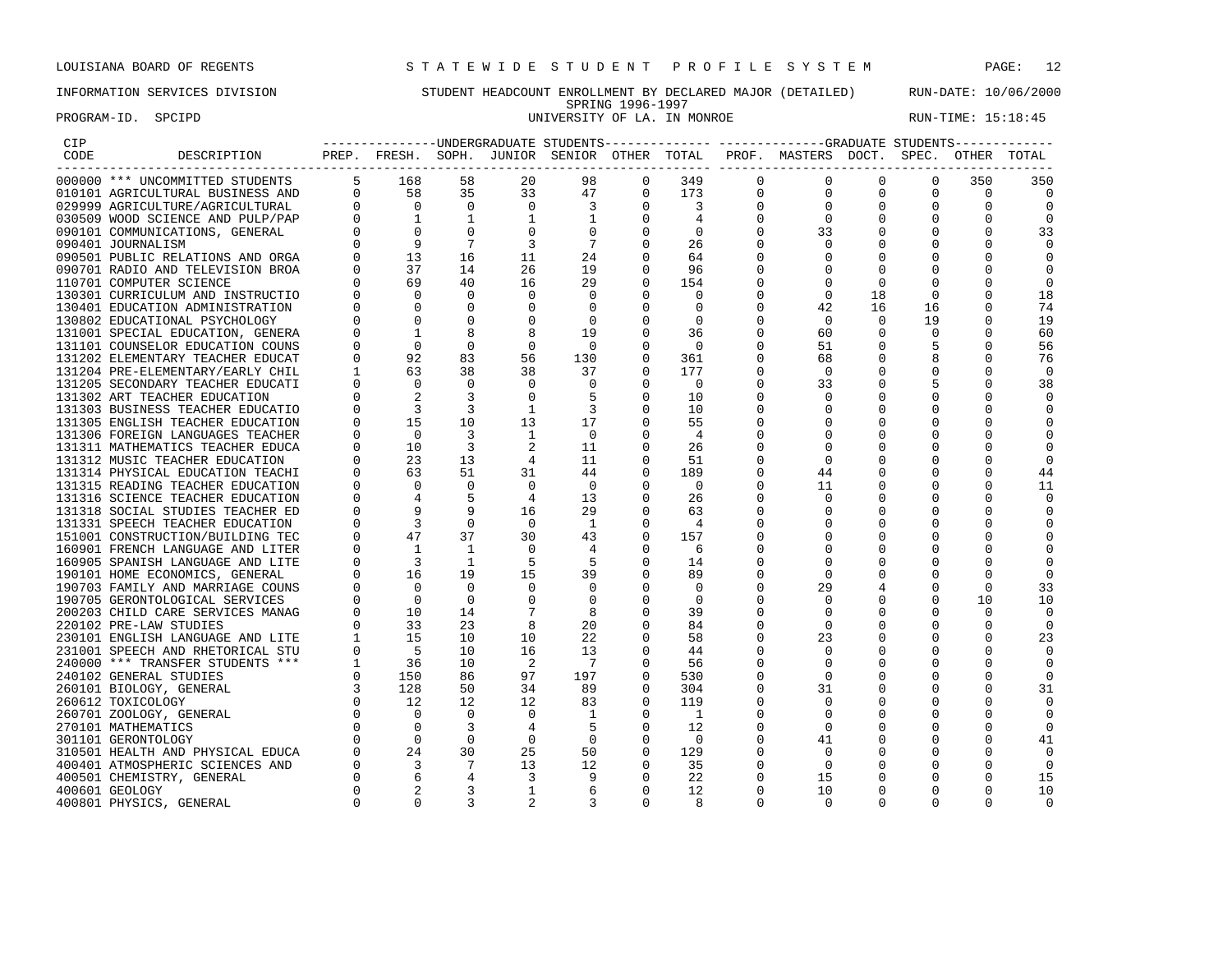## INFORMATION SERVICES DIVISION STUDENT HEADCOUNT ENROLLMENT BY DECLARED MAJOR (DETAILED) RUN-DATE: 10/06/2000 SPRING 1996-1997 PROGRAM-ID. SPCIPD SECTED SECTED SECTED SERVICES OF LA. IN MONROE RUN-TIME: 15:18:45

| CIP  |                                                                                                                                                                                                                                            |                |                                                                   |                |                   |                          |          |                |                | ---------------UNDERGRADUATE STUDENTS-------------- -----------GRADUATE STUDENTS------------ |          |          |     |        |
|------|--------------------------------------------------------------------------------------------------------------------------------------------------------------------------------------------------------------------------------------------|----------------|-------------------------------------------------------------------|----------------|-------------------|--------------------------|----------|----------------|----------------|----------------------------------------------------------------------------------------------|----------|----------|-----|--------|
| CODE | DESCRIPTION                                                                                                                                                                                                                                |                |                                                                   |                |                   |                          |          |                |                | PREP. FRESH. SOPH. JUNIOR SENIOR OTHER TOTAL PROF. MASTERS DOCT. SPEC. OTHER TOTAL           |          |          |     |        |
|      | 420101 PSYCHOLOGY, GENERAL                                                                                                                                                                                                                 |                | 2 108                                                             | 82             | 66                | 120                      | 0        | 378            | $\mathbf{0}$   | 54                                                                                           |          |          |     | 54     |
|      | 430104 CRIMINAL JUSTICE STUDIES                                                                                                                                                                                                            |                | 0<br>129                                                          | 77             | 71                | 111                      | 0        | 388            |                | 25                                                                                           |          |          |     | 25     |
|      | 430107 LAW ENFORCEMENT/POLICE SC                                                                                                                                                                                                           |                | $\begin{array}{ccc} 0 & \quad & 39 \\ 0 & \quad & 73 \end{array}$ | 14             | 6                 | 11                       |          | 70             |                |                                                                                              |          |          |     |        |
|      | 440701 SOCIAL WORK                                                                                                                                                                                                                         |                |                                                                   | 67             | 71                | 94                       | $\Omega$ | 305            |                |                                                                                              |          |          |     |        |
|      | 450701 GEOGRAPHY                                                                                                                                                                                                                           |                |                                                                   | $\Omega$       | 3                 | 2                        |          | 6              |                |                                                                                              |          |          |     |        |
|      | 450801 HISTORY, GENERAL                                                                                                                                                                                                                    |                |                                                                   |                | 13                | 16                       | $\Omega$ | 43             |                | 11                                                                                           |          |          |     | 11     |
|      | 451001 POLITICAL SCIENCE, GENERA                                                                                                                                                                                                           |                | $\overline{2}$                                                    |                | - 5               | $\overline{4}$           |          | 14             |                | $\Omega$                                                                                     |          |          |     |        |
|      | 451101 SOCIOLOGY                                                                                                                                                                                                                           |                | 11                                                                |                | 16                | 32                       |          | 66             |                |                                                                                              |          |          |     |        |
|      | 490101 AVIATION AND AIRWAY SCIEN                                                                                                                                                                                                           |                | 22                                                                | 10             |                   | 19                       |          | 59             |                |                                                                                              |          |          |     |        |
|      | 490106 FLIGHT ATTENDANT                                                                                                                                                                                                                    |                |                                                                   | $\overline{3}$ |                   | $\overline{0}$           | $\Omega$ | 13             |                |                                                                                              |          |          |     |        |
|      | 500701 ART, GENERAL                                                                                                                                                                                                                        |                | $\begin{matrix} 0 && 6 \\ 0 && 31 \end{matrix}$                   | 17             |                   | 19                       |          | 73             |                |                                                                                              |          |          |     |        |
|      | 500901 MUSIC, GENERAL                                                                                                                                                                                                                      |                | $\Omega$                                                          |                |                   |                          |          | $\overline{7}$ |                | 14                                                                                           |          |          |     | 14     |
|      | 500903 MUSIC - GENERAL PERFORMAN                                                                                                                                                                                                           |                | $7\phantom{.0}$                                                   |                |                   |                          | $\Omega$ | 22             |                | $\Omega$                                                                                     |          |          |     | $\cap$ |
|      | 510204 SPEECH-LANGUAGE PATHOLOGY                                                                                                                                                                                                           |                | 26                                                                | 19             | 22                | 61                       | $\Omega$ | 129            |                | 42                                                                                           |          |          |     | 42     |
|      | 510602 DENTAL HYGIENIST                                                                                                                                                                                                                    |                | 62                                                                | 61             | 39                | 50                       |          | 212            |                |                                                                                              |          |          |     |        |
|      | 510803 OCCUPATIONAL THERAPY ASSI                                                                                                                                                                                                           |                | 81                                                                | 66             | 45                | 59                       | $\Omega$ | 251            |                |                                                                                              |          |          |     |        |
|      | 510907 MEDICAL RADIOLOGIC TECHNO                                                                                                                                                                                                           |                | 78                                                                | 54             | 44                | 76                       |          | 252            |                |                                                                                              |          |          |     |        |
|      | 511005 MEDICAL TECHNOLOGY                                                                                                                                                                                                                  |                | 11                                                                | 13             | 28                | 110                      | $\Omega$ | 162            |                |                                                                                              |          |          |     |        |
|      | 511199 HEALTH AND MEDICAL PREPAR                                                                                                                                                                                                           |                | $-5$                                                              | 11             |                   | 11                       |          | 36             |                |                                                                                              |          |          |     |        |
|      |                                                                                                                                                                                                                                            |                | $\overline{0}$                                                    | $\overline{0}$ | $\Omega$          | $\bigcirc$               | $\Omega$ | $\bigcirc$     |                | 14                                                                                           |          |          |     | 14     |
|      |                                                                                                                                                                                                                                            |                | $\overline{0}$<br>243                                             | 153            | 127               | 248                      | $\Omega$ | 771            |                | $\Omega$                                                                                     |          |          |     |        |
|      |                                                                                                                                                                                                                                            |                | $1 \quad \blacksquare$<br>159                                     | 122            | 88                | 507                      | $\Omega$ | 877            |                |                                                                                              |          |          |     |        |
|      |                                                                                                                                                                                                                                            |                | $0\qquad \qquad 0$                                                | $\overline{0}$ | $\overline{0}$    | $\overline{0}$           | 0        | $\overline{0}$ |                | 10                                                                                           | 37       |          |     | 47     |
|      |                                                                                                                                                                                                                                            |                | $\overline{0}$<br>136                                             | 96             | 65                | 105                      | $\Omega$ | 402            |                | $\Omega$                                                                                     | $\Omega$ |          |     | $\cap$ |
|      |                                                                                                                                                                                                                                            |                | 142                                                               | 74             | 47                | 98                       | $\Omega$ | 362            | $\Omega$       | 106                                                                                          |          |          |     | 106    |
|      |                                                                                                                                                                                                                                            |                | $\overline{0}$                                                    | $\Omega$       | $\Omega$          | - 1                      |          | $\overline{1}$ |                | $\Omega$                                                                                     |          |          |     |        |
|      | 511199 HEALTH AND MEDICAL PREPAR<br>511501 ALCOHOL/DRUG ABUSE COUNSE<br>511501 NURSING (R.N. TRAINING)<br>512001 PHARMACY (B. PHARM, PHAR<br>512003 MEDICAL PHARMACOLOGY AND<br>512306 OCCUPATIONAL THERAPY<br>520201 BUSINESS ADMINISTRAT |                | $0 \qquad \qquad 0$                                               | $\Omega$       |                   |                          |          | $\overline{1}$ |                |                                                                                              |          |          |     |        |
|      |                                                                                                                                                                                                                                            |                | 88                                                                | 68             | 48                | 101                      |          | 306            |                |                                                                                              |          |          |     |        |
|      |                                                                                                                                                                                                                                            |                | 27                                                                | 14             |                   | $\overline{\phantom{a}}$ |          | 50             |                |                                                                                              |          |          |     |        |
|      |                                                                                                                                                                                                                                            |                | $0 \qquad \qquad 3$                                               | $\Omega$       |                   |                          |          | 11             |                |                                                                                              |          |          |     |        |
|      |                                                                                                                                                                                                                                            |                | $0$ 22                                                            | 23             | 22                | 18                       | $\Omega$ | 85             |                |                                                                                              |          |          |     |        |
|      |                                                                                                                                                                                                                                            |                | 104                                                               | 73             | 39                | 59                       | $\Omega$ | 275            |                |                                                                                              |          |          |     |        |
|      |                                                                                                                                                                                                                                            |                | $0$ 36                                                            | 26             | 21                | 29                       | $\Omega$ | 112            |                |                                                                                              |          |          |     |        |
|      | 529999 BUSINESS MANAGEMENT AND A                                                                                                                                                                                                           | $\overline{0}$ | $\overline{9}$                                                    | $\overline{9}$ | 10                | 14                       | $\Omega$ | 42             | $\Omega$       | $\Omega$                                                                                     | $\Omega$ | $\Omega$ |     |        |
|      | TOTAL STUDENTS                                                                                                                                                                                                                             | 17             |                                                                   |                | 2,802 1,898 1,508 | 3,156                    |          | $0 \t 9.381$   | $\overline{0}$ | 767                                                                                          | 75       | 53       | 360 | 1,255  |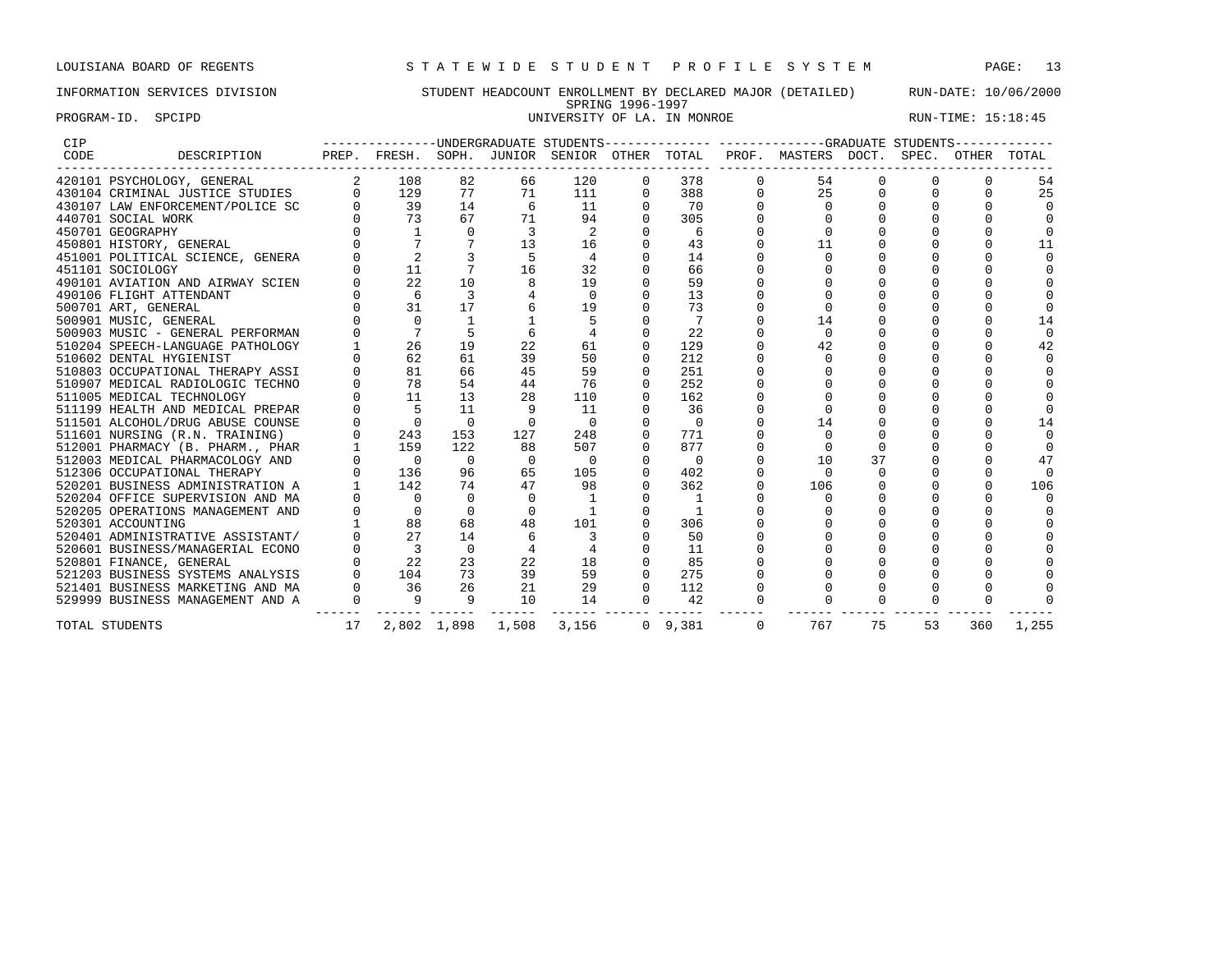### INFORMATION SERVICES DIVISION STUDENT HEADCOUNT ENROLLMENT BY DECLARED MAJOR (DETAILED) RUN-DATE: 10/06/2000 SPRING 1996-1997 PROGRAM-ID. SPCIPD NORTHWESTERN STATE UNIVERSITY RUN-TIME: 15:18:45

| CIP  |                                                                                                                                                                                                                                                                                                           |          |                                                                                                                                                                                                                                                                                                                                   |                |                            |                |                |                          |              |              |             |             |             |                |
|------|-----------------------------------------------------------------------------------------------------------------------------------------------------------------------------------------------------------------------------------------------------------------------------------------------------------|----------|-----------------------------------------------------------------------------------------------------------------------------------------------------------------------------------------------------------------------------------------------------------------------------------------------------------------------------------|----------------|----------------------------|----------------|----------------|--------------------------|--------------|--------------|-------------|-------------|-------------|----------------|
| CODE | DESCRIPTION PREP. FRESH. SOPH. JUNIOR SENIOR OTHER TOTAL PROF. MASTERS DOCT. SPEC. OTHER TOTAL                                                                                                                                                                                                            |          |                                                                                                                                                                                                                                                                                                                                   |                |                            |                |                |                          |              |              |             |             |             |                |
|      | PREP. FKESH. DUNING 1<br>TTS 14 17<br>0 49<br>ND 0 74<br>0 0 0<br>NERA 0 25<br>STU 0 0<br>UCAT 1 130<br>CHIL 0 42<br>JCATI 0 69<br>ION 0 36<br>ION 0 36<br>ION 0 36<br>ION 0 36<br>ION 0 36<br>TECH 0 25<br>TC & 1 32<br>RING 0 19<br>NRING 0 19<br>NRING 0 19<br>NRIN<br>000000 *** UNCOMMITTED STUDENTS |          |                                                                                                                                                                                                                                                                                                                                   | 17             | 10                         | 9              | $\Omega$       | 67                       | $\Omega$     | $\Omega$     | $\Omega$    |             | 384         | 384            |
|      | 090401 JOURNALISM                                                                                                                                                                                                                                                                                         |          |                                                                                                                                                                                                                                                                                                                                   | 32             | 25                         | 35             | $\mathbf 0$    | 141                      | $\mathbf 0$  | $\mathbf 0$  | $\mathbf 0$ | $\mathbf 0$ | $\mathbf 0$ | $\overline{0}$ |
|      | 110401 INFORMATION SCIENCES AND                                                                                                                                                                                                                                                                           |          |                                                                                                                                                                                                                                                                                                                                   | 55             | 28                         | 32             | $\mathbf 0$    | 189                      |              | $\mathbf{0}$ | 0           | $\mathbf 0$ | 0           | $\mathbf 0$    |
|      | 130101 EDUCATION, GENERAL                                                                                                                                                                                                                                                                                 |          |                                                                                                                                                                                                                                                                                                                                   | $\bigcap$      | $\bigcap$                  | $\overline{0}$ | $\Omega$       | $\overline{0}$           |              | 328          | $\mathbf 0$ |             |             | 328            |
|      | 130401 EDUCATION ADMINISTRATION                                                                                                                                                                                                                                                                           |          |                                                                                                                                                                                                                                                                                                                                   | $\mathbf{0}$   | $\mathbf 0$                | $\overline{0}$ | 0              | $\overline{0}$           |              | $\circ$      | 0           | 38          |             | 38             |
|      | 131001 SPECIAL EDUCATION, GENERA                                                                                                                                                                                                                                                                          |          |                                                                                                                                                                                                                                                                                                                                   | 12             | 18                         | 26             | $\Omega$       | 81                       |              | $\Omega$     |             |             |             | $\Omega$       |
|      | 131102 COLLEGE/POSTSECONDARY STU                                                                                                                                                                                                                                                                          |          |                                                                                                                                                                                                                                                                                                                                   | $\overline{0}$ | $\overline{0}$             | $\overline{1}$ | 0              | $\overline{1}$           |              | 59           |             |             |             | 59             |
|      | 131202 ELEMENTARY TEACHER EDUCAT                                                                                                                                                                                                                                                                          |          |                                                                                                                                                                                                                                                                                                                                   | 120            | 132                        | 158            | 0              | 541                      |              | 0            |             |             |             |                |
|      | 131204 PRE-ELEMENTARY/EARLY CHIL                                                                                                                                                                                                                                                                          |          |                                                                                                                                                                                                                                                                                                                                   | 28             | 25                         | 33             |                | 128                      |              |              |             |             |             | 0              |
|      | 131205 SECONDARY TEACHER EDUCATI                                                                                                                                                                                                                                                                          |          |                                                                                                                                                                                                                                                                                                                                   | 56             | 52                         | 76             |                | 253                      |              |              |             |             |             |                |
|      | 131312 MUSIC TEACHER EDUCATION                                                                                                                                                                                                                                                                            |          |                                                                                                                                                                                                                                                                                                                                   | 16             | 18                         | 21             |                | 91                       |              | $\Omega$     |             |             |             |                |
|      | 131314 PHYSICAL EDUCATION TEACHI                                                                                                                                                                                                                                                                          |          |                                                                                                                                                                                                                                                                                                                                   | 45             | 60                         | 70             | $\mathbf 0$    | 238                      |              | 39           |             |             |             | 39             |
|      | 139999 EDUCATION, OTHER                                                                                                                                                                                                                                                                                   |          |                                                                                                                                                                                                                                                                                                                                   | $\Omega$       | $\Omega$                   | $\Omega$       | $\Omega$       | $\overline{\phantom{0}}$ |              | $\Omega$     | 15          |             |             | 15             |
|      | 150301 COMPUTER ENGINEERING TECH                                                                                                                                                                                                                                                                          |          |                                                                                                                                                                                                                                                                                                                                   | - 5            | $\overline{4}$             | 2              | $\mathbf 0$    | 36                       |              | $\Omega$     | $\mathbf 0$ |             |             |                |
|      | 150303 ELECTRICAL, ELECTRONIC &                                                                                                                                                                                                                                                                           |          |                                                                                                                                                                                                                                                                                                                                   | 20             | 13                         | 12             | 0              | 78                       |              | $\Omega$     | 0           |             |             |                |
|      | 150603 INDUSTRIAL/MANUFACTURING                                                                                                                                                                                                                                                                           |          |                                                                                                                                                                                                                                                                                                                                   | 16             | 21                         | 17             |                | 73                       |              |              |             |             |             |                |
|      | 190101 HOME ECONOMICS, GENERAL                                                                                                                                                                                                                                                                            |          |                                                                                                                                                                                                                                                                                                                                   | 10             | 10                         | 11             | $\Omega$       | 47                       |              | $\Omega$     |             |             |             |                |
|      | 230101 ENGLISH LANGUAGE AND LITE                                                                                                                                                                                                                                                                          |          |                                                                                                                                                                                                                                                                                                                                   | 8              | 11                         | 21             |                | 54                       |              | 26           |             |             |             | 26             |
|      | 231001 SPEECH AND RHETORICAL STU                                                                                                                                                                                                                                                                          |          |                                                                                                                                                                                                                                                                                                                                   | $\Omega$       | $\overline{\phantom{0}}^2$ | 13             | $\Omega$       | 16                       |              | $\Omega$     |             |             |             | $\Omega$       |
|      | 240102 GENERAL STUDIES                                                                                                                                                                                                                                                                                    |          |                                                                                                                                                                                                                                                                                                                                   | 242            | 138                        | 215            | $\mathbf 0$    | 1,296                    |              |              |             |             |             |                |
|      | 260101 BIOLOGY, GENERAL                                                                                                                                                                                                                                                                                   |          |                                                                                                                                                                                                                                                                                                                                   | 99             | 56                         | 65             | $\Omega$       | 449                      |              |              |             |             |             |                |
|      | 270101 MATHEMATICS                                                                                                                                                                                                                                                                                        |          |                                                                                                                                                                                                                                                                                                                                   | 8              | 6                          | 10             | $\Omega$       | 30                       |              |              |             |             |             |                |
|      | 400501 CHEMISTRY, GENERAL                                                                                                                                                                                                                                                                                 |          |                                                                                                                                                                                                                                                                                                                                   | 5              |                            | 10             | 0              | 18                       |              |              |             |             |             |                |
|      | 400801 PHYSICS, GENERAL                                                                                                                                                                                                                                                                                   |          |                                                                                                                                                                                                                                                                                                                                   | 10             |                            | $\overline{4}$ | $\Omega$       | 48                       |              |              |             |             |             |                |
|      | 420101 PSYCHOLOGY, GENERAL                                                                                                                                                                                                                                                                                |          |                                                                                                                                                                                                                                                                                                                                   | 76             | 89                         | 103            | $\Omega$       | 370                      |              | 0            |             |             |             |                |
|      |                                                                                                                                                                                                                                                                                                           |          |                                                                                                                                                                                                                                                                                                                                   | $\Omega$       | $\overline{0}$             | $\Omega$       | $\Omega$       | $\overline{\phantom{0}}$ |              | 34           |             |             |             | 34             |
|      |                                                                                                                                                                                                                                                                                                           |          |                                                                                                                                                                                                                                                                                                                                   | 66             | 69                         | 74             | 0              | 283                      |              | $\mathbf 0$  |             |             |             | 0              |
|      |                                                                                                                                                                                                                                                                                                           |          |                                                                                                                                                                                                                                                                                                                                   |                | $\mathbf{1}$               | 17             |                | 25                       |              |              |             |             |             |                |
|      |                                                                                                                                                                                                                                                                                                           |          |                                                                                                                                                                                                                                                                                                                                   |                | 8                          | 13             | $\Omega$       | 29                       |              | $\Omega$     |             |             |             | $\Omega$       |
|      |                                                                                                                                                                                                                                                                                                           |          |                                                                                                                                                                                                                                                                                                                                   | -5             | 8                          | 10             | $\Omega$       | 32                       |              | 28           |             |             |             | 28             |
|      |                                                                                                                                                                                                                                                                                                           |          |                                                                                                                                                                                                                                                                                                                                   | 19             | 21                         | 21             | $\Omega$       | 110                      |              | $\Omega$     |             |             |             |                |
|      |                                                                                                                                                                                                                                                                                                           |          |                                                                                                                                                                                                                                                                                                                                   | 6              | 15                         | 13             | 0              | 43                       |              |              |             |             |             | $\Omega$       |
|      |                                                                                                                                                                                                                                                                                                           |          |                                                                                                                                                                                                                                                                                                                                   | 1              | $\Omega$                   | $\Omega$       |                | - 1                      |              |              |             |             |             |                |
|      |                                                                                                                                                                                                                                                                                                           |          |                                                                                                                                                                                                                                                                                                                                   | 11             | 14                         | 24             | 0              | 66                       |              |              |             |             |             |                |
|      |                                                                                                                                                                                                                                                                                                           |          |                                                                                                                                                                                                                                                                                                                                   | $\Omega$       | $\Omega$                   | 1              | 0              | 1                        |              |              |             |             |             |                |
|      |                                                                                                                                                                                                                                                                                                           |          |                                                                                                                                                                                                                                                                                                                                   |                |                            |                | 0              | 27                       |              | 6            |             |             |             |                |
|      | 440701 SOCIAL WORK<br>450101 SOCIAL SCIENCES, GENERAL<br>450101 SOCIAL SCIENCES, GENERAL<br>450201 ANTHROPOLOGY<br>450201 HISTORY, GENERAL<br>48601 HISTORY, GENERAL<br>51001 POLITICAL SCIENCE, GENERA<br>6101 DOLITICAL SCIENCE, GENERA<br>4                                                            |          |                                                                                                                                                                                                                                                                                                                                   | 1              |                            | 8              | $\mathbf 0$    | - 9                      |              | $\mathbf 0$  |             |             |             |                |
|      |                                                                                                                                                                                                                                                                                                           |          |                                                                                                                                                                                                                                                                                                                                   | 6              |                            |                | $\mathbf 0$    | 30                       |              | 12           |             |             |             | 12             |
|      |                                                                                                                                                                                                                                                                                                           |          |                                                                                                                                                                                                                                                                                                                                   | 17             | 12                         | 8              | $\mathbf 0$    | 56                       |              | $\Omega$     |             |             |             |                |
|      | 510907 MEDICAL RADIOLOGIC TECHNO                                                                                                                                                                                                                                                                          |          |                                                                                                                                                                                                                                                                                                                                   | 18             | 31                         | 40             | $\Omega$       | 140                      |              |              |             |             |             |                |
|      | 511005 MEDICAL TECHNOLOGY                                                                                                                                                                                                                                                                                 |          | $\begin{bmatrix} 0 & 0 & 1 \\ 0 & 13 & 0 \\ 0 & 51 & 0 \\ 0 & 21 & 0 \\ 3 & 513 & 0 \\ 2 & 221 & 0 \\ 1 & 0 & 0 \\ 2 & 221 & 0 \\ 3 & 0 & 0 \\ 2 & 0 & 0 \\ 3 & 0 & 0 \\ 4 & 0 & 0 \\ 5 & 0 & 0 \\ 1 & 0 & 0 \\ 2 & 0 & 0 \\ 3 & 0 & 0 \\ 4 & 0 & 0 \\ 5 & 0 & 0 \\ 6 & 0 & 0 \\ 1 & 0 & 0 \\ 3 & 0 & 0 \\ 4 & 0 & 0 \\ 5 & 0 & $ | 10             | 8                          | $5^{\circ}$    | $\mathbf 0$    | 44                       |              | 0            |             |             |             |                |
|      | 511601 NURSING (R.N. TRAINING)                                                                                                                                                                                                                                                                            |          |                                                                                                                                                                                                                                                                                                                                   | 412            | 362                        | 442            | $\Omega$       | 1,732                    |              | $\Omega$     |             |             |             |                |
|      | 511602 NURSING ADMINISTRATION (P                                                                                                                                                                                                                                                                          |          |                                                                                                                                                                                                                                                                                                                                   | $\overline{0}$ | $\overline{0}$             | $\overline{0}$ |                | $\overline{0}$           |              | 123          |             |             |             | 123            |
|      | 520201 BUSINESS ADMINISTRATION A                                                                                                                                                                                                                                                                          |          |                                                                                                                                                                                                                                                                                                                                   | 136            | 117                        | 121            | $\Omega$       | 597                      |              | $\Omega$     |             |             |             |                |
|      | 520301 ACCOUNTING                                                                                                                                                                                                                                                                                         |          |                                                                                                                                                                                                                                                                                                                                   | 60             | 41                         | 43             | 0              | 213                      |              | 0            |             |             |             |                |
|      | 520302 ACCOUNTING TECHNICIAN                                                                                                                                                                                                                                                                              |          |                                                                                                                                                                                                                                                                                                                                   | 1              | $\mathbf 0$                | $\overline{0}$ | 0              | $\overline{\phantom{a}}$ |              | 0            |             |             |             |                |
|      | 520401 ADMINISTRATIVE ASSISTANT/                                                                                                                                                                                                                                                                          |          | $\begin{array}{ccc} 1 & & 68 \\ 0 & & 0 \\ 0 & & 16 \end{array}$                                                                                                                                                                                                                                                                  | $\overline{4}$ | $\overline{4}$             | $\overline{4}$ | $\Omega$       | 28                       |              | $\Omega$     |             |             |             |                |
|      | 520903 TRAVEL-TOURISM MANAGEMENT                                                                                                                                                                                                                                                                          | $\sim$ 1 | 24                                                                                                                                                                                                                                                                                                                                | 37             | 33                         | 44             | $\overline{0}$ | 139                      | 0            |              |             |             |             |                |
|      |                                                                                                                                                                                                                                                                                                           |          |                                                                                                                                                                                                                                                                                                                                   |                |                            |                |                |                          |              |              |             |             |             |                |
|      | TOTAL STUDENTS                                                                                                                                                                                                                                                                                            | 35       |                                                                                                                                                                                                                                                                                                                                   | 2,789 1,703    |                            | 1,481 1,843    |                | $0 \quad 7,851$          | $\mathbf{0}$ | 655          | 15          | 38          | 384         | 1,092          |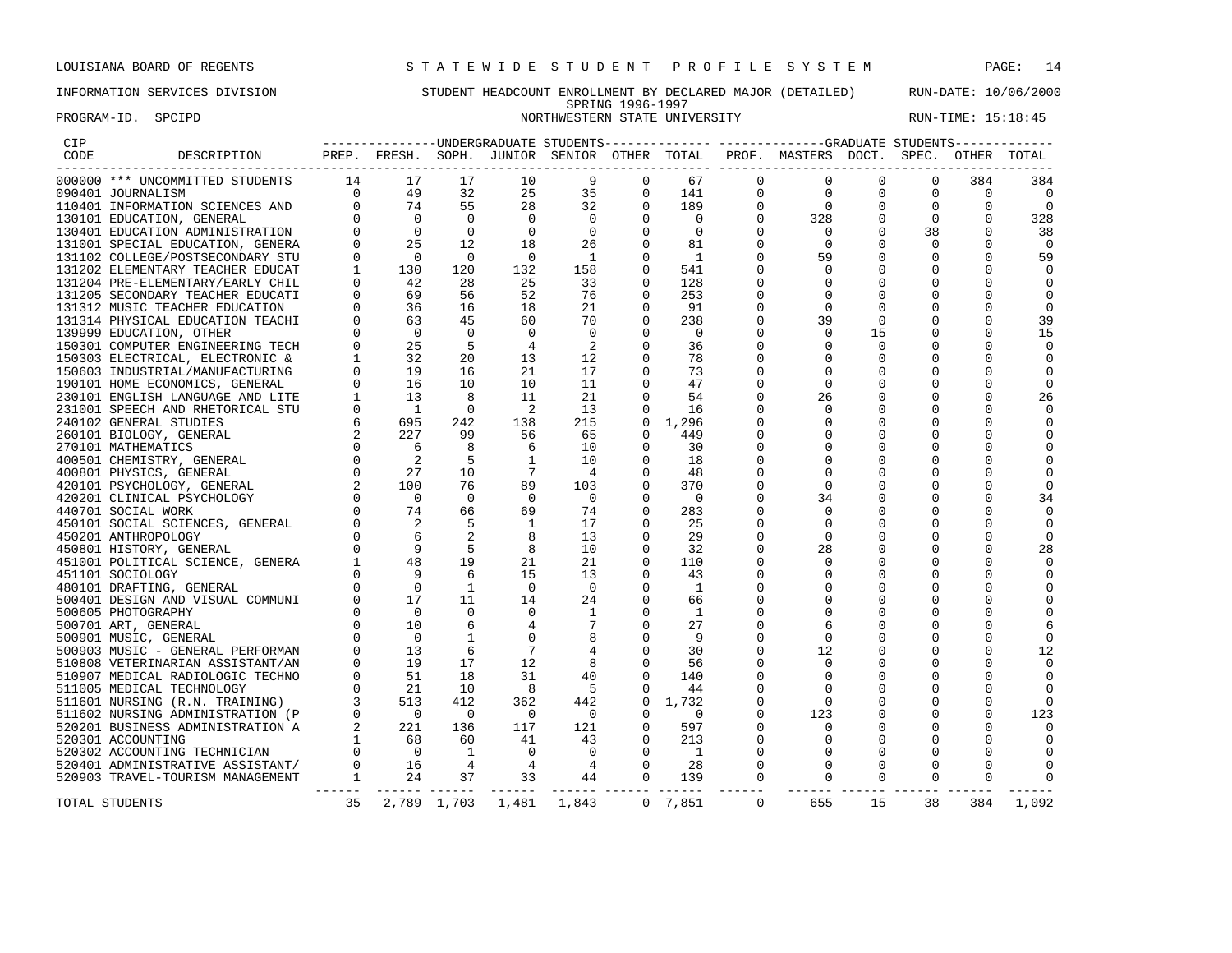| STUDENT HEADCOUNT ENROLLMENT BY DECLARED MAJOR (DETAILED)<br>RUN-DATE: 10/06/2000<br>INFORMATION SERVICES DIVISION<br>SPRING 1996-1997<br>RUN-TIME: 15:18:45<br>PROGRAM-ID. SPCIPD<br>NORTHWESTERN STATE UNIVERSITY<br>CIP<br>--UNDERGRADUATE STUDENTS-------------- -------------GRADUATE STUDENTS------------<br>--------------<br>CODE<br>PROF. MASTERS DOCT. SPEC.<br>SOPH. JUNIOR SENIOR OTHER TOTAL<br>DESCRIPTION<br>FRESH.<br>PREP.<br>TOTAI.<br>OTHER | LOUISIANA BOARD OF REGENTS | STATEWIDE STUDENT PROFILE SYSTEM | 15<br>PAGE: |
|----------------------------------------------------------------------------------------------------------------------------------------------------------------------------------------------------------------------------------------------------------------------------------------------------------------------------------------------------------------------------------------------------------------------------------------------------------------|----------------------------|----------------------------------|-------------|
|                                                                                                                                                                                                                                                                                                                                                                                                                                                                |                            |                                  |             |
|                                                                                                                                                                                                                                                                                                                                                                                                                                                                |                            |                                  |             |
|                                                                                                                                                                                                                                                                                                                                                                                                                                                                |                            |                                  |             |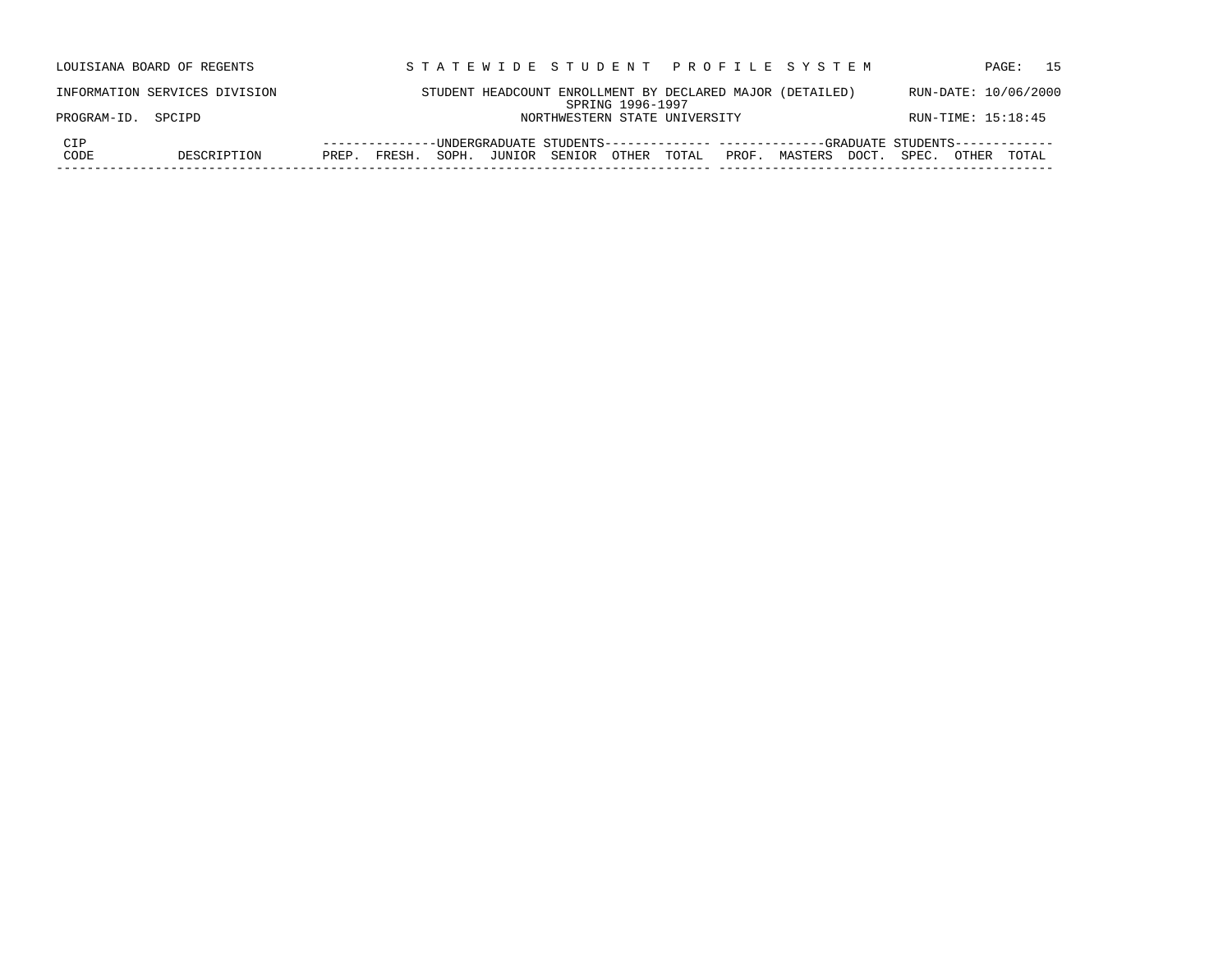PROGRAM-ID. SPCIPD SOUTHEASTERN LA. UNIVERSITY NEXT RUN-TIME: 15:18:45

## INFORMATION SERVICES DIVISION STUDENT HEADCOUNT ENROLLMENT BY DECLARED MAJOR (DETAILED) RUN-DATE: 10/06/2000 SPRING 1996-1997

| CIP  |                                                                                                                                                                                                                                                                                                                                                                                                                                                                           |          |                                                                            |                          |                            |                            |                                                |                          |              | ---------------UNDERGRADUATE STUDENTS------------- ------------GRADUATE STUDENTS------------ |              |              |             |                         |
|------|---------------------------------------------------------------------------------------------------------------------------------------------------------------------------------------------------------------------------------------------------------------------------------------------------------------------------------------------------------------------------------------------------------------------------------------------------------------------------|----------|----------------------------------------------------------------------------|--------------------------|----------------------------|----------------------------|------------------------------------------------|--------------------------|--------------|----------------------------------------------------------------------------------------------|--------------|--------------|-------------|-------------------------|
| CODE | DESCRIPTION                                                                                                                                                                                                                                                                                                                                                                                                                                                               |          |                                                                            |                          |                            |                            |                                                |                          |              | PREP. FRESH. SOPH. JUNIOR SENIOR OTHER TOTAL PROF. MASTERS DOCT. SPEC. OTHER TOTAL           |              |              |             |                         |
|      | $\begin{tabular}{l c c c c c} \hline \multicolumn{3}{c}{\multicolumn{3}{c}{\multicolumn{3}{c}{\multicolumn{3}{c}{\multicolumn{3}{c}{\multicolumn{3}{c}{\multicolumn{3}{c}{\multicolumn{3}{c}{\multicolumn{3}{c}{\multicolumn{3}{c}{\multicolumn{3}{c}{\multicolumn{3}{c}{\multicolumn{3}{c}{\multicolumn{3}{c}{\multicolumn{3}{c}{\multicolumn{3}{c}{\multicolumn{3}{c}{\multicolumn{3}{c}{\multicolumn{3}{c}{\multicolumn{3}{c}{\multicolumn{3}{c}{\multicolumn{3}{c}{\$ |          |                                                                            |                          |                            | 18                         |                                                | $0\quad 2,086$           | $\mathbf{0}$ | $\circ$                                                                                      | $\Omega$     | $\Omega$     | 791         | 791                     |
|      |                                                                                                                                                                                                                                                                                                                                                                                                                                                                           |          |                                                                            |                          |                            | 17                         |                                                | 40                       |              | $\overline{0}$<br>$\mathbf 0$                                                                | $\mathbf 0$  | $\mathbf{0}$ | $\mathbf 0$ | $\overline{\mathbf{0}}$ |
|      |                                                                                                                                                                                                                                                                                                                                                                                                                                                                           |          |                                                                            |                          |                            | 92                         | $\begin{matrix} 0 \\ 0 \\ 0 \\ 0 \end{matrix}$ | 274                      |              | $\mathbf 0$                                                                                  | $\mathbf 0$  | 0            |             | $\Omega$                |
|      |                                                                                                                                                                                                                                                                                                                                                                                                                                                                           |          |                                                                            |                          |                            | 55                         |                                                | 300                      |              | $\overline{\phantom{0}}$                                                                     | 0            | 0            |             | $\Omega$                |
|      |                                                                                                                                                                                                                                                                                                                                                                                                                                                                           |          |                                                                            |                          |                            | $\overline{0}$             |                                                | $\overline{0}$           |              | 65                                                                                           | $\Omega$     | 1            |             | 66                      |
|      |                                                                                                                                                                                                                                                                                                                                                                                                                                                                           |          |                                                                            |                          |                            | $\overline{\phantom{0}}$   |                                                | $\overline{\phantom{0}}$ |              | $\overline{4}$                                                                               | 0            | $\mathbf{0}$ |             | 4                       |
|      |                                                                                                                                                                                                                                                                                                                                                                                                                                                                           |          |                                                                            |                          |                            | 48                         | $\begin{matrix}0\\0\end{matrix}$               | 125                      |              | 168                                                                                          | 0            | $\mathbf{0}$ |             | 168                     |
|      |                                                                                                                                                                                                                                                                                                                                                                                                                                                                           |          |                                                                            |                          |                            | 46                         | $\Omega$                                       | 161                      |              | $\Omega$                                                                                     |              | 0            |             | - 0                     |
|      |                                                                                                                                                                                                                                                                                                                                                                                                                                                                           |          |                                                                            |                          |                            | $\overline{0}$             | $\Omega$                                       | $\overline{0}$           |              | 98                                                                                           | $\Omega$     | $\Omega$     |             | 98                      |
|      |                                                                                                                                                                                                                                                                                                                                                                                                                                                                           |          |                                                                            |                          |                            | 434                        | $\mathbf{0}$                                   | 1,316                    |              | 31                                                                                           |              |              |             | 32                      |
|      | 131204 PRE-ELEMENTARY/EARLY CHIL                                                                                                                                                                                                                                                                                                                                                                                                                                          |          | $\begin{bmatrix} 0 & 1 \\ 0 & 0 \\ 0 & 5 \\ 0 & 5 \\ 0 & 25 \end{bmatrix}$ | $\overline{\phantom{0}}$ | $\overline{1}$             | $\overline{\mathbf{1}}$    | $\Omega$                                       | 3                        |              | $\overline{0}$                                                                               | $\Omega$     |              |             | $\Omega$                |
|      | 131205 SECONDARY TEACHER EDUCATI                                                                                                                                                                                                                                                                                                                                                                                                                                          |          |                                                                            | $\mathbf{0}$             | $\overline{\phantom{0}}$   | $\overline{0}$             | $\mathbf 0$                                    | $\Omega$                 |              | 16                                                                                           | 0            | $\Omega$     |             | 16                      |
|      | 131302 ART TEACHER EDUCATION                                                                                                                                                                                                                                                                                                                                                                                                                                              |          |                                                                            | 8                        | - 11                       | 10                         | $\mathbf{0}$                                   | 34                       |              | $\circ$                                                                                      | 0            |              |             | $\Omega$                |
|      | 131303 BUSINESS TEACHER EDUCATIO                                                                                                                                                                                                                                                                                                                                                                                                                                          |          |                                                                            | 6                        | 9                          | 16                         | $\mathbf 0$                                    | 36                       |              | 0                                                                                            | 0            |              |             | 0                       |
|      | 131305 ENGLISH TEACHER EDUCATION                                                                                                                                                                                                                                                                                                                                                                                                                                          |          |                                                                            | 23                       | 18                         | 19                         | $\Omega$                                       | 85                       |              | 0                                                                                            |              |              |             | $\Omega$                |
|      | 131307 HEALTH TEACHER EDUCATION                                                                                                                                                                                                                                                                                                                                                                                                                                           | $\Omega$ | $\overline{0}$                                                             | $\overline{0}$           | $\overline{0}$             | $\bigcirc$                 | $\Omega$                                       | - 0                      |              | 20                                                                                           | 0            |              |             | 20                      |
|      | 131309 TECHNOLOGY TEACHER EDUCAT                                                                                                                                                                                                                                                                                                                                                                                                                                          | $\Omega$ | $\overline{0}$                                                             | $\overline{0}$           | $\overline{0}$             | $\overline{1}$             | $\Omega$                                       | <sup>1</sup>             |              | $\Omega$                                                                                     | 0            |              |             | $\Omega$                |
|      | 131311 MATHEMATICS TEACHER EDUCA                                                                                                                                                                                                                                                                                                                                                                                                                                          |          | $\overline{0}$<br>$\overline{7}$                                           | 8                        | 14                         | 18                         | 0                                              | 47                       |              | 0                                                                                            | 0            | 0            |             | $\Omega$                |
|      | 131312 MUSIC TEACHER EDUCATION                                                                                                                                                                                                                                                                                                                                                                                                                                            |          | $\begin{matrix}0&1\end{matrix}$                                            | 8                        | $\overline{4}$             | 18                         |                                                | 47                       |              | $\mathbf 0$                                                                                  | $\Omega$     |              |             | $\Omega$                |
|      | 131314 PHYSICAL EDUCATION TEACHI                                                                                                                                                                                                                                                                                                                                                                                                                                          |          | 0<br>125                                                                   | 100                      | 98                         | 181                        | $\mathbf 0$                                    | 504                      |              | 22                                                                                           |              |              |             | 22                      |
|      | 131315 READING TEACHER EDUCATION                                                                                                                                                                                                                                                                                                                                                                                                                                          |          |                                                                            | $\bigcap$                | $\overline{0}$             | $\overline{0}$             |                                                | $\overline{0}$           |              | 14                                                                                           | <sup>0</sup> |              |             | 14                      |
|      | 131316 SCIENCE TEACHER EDUCATION                                                                                                                                                                                                                                                                                                                                                                                                                                          |          |                                                                            | 10                       | 9                          | 31                         | $\mathbf 0$                                    | 59                       |              | $\mathbf 0$                                                                                  | 0            |              |             | 0                       |
|      | 131318 SOCIAL STUDIES TEACHER ED                                                                                                                                                                                                                                                                                                                                                                                                                                          |          | $\begin{bmatrix} 0 & 0 \\ 0 & 9 \\ 0 & 14 \\ 0 & 1 \end{bmatrix}$          | 38                       | 24                         | 36                         | 0                                              | 112                      |              | 0                                                                                            | 0            |              | $\Omega$    | $\Omega$                |
|      | 131325 FRENCH LANGUAGE TEACHER E                                                                                                                                                                                                                                                                                                                                                                                                                                          |          | $\Omega$<br>$\overline{\phantom{a}}$                                       | $\overline{1}$           | $\mathbf{1}$               | $\overline{1}$             | $\Omega$                                       | $\overline{4}$           |              | 0                                                                                            | $\Omega$     |              |             |                         |
|      |                                                                                                                                                                                                                                                                                                                                                                                                                                                                           |          |                                                                            | .5                       |                            | $\overline{\phantom{0}}^2$ | $\Omega$                                       | 12                       |              | $\Omega$                                                                                     | 0            |              |             |                         |
|      |                                                                                                                                                                                                                                                                                                                                                                                                                                                                           |          |                                                                            | 6                        | 8                          | 8                          | 0                                              | 28                       |              | 0                                                                                            | 0            |              |             |                         |
|      |                                                                                                                                                                                                                                                                                                                                                                                                                                                                           |          |                                                                            | 114                      | 81                         | 123                        | $\mathbf 0$                                    | 417                      |              |                                                                                              |              |              |             |                         |
|      |                                                                                                                                                                                                                                                                                                                                                                                                                                                                           |          |                                                                            | $\overline{2}$           | $\overline{2}$             | 6                          | 0                                              | 12                       |              | 0                                                                                            | 0            |              | $\Omega$    |                         |
|      |                                                                                                                                                                                                                                                                                                                                                                                                                                                                           |          |                                                                            | $5^{\circ}$              | $\overline{\phantom{a}}$   | 14                         | $\Omega$                                       | 24                       |              | $\Omega$                                                                                     |              |              |             |                         |
|      |                                                                                                                                                                                                                                                                                                                                                                                                                                                                           |          |                                                                            | 14                       | 11                         | 30                         | $\overline{0}$                                 | 63                       |              | 0                                                                                            |              |              |             |                         |
|      |                                                                                                                                                                                                                                                                                                                                                                                                                                                                           |          |                                                                            | 11                       | 10                         | 17                         | $\Omega$                                       | 45                       |              | $\mathbf 0$                                                                                  | $\Omega$     |              |             |                         |
|      |                                                                                                                                                                                                                                                                                                                                                                                                                                                                           |          |                                                                            | 24                       | 28                         | 37                         | $\Omega$                                       | 118                      |              | 34                                                                                           |              |              |             | 34                      |
|      |                                                                                                                                                                                                                                                                                                                                                                                                                                                                           |          |                                                                            | 102                      | 78                         | 55                         | $\Omega$                                       | 254                      |              | $\Omega$                                                                                     | 0            |              |             | $\Omega$                |
|      |                                                                                                                                                                                                                                                                                                                                                                                                                                                                           |          |                                                                            | 15                       | 30                         | 100                        | $\overline{0}$                                 | 153                      |              | $\mathbf 0$                                                                                  | 0            |              |             | 0                       |
|      |                                                                                                                                                                                                                                                                                                                                                                                                                                                                           |          |                                                                            | 9                        | 22                         | 29                         | 0                                              | 79                       |              | 0                                                                                            | 0            |              |             | $\Omega$                |
|      |                                                                                                                                                                                                                                                                                                                                                                                                                                                                           |          |                                                                            | 121                      | 107                        | 154                        | $\Omega$                                       | 515                      |              | 40                                                                                           | 0            | $\Omega$     |             | 40                      |
|      |                                                                                                                                                                                                                                                                                                                                                                                                                                                                           |          |                                                                            | $\overline{\mathbf{3}}$  | $\overline{\phantom{a}}$   | $_{\rm 8}$                 | $\Omega$                                       | 22                       |              | $\Omega$                                                                                     |              |              |             |                         |
|      |                                                                                                                                                                                                                                                                                                                                                                                                                                                                           |          |                                                                            | 19                       | 13                         | 19                         | $\mathbf 0$                                    | 65                       |              | 0                                                                                            | 0            |              |             | $\Omega$                |
|      |                                                                                                                                                                                                                                                                                                                                                                                                                                                                           |          |                                                                            | $\overline{2}$           | $\overline{\phantom{0}}^2$ | $\overline{0}$             | $\overline{0}$                                 | 8                        |              | 0                                                                                            | 0            |              |             | $\Omega$                |
|      |                                                                                                                                                                                                                                                                                                                                                                                                                                                                           |          |                                                                            | 90                       | 67                         | 87                         | $\mathbf{0}$                                   | 371                      |              | 36                                                                                           |              |              |             | 36                      |
|      |                                                                                                                                                                                                                                                                                                                                                                                                                                                                           |          |                                                                            | 104                      | 89                         | 158                        | $\Omega$                                       | 513                      |              | 0                                                                                            | $\Omega$     |              |             | $\Omega$                |
|      |                                                                                                                                                                                                                                                                                                                                                                                                                                                                           |          |                                                                            | 11                       | $\overline{4}$             | $\overline{4}$             | $\Omega$                                       | 53                       |              | 0                                                                                            |              |              |             | $\Omega$                |
|      |                                                                                                                                                                                                                                                                                                                                                                                                                                                                           |          |                                                                            | 79                       | 84                         | 137                        | $\mathbf 0$                                    | 381                      |              | $\mathbf 0$                                                                                  | 0            |              |             | $\Omega$                |
|      |                                                                                                                                                                                                                                                                                                                                                                                                                                                                           |          |                                                                            | 32                       | 31                         | 53                         | $\mathbf 0$                                    | 145                      |              | 32                                                                                           | 0            | $\Omega$     |             | 32                      |
|      |                                                                                                                                                                                                                                                                                                                                                                                                                                                                           |          |                                                                            | 15                       | 20                         | 26                         | $\Omega$                                       | -78                      |              | $\circ$                                                                                      | 0            | $\Omega$     |             |                         |
|      |                                                                                                                                                                                                                                                                                                                                                                                                                                                                           |          |                                                                            | - 9                      | 20                         | 41                         | $\overline{\phantom{0}}$                       | 81                       |              | 0                                                                                            | 0            |              |             |                         |
|      |                                                                                                                                                                                                                                                                                                                                                                                                                                                                           |          |                                                                            | 31                       | 18                         | 29                         | 0                                              | 134                      |              | 0                                                                                            |              |              |             |                         |
|      |                                                                                                                                                                                                                                                                                                                                                                                                                                                                           |          |                                                                            | 8 <sup>8</sup>           | -5                         | 15                         | $\Omega$                                       | 29                       |              | $\Omega$                                                                                     | $\Omega$     |              |             |                         |
|      | 131325 FRENCH SIGHAR ELECTRIC OF 14<br>131325 FRENCH LANGUAGE TEACHER E<br>131331 SPANISH LANGUAGE TEACHER E<br>131331 SPANISH LANGUAGE TEACHER 0<br>150603 INDUSTRIAL/MANUFACTURING 0<br>160901 FRENCH LANGUAGE AND LITER 0<br>160905 SP<br>500901 MUSIC, GENERAL                                                                                                                                                                                                        | $\Omega$ | $\overline{0}$                                                             | $\overline{0}$           | $\Omega$                   | $\overline{1}$             | $\Omega$                                       | $\mathbf{1}$             | $\Omega$     | $\Omega$                                                                                     | $\Omega$     | $\Omega$     |             | $\Omega$                |
|      | 500903 MUSIC - GENERAL PERFORMAN                                                                                                                                                                                                                                                                                                                                                                                                                                          | $\cap$   | 22                                                                         | 13                       | $\mathbf{1}$               | 15                         | $\Omega$                                       | 51                       | $\Omega$     | 17                                                                                           | $\Omega$     | $\Omega$     |             | 17                      |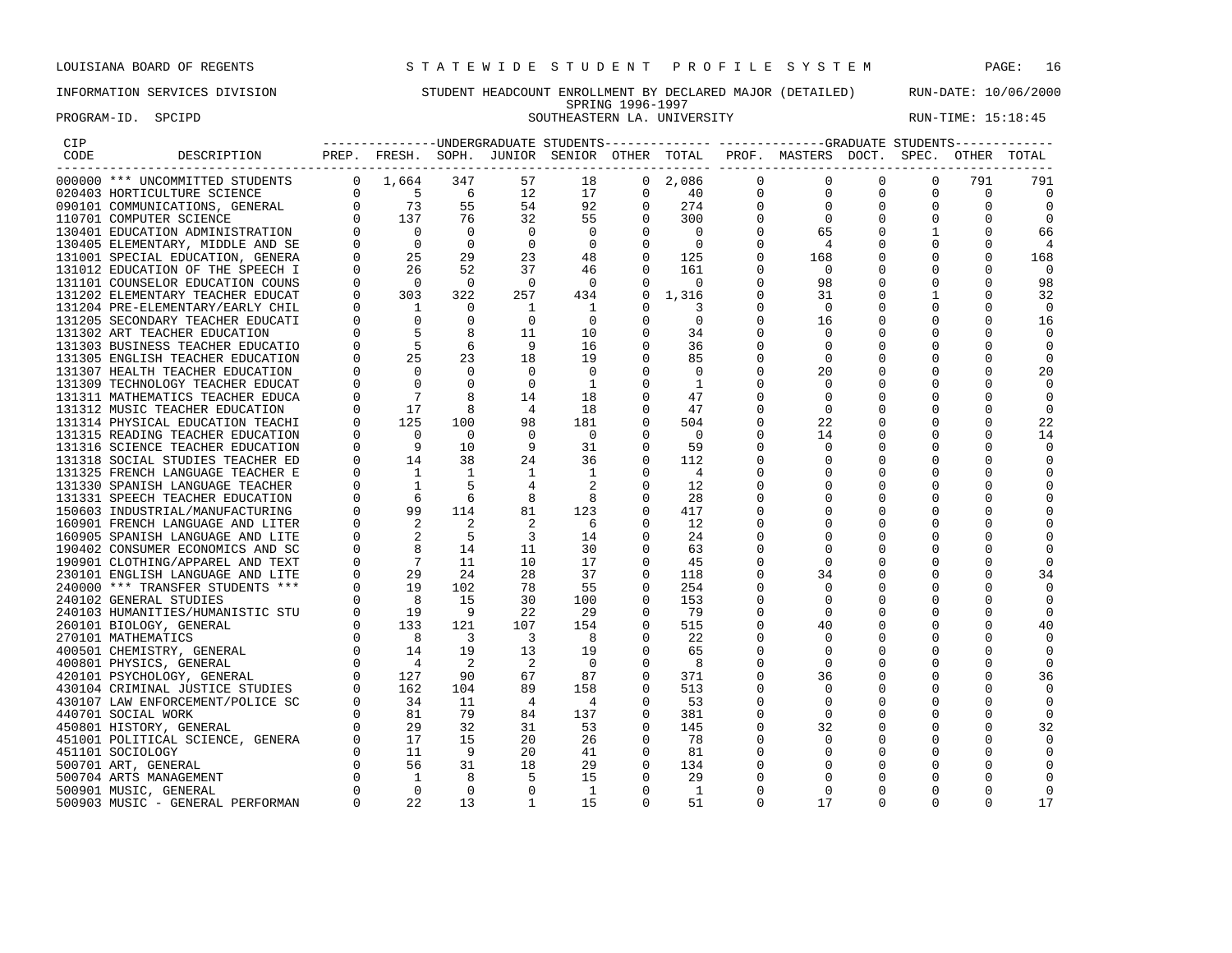## INFORMATION SERVICES DIVISION STUDENT HEADCOUNT ENROLLMENT BY DECLARED MAJOR (DETAILED) RUN-DATE: 10/06/2000 SPRING 1996-1997 PROGRAM-ID. SPCIPD SOUTHEASTERN LA. UNIVERSITY RUN-TIME: 15:18:45

| <b>CIP</b> |                                  |       |        |       | UNDERGRADUATE STUDENTS-- |        |       |            |       |         |       | -GRADUATE STUDENTS- |       |       |
|------------|----------------------------------|-------|--------|-------|--------------------------|--------|-------|------------|-------|---------|-------|---------------------|-------|-------|
| CODE       | DESCRIPTION                      | PREP. | FRESH. | SOPH. | JUNIOR                   | SENIOR | OTHER | TOTAL      | PROF. | MASTERS | DOCT. | SPEC.               | OTHER | TOTAL |
|            | 510201 COMMUNICATION DISORDERS,  |       |        |       |                          |        |       |            |       | 90      |       |                     |       | 90    |
|            | 510908 RESPIRATORY THERAPY TECHN |       |        | 16    |                          |        |       |            |       |         |       |                     |       |       |
|            | 511601 NURSING (R.N. TRAINING)   |       | 349    | 283   | 323                      | 489    |       | 1,444      |       |         |       |                     |       |       |
|            | 511610 NURSING, PSYCHIATRIC/MENT |       |        |       |                          |        |       |            |       |         |       |                     |       | 55    |
|            | 520201 BUSINESS ADMINISTRATION A |       | 233    | 180   | 129                      | 231    |       | 773        |       | 147     |       |                     |       | 147   |
|            | 520204 OFFICE SUPERVISION AND MA |       | 44     | 40    | 36                       | 38     |       | 158        |       |         |       |                     |       |       |
|            | 520301 ACCOUNTING                |       | 175    | 157   | 137                      | 185    |       | 654        |       |         |       |                     |       |       |
|            | 520401 ADMINISTRATIVE ASSISTANT/ |       |        |       |                          |        |       | 35         |       |         |       |                     |       |       |
|            | 520601 BUSINESS/MANAGERIAL ECONO |       |        |       |                          | 10     |       | 35         |       |         |       |                     |       |       |
|            | 520801 FINANCE, GENERAL          |       | 33     | 39    | 38                       |        |       | 151        |       |         |       |                     |       |       |
|            | 521401 BUSINESS MARKETING AND MA |       | 85     | 96    | 99                       | 114    |       | 394        |       |         |       |                     |       |       |
|            | TOTAL STUDENTS                   |       | 4,288  | 2,767 | 2,185                    | 3,330  |       | 0, 12, 570 |       | 889     |       |                     | 791   | 1,682 |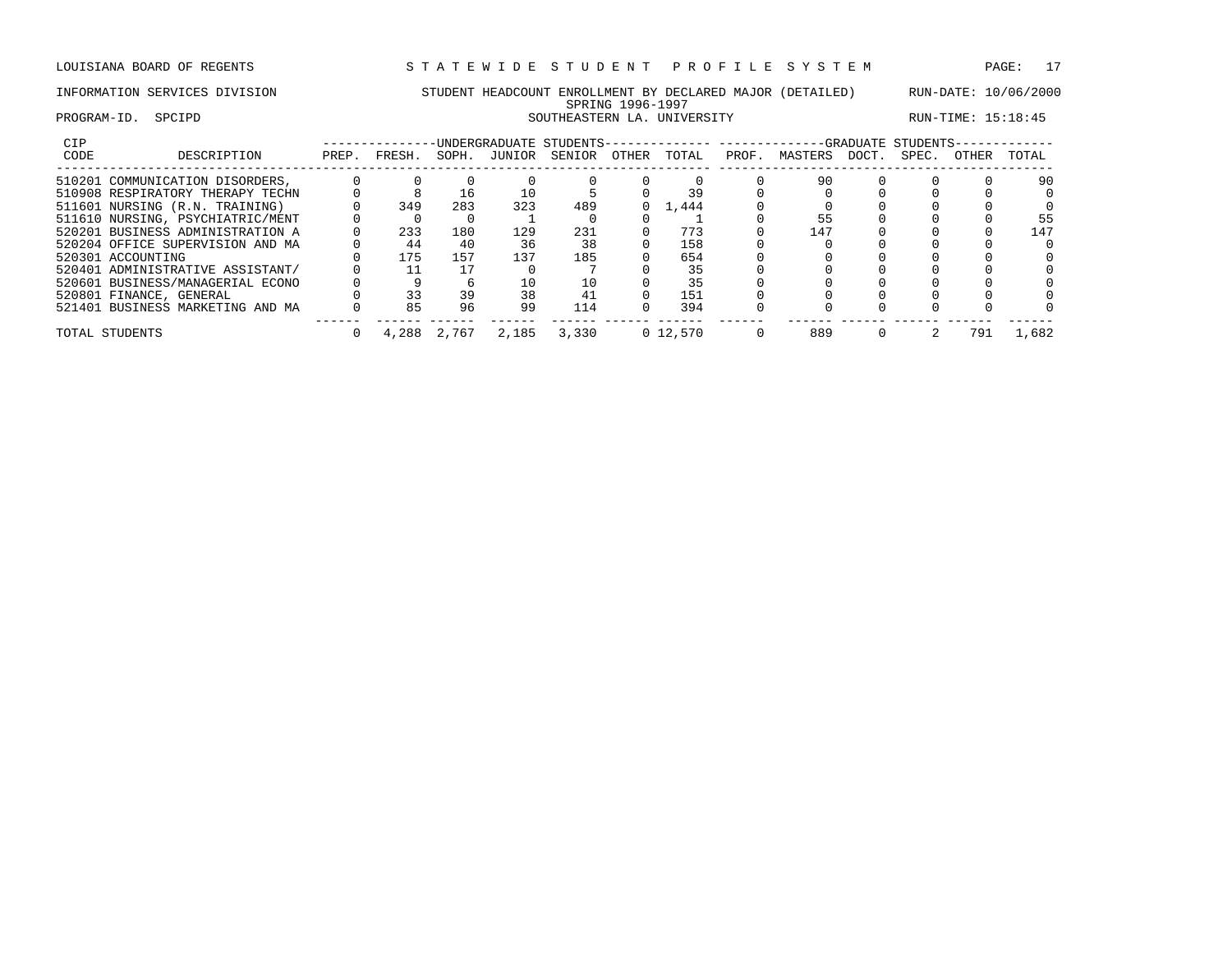PROGRAM-ID. SPCIPD **EXAM-ID.** SPCIPD **EXAM-ID. SPCIPD** UNIVERSITY OF LA. IN LAFAYETTE **RUN-TIME: 15:18:45** 

## INFORMATION SERVICES DIVISION STUDENT HEADCOUNT ENROLLMENT BY DECLARED MAJOR (DETAILED) RUN-DATE: 10/06/2000 SPRING 1996-1997

| CIP  |                                                                      |                |                                                                                                                                                                                                                                                                                                                                                   |                 |                |                            |                                                  |                                        |              |                                                                                    |             |             |              |                |
|------|----------------------------------------------------------------------|----------------|---------------------------------------------------------------------------------------------------------------------------------------------------------------------------------------------------------------------------------------------------------------------------------------------------------------------------------------------------|-----------------|----------------|----------------------------|--------------------------------------------------|----------------------------------------|--------------|------------------------------------------------------------------------------------|-------------|-------------|--------------|----------------|
| CODE | DESCRIPTION                                                          |                |                                                                                                                                                                                                                                                                                                                                                   | ------------    |                |                            |                                                  |                                        |              | PREP. FRESH. SOPH. JUNIOR SENIOR OTHER TOTAL PROF. MASTERS DOCT. SPEC. OTHER TOTAL |             |             |              |                |
|      | 000000 *** UNCOMMITTED STUDENTS                                      |                | 2 385                                                                                                                                                                                                                                                                                                                                             | 101             | 51             | 306                        |                                                  | 733 1,578                              | $\Omega$     | 0                                                                                  | $\Omega$    | $\Omega$    | 282          | 282            |
|      | 010101 AGRICULTURAL BUSINESS AND                                     |                |                                                                                                                                                                                                                                                                                                                                                   |                 | 12             |                            | $\overline{\phantom{0}}$                         | 50                                     | $\mathbf{0}$ | $\mathbf 0$                                                                        | $\Omega$    | $\Omega$    | $\Omega$     | $\Omega$       |
|      | 020201 ANIMAL SCIENCES, GENERAL                                      |                | $\begin{array}{cccc} 2 & 21 & 9 \\ 0 & 21 & 9 \\ 0 & 19 & 19 \\ 0 & 4 & 4 \\ 0 & 0 & 1 \end{array}$                                                                                                                                                                                                                                               |                 | 11             | $7\phantom{.0}$            |                                                  | 56                                     | $\mathbf{0}$ | $\mathbf 0$                                                                        | 0           | $\mathbf 0$ | $\mathbf{0}$ | 0              |
|      | 020401 PLANT SCIENCES, GENERAL                                       |                |                                                                                                                                                                                                                                                                                                                                                   |                 | $\overline{c}$ | 8                          |                                                  |                                        | $\mathbf 0$  | 0                                                                                  | 0           | $\mathbf 0$ | 0            | 0              |
|      | 020402 AGRONOMY AND CROP SCIENCE                                     |                |                                                                                                                                                                                                                                                                                                                                                   |                 | $\overline{0}$ | $\overline{4}$             |                                                  | $\begin{array}{c} 18 \\ 5 \end{array}$ | $\Omega$     | $\Omega$                                                                           | $\mathbf 0$ | $\Omega$    | 0            | 0              |
|      |                                                                      |                |                                                                                                                                                                                                                                                                                                                                                   | 1               | $\Omega$       | 2                          | $\begin{bmatrix} 0 \\ 0 \\ 0 \\ 0 \end{bmatrix}$ | $\overline{\mathbf{3}}$                | 0            |                                                                                    |             |             | 0            | $\Omega$       |
|      |                                                                      |                |                                                                                                                                                                                                                                                                                                                                                   | $\overline{0}$  | $\Omega$       | $\overline{1}$             | $\Omega$                                         | $\overline{\phantom{a}}$               | $\Omega$     | $\Omega$                                                                           | $\Omega$    |             |              | $\Omega$       |
|      |                                                                      |                |                                                                                                                                                                                                                                                                                                                                                   | 44              | 50             | 50                         | $\Omega$                                         | 177                                    |              | $\Omega$                                                                           |             |             |              | $\Omega$       |
|      |                                                                      |                |                                                                                                                                                                                                                                                                                                                                                   | 38              | 24             | 68                         | $\Omega$                                         | 199                                    | $\Omega$     | $\Omega$                                                                           | $\Omega$    | $\Omega$    | $\Omega$     | $\Omega$       |
|      |                                                                      |                |                                                                                                                                                                                                                                                                                                                                                   | $\overline{0}$  | $\Omega$       | $\overline{1}$             | $\mathbf 0$                                      | $\overline{1}$                         |              | $\Omega$                                                                           | 0           |             |              | 0              |
|      |                                                                      |                |                                                                                                                                                                                                                                                                                                                                                   | 14              | 13             | 21                         | $\mathbf 0$                                      | 71                                     |              | 0                                                                                  | $\mathbf 0$ | 0           | 0            | 0              |
|      |                                                                      |                |                                                                                                                                                                                                                                                                                                                                                   | $\overline{0}$  | $\overline{0}$ | $\overline{0}$             | $\mathbf 0$                                      | $\overline{\phantom{0}}$               | $\Omega$     | $\Omega$                                                                           | 10          | $\mathbf 0$ | 0            | 10             |
|      |                                                                      |                |                                                                                                                                                                                                                                                                                                                                                   | 12              | 13             | 18                         | $\Omega$                                         | 65                                     | $\Omega$     | $\Omega$                                                                           | $\Omega$    |             | $\Omega$     | $\Omega$       |
|      |                                                                      |                |                                                                                                                                                                                                                                                                                                                                                   | 11              | 14             | 14                         | $\Omega$                                         | 47                                     | $\Omega$     | 34                                                                                 | 0           | $\Omega$    | $\Omega$     | 34             |
|      |                                                                      |                |                                                                                                                                                                                                                                                                                                                                                   | 15              | $\overline{7}$ | 16                         | $\mathbf 0$                                      | 64                                     | $\Omega$     | $\Omega$                                                                           | $\Omega$    | $\Omega$    | $\Omega$     | $\Omega$       |
|      |                                                                      |                |                                                                                                                                                                                                                                                                                                                                                   | 67              | 49             | 62                         | $\Omega$                                         | 261                                    |              | $\Omega$                                                                           | $\Omega$    | $\Omega$    | $\Omega$     | $\Omega$       |
|      |                                                                      |                |                                                                                                                                                                                                                                                                                                                                                   | 34              | 27             | 27                         | $\Omega$                                         | 112                                    |              | $\mathbf 0$                                                                        | $\mathbf 0$ | 0           | 0            | $\mathbf 0$    |
|      |                                                                      |                |                                                                                                                                                                                                                                                                                                                                                   | 68              | 47             | 63                         | $\Omega$                                         | 317                                    | 0            | 72                                                                                 | 56          | 0           | 0            | 128            |
|      | 130301 CURRICULUM AND INSTRUCTIO                                     |                | $\begin{matrix} 0 \end{matrix} \qquad \qquad \begin{matrix} 0 \end{matrix}$                                                                                                                                                                                                                                                                       | $\overline{0}$  | $\Omega$       | $\overline{\phantom{0}}$   | $\Omega$                                         | $\overline{0}$                         | $\Omega$     | 76                                                                                 | $\Omega$    | $\Omega$    | $\Omega$     | 76             |
|      | 130401 EDUCATION ADMINISTRATION                                      |                |                                                                                                                                                                                                                                                                                                                                                   | $\overline{0}$  | $\mathbf 0$    | $\overline{0}$             | $\mathbf 0$                                      | $\Omega$                               | $\Omega$     | 45                                                                                 | $\Omega$    | 3           | $\Omega$     | 48             |
|      | 130405 ELEMENTARY, MIDDLE AND SE                                     |                |                                                                                                                                                                                                                                                                                                                                                   | $\overline{0}$  | $\mathbf 0$    | $\overline{\phantom{0}}$   | $\mathbf 0$                                      | $\overline{\phantom{0}}$               | 0            | $\overline{0}$                                                                     | 0           |             | $\Omega$     | 1              |
|      | 131001 SPECIAL EDUCATION, GENERA                                     |                | $\begin{bmatrix} 0 & 0 \\ 0 & 0 \\ 0 & 26 \end{bmatrix}$                                                                                                                                                                                                                                                                                          | 19              | 14             | 58                         | $\mathbf 0$                                      | 117                                    | $\Omega$     | $\Omega$                                                                           | $\Omega$    | $\Omega$    | $\Omega$     | 0              |
|      | 131004 EDUCATION OF THE GIFTED A                                     |                |                                                                                                                                                                                                                                                                                                                                                   | $\overline{0}$  | $\mathbf 0$    | $\mathbf 0$                | $\mathbf 0$                                      | 0                                      | 0            | 24                                                                                 |             | 0           | 0            | 24             |
|      | 131099 SPECIAL EDUCATION, OTHER                                      |                | $\begin{bmatrix} 0 & 0 \\ 0 & 0 \\ 0 & 0 \\ 0 & 197 \\ 0 & 0 \\ 0 & 0 \\ 0 & 0 \\ 0 & 0 \\ 0 & 0 \\ 0 & 0 \\ 0 & 0 \\ 0 & 0 \\ 0 & 0 \\ 0 & 0 \\ 0 & 0 \\ 0 & 0 \\ 0 & 0 \\ 0 & 0 \\ 0 & 0 \\ 0 & 0 \\ 0 & 0 \\ 0 & 0 \\ 0 & 0 \\ 0 & 0 \\ 0 & 0 \\ 0 & 0 \\ 0 & 0 \\ 0 & 0 \\ 0 & 0 \\ 0 & 0 \\ 0 & 0 \\ 0 & 0 \\ 0 & 0 \\ 0 & 0 \\ 0 & 0 \\ 0$  | $\Omega$        | $\overline{1}$ | $\overline{\phantom{0}}^2$ | $\mathbf 0$                                      | $\overline{\mathbf{3}}$                | $\Omega$     | $\overline{0}$                                                                     | 0           | 0           | $\Omega$     | $\overline{0}$ |
|      | 131101 COUNSELOR EDUCATION COUNS                                     |                |                                                                                                                                                                                                                                                                                                                                                   | $\overline{0}$  | $\Omega$       | $\overline{0}$             | $\Omega$                                         | $\overline{0}$                         |              | 60                                                                                 |             | $\Omega$    | $\Omega$     | 60             |
|      | 131202 ELEMENTARY TEACHER EDUCAT                                     |                |                                                                                                                                                                                                                                                                                                                                                   | 197             | 155            | 313                        | 0                                                | 862                                    | 0            | 20                                                                                 | 0           | 0           | 0            | 20             |
|      | 131205 SECONDARY TEACHER EDUCATI                                     |                |                                                                                                                                                                                                                                                                                                                                                   | 72              | 50             | 104                        | $\Omega$                                         | 302                                    | $\Omega$     | 15                                                                                 | 0           | $\Omega$    |              | 15             |
|      | 131301 AGRICULTURAL TEACHER EDUC                                     |                | $\begin{bmatrix} 0 & 76 \\ 0 & 0 \\ 0 & 0 \\ 0 & 0 \\ 0 & 0 \\ 0 & 0 \\ 0 & 0 \\ 0 & 0 \\ 0 & 0 \\ 0 & 0 \\ 0 & 0 \\ 0 & 0 \\ 0 & 0 \\ 0 & 0 \\ 0 & 0 \\ 0 & 0 \\ 0 & 0 \\ 0 & 0 \\ 0 & 0 \\ 0 & 0 \\ 0 & 0 \\ 0 & 0 \\ 0 & 0 \\ 0 & 0 \\ 0 & 0 \\ 0 & 0 \\ 0 & 0 \\ 0 & 0 \\ 0 & 0 \\ 0 & 0 \\ 0 & 0 \\ 0 & 0 \\ 0 & 0 \\ 0 & 0 \\ 0 & 0 \\ 0 &$ | $\Omega$        | $\Omega$       | $\overline{1}$             | $\Omega$                                         | $\mathbf{1}$                           | $\Omega$     | $\Omega$                                                                           | 0           | $\Omega$    | $\Omega$     | $\Omega$       |
|      | 131302 ART TEACHER EDUCATION                                         |                |                                                                                                                                                                                                                                                                                                                                                   | $\Omega$        | $\Omega$       | $\overline{1}$             | $\Omega$                                         | $\overline{1}$                         | $\Omega$     | $\Omega$                                                                           | $\Omega$    | $\Omega$    | $\Omega$     | $\Omega$       |
|      | 131303 BUSINESS TEACHER EDUCATIO                                     |                |                                                                                                                                                                                                                                                                                                                                                   | $\Omega$        | $\mathbf{1}$   | $\overline{4}$             | $\mathbf 0$                                      | -5                                     |              | $\Omega$                                                                           |             |             |              | $\Omega$       |
|      | 131305 ENGLISH TEACHER EDUCATION                                     |                |                                                                                                                                                                                                                                                                                                                                                   |                 | $\mathbf{1}$   | 16                         | $\mathbf 0$                                      | 20                                     |              | $\Omega$                                                                           | 0           | $\Omega$    | $\Omega$     | $\Omega$       |
|      | 131306 FOREIGN LANGUAGES TEACHER                                     |                | $\mathbf 0$                                                                                                                                                                                                                                                                                                                                       | $\overline{0}$  |                | $\overline{\phantom{a}}$   | $\mathbf 0$                                      | 4                                      | 0            | $\Omega$                                                                           | $\Omega$    | $\Omega$    | 0            | 0              |
|      |                                                                      |                | $\Omega$                                                                                                                                                                                                                                                                                                                                          | $\Omega$        |                | $\mathbf{1}$               | $\mathbf 0$                                      | 2                                      | 0            | 0                                                                                  | 0           |             | 0            | $\Omega$       |
|      | 131308 HOME ECONOMICS TEACHER ED<br>131309 TECHNOLOGY TEACHER EDUCAT | $\Omega$       | $\overline{0}$                                                                                                                                                                                                                                                                                                                                    | $\Omega$        | $\Omega$       | $\overline{1}$             | $\Omega$                                         | $\mathbf{1}$                           |              | $\Omega$                                                                           |             | $\Omega$    | $\Omega$     | $\Omega$       |
|      | 131311 MATHEMATICS TEACHER EDUCA                                     | $\overline{0}$ | $\Omega$                                                                                                                                                                                                                                                                                                                                          | $\Omega$        | $\Omega$       | 5                          | $\Omega$                                         | - 5                                    |              |                                                                                    |             |             | 0            | $\Omega$       |
|      | 131312 MUSIC TEACHER EDUCATION                                       |                |                                                                                                                                                                                                                                                                                                                                                   | 7               | 4              | 10                         | $\mathbf 0$                                      | 38                                     |              | 0                                                                                  | $\Omega$    |             | 0            | $\Omega$       |
|      | 131314 PHYSICAL EDUCATION TEACHI                                     |                | $\begin{array}{ccc} 0 & & 17 \\ 0 & & 178 \end{array}$                                                                                                                                                                                                                                                                                            | 129             | 107            | 114                        | $\mathbf 0$                                      | 528                                    |              | $\mathbf 0$                                                                        |             |             |              | $\Omega$       |
|      | 131316 SCIENCE TEACHER EDUCATION                                     |                |                                                                                                                                                                                                                                                                                                                                                   | $\overline{0}$  | 2              | $\overline{4}$             | $\mathbf 0$                                      | 6                                      | 0            | $\mathbf 0$                                                                        | 0           | $\Omega$    | 0            | 0              |
|      | 131318 SOCIAL STUDIES TEACHER ED                                     |                |                                                                                                                                                                                                                                                                                                                                                   | 2               | $\overline{7}$ | 7                          | $\mathbf 0$                                      | 16                                     |              | 0                                                                                  | 0           | 0           | $\Omega$     | 0              |
|      | 131399 TEACHER ED., SPECIFIC ACA                                     |                |                                                                                                                                                                                                                                                                                                                                                   | 11              | 12             | 15                         | $\Omega$                                         | 50                                     |              | $\Omega$                                                                           | 0           | 0           | 0            | $\Omega$       |
|      | 140301 AGRICULTURAL ENGINEERING                                      |                |                                                                                                                                                                                                                                                                                                                                                   | $\bigcirc$      | $\overline{0}$ | $\mathbf{1}$               | $\Omega$                                         | - 1                                    | $\Omega$     | $\Omega$                                                                           | 0           | $\Omega$    | $\Omega$     | $\Omega$       |
|      | 140701 CHEMICAL ENGINEERING                                          |                |                                                                                                                                                                                                                                                                                                                                                   | 13 <sup>°</sup> | 15             | 35                         | $\Omega$                                         | 96                                     | $\Omega$     | 18                                                                                 | $\Omega$    |             |              | 18             |
|      | 140801 CIVIL ENGINEERING, GENERA                                     |                |                                                                                                                                                                                                                                                                                                                                                   | 20              | 16             | 41                         | $\mathbf 0$                                      | 105                                    | 0            | 18                                                                                 | $\mathbf 0$ | 0           | 0            | 18             |
|      | 140901 COMPUTER ENGINEERING                                          |                |                                                                                                                                                                                                                                                                                                                                                   | 28              | 25             | 29                         | $\mathbf 0$                                      | 131                                    | $\mathbf 0$  | 24                                                                                 | 29          | $\mathbf 0$ | $\Omega$     | 53             |
|      | 141001 ELECTRICAL, ELECTRONICS A                                     |                |                                                                                                                                                                                                                                                                                                                                                   | 25              | 30             | 46                         | $\mathbf 0$                                      | 150                                    | 0            | $\overline{0}$                                                                     | $\mathbf 0$ |             | 0            | $\mathbf 0$    |
|      | 141901 MECHANICAL ENGINEERING                                        |                | $\begin{array}{ccc} 0 & 1/6 & 0 \ 0 & 0 & 12 \ 0 & 0 & 33 \ 0 & 0 & 328 \ 0 & 0 & 49 \ 0 & 90 \end{array}$                                                                                                                                                                                                                                        | 50              | 32             | 68                         | $\Omega$                                         | 240                                    | $\Omega$     | 11                                                                                 | $\mathbf 0$ | $\Omega$    | $\Omega$     | 11             |
|      | 142501 PETROLEUM ENGINEERING                                         |                |                                                                                                                                                                                                                                                                                                                                                   | -6              | 4              | $\overline{7}$             | $\Omega$                                         | 37                                     |              | 8                                                                                  | 0           |             |              | 8              |
|      | 143001 ENGINEERING/INDUSTRIAL MA                                     | $\Omega$       | $\frac{4}{\sqrt{2}}$                                                                                                                                                                                                                                                                                                                              | $\Omega$        | $\Omega$       | $\overline{0}$             | $\Omega$                                         | $\bigcirc$                             |              | -6                                                                                 | $\Omega$    | $\Omega$    | $\Omega$     | -6             |
|      | 149999 ENGINEERING, OTHER                                            | $\Omega$       |                                                                                                                                                                                                                                                                                                                                                   | $\mathbf{0}$    | $\mathbf 0$    | $\overline{0}$             | $\mathbf 0$                                      | 0                                      | $\Omega$     | 28                                                                                 | 0           | $\Omega$    | $\Omega$     | 28             |
|      | 150603 INDUSTRIAL/MANUFACTURING                                      | $\Omega$       | 81                                                                                                                                                                                                                                                                                                                                                | 70              | 62             | 81                         | $\Omega$                                         | 294                                    | $\Omega$     | $\Omega$                                                                           | $\Omega$    | $\Omega$    |              | $\Omega$       |
|      |                                                                      |                |                                                                                                                                                                                                                                                                                                                                                   |                 |                |                            |                                                  |                                        |              |                                                                                    |             |             |              |                |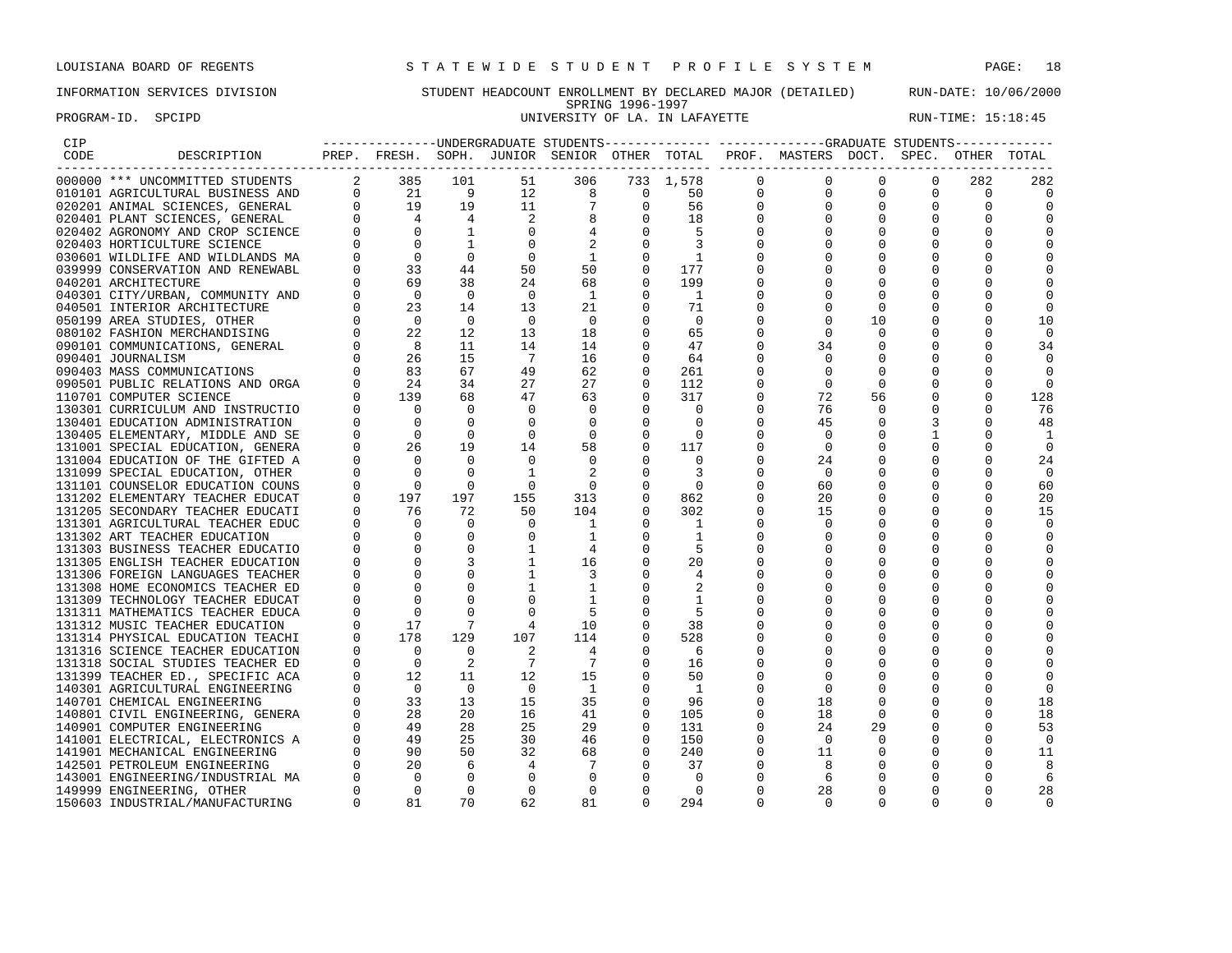## INFORMATION SERVICES DIVISION STUDENT HEADCOUNT ENROLLMENT BY DECLARED MAJOR (DETAILED) RUN-DATE: 10/06/2000 SPRING 1996-1997 PROGRAM-ID. SPCIPD **EXAM-ID.** SPCIPD **EXAM-ID. SPCIPD** UNIVERSITY OF LA. IN LAFAYETTE **RUN-TIME: 15:18:45**

| ---------------UNDERGRADUATE STUDENTS------------- ------------GRADUATE STUDENTS------------<br>PREP. FRESH. SOPH. JUNIOR SENIOR OTHER TOTAL PROF. MASTERS DOCT. SPEC. OTHER TOTAL<br>$\overline{0}$<br>$\mathbf{0}$<br>$\overline{0}$<br>$\mathbf{0}$<br>$\overline{0}$<br>$\mathbf 0$<br>16<br>0<br>16<br>$\begin{tabular}{cccc} \multicolumn{4}{c}{\begin{tabular}{c} \multicolumn{4}{c}{\begin{tabular}{c} ${{\bf DESC}}\\ ${{\bf NCH}}&{{\bf LAMUJAGE AND LITER}}&0&0&0&0 \\ \multicolumn{4}{c}{\bf NCH}&{{\bf LAMUJAGE AND LITER}}&0&0&0&0 \\ \multicolumn{4}{c}{\bf NCH}&{{\bf LAMUJAGE AND LITER}}&0&2&7&9&0 \\ \multicolumn{4}{c}{\bf SICONOMICS}&{{\bf SENRAL}&0&2&7&9&0 \\ \multicolumn{4}{c}{\bf SETMIVITONAL AND FRMITJDEN}&0&55&$<br>$\overline{0}$<br>10<br>$\mathbf 0$<br>28<br>$\overline{0}$<br>$\mathbf{0}$<br>$\mathbf 0$<br>$\mathbf 0$<br>$\overline{0}$<br>$\mathbf{0}$<br>22<br>$\begin{array}{c} 0 \\ 70 \end{array}$<br>$\mathbf 0$<br>$\overline{0}$<br>0<br>0<br>22<br>0<br>$\Omega$<br>207<br>$\Omega$<br>$\Omega$<br>$\Omega$<br>$\Omega$<br>$\Omega$<br>88<br>279<br>$\mathbf 0$<br>0<br>0<br>0<br>$\Omega$<br>$-5$<br>$\Omega$<br>10<br>$\Omega$<br>$\Omega$<br>$\Omega$<br>$\Omega$<br>11<br>$\Omega$<br>94<br>$\Omega$<br>$\Omega$<br>$\Omega$<br>$\Omega$<br>55<br>75<br>$\mathbf 0$<br>177<br>0<br>34<br>41<br>0<br>25<br>25<br>$\overline{0}$<br>$\Omega$<br>$\Omega$<br>$\overline{0}$<br>$\overline{0}$<br>$\mathbf 0$<br>$\overline{\phantom{0}}$<br>$\Omega$<br>13<br>13<br>8<br>$\Omega$<br>$\Omega$<br>152<br>$\Omega$<br>$\Omega$<br>451<br>$\mathbf 0$<br>897<br>$\mathbf 0$<br>0<br>0<br>$\mathbf 0$<br>85<br>511<br>31<br>31<br>0<br>0<br>0<br>0<br>20<br>$\Omega$<br>52<br>$\Omega$<br>$\Omega$<br>$\Omega$<br>0<br>$\mathbf 0$<br>$\overline{1}$<br>0<br>$\mathbf 0$<br>0<br>$\mathbf 0$<br>0<br>6<br>$\mathbf 0$<br>$\mathbf 0$<br>37<br>37<br>15<br>$\Omega$<br>$\Omega$<br>9<br>$\Omega$<br>32<br>37<br>26<br>$\overline{1}$<br>$\mathbf{1}$<br>$\mathbf 0$<br>10<br>11<br>$\mathbf{1}$<br>$\Omega$<br>$\Omega$<br>$\Omega$<br>$\overline{\phantom{a}}$<br>$\mathbf 0$<br>$\mathbf 0$<br>6<br>$\mathbf 0$<br>$\mathbf 0$<br>22<br>2<br>$\Omega$<br>43<br>2<br>$\mathbf 0$<br>16<br>$\Omega$<br>41<br>17<br>$\Omega$<br>$\Omega$<br>17<br>$\Omega$<br>$-5$<br>12<br>7<br>7<br>$\mathbf 0$<br>$\Omega$<br>88<br>457<br>37<br>37<br>$\mathbf 0$<br>0<br>0<br>0<br>124<br>$\Omega$<br>426<br>$\Omega$<br>0<br>0<br>$\overline{7}$<br>79<br>$\Omega$<br>$\Omega$<br>$\Omega$<br>$\Omega$<br>14<br>$\mathbf 0$<br>61<br>$\Omega$<br>0<br>$\Omega$<br>21<br>27<br>$\Omega$<br>70<br>27<br>32<br>$\Omega$<br>110<br>$\Omega$<br>$\Omega$<br>$\Omega$<br>$\Omega$<br>$\Omega$<br>77<br>$\mathbf 0$<br>228<br>0<br>0<br>0<br>26<br>35<br>$\Omega$<br>$\Omega$<br>27<br>$\Omega$<br>65<br>$\Omega$<br>$\Omega$<br>$\Omega$<br>$\begin{array}{ccc} 0 & 1 & 1 \\ 0 & 6 & 5 \\ 0 & 2 & 4 \\ 0 & 4 & 0 \\ 0 & 5 & 4 \\ 0 & 0 & 5 \end{array}$<br>28<br>$\Omega$<br>158<br>$\Omega$<br>$\Omega$<br>- 9<br>14<br>$\Omega$<br>$\Omega$<br>0<br>$\Omega$<br>26<br>$\mathbf 0$<br>81<br>15<br>15<br>$\Omega$<br>$\Omega$<br>$\Omega$<br>52<br>59<br>59<br>$\Omega$<br>163<br>0<br>$\overline{\phantom{0}}$<br>$\overline{0}$<br>$\overline{\phantom{0}}$<br>$\mathbf 0$<br>27<br>27<br>510701 HEALTH SYSTEM/HEALTH SERV<br>$\overline{0}$<br>$\Omega$<br>0<br>0<br>48<br>92<br>48<br>$\Omega$<br>243<br>510706 MEDICAL RECORDS ADMINISTR<br>$\cap$<br>29<br>20<br>13<br>110<br>510904 EMERGENCY MEDICAL TECHNOL<br>$\Omega$<br>$\Omega$<br>$\Omega$<br>$\overline{0}$<br>$\Omega$<br>$\overline{0}$<br>$\overline{0}$<br>$\overline{1}$<br>$\Omega$<br>$\overline{1}$<br>$\Omega$<br>511101 PRE-DENTISTRY STUDIES<br>$\Omega$<br>$\Omega$<br>$\begin{array}{ccc} 0 & & 0 \\ 0 & & 356 \\ 0 & & 0 \end{array}$<br>$\overline{\phantom{0}}$<br>$\overline{\phantom{0}}^2$<br>$\overline{\phantom{0}}^2$<br>$\Omega$<br>511102 PRE-MEDICINE STUDIES<br>$\mathbf 0$<br>0<br>4<br>220<br>184<br>308<br>$\mathbf 0$<br>1,068<br>$\Omega$<br>$\mathbf 0$<br>511601 NURSING (R.N. TRAINING)<br>$\Omega$<br>$\overline{0}$<br>$\overline{0}$<br>32<br>$\overline{0}$<br>$\Omega$<br>$\overline{0}$<br>$\Omega$<br>0<br>$\Omega$<br>32<br>511699 NURSING, OTHER<br>351<br>351<br>190<br>$\mathbf{0}$<br>201<br>132<br>151<br>835<br>117<br>117<br>520201 BUSINESS ADMINISTRATION A<br>$\mathbf 0$<br>$\mathbf{0}$<br>0<br>0<br>$\Omega$<br>$\mathbf 0$<br>$\Omega$<br>139<br>96<br>135<br>560<br>$\mathbf{0}$<br>$\mathbf 0$<br>520301 ACCOUNTING<br>$\mathbf 0$<br>$\Omega$<br>0<br>$\begin{bmatrix} 0 & 0 & 0 \ 0 & 0 & 7 \ 0 & 44 & 15 \end{bmatrix}$<br>$\overline{0}$<br>$\overline{\phantom{a}}$<br>$\Omega$<br>$\Omega$<br>0<br>$\Omega$<br>520401 ADMINISTRATIVE ASSISTANT/<br>$\overline{\phantom{0}}$<br>$\overline{1}$<br>0<br>$\Omega$<br>$\Omega$<br>$\overline{0}$<br>$\overline{1}$<br>$\Omega$<br>520501 BUSINESS COMMUNICATIONS<br>$\overline{1}$<br>$\overline{2}$<br>$\Omega$<br>$\Omega$<br>$\Omega$<br>$\Omega$<br>12<br>520601 BUSINESS/MANAGERIAL ECONO<br>10<br>12<br>$\mathbf 0$<br>41<br>0<br>$\Omega$<br>0<br>63<br>56<br>264<br>101<br>$\Omega$<br>$\Omega$<br>520801 FINANCE, GENERAL<br>$\Omega$<br>$\Omega$<br>$\Omega$<br>15<br>14<br>$\Omega$<br>$\overline{7}$<br>15<br>$\Omega$<br>51<br>$\Omega$<br>520805 INSURANCE AND RISK MANAGE<br>$\Omega$<br>$\Omega$<br>U |                                  |          |    |    |    |    |          |    |          |          |          |          |  |
|-----------------------------------------------------------------------------------------------------------------------------------------------------------------------------------------------------------------------------------------------------------------------------------------------------------------------------------------------------------------------------------------------------------------------------------------------------------------------------------------------------------------------------------------------------------------------------------------------------------------------------------------------------------------------------------------------------------------------------------------------------------------------------------------------------------------------------------------------------------------------------------------------------------------------------------------------------------------------------------------------------------------------------------------------------------------------------------------------------------------------------------------------------------------------------------------------------------------------------------------------------------------------------------------------------------------------------------------------------------------------------------------------------------------------------------------------------------------------------------------------------------------------------------------------------------------------------------------------------------------------------------------------------------------------------------------------------------------------------------------------------------------------------------------------------------------------------------------------------------------------------------------------------------------------------------------------------------------------------------------------------------------------------------------------------------------------------------------------------------------------------------------------------------------------------------------------------------------------------------------------------------------------------------------------------------------------------------------------------------------------------------------------------------------------------------------------------------------------------------------------------------------------------------------------------------------------------------------------------------------------------------------------------------------------------------------------------------------------------------------------------------------------------------------------------------------------------------------------------------------------------------------------------------------------------------------------------------------------------------------------------------------------------------------------------------------------------------------------------------------------------------------------------------------------------------------------------------------------------------------------------------------------------------------------------------------------------------------------------------------------------------------------------------------------------------------------------------------------------------------------------------------------------------------------------------------------------------------------------------------------------------------------------------------------------------------------------------------------------------------------------------------------------------------------------------------------------------------------------------------------------------------------------------------------------------------------------------------------------------------------------------------------------------------------------------------------------------------------------------------------------------------------------------------------------------------------------------------------------------------------------------------------------------------------------------------------------------------------------------------------------------------------------------------------------------------------------------------------------------------------------------------------------------------------------------------------------------------------------------------------------------------------------------------------------------------------------------------------------------------------------------------------------------------------------------------------------------------------------------------------------------------------------------------------------------------------------------------------------------------------------------------------------------------------------------------------------------------------------------------------------------------------------------------------------------------------------------------------------------------------------------------------------------------------------------------------------------------------------------------------------------------------------------------------------|----------------------------------|----------|----|----|----|----|----------|----|----------|----------|----------|----------|--|
|                                                                                                                                                                                                                                                                                                                                                                                                                                                                                                                                                                                                                                                                                                                                                                                                                                                                                                                                                                                                                                                                                                                                                                                                                                                                                                                                                                                                                                                                                                                                                                                                                                                                                                                                                                                                                                                                                                                                                                                                                                                                                                                                                                                                                                                                                                                                                                                                                                                                                                                                                                                                                                                                                                                                                                                                                                                                                                                                                                                                                                                                                                                                                                                                                                                                                                                                                                                                                                                                                                                                                                                                                                                                                                                                                                                                                                                                                                                                                                                                                                                                                                                                                                                                                                                                                                                                                                                                                                                                                                                                                                                                                                                                                                                                                                                                                                                                                                                                                                                                                                                                                                                                                                                                                                                                                                                                                                                                                             |                                  |          |    |    |    |    |          |    |          |          |          |          |  |
|                                                                                                                                                                                                                                                                                                                                                                                                                                                                                                                                                                                                                                                                                                                                                                                                                                                                                                                                                                                                                                                                                                                                                                                                                                                                                                                                                                                                                                                                                                                                                                                                                                                                                                                                                                                                                                                                                                                                                                                                                                                                                                                                                                                                                                                                                                                                                                                                                                                                                                                                                                                                                                                                                                                                                                                                                                                                                                                                                                                                                                                                                                                                                                                                                                                                                                                                                                                                                                                                                                                                                                                                                                                                                                                                                                                                                                                                                                                                                                                                                                                                                                                                                                                                                                                                                                                                                                                                                                                                                                                                                                                                                                                                                                                                                                                                                                                                                                                                                                                                                                                                                                                                                                                                                                                                                                                                                                                                                             |                                  |          |    |    |    |    |          |    |          |          |          |          |  |
|                                                                                                                                                                                                                                                                                                                                                                                                                                                                                                                                                                                                                                                                                                                                                                                                                                                                                                                                                                                                                                                                                                                                                                                                                                                                                                                                                                                                                                                                                                                                                                                                                                                                                                                                                                                                                                                                                                                                                                                                                                                                                                                                                                                                                                                                                                                                                                                                                                                                                                                                                                                                                                                                                                                                                                                                                                                                                                                                                                                                                                                                                                                                                                                                                                                                                                                                                                                                                                                                                                                                                                                                                                                                                                                                                                                                                                                                                                                                                                                                                                                                                                                                                                                                                                                                                                                                                                                                                                                                                                                                                                                                                                                                                                                                                                                                                                                                                                                                                                                                                                                                                                                                                                                                                                                                                                                                                                                                                             |                                  |          |    |    |    |    |          |    |          |          |          |          |  |
|                                                                                                                                                                                                                                                                                                                                                                                                                                                                                                                                                                                                                                                                                                                                                                                                                                                                                                                                                                                                                                                                                                                                                                                                                                                                                                                                                                                                                                                                                                                                                                                                                                                                                                                                                                                                                                                                                                                                                                                                                                                                                                                                                                                                                                                                                                                                                                                                                                                                                                                                                                                                                                                                                                                                                                                                                                                                                                                                                                                                                                                                                                                                                                                                                                                                                                                                                                                                                                                                                                                                                                                                                                                                                                                                                                                                                                                                                                                                                                                                                                                                                                                                                                                                                                                                                                                                                                                                                                                                                                                                                                                                                                                                                                                                                                                                                                                                                                                                                                                                                                                                                                                                                                                                                                                                                                                                                                                                                             |                                  |          |    |    |    |    |          |    |          |          |          |          |  |
|                                                                                                                                                                                                                                                                                                                                                                                                                                                                                                                                                                                                                                                                                                                                                                                                                                                                                                                                                                                                                                                                                                                                                                                                                                                                                                                                                                                                                                                                                                                                                                                                                                                                                                                                                                                                                                                                                                                                                                                                                                                                                                                                                                                                                                                                                                                                                                                                                                                                                                                                                                                                                                                                                                                                                                                                                                                                                                                                                                                                                                                                                                                                                                                                                                                                                                                                                                                                                                                                                                                                                                                                                                                                                                                                                                                                                                                                                                                                                                                                                                                                                                                                                                                                                                                                                                                                                                                                                                                                                                                                                                                                                                                                                                                                                                                                                                                                                                                                                                                                                                                                                                                                                                                                                                                                                                                                                                                                                             |                                  |          |    |    |    |    |          |    |          |          |          |          |  |
|                                                                                                                                                                                                                                                                                                                                                                                                                                                                                                                                                                                                                                                                                                                                                                                                                                                                                                                                                                                                                                                                                                                                                                                                                                                                                                                                                                                                                                                                                                                                                                                                                                                                                                                                                                                                                                                                                                                                                                                                                                                                                                                                                                                                                                                                                                                                                                                                                                                                                                                                                                                                                                                                                                                                                                                                                                                                                                                                                                                                                                                                                                                                                                                                                                                                                                                                                                                                                                                                                                                                                                                                                                                                                                                                                                                                                                                                                                                                                                                                                                                                                                                                                                                                                                                                                                                                                                                                                                                                                                                                                                                                                                                                                                                                                                                                                                                                                                                                                                                                                                                                                                                                                                                                                                                                                                                                                                                                                             |                                  |          |    |    |    |    |          |    |          |          |          |          |  |
|                                                                                                                                                                                                                                                                                                                                                                                                                                                                                                                                                                                                                                                                                                                                                                                                                                                                                                                                                                                                                                                                                                                                                                                                                                                                                                                                                                                                                                                                                                                                                                                                                                                                                                                                                                                                                                                                                                                                                                                                                                                                                                                                                                                                                                                                                                                                                                                                                                                                                                                                                                                                                                                                                                                                                                                                                                                                                                                                                                                                                                                                                                                                                                                                                                                                                                                                                                                                                                                                                                                                                                                                                                                                                                                                                                                                                                                                                                                                                                                                                                                                                                                                                                                                                                                                                                                                                                                                                                                                                                                                                                                                                                                                                                                                                                                                                                                                                                                                                                                                                                                                                                                                                                                                                                                                                                                                                                                                                             |                                  |          |    |    |    |    |          |    |          |          |          |          |  |
|                                                                                                                                                                                                                                                                                                                                                                                                                                                                                                                                                                                                                                                                                                                                                                                                                                                                                                                                                                                                                                                                                                                                                                                                                                                                                                                                                                                                                                                                                                                                                                                                                                                                                                                                                                                                                                                                                                                                                                                                                                                                                                                                                                                                                                                                                                                                                                                                                                                                                                                                                                                                                                                                                                                                                                                                                                                                                                                                                                                                                                                                                                                                                                                                                                                                                                                                                                                                                                                                                                                                                                                                                                                                                                                                                                                                                                                                                                                                                                                                                                                                                                                                                                                                                                                                                                                                                                                                                                                                                                                                                                                                                                                                                                                                                                                                                                                                                                                                                                                                                                                                                                                                                                                                                                                                                                                                                                                                                             |                                  |          |    |    |    |    |          |    |          |          |          |          |  |
|                                                                                                                                                                                                                                                                                                                                                                                                                                                                                                                                                                                                                                                                                                                                                                                                                                                                                                                                                                                                                                                                                                                                                                                                                                                                                                                                                                                                                                                                                                                                                                                                                                                                                                                                                                                                                                                                                                                                                                                                                                                                                                                                                                                                                                                                                                                                                                                                                                                                                                                                                                                                                                                                                                                                                                                                                                                                                                                                                                                                                                                                                                                                                                                                                                                                                                                                                                                                                                                                                                                                                                                                                                                                                                                                                                                                                                                                                                                                                                                                                                                                                                                                                                                                                                                                                                                                                                                                                                                                                                                                                                                                                                                                                                                                                                                                                                                                                                                                                                                                                                                                                                                                                                                                                                                                                                                                                                                                                             |                                  |          |    |    |    |    |          |    |          |          |          |          |  |
|                                                                                                                                                                                                                                                                                                                                                                                                                                                                                                                                                                                                                                                                                                                                                                                                                                                                                                                                                                                                                                                                                                                                                                                                                                                                                                                                                                                                                                                                                                                                                                                                                                                                                                                                                                                                                                                                                                                                                                                                                                                                                                                                                                                                                                                                                                                                                                                                                                                                                                                                                                                                                                                                                                                                                                                                                                                                                                                                                                                                                                                                                                                                                                                                                                                                                                                                                                                                                                                                                                                                                                                                                                                                                                                                                                                                                                                                                                                                                                                                                                                                                                                                                                                                                                                                                                                                                                                                                                                                                                                                                                                                                                                                                                                                                                                                                                                                                                                                                                                                                                                                                                                                                                                                                                                                                                                                                                                                                             |                                  |          |    |    |    |    |          |    |          |          |          |          |  |
|                                                                                                                                                                                                                                                                                                                                                                                                                                                                                                                                                                                                                                                                                                                                                                                                                                                                                                                                                                                                                                                                                                                                                                                                                                                                                                                                                                                                                                                                                                                                                                                                                                                                                                                                                                                                                                                                                                                                                                                                                                                                                                                                                                                                                                                                                                                                                                                                                                                                                                                                                                                                                                                                                                                                                                                                                                                                                                                                                                                                                                                                                                                                                                                                                                                                                                                                                                                                                                                                                                                                                                                                                                                                                                                                                                                                                                                                                                                                                                                                                                                                                                                                                                                                                                                                                                                                                                                                                                                                                                                                                                                                                                                                                                                                                                                                                                                                                                                                                                                                                                                                                                                                                                                                                                                                                                                                                                                                                             |                                  |          |    |    |    |    |          |    |          |          |          |          |  |
|                                                                                                                                                                                                                                                                                                                                                                                                                                                                                                                                                                                                                                                                                                                                                                                                                                                                                                                                                                                                                                                                                                                                                                                                                                                                                                                                                                                                                                                                                                                                                                                                                                                                                                                                                                                                                                                                                                                                                                                                                                                                                                                                                                                                                                                                                                                                                                                                                                                                                                                                                                                                                                                                                                                                                                                                                                                                                                                                                                                                                                                                                                                                                                                                                                                                                                                                                                                                                                                                                                                                                                                                                                                                                                                                                                                                                                                                                                                                                                                                                                                                                                                                                                                                                                                                                                                                                                                                                                                                                                                                                                                                                                                                                                                                                                                                                                                                                                                                                                                                                                                                                                                                                                                                                                                                                                                                                                                                                             |                                  |          |    |    |    |    |          |    |          |          |          |          |  |
|                                                                                                                                                                                                                                                                                                                                                                                                                                                                                                                                                                                                                                                                                                                                                                                                                                                                                                                                                                                                                                                                                                                                                                                                                                                                                                                                                                                                                                                                                                                                                                                                                                                                                                                                                                                                                                                                                                                                                                                                                                                                                                                                                                                                                                                                                                                                                                                                                                                                                                                                                                                                                                                                                                                                                                                                                                                                                                                                                                                                                                                                                                                                                                                                                                                                                                                                                                                                                                                                                                                                                                                                                                                                                                                                                                                                                                                                                                                                                                                                                                                                                                                                                                                                                                                                                                                                                                                                                                                                                                                                                                                                                                                                                                                                                                                                                                                                                                                                                                                                                                                                                                                                                                                                                                                                                                                                                                                                                             |                                  |          |    |    |    |    |          |    |          |          |          |          |  |
|                                                                                                                                                                                                                                                                                                                                                                                                                                                                                                                                                                                                                                                                                                                                                                                                                                                                                                                                                                                                                                                                                                                                                                                                                                                                                                                                                                                                                                                                                                                                                                                                                                                                                                                                                                                                                                                                                                                                                                                                                                                                                                                                                                                                                                                                                                                                                                                                                                                                                                                                                                                                                                                                                                                                                                                                                                                                                                                                                                                                                                                                                                                                                                                                                                                                                                                                                                                                                                                                                                                                                                                                                                                                                                                                                                                                                                                                                                                                                                                                                                                                                                                                                                                                                                                                                                                                                                                                                                                                                                                                                                                                                                                                                                                                                                                                                                                                                                                                                                                                                                                                                                                                                                                                                                                                                                                                                                                                                             |                                  |          |    |    |    |    |          |    |          |          |          |          |  |
|                                                                                                                                                                                                                                                                                                                                                                                                                                                                                                                                                                                                                                                                                                                                                                                                                                                                                                                                                                                                                                                                                                                                                                                                                                                                                                                                                                                                                                                                                                                                                                                                                                                                                                                                                                                                                                                                                                                                                                                                                                                                                                                                                                                                                                                                                                                                                                                                                                                                                                                                                                                                                                                                                                                                                                                                                                                                                                                                                                                                                                                                                                                                                                                                                                                                                                                                                                                                                                                                                                                                                                                                                                                                                                                                                                                                                                                                                                                                                                                                                                                                                                                                                                                                                                                                                                                                                                                                                                                                                                                                                                                                                                                                                                                                                                                                                                                                                                                                                                                                                                                                                                                                                                                                                                                                                                                                                                                                                             |                                  |          |    |    |    |    |          |    |          |          |          |          |  |
|                                                                                                                                                                                                                                                                                                                                                                                                                                                                                                                                                                                                                                                                                                                                                                                                                                                                                                                                                                                                                                                                                                                                                                                                                                                                                                                                                                                                                                                                                                                                                                                                                                                                                                                                                                                                                                                                                                                                                                                                                                                                                                                                                                                                                                                                                                                                                                                                                                                                                                                                                                                                                                                                                                                                                                                                                                                                                                                                                                                                                                                                                                                                                                                                                                                                                                                                                                                                                                                                                                                                                                                                                                                                                                                                                                                                                                                                                                                                                                                                                                                                                                                                                                                                                                                                                                                                                                                                                                                                                                                                                                                                                                                                                                                                                                                                                                                                                                                                                                                                                                                                                                                                                                                                                                                                                                                                                                                                                             |                                  |          |    |    |    |    |          |    |          |          |          |          |  |
|                                                                                                                                                                                                                                                                                                                                                                                                                                                                                                                                                                                                                                                                                                                                                                                                                                                                                                                                                                                                                                                                                                                                                                                                                                                                                                                                                                                                                                                                                                                                                                                                                                                                                                                                                                                                                                                                                                                                                                                                                                                                                                                                                                                                                                                                                                                                                                                                                                                                                                                                                                                                                                                                                                                                                                                                                                                                                                                                                                                                                                                                                                                                                                                                                                                                                                                                                                                                                                                                                                                                                                                                                                                                                                                                                                                                                                                                                                                                                                                                                                                                                                                                                                                                                                                                                                                                                                                                                                                                                                                                                                                                                                                                                                                                                                                                                                                                                                                                                                                                                                                                                                                                                                                                                                                                                                                                                                                                                             |                                  |          |    |    |    |    |          |    |          |          |          |          |  |
|                                                                                                                                                                                                                                                                                                                                                                                                                                                                                                                                                                                                                                                                                                                                                                                                                                                                                                                                                                                                                                                                                                                                                                                                                                                                                                                                                                                                                                                                                                                                                                                                                                                                                                                                                                                                                                                                                                                                                                                                                                                                                                                                                                                                                                                                                                                                                                                                                                                                                                                                                                                                                                                                                                                                                                                                                                                                                                                                                                                                                                                                                                                                                                                                                                                                                                                                                                                                                                                                                                                                                                                                                                                                                                                                                                                                                                                                                                                                                                                                                                                                                                                                                                                                                                                                                                                                                                                                                                                                                                                                                                                                                                                                                                                                                                                                                                                                                                                                                                                                                                                                                                                                                                                                                                                                                                                                                                                                                             |                                  |          |    |    |    |    |          |    |          |          |          |          |  |
|                                                                                                                                                                                                                                                                                                                                                                                                                                                                                                                                                                                                                                                                                                                                                                                                                                                                                                                                                                                                                                                                                                                                                                                                                                                                                                                                                                                                                                                                                                                                                                                                                                                                                                                                                                                                                                                                                                                                                                                                                                                                                                                                                                                                                                                                                                                                                                                                                                                                                                                                                                                                                                                                                                                                                                                                                                                                                                                                                                                                                                                                                                                                                                                                                                                                                                                                                                                                                                                                                                                                                                                                                                                                                                                                                                                                                                                                                                                                                                                                                                                                                                                                                                                                                                                                                                                                                                                                                                                                                                                                                                                                                                                                                                                                                                                                                                                                                                                                                                                                                                                                                                                                                                                                                                                                                                                                                                                                                             |                                  |          |    |    |    |    |          |    |          |          |          |          |  |
|                                                                                                                                                                                                                                                                                                                                                                                                                                                                                                                                                                                                                                                                                                                                                                                                                                                                                                                                                                                                                                                                                                                                                                                                                                                                                                                                                                                                                                                                                                                                                                                                                                                                                                                                                                                                                                                                                                                                                                                                                                                                                                                                                                                                                                                                                                                                                                                                                                                                                                                                                                                                                                                                                                                                                                                                                                                                                                                                                                                                                                                                                                                                                                                                                                                                                                                                                                                                                                                                                                                                                                                                                                                                                                                                                                                                                                                                                                                                                                                                                                                                                                                                                                                                                                                                                                                                                                                                                                                                                                                                                                                                                                                                                                                                                                                                                                                                                                                                                                                                                                                                                                                                                                                                                                                                                                                                                                                                                             |                                  |          |    |    |    |    |          |    |          |          |          |          |  |
|                                                                                                                                                                                                                                                                                                                                                                                                                                                                                                                                                                                                                                                                                                                                                                                                                                                                                                                                                                                                                                                                                                                                                                                                                                                                                                                                                                                                                                                                                                                                                                                                                                                                                                                                                                                                                                                                                                                                                                                                                                                                                                                                                                                                                                                                                                                                                                                                                                                                                                                                                                                                                                                                                                                                                                                                                                                                                                                                                                                                                                                                                                                                                                                                                                                                                                                                                                                                                                                                                                                                                                                                                                                                                                                                                                                                                                                                                                                                                                                                                                                                                                                                                                                                                                                                                                                                                                                                                                                                                                                                                                                                                                                                                                                                                                                                                                                                                                                                                                                                                                                                                                                                                                                                                                                                                                                                                                                                                             |                                  |          |    |    |    |    |          |    |          |          |          |          |  |
|                                                                                                                                                                                                                                                                                                                                                                                                                                                                                                                                                                                                                                                                                                                                                                                                                                                                                                                                                                                                                                                                                                                                                                                                                                                                                                                                                                                                                                                                                                                                                                                                                                                                                                                                                                                                                                                                                                                                                                                                                                                                                                                                                                                                                                                                                                                                                                                                                                                                                                                                                                                                                                                                                                                                                                                                                                                                                                                                                                                                                                                                                                                                                                                                                                                                                                                                                                                                                                                                                                                                                                                                                                                                                                                                                                                                                                                                                                                                                                                                                                                                                                                                                                                                                                                                                                                                                                                                                                                                                                                                                                                                                                                                                                                                                                                                                                                                                                                                                                                                                                                                                                                                                                                                                                                                                                                                                                                                                             |                                  |          |    |    |    |    |          |    |          |          |          |          |  |
|                                                                                                                                                                                                                                                                                                                                                                                                                                                                                                                                                                                                                                                                                                                                                                                                                                                                                                                                                                                                                                                                                                                                                                                                                                                                                                                                                                                                                                                                                                                                                                                                                                                                                                                                                                                                                                                                                                                                                                                                                                                                                                                                                                                                                                                                                                                                                                                                                                                                                                                                                                                                                                                                                                                                                                                                                                                                                                                                                                                                                                                                                                                                                                                                                                                                                                                                                                                                                                                                                                                                                                                                                                                                                                                                                                                                                                                                                                                                                                                                                                                                                                                                                                                                                                                                                                                                                                                                                                                                                                                                                                                                                                                                                                                                                                                                                                                                                                                                                                                                                                                                                                                                                                                                                                                                                                                                                                                                                             |                                  |          |    |    |    |    |          |    |          |          |          |          |  |
|                                                                                                                                                                                                                                                                                                                                                                                                                                                                                                                                                                                                                                                                                                                                                                                                                                                                                                                                                                                                                                                                                                                                                                                                                                                                                                                                                                                                                                                                                                                                                                                                                                                                                                                                                                                                                                                                                                                                                                                                                                                                                                                                                                                                                                                                                                                                                                                                                                                                                                                                                                                                                                                                                                                                                                                                                                                                                                                                                                                                                                                                                                                                                                                                                                                                                                                                                                                                                                                                                                                                                                                                                                                                                                                                                                                                                                                                                                                                                                                                                                                                                                                                                                                                                                                                                                                                                                                                                                                                                                                                                                                                                                                                                                                                                                                                                                                                                                                                                                                                                                                                                                                                                                                                                                                                                                                                                                                                                             |                                  |          |    |    |    |    |          |    |          |          |          |          |  |
|                                                                                                                                                                                                                                                                                                                                                                                                                                                                                                                                                                                                                                                                                                                                                                                                                                                                                                                                                                                                                                                                                                                                                                                                                                                                                                                                                                                                                                                                                                                                                                                                                                                                                                                                                                                                                                                                                                                                                                                                                                                                                                                                                                                                                                                                                                                                                                                                                                                                                                                                                                                                                                                                                                                                                                                                                                                                                                                                                                                                                                                                                                                                                                                                                                                                                                                                                                                                                                                                                                                                                                                                                                                                                                                                                                                                                                                                                                                                                                                                                                                                                                                                                                                                                                                                                                                                                                                                                                                                                                                                                                                                                                                                                                                                                                                                                                                                                                                                                                                                                                                                                                                                                                                                                                                                                                                                                                                                                             |                                  |          |    |    |    |    |          |    |          |          |          |          |  |
|                                                                                                                                                                                                                                                                                                                                                                                                                                                                                                                                                                                                                                                                                                                                                                                                                                                                                                                                                                                                                                                                                                                                                                                                                                                                                                                                                                                                                                                                                                                                                                                                                                                                                                                                                                                                                                                                                                                                                                                                                                                                                                                                                                                                                                                                                                                                                                                                                                                                                                                                                                                                                                                                                                                                                                                                                                                                                                                                                                                                                                                                                                                                                                                                                                                                                                                                                                                                                                                                                                                                                                                                                                                                                                                                                                                                                                                                                                                                                                                                                                                                                                                                                                                                                                                                                                                                                                                                                                                                                                                                                                                                                                                                                                                                                                                                                                                                                                                                                                                                                                                                                                                                                                                                                                                                                                                                                                                                                             |                                  |          |    |    |    |    |          |    |          |          |          |          |  |
|                                                                                                                                                                                                                                                                                                                                                                                                                                                                                                                                                                                                                                                                                                                                                                                                                                                                                                                                                                                                                                                                                                                                                                                                                                                                                                                                                                                                                                                                                                                                                                                                                                                                                                                                                                                                                                                                                                                                                                                                                                                                                                                                                                                                                                                                                                                                                                                                                                                                                                                                                                                                                                                                                                                                                                                                                                                                                                                                                                                                                                                                                                                                                                                                                                                                                                                                                                                                                                                                                                                                                                                                                                                                                                                                                                                                                                                                                                                                                                                                                                                                                                                                                                                                                                                                                                                                                                                                                                                                                                                                                                                                                                                                                                                                                                                                                                                                                                                                                                                                                                                                                                                                                                                                                                                                                                                                                                                                                             |                                  |          |    |    |    |    |          |    |          |          |          |          |  |
|                                                                                                                                                                                                                                                                                                                                                                                                                                                                                                                                                                                                                                                                                                                                                                                                                                                                                                                                                                                                                                                                                                                                                                                                                                                                                                                                                                                                                                                                                                                                                                                                                                                                                                                                                                                                                                                                                                                                                                                                                                                                                                                                                                                                                                                                                                                                                                                                                                                                                                                                                                                                                                                                                                                                                                                                                                                                                                                                                                                                                                                                                                                                                                                                                                                                                                                                                                                                                                                                                                                                                                                                                                                                                                                                                                                                                                                                                                                                                                                                                                                                                                                                                                                                                                                                                                                                                                                                                                                                                                                                                                                                                                                                                                                                                                                                                                                                                                                                                                                                                                                                                                                                                                                                                                                                                                                                                                                                                             |                                  |          |    |    |    |    |          |    |          |          |          |          |  |
|                                                                                                                                                                                                                                                                                                                                                                                                                                                                                                                                                                                                                                                                                                                                                                                                                                                                                                                                                                                                                                                                                                                                                                                                                                                                                                                                                                                                                                                                                                                                                                                                                                                                                                                                                                                                                                                                                                                                                                                                                                                                                                                                                                                                                                                                                                                                                                                                                                                                                                                                                                                                                                                                                                                                                                                                                                                                                                                                                                                                                                                                                                                                                                                                                                                                                                                                                                                                                                                                                                                                                                                                                                                                                                                                                                                                                                                                                                                                                                                                                                                                                                                                                                                                                                                                                                                                                                                                                                                                                                                                                                                                                                                                                                                                                                                                                                                                                                                                                                                                                                                                                                                                                                                                                                                                                                                                                                                                                             |                                  |          |    |    |    |    |          |    |          |          |          |          |  |
|                                                                                                                                                                                                                                                                                                                                                                                                                                                                                                                                                                                                                                                                                                                                                                                                                                                                                                                                                                                                                                                                                                                                                                                                                                                                                                                                                                                                                                                                                                                                                                                                                                                                                                                                                                                                                                                                                                                                                                                                                                                                                                                                                                                                                                                                                                                                                                                                                                                                                                                                                                                                                                                                                                                                                                                                                                                                                                                                                                                                                                                                                                                                                                                                                                                                                                                                                                                                                                                                                                                                                                                                                                                                                                                                                                                                                                                                                                                                                                                                                                                                                                                                                                                                                                                                                                                                                                                                                                                                                                                                                                                                                                                                                                                                                                                                                                                                                                                                                                                                                                                                                                                                                                                                                                                                                                                                                                                                                             |                                  |          |    |    |    |    |          |    |          |          |          |          |  |
|                                                                                                                                                                                                                                                                                                                                                                                                                                                                                                                                                                                                                                                                                                                                                                                                                                                                                                                                                                                                                                                                                                                                                                                                                                                                                                                                                                                                                                                                                                                                                                                                                                                                                                                                                                                                                                                                                                                                                                                                                                                                                                                                                                                                                                                                                                                                                                                                                                                                                                                                                                                                                                                                                                                                                                                                                                                                                                                                                                                                                                                                                                                                                                                                                                                                                                                                                                                                                                                                                                                                                                                                                                                                                                                                                                                                                                                                                                                                                                                                                                                                                                                                                                                                                                                                                                                                                                                                                                                                                                                                                                                                                                                                                                                                                                                                                                                                                                                                                                                                                                                                                                                                                                                                                                                                                                                                                                                                                             |                                  |          |    |    |    |    |          |    |          |          |          |          |  |
|                                                                                                                                                                                                                                                                                                                                                                                                                                                                                                                                                                                                                                                                                                                                                                                                                                                                                                                                                                                                                                                                                                                                                                                                                                                                                                                                                                                                                                                                                                                                                                                                                                                                                                                                                                                                                                                                                                                                                                                                                                                                                                                                                                                                                                                                                                                                                                                                                                                                                                                                                                                                                                                                                                                                                                                                                                                                                                                                                                                                                                                                                                                                                                                                                                                                                                                                                                                                                                                                                                                                                                                                                                                                                                                                                                                                                                                                                                                                                                                                                                                                                                                                                                                                                                                                                                                                                                                                                                                                                                                                                                                                                                                                                                                                                                                                                                                                                                                                                                                                                                                                                                                                                                                                                                                                                                                                                                                                                             |                                  |          |    |    |    |    |          |    |          |          |          |          |  |
|                                                                                                                                                                                                                                                                                                                                                                                                                                                                                                                                                                                                                                                                                                                                                                                                                                                                                                                                                                                                                                                                                                                                                                                                                                                                                                                                                                                                                                                                                                                                                                                                                                                                                                                                                                                                                                                                                                                                                                                                                                                                                                                                                                                                                                                                                                                                                                                                                                                                                                                                                                                                                                                                                                                                                                                                                                                                                                                                                                                                                                                                                                                                                                                                                                                                                                                                                                                                                                                                                                                                                                                                                                                                                                                                                                                                                                                                                                                                                                                                                                                                                                                                                                                                                                                                                                                                                                                                                                                                                                                                                                                                                                                                                                                                                                                                                                                                                                                                                                                                                                                                                                                                                                                                                                                                                                                                                                                                                             |                                  |          |    |    |    |    |          |    |          |          |          |          |  |
|                                                                                                                                                                                                                                                                                                                                                                                                                                                                                                                                                                                                                                                                                                                                                                                                                                                                                                                                                                                                                                                                                                                                                                                                                                                                                                                                                                                                                                                                                                                                                                                                                                                                                                                                                                                                                                                                                                                                                                                                                                                                                                                                                                                                                                                                                                                                                                                                                                                                                                                                                                                                                                                                                                                                                                                                                                                                                                                                                                                                                                                                                                                                                                                                                                                                                                                                                                                                                                                                                                                                                                                                                                                                                                                                                                                                                                                                                                                                                                                                                                                                                                                                                                                                                                                                                                                                                                                                                                                                                                                                                                                                                                                                                                                                                                                                                                                                                                                                                                                                                                                                                                                                                                                                                                                                                                                                                                                                                             |                                  |          |    |    |    |    |          |    |          |          |          |          |  |
|                                                                                                                                                                                                                                                                                                                                                                                                                                                                                                                                                                                                                                                                                                                                                                                                                                                                                                                                                                                                                                                                                                                                                                                                                                                                                                                                                                                                                                                                                                                                                                                                                                                                                                                                                                                                                                                                                                                                                                                                                                                                                                                                                                                                                                                                                                                                                                                                                                                                                                                                                                                                                                                                                                                                                                                                                                                                                                                                                                                                                                                                                                                                                                                                                                                                                                                                                                                                                                                                                                                                                                                                                                                                                                                                                                                                                                                                                                                                                                                                                                                                                                                                                                                                                                                                                                                                                                                                                                                                                                                                                                                                                                                                                                                                                                                                                                                                                                                                                                                                                                                                                                                                                                                                                                                                                                                                                                                                                             |                                  |          |    |    |    |    |          |    |          |          |          |          |  |
|                                                                                                                                                                                                                                                                                                                                                                                                                                                                                                                                                                                                                                                                                                                                                                                                                                                                                                                                                                                                                                                                                                                                                                                                                                                                                                                                                                                                                                                                                                                                                                                                                                                                                                                                                                                                                                                                                                                                                                                                                                                                                                                                                                                                                                                                                                                                                                                                                                                                                                                                                                                                                                                                                                                                                                                                                                                                                                                                                                                                                                                                                                                                                                                                                                                                                                                                                                                                                                                                                                                                                                                                                                                                                                                                                                                                                                                                                                                                                                                                                                                                                                                                                                                                                                                                                                                                                                                                                                                                                                                                                                                                                                                                                                                                                                                                                                                                                                                                                                                                                                                                                                                                                                                                                                                                                                                                                                                                                             |                                  |          |    |    |    |    |          |    |          |          |          |          |  |
|                                                                                                                                                                                                                                                                                                                                                                                                                                                                                                                                                                                                                                                                                                                                                                                                                                                                                                                                                                                                                                                                                                                                                                                                                                                                                                                                                                                                                                                                                                                                                                                                                                                                                                                                                                                                                                                                                                                                                                                                                                                                                                                                                                                                                                                                                                                                                                                                                                                                                                                                                                                                                                                                                                                                                                                                                                                                                                                                                                                                                                                                                                                                                                                                                                                                                                                                                                                                                                                                                                                                                                                                                                                                                                                                                                                                                                                                                                                                                                                                                                                                                                                                                                                                                                                                                                                                                                                                                                                                                                                                                                                                                                                                                                                                                                                                                                                                                                                                                                                                                                                                                                                                                                                                                                                                                                                                                                                                                             |                                  |          |    |    |    |    |          |    |          |          |          |          |  |
|                                                                                                                                                                                                                                                                                                                                                                                                                                                                                                                                                                                                                                                                                                                                                                                                                                                                                                                                                                                                                                                                                                                                                                                                                                                                                                                                                                                                                                                                                                                                                                                                                                                                                                                                                                                                                                                                                                                                                                                                                                                                                                                                                                                                                                                                                                                                                                                                                                                                                                                                                                                                                                                                                                                                                                                                                                                                                                                                                                                                                                                                                                                                                                                                                                                                                                                                                                                                                                                                                                                                                                                                                                                                                                                                                                                                                                                                                                                                                                                                                                                                                                                                                                                                                                                                                                                                                                                                                                                                                                                                                                                                                                                                                                                                                                                                                                                                                                                                                                                                                                                                                                                                                                                                                                                                                                                                                                                                                             |                                  |          |    |    |    |    |          |    |          |          |          |          |  |
|                                                                                                                                                                                                                                                                                                                                                                                                                                                                                                                                                                                                                                                                                                                                                                                                                                                                                                                                                                                                                                                                                                                                                                                                                                                                                                                                                                                                                                                                                                                                                                                                                                                                                                                                                                                                                                                                                                                                                                                                                                                                                                                                                                                                                                                                                                                                                                                                                                                                                                                                                                                                                                                                                                                                                                                                                                                                                                                                                                                                                                                                                                                                                                                                                                                                                                                                                                                                                                                                                                                                                                                                                                                                                                                                                                                                                                                                                                                                                                                                                                                                                                                                                                                                                                                                                                                                                                                                                                                                                                                                                                                                                                                                                                                                                                                                                                                                                                                                                                                                                                                                                                                                                                                                                                                                                                                                                                                                                             |                                  |          |    |    |    |    |          |    |          |          |          |          |  |
|                                                                                                                                                                                                                                                                                                                                                                                                                                                                                                                                                                                                                                                                                                                                                                                                                                                                                                                                                                                                                                                                                                                                                                                                                                                                                                                                                                                                                                                                                                                                                                                                                                                                                                                                                                                                                                                                                                                                                                                                                                                                                                                                                                                                                                                                                                                                                                                                                                                                                                                                                                                                                                                                                                                                                                                                                                                                                                                                                                                                                                                                                                                                                                                                                                                                                                                                                                                                                                                                                                                                                                                                                                                                                                                                                                                                                                                                                                                                                                                                                                                                                                                                                                                                                                                                                                                                                                                                                                                                                                                                                                                                                                                                                                                                                                                                                                                                                                                                                                                                                                                                                                                                                                                                                                                                                                                                                                                                                             |                                  |          |    |    |    |    |          |    |          |          |          |          |  |
|                                                                                                                                                                                                                                                                                                                                                                                                                                                                                                                                                                                                                                                                                                                                                                                                                                                                                                                                                                                                                                                                                                                                                                                                                                                                                                                                                                                                                                                                                                                                                                                                                                                                                                                                                                                                                                                                                                                                                                                                                                                                                                                                                                                                                                                                                                                                                                                                                                                                                                                                                                                                                                                                                                                                                                                                                                                                                                                                                                                                                                                                                                                                                                                                                                                                                                                                                                                                                                                                                                                                                                                                                                                                                                                                                                                                                                                                                                                                                                                                                                                                                                                                                                                                                                                                                                                                                                                                                                                                                                                                                                                                                                                                                                                                                                                                                                                                                                                                                                                                                                                                                                                                                                                                                                                                                                                                                                                                                             |                                  |          |    |    |    |    |          |    |          |          |          |          |  |
|                                                                                                                                                                                                                                                                                                                                                                                                                                                                                                                                                                                                                                                                                                                                                                                                                                                                                                                                                                                                                                                                                                                                                                                                                                                                                                                                                                                                                                                                                                                                                                                                                                                                                                                                                                                                                                                                                                                                                                                                                                                                                                                                                                                                                                                                                                                                                                                                                                                                                                                                                                                                                                                                                                                                                                                                                                                                                                                                                                                                                                                                                                                                                                                                                                                                                                                                                                                                                                                                                                                                                                                                                                                                                                                                                                                                                                                                                                                                                                                                                                                                                                                                                                                                                                                                                                                                                                                                                                                                                                                                                                                                                                                                                                                                                                                                                                                                                                                                                                                                                                                                                                                                                                                                                                                                                                                                                                                                                             |                                  |          |    |    |    |    |          |    |          |          |          |          |  |
|                                                                                                                                                                                                                                                                                                                                                                                                                                                                                                                                                                                                                                                                                                                                                                                                                                                                                                                                                                                                                                                                                                                                                                                                                                                                                                                                                                                                                                                                                                                                                                                                                                                                                                                                                                                                                                                                                                                                                                                                                                                                                                                                                                                                                                                                                                                                                                                                                                                                                                                                                                                                                                                                                                                                                                                                                                                                                                                                                                                                                                                                                                                                                                                                                                                                                                                                                                                                                                                                                                                                                                                                                                                                                                                                                                                                                                                                                                                                                                                                                                                                                                                                                                                                                                                                                                                                                                                                                                                                                                                                                                                                                                                                                                                                                                                                                                                                                                                                                                                                                                                                                                                                                                                                                                                                                                                                                                                                                             |                                  |          |    |    |    |    |          |    |          |          |          |          |  |
|                                                                                                                                                                                                                                                                                                                                                                                                                                                                                                                                                                                                                                                                                                                                                                                                                                                                                                                                                                                                                                                                                                                                                                                                                                                                                                                                                                                                                                                                                                                                                                                                                                                                                                                                                                                                                                                                                                                                                                                                                                                                                                                                                                                                                                                                                                                                                                                                                                                                                                                                                                                                                                                                                                                                                                                                                                                                                                                                                                                                                                                                                                                                                                                                                                                                                                                                                                                                                                                                                                                                                                                                                                                                                                                                                                                                                                                                                                                                                                                                                                                                                                                                                                                                                                                                                                                                                                                                                                                                                                                                                                                                                                                                                                                                                                                                                                                                                                                                                                                                                                                                                                                                                                                                                                                                                                                                                                                                                             |                                  |          |    |    |    |    |          |    |          |          |          |          |  |
|                                                                                                                                                                                                                                                                                                                                                                                                                                                                                                                                                                                                                                                                                                                                                                                                                                                                                                                                                                                                                                                                                                                                                                                                                                                                                                                                                                                                                                                                                                                                                                                                                                                                                                                                                                                                                                                                                                                                                                                                                                                                                                                                                                                                                                                                                                                                                                                                                                                                                                                                                                                                                                                                                                                                                                                                                                                                                                                                                                                                                                                                                                                                                                                                                                                                                                                                                                                                                                                                                                                                                                                                                                                                                                                                                                                                                                                                                                                                                                                                                                                                                                                                                                                                                                                                                                                                                                                                                                                                                                                                                                                                                                                                                                                                                                                                                                                                                                                                                                                                                                                                                                                                                                                                                                                                                                                                                                                                                             |                                  |          |    |    |    |    |          |    |          |          |          |          |  |
|                                                                                                                                                                                                                                                                                                                                                                                                                                                                                                                                                                                                                                                                                                                                                                                                                                                                                                                                                                                                                                                                                                                                                                                                                                                                                                                                                                                                                                                                                                                                                                                                                                                                                                                                                                                                                                                                                                                                                                                                                                                                                                                                                                                                                                                                                                                                                                                                                                                                                                                                                                                                                                                                                                                                                                                                                                                                                                                                                                                                                                                                                                                                                                                                                                                                                                                                                                                                                                                                                                                                                                                                                                                                                                                                                                                                                                                                                                                                                                                                                                                                                                                                                                                                                                                                                                                                                                                                                                                                                                                                                                                                                                                                                                                                                                                                                                                                                                                                                                                                                                                                                                                                                                                                                                                                                                                                                                                                                             |                                  |          |    |    |    |    |          |    |          |          |          |          |  |
|                                                                                                                                                                                                                                                                                                                                                                                                                                                                                                                                                                                                                                                                                                                                                                                                                                                                                                                                                                                                                                                                                                                                                                                                                                                                                                                                                                                                                                                                                                                                                                                                                                                                                                                                                                                                                                                                                                                                                                                                                                                                                                                                                                                                                                                                                                                                                                                                                                                                                                                                                                                                                                                                                                                                                                                                                                                                                                                                                                                                                                                                                                                                                                                                                                                                                                                                                                                                                                                                                                                                                                                                                                                                                                                                                                                                                                                                                                                                                                                                                                                                                                                                                                                                                                                                                                                                                                                                                                                                                                                                                                                                                                                                                                                                                                                                                                                                                                                                                                                                                                                                                                                                                                                                                                                                                                                                                                                                                             |                                  |          |    |    |    |    |          |    |          |          |          |          |  |
|                                                                                                                                                                                                                                                                                                                                                                                                                                                                                                                                                                                                                                                                                                                                                                                                                                                                                                                                                                                                                                                                                                                                                                                                                                                                                                                                                                                                                                                                                                                                                                                                                                                                                                                                                                                                                                                                                                                                                                                                                                                                                                                                                                                                                                                                                                                                                                                                                                                                                                                                                                                                                                                                                                                                                                                                                                                                                                                                                                                                                                                                                                                                                                                                                                                                                                                                                                                                                                                                                                                                                                                                                                                                                                                                                                                                                                                                                                                                                                                                                                                                                                                                                                                                                                                                                                                                                                                                                                                                                                                                                                                                                                                                                                                                                                                                                                                                                                                                                                                                                                                                                                                                                                                                                                                                                                                                                                                                                             |                                  |          |    |    |    |    |          |    |          |          |          |          |  |
|                                                                                                                                                                                                                                                                                                                                                                                                                                                                                                                                                                                                                                                                                                                                                                                                                                                                                                                                                                                                                                                                                                                                                                                                                                                                                                                                                                                                                                                                                                                                                                                                                                                                                                                                                                                                                                                                                                                                                                                                                                                                                                                                                                                                                                                                                                                                                                                                                                                                                                                                                                                                                                                                                                                                                                                                                                                                                                                                                                                                                                                                                                                                                                                                                                                                                                                                                                                                                                                                                                                                                                                                                                                                                                                                                                                                                                                                                                                                                                                                                                                                                                                                                                                                                                                                                                                                                                                                                                                                                                                                                                                                                                                                                                                                                                                                                                                                                                                                                                                                                                                                                                                                                                                                                                                                                                                                                                                                                             |                                  |          |    |    |    |    |          |    |          |          |          |          |  |
|                                                                                                                                                                                                                                                                                                                                                                                                                                                                                                                                                                                                                                                                                                                                                                                                                                                                                                                                                                                                                                                                                                                                                                                                                                                                                                                                                                                                                                                                                                                                                                                                                                                                                                                                                                                                                                                                                                                                                                                                                                                                                                                                                                                                                                                                                                                                                                                                                                                                                                                                                                                                                                                                                                                                                                                                                                                                                                                                                                                                                                                                                                                                                                                                                                                                                                                                                                                                                                                                                                                                                                                                                                                                                                                                                                                                                                                                                                                                                                                                                                                                                                                                                                                                                                                                                                                                                                                                                                                                                                                                                                                                                                                                                                                                                                                                                                                                                                                                                                                                                                                                                                                                                                                                                                                                                                                                                                                                                             | 520902 HOTEL/MOTEL AND RESTAURAN | $\Omega$ | 27 | 22 | 14 | 13 | $\Omega$ | 76 | $\Omega$ | $\Omega$ | $\Omega$ | $\Omega$ |  |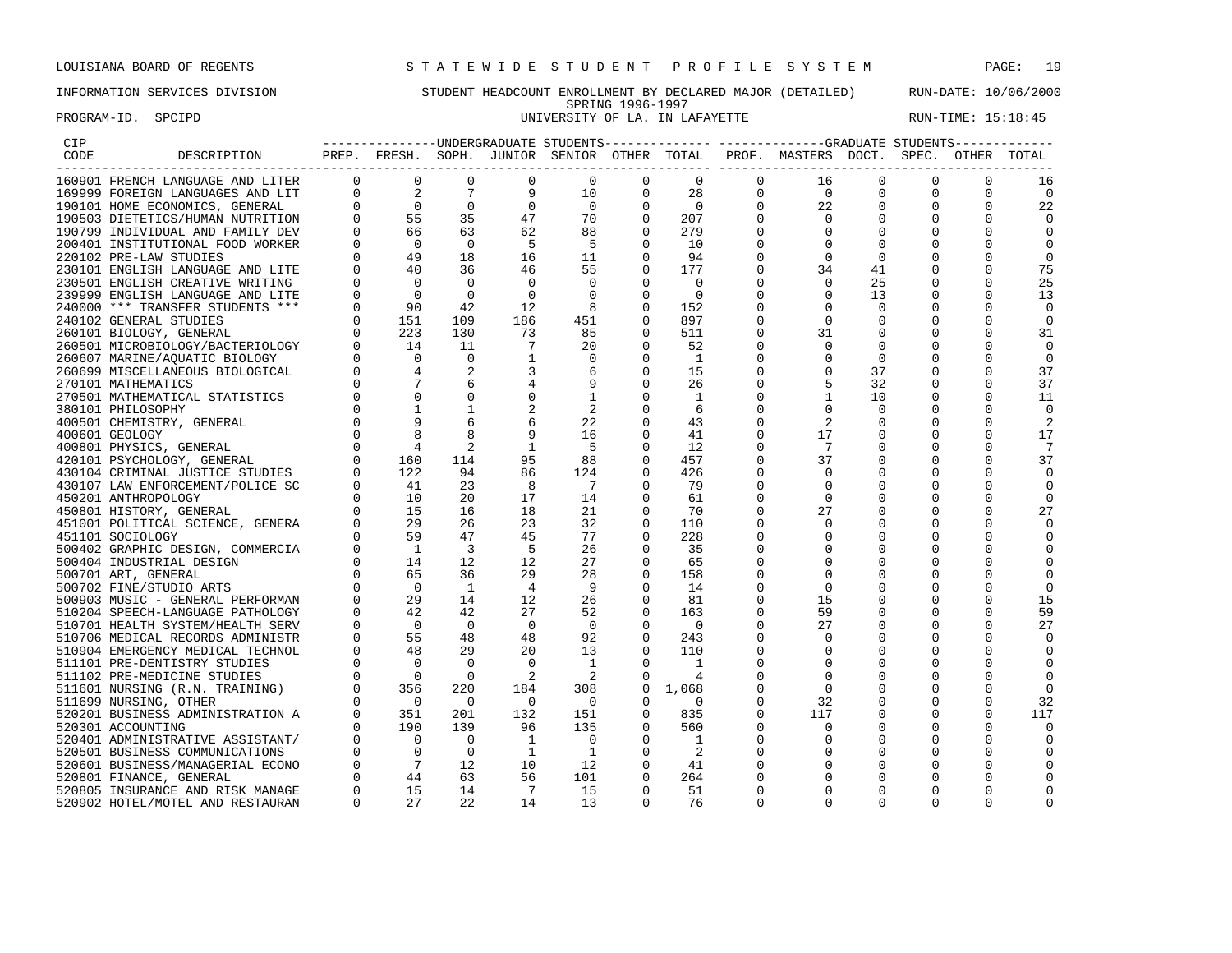LOUISIANA BOARD OF REGENTS STA TEWIDE STUDENT PROFILE SYSTEM PAGE: 20

## INFORMATION SERVICES DIVISION STUDENT HEADCOUNT ENROLLMENT BY DECLARED MAJOR (DETAILED) RUN-DATE: 10/06/2000 SPRING 1996-1997 PROGRAM-ID. SPCIPD **EXALLE STATE UNIVERSITY OF LA. IN LAFAYETTE** RUN-TIME: 15:18:45

| CIP<br>CODE | DESCRIPTION                      | PREP. | FRESH. | SOPH.       | JUNIOR | -UNDERGRADUATE STUDENTS-------------- ----------<br>SENIOR | OTHER | TOTAL      | PROF. | MASTERS | DOCT. | --GRADUATE STUDENTS--<br>SPEC. | OTHER | TOTAL    |
|-------------|----------------------------------|-------|--------|-------------|--------|------------------------------------------------------------|-------|------------|-------|---------|-------|--------------------------------|-------|----------|
|             | 521001 HUMAN RESOURCES MANAGEMEN |       |        |             |        |                                                            |       |            |       |         |       |                                |       |          |
|             | 521401 BUSINESS MARKETING AND MA |       | 81     | 56          | 44     | 62                                                         |       | 243        |       |         |       |                                |       | $\Omega$ |
|             | 529999 BUSINESS MANAGEMENT AND A |       |        |             |        |                                                            |       | 29         |       |         |       |                                |       | $\Omega$ |
|             | TOTAL STUDENTS                   |       |        | 4,206 2,828 | 2,348  | 3,953                                                      |       | 733 14,070 |       | 908     | 253   |                                | 282   | 1,447    |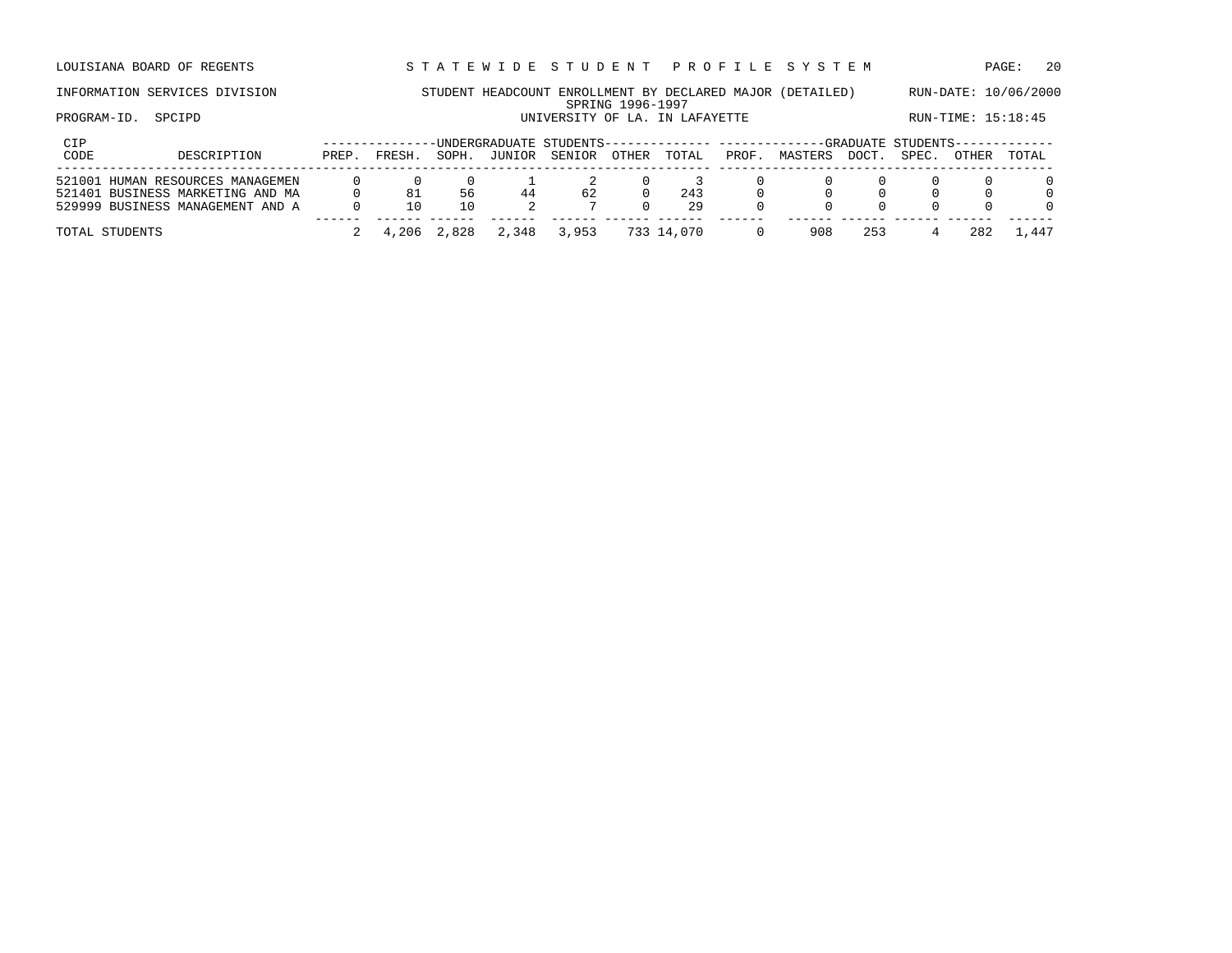# INFORMATION SERVICES DIVISION STUDENT HEADCOUNT ENROLLMENT BY DECLARED MAJOR (DETAILED) RUN-DATE: 10/06/2000

## SPRING 1996-1997<br>L.S.U. AT ALEXANDRIA PROGRAM-ID. SPCIPD **EXAMICLE SPEIPD L.S.U. AT ALEXANDRIA** RUN-TIME: 15:18:45

| CIP  |                                  |       |       |       |        | -UNDERGRADUATE STUDENTS-------------- ---------- |              |       |       |         |       | -GRADUATE STUDENTS- |       |          |
|------|----------------------------------|-------|-------|-------|--------|--------------------------------------------------|--------------|-------|-------|---------|-------|---------------------|-------|----------|
| CODE | DESCRIPTION                      | PREP. | FRESH | SOPH. | JUNIOR | SENIOR                                           | <b>OTHER</b> | TOTAL | PROF. | MASTERS | DOCT. | SPEC.               | OTHER | TOTAL    |
|      | 000000 *** UNCOMMITTED STUDENTS  |       | 34    |       |        |                                                  | 43           | 114   |       |         |       |                     |       | 0        |
|      | 110301 DATA PROCESSING TECHNOLOG |       | 43    |       |        |                                                  |              | 47    |       |         |       |                     |       | $\Omega$ |
|      | 240000 *** TRANSFER STUDENTS *** |       | 1,090 | 165   |        |                                                  | 135          | ,390  |       |         |       |                     |       | $\Omega$ |
|      | 511601 NURSING (R.N. TRAINING)   |       | 459   | 133   |        |                                                  | 64           | 656   |       |         |       |                     |       | $\Omega$ |
|      | 520401 ADMINISTRATIVE ASSISTANT/ |       |       |       |        |                                                  |              | 10    |       |         |       |                     |       | $\Omega$ |
|      | TOTAL STUDENTS                   |       | 1,636 | 338   |        |                                                  | 243          | 2,217 |       |         |       |                     |       | $\Omega$ |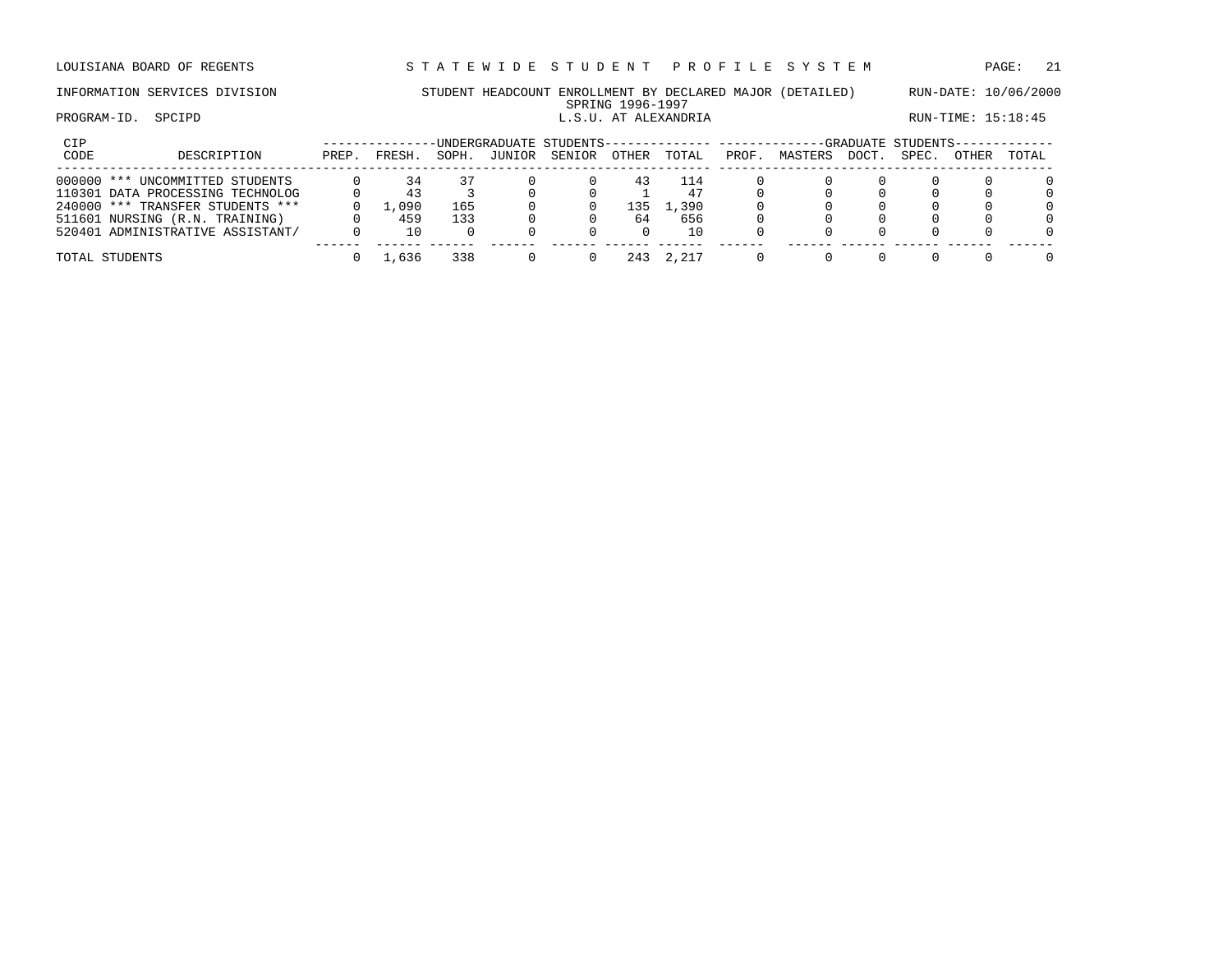## INFORMATION SERVICES DIVISION STUDENT HEADCOUNT ENROLLMENT BY DECLARED MAJOR (DETAILED) RUN-DATE: 10/06/2000

## SPRING 1996-1997<br>L.S.U. IN BATON ROUGE PROGRAM-ID. SPCIPD **EXECUTE:** 15:18:45

| CIP  |                                                                                                                                                                                                                                            |                |                                                                                                                      |                |                            |                                         |                          |                            |                |                                                                                    |                |             |              |                |
|------|--------------------------------------------------------------------------------------------------------------------------------------------------------------------------------------------------------------------------------------------|----------------|----------------------------------------------------------------------------------------------------------------------|----------------|----------------------------|-----------------------------------------|--------------------------|----------------------------|----------------|------------------------------------------------------------------------------------|----------------|-------------|--------------|----------------|
| CODE | DESCRIPTION                                                                                                                                                                                                                                |                | ---------------------                                                                                                |                |                            |                                         |                          |                            |                | PREP. FRESH. SOPH. JUNIOR SENIOR OTHER TOTAL PROF. MASTERS DOCT. SPEC. OTHER TOTAL |                |             |              |                |
|      | 000000 *** UNCOMMITTED STUDENTS                                                                                                                                                                                                            |                | $0 \t 1,960$                                                                                                         | 949            | 977                        | 804                                     |                          | 216 4,906                  | $\mathbf 0$    | $\mathbf 0$                                                                        | $\Omega$       | $\Omega$    | 628          | 628            |
|      | 010101 AGRICULTURAL BUSINESS AND 0 17                                                                                                                                                                                                      |                |                                                                                                                      | 23             | 26                         | 24                                      | $\overline{\phantom{0}}$ | 90                         | $\mathbf 0$    | $\Omega$                                                                           | $\Omega$       | $\Omega$    | $\Omega$     | $\overline{0}$ |
|      |                                                                                                                                                                                                                                            |                |                                                                                                                      | $\overline{0}$ | $\overline{0}$             | $\overline{0}$                          | $\mathbf 0$              | $\overline{0}$             | $\overline{0}$ | 17                                                                                 | 13             | $\mathbf 0$ | $\mathbf 0$  | 30             |
|      |                                                                                                                                                                                                                                            |                |                                                                                                                      | 67             | 52                         |                                         | $\mathbf 0$              | 243                        | $\mathbf 0$    | 29                                                                                 | 16             | $\mathbf 0$ | $\mathbf 0$  | 45             |
|      |                                                                                                                                                                                                                                            |                |                                                                                                                      | $\overline{0}$ | $\overline{0}$             | $\begin{bmatrix} 78 \\ 0 \end{bmatrix}$ | $\Omega$                 | $\overline{0}$             | $\mathbf{0}$   | $\overline{2}$                                                                     | $\overline{4}$ | $\Omega$    | $\Omega$     | 6              |
|      |                                                                                                                                                                                                                                            |                |                                                                                                                      | 11             | $\overline{7}$             | 8                                       | $\Omega$                 | 33                         | $\mathbf{0}$   | 10                                                                                 | 25             |             | $\Omega$     | 35             |
|      | 010103 AGRICULTURAL ECONOMICS 0<br>0 0 0<br>020201 ANIMAL SCIENCES, GENERAL 0 46<br>020206 DAIRY SCIENCES AND TECHNOL 0 0<br>020301 FOOD SCIENCES AND TECHNOL 0 7<br>020401 PLANT SCIENCES, GENERAL 0 12<br>020402 AGRONOMY AND CROP SCIEN |                |                                                                                                                      | 8              | 21                         | 27                                      | $\Omega$                 | 68                         | $\Omega$       | $\Omega$                                                                           | $\Omega$       |             | $\Omega$     | $\mathbf 0$    |
|      |                                                                                                                                                                                                                                            |                |                                                                                                                      | $\overline{0}$ | $\overline{1}$             | -5                                      | $\Omega$                 | -6                         | $\Omega$       | 30                                                                                 | 14             |             | $\Omega$     | 44             |
|      |                                                                                                                                                                                                                                            |                |                                                                                                                      | $\overline{0}$ | $\overline{0}$             | 6                                       | $\Omega$                 | 6                          | $\Omega$       | 8                                                                                  | 8              | $\Omega$    | $\Omega$     | 16             |
|      |                                                                                                                                                                                                                                            |                |                                                                                                                      | 31             | 40                         | 98                                      | $\overline{0}$           | 185                        | $\mathbf 0$    | 42                                                                                 | $\overline{0}$ | 0           |              | 42             |
|      |                                                                                                                                                                                                                                            |                |                                                                                                                      | $\overline{0}$ | $\overline{0}$             | $\overline{0}$                          | $\mathbf 0$              | $\overline{0}$             | $\mathbf 0$    | 20                                                                                 | $\overline{0}$ | $\mathbf 0$ | 0            | 20             |
|      | 030501 FORESTRY, GENERAL                                                                                                                                                                                                                   |                |                                                                                                                      | $\overline{0}$ | $\overline{0}$             | $\overline{0}$                          | $\overline{0}$           | $\Omega$                   | $\mathbf 0$    | 13                                                                                 | 19             | $\mathbf 0$ | $\Omega$     | 32             |
|      | 030506 FOREST MANAGEMENT                                                                                                                                                                                                                   |                |                                                                                                                      | 14             | 26                         | 39                                      | $\Omega$                 | 93                         | $\Omega$       | $\Omega$                                                                           | $\Omega$       |             |              | $\mathbf 0$    |
|      | 030601 WILDLIFE AND WILDLANDS MA                                                                                                                                                                                                           |                |                                                                                                                      | 34             | 37                         | 36                                      | $\Omega$                 | 128                        | $\Omega$       | 33                                                                                 | 26             | $\Omega$    | $\Omega$     | 59             |
|      | 040201 ARCHITECTURE                                                                                                                                                                                                                        |                |                                                                                                                      | 69             | 55                         | 118                                     | $\Omega$                 | 297                        | $\Omega$       | 14                                                                                 | $\Omega$       | $\Omega$    | $\Omega$     | 14             |
|      | 040501 INTERIOR ARCHITECTURE                                                                                                                                                                                                               |                |                                                                                                                      | 46             | 36                         | 70                                      | $\Omega$                 | 176                        | $\mathbf 0$    | $\overline{0}$                                                                     | 0              | $\Omega$    | $\Omega$     | $\mathbf 0$    |
|      | 040601 LANDSCAPE ARCHITECTURE                                                                                                                                                                                                              |                |                                                                                                                      | 28             | 29                         | 64                                      | $\overline{0}$           | 133                        | $\mathbf 0$    | 53                                                                                 | $\mathbf 0$    | $\mathbf 0$ | $\Omega$     | 53             |
|      | 050110 RUSSIAN AND SLAVIC AREA S                                                                                                                                                                                                           |                |                                                                                                                      | $\overline{1}$ | $\overline{\phantom{0}}^2$ | -2                                      | $\Omega$                 | $-5$                       | 0              | $\Omega$                                                                           | 0              |             |              | $\Omega$       |
|      | 080102 FASHION MERCHANDISING                                                                                                                                                                                                               |                |                                                                                                                      | 19             | 27                         | 23                                      | $\Omega$                 | 78                         | $\Omega$       | $\Omega$                                                                           | $\Omega$       |             | $\Omega$     | $\overline{0}$ |
|      | 090201 ADVERTISING                                                                                                                                                                                                                         |                |                                                                                                                      | $\overline{0}$ | $\Omega$                   | $\mathbf{1}$                            | $\Omega$                 | 1                          | 0              | $\Omega$                                                                           | $\Omega$       | $\Omega$    | $\Omega$     | $\Omega$       |
|      | 090401 JOURNALISM                                                                                                                                                                                                                          |                |                                                                                                                      | $\Omega$       | $\mathbf 0$                | $\overline{0}$                          | $\Omega$                 | $\Omega$                   | 0              | 73                                                                                 | 0              | $\Omega$    | $\Omega$     | 73             |
|      | 090402 BROADCAST JOURNALISM                                                                                                                                                                                                                |                |                                                                                                                      | $\Omega$       | - 1                        | $\overline{2}$                          | $\Omega$                 | $\overline{\mathbf{3}}$    |                | $\Omega$                                                                           | $\Omega$       | $\Omega$    | <sup>0</sup> | $\overline{0}$ |
|      | 090403 MASS COMMUNICATIONS                                                                                                                                                                                                                 |                |                                                                                                                      | 234            | 140                        | 158                                     | $\mathbf 0$              | 716                        | 0              | $\mathbf 0$                                                                        | 0              | 0           | 0            | $\mathbf 0$    |
|      | 110401 INFORMATION SCIENCES AND                                                                                                                                                                                                            |                |                                                                                                                      | $\overline{0}$ | $\overline{0}$             | $\overline{0}$                          | $\Omega$                 | $\overline{0}$             | $\mathbf 0$    | 92                                                                                 | $\overline{0}$ | $\mathbf 0$ | $\Omega$     | 92             |
|      | 110701 COMPUTER SCIENCE                                                                                                                                                                                                                    |                |                                                                                                                      | 77             | 33                         | 115                                     | $\Omega$                 | 293                        | $\Omega$       | $\Omega$                                                                           | 55             | $\mathbf 0$ | $\Omega$     | 55             |
|      | 130101 EDUCATION, GENERAL                                                                                                                                                                                                                  |                |                                                                                                                      | $\Omega$       | $\overline{0}$             | $\overline{0}$                          | 0                        | $\overline{0}$             | 0              | 281                                                                                | $\overline{0}$ | $\mathbf 0$ | 0            | 281            |
|      | 130301 CURRICULUM AND INSTRUCTIO                                                                                                                                                                                                           |                |                                                                                                                      | $\mathbf 0$    | $\mathbf 0$                | $\overline{0}$                          | $\overline{0}$           | 0                          | $\mathbf 0$    | $\Omega$                                                                           | 111            | $\mathbf 0$ | $\Omega$     | 111            |
|      | 130401 EDUCATION ADMINISTRATION                                                                                                                                                                                                            |                | $\begin{bmatrix} 0 & 0 & 0 \ 0 & 0 & 184 \ 0 & 0 & 68 \ 0 & 0 & 0 \ 0 & 0 & 0 \ 0 & 0 & 0 \ 0 & 0 & 0 \end{bmatrix}$ | $\Omega$       | $\mathbf 0$                | $\mathbf 0$                             | $\overline{0}$           | $\Omega$                   | 0              | 11                                                                                 | 96             | 1           | $\Omega$     | 108            |
|      | 130601 EDUCATIONAL EVALUATION AN                                                                                                                                                                                                           |                |                                                                                                                      | $\Omega$       | $\Omega$                   | $\bigcirc$                              | $\Omega$                 | $\Omega$                   | $\Omega$       | $\bigcirc$                                                                         | 14             | $\Omega$    | $\Omega$     | 14             |
|      | 131101 COUNSELOR EDUCATION COUNS                                                                                                                                                                                                           | $\overline{0}$ | $\frac{0}{42}$                                                                                                       | $\Omega$       | $\overline{0}$             | $\overline{0}$                          | $\overline{0}$           | $\overline{\phantom{0}}$   | $\mathbf 0$    | 15                                                                                 | 0              | 0           | $\Omega$     | 15             |
|      | 131202 ELEMENTARY TEACHER EDUCAT                                                                                                                                                                                                           | $\Omega$       |                                                                                                                      | 112            | 134                        | 252                                     | $\overline{0}$           | 540                        | $\mathbf 0$    | $\overline{0}$                                                                     | 0              | $\Omega$    | $\Omega$     | $\Omega$       |
|      | 131303 BUSINESS TEACHER EDUCATIO                                                                                                                                                                                                           | $\mathbf{0}$   | $\overline{0}$                                                                                                       | $\overline{0}$ | $\overline{0}$             | $\overline{\phantom{0}}^2$              | $\mathbf 0$              | 2                          | 0              | $\mathbf 0$                                                                        | $\mathbf 0$    | $\Omega$    | $\Omega$     | $\mathbf 0$    |
|      |                                                                                                                                                                                                                                            |                |                                                                                                                      | $\overline{0}$ | $\overline{0}$             | $\overline{1}$                          | $\mathbf 0$              | $\overline{\phantom{0}}$   | 0              | 0                                                                                  | 0              |             | <sup>0</sup> | 0              |
|      |                                                                                                                                                                                                                                            |                |                                                                                                                      | 2.4            | 24                         | 43                                      | $\Omega$                 | 108                        | $\Omega$       | $\Omega$                                                                           | 4              | $\Omega$    | $\Omega$     | 4              |
|      |                                                                                                                                                                                                                                            |                |                                                                                                                      | 162            | 140                        | 168                                     | $\Omega$                 | 562                        | 0              | 66                                                                                 | 21             |             | $\Omega$     | 87             |
|      |                                                                                                                                                                                                                                            |                |                                                                                                                      | $\overline{0}$ | $\overline{0}$             | $\overline{\phantom{0}}^2$              | $\Omega$                 | $\overline{\phantom{0}}^2$ | $\Omega$       | $\overline{0}$                                                                     | $\mathbf 0$    | 0           | $\Omega$     | $\mathbf 0$    |
|      |                                                                                                                                                                                                                                            |                |                                                                                                                      | 11             | 16                         | 26                                      | $\overline{0}$           | 55                         | $\mathbf 0$    | 33                                                                                 | 61             | $\mathbf 0$ | $\Omega$     | 94             |
|      |                                                                                                                                                                                                                                            |                |                                                                                                                      | $\overline{0}$ | $\overline{0}$             | $\overline{0}$                          | $\overline{0}$           | $\overline{0}$             | $\mathbf 0$    | 11                                                                                 | $\mathbf 0$    | 0           | 0            | 11             |
|      |                                                                                                                                                                                                                                            |                |                                                                                                                      | 27             | 24                         | 22                                      | $\Omega$                 | 91                         | $\mathbf 0$    | $\overline{0}$                                                                     | 0              | $\Omega$    | $\Omega$     | $\overline{0}$ |
|      |                                                                                                                                                                                                                                            |                |                                                                                                                      | 99             | 92                         | 201                                     | $\Omega$                 | 468                        | 0              | 29                                                                                 | 32             | 0           | $\Omega$     | 61             |
|      |                                                                                                                                                                                                                                            |                |                                                                                                                      | 91             | 82                         | 147                                     | $\Omega$                 | 364                        | $\mathbf 0$    | 48                                                                                 | 49             | $\Omega$    | $\Omega$     | 97             |
|      |                                                                                                                                                                                                                                            |                |                                                                                                                      | 61             | 44                         | 70                                      | $\Omega$                 | 246                        | $\Omega$       | $\Omega$                                                                           | $\Omega$       |             |              | $\Omega$       |
|      |                                                                                                                                                                                                                                            |                |                                                                                                                      | 80             | 82                         | 111                                     | $\mathbf 0$              | 360                        | $\mathbf 0$    | 57                                                                                 | 29             | 0           | 0            | 86             |
|      |                                                                                                                                                                                                                                            |                |                                                                                                                      | $\overline{0}$ | $\overline{0}$             | $\overline{\phantom{0}}$                | $\mathbf 0$              | $\overline{0}$             | 0              | 21                                                                                 | 56             | $\mathbf 0$ | $\Omega$     | 77             |
|      |                                                                                                                                                                                                                                            |                |                                                                                                                      | 29             | 24                         | 23                                      | $\mathbf 0$              | 90                         | $\mathbf 0$    | $\overline{0}$                                                                     | $\mathbf 0$    | $\mathbf 0$ | 0            | $\overline{0}$ |
|      |                                                                                                                                                                                                                                            |                |                                                                                                                      | 12             | 20                         | 67                                      | $\overline{0}$           | 112                        | 0              | 29                                                                                 | $\overline{0}$ | $\Omega$    | $\Omega$     | 29             |
|      |                                                                                                                                                                                                                                            |                |                                                                                                                      | 103            | 101                        | 185                                     | $\Omega$                 | 475                        | 0              | 36                                                                                 | 21             | $\Omega$    | $\Omega$     | 57             |
|      |                                                                                                                                                                                                                                            |                |                                                                                                                      | $\overline{0}$ | $\bigcirc$                 | $\bigcirc$                              | $\Omega$                 | $\overline{0}$             | $\Omega$       | 12                                                                                 | $\Omega$       | $\Omega$    | $\Omega$     | 12             |
|      |                                                                                                                                                                                                                                            |                |                                                                                                                      | 14             | 12                         | 22                                      | $\overline{0}$           | 65                         | $\mathbf 0$    | 9                                                                                  | 9              | $\Omega$    | $\Omega$     | 18             |
|      | 150101 ARCHITECTURAL ENGINEERING                                                                                                                                                                                                           | $\Omega$       | $\overline{9}$                                                                                                       | 29             | 26                         | 42                                      | $\Omega$                 | 106                        | $\Omega$       | $\Omega$                                                                           | $\Omega$       | $\Omega$    | $\Omega$     | $\Omega$       |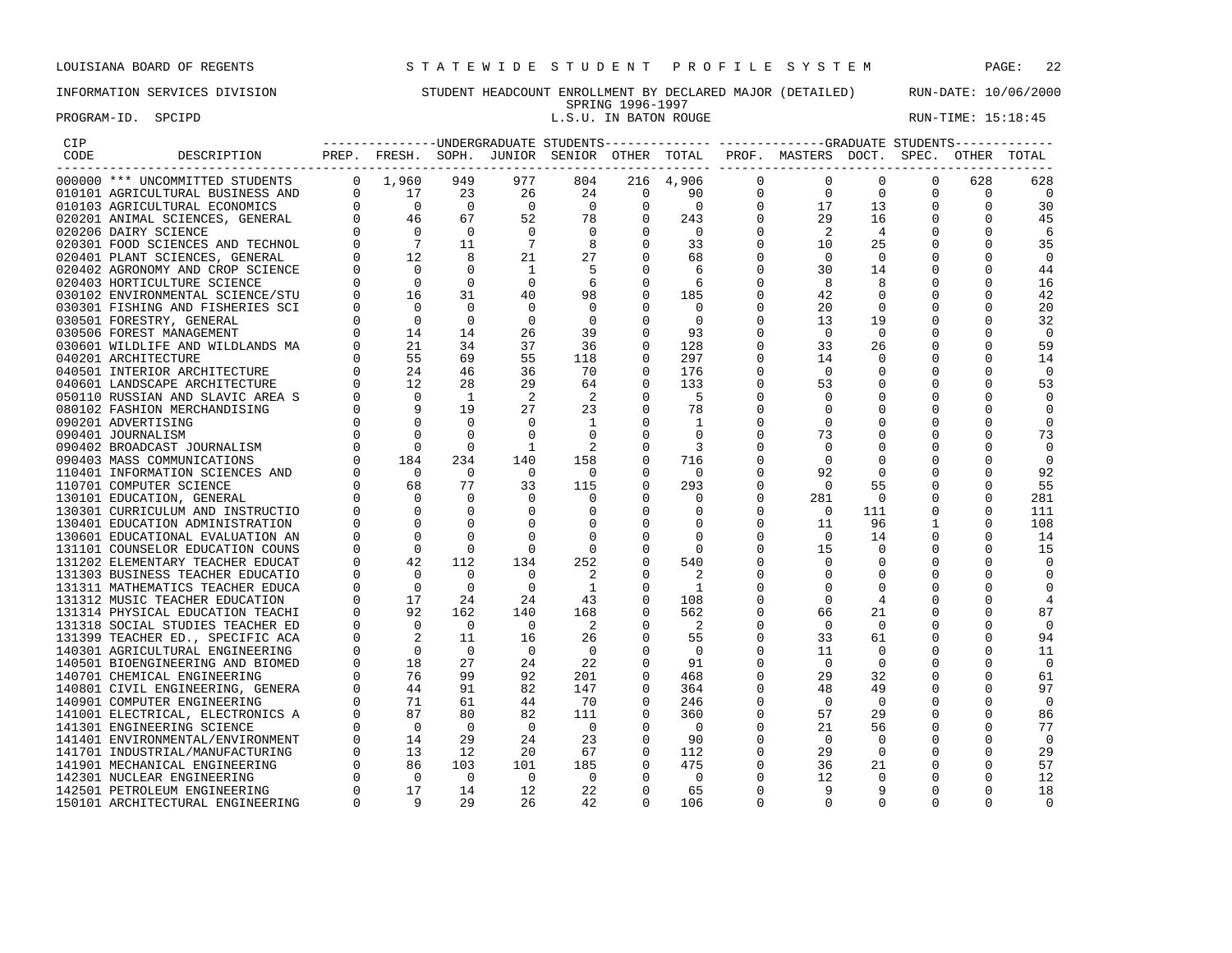### PROGRAM-ID. SPCIPD **EXECUTE:** 15:18:45

## INFORMATION SERVICES DIVISION STUDENT HEADCOUNT ENROLLMENT BY DECLARED MAJOR (DETAILED) RUN-DATE: 10/06/2000 SPRING 1996-1997<br>L.S.U. IN BATON ROUGE

| CIP  |                                  |          |                                                                                                                                                                                                                                                                                                                                                                                                                                                  |                          |                                        |                          |                |                          |                | -----------------UNDERGRADUATE STUDENTS-------------- ------------GRADUATE STUDENTS------------ |                         |             |             |                          |
|------|----------------------------------|----------|--------------------------------------------------------------------------------------------------------------------------------------------------------------------------------------------------------------------------------------------------------------------------------------------------------------------------------------------------------------------------------------------------------------------------------------------------|--------------------------|----------------------------------------|--------------------------|----------------|--------------------------|----------------|-------------------------------------------------------------------------------------------------|-------------------------|-------------|-------------|--------------------------|
| CODE | DESCRIPTION                      |          |                                                                                                                                                                                                                                                                                                                                                                                                                                                  |                          |                                        |                          |                |                          |                | PREP. FRESH. SOPH. JUNIOR SENIOR OTHER TOTAL PROF. MASTERS DOCT. SPEC. OTHER TOTAL              |                         |             |             |                          |
|      | 150603 INDUSTRIAL/MANUFACTURING  |          |                                                                                                                                                                                                                                                                                                                                                                                                                                                  |                          | $4\overline{ }$                        | 16                       | $\mathbf 0$    | 20                       | $\overline{0}$ | 0                                                                                               | $\mathbf{0}$            | 0           | $\mathbf 0$ |                          |
|      | 160102 LINGUISTICS               |          |                                                                                                                                                                                                                                                                                                                                                                                                                                                  |                          | $\mathbf 0$                            | $\overline{0}$           | $\mathbf{0}$   | $\overline{0}$           | $\mathbf 0$    | 6                                                                                               | 8                       | $\mathbf 0$ | 0           | 14                       |
|      | 160501 GERMAN LANGUAGE AND LITER |          |                                                                                                                                                                                                                                                                                                                                                                                                                                                  |                          | $\begin{array}{c} 5 \\ 12 \end{array}$ | $_{\rm 8}$               | $\Omega$       | 18                       | $\mathbf 0$    | $\mathbf 0$                                                                                     | $\overline{0}$          | $\Omega$    | $\Omega$    | $\mathbf 0$              |
|      | 160901 FRENCH LANGUAGE AND LITER |          |                                                                                                                                                                                                                                                                                                                                                                                                                                                  |                          |                                        | $\frac{18}{18}$          | $\Omega$       | 39                       |                | 6                                                                                               | 20                      | $\Omega$    | $\Omega$    | 26                       |
|      | 160905 SPANISH LANGUAGE AND LITE |          |                                                                                                                                                                                                                                                                                                                                                                                                                                                  |                          | $6^{\circ}$                            | 14                       | $\overline{0}$ | 28                       | 0              |                                                                                                 | 0                       | 0           |             | 9                        |
|      | 161203 LATIN LANGUAGE AND LITERA |          | $0 \qquad \qquad$<br>$\Omega$                                                                                                                                                                                                                                                                                                                                                                                                                    |                          | $\overline{3}$                         | $\overline{3}$           | $\mathbf 0$    | $7\phantom{.0}$          |                | $\mathbf 0$                                                                                     | $\mathbf 0$             | 0           |             | 0                        |
|      | 190101 HOME ECONOMICS, GENERAL   | $\Omega$ | $\Omega$                                                                                                                                                                                                                                                                                                                                                                                                                                         | $\Omega$                 | $\Omega$                               | $\overline{\phantom{0}}$ | $\mathbf 0$    | $\Omega$                 | 0              | 37                                                                                              | 14                      | 0           | O           | 51                       |
|      | 190501 FOODS AND NUTRITION STUDI | $\Omega$ | $\bigcirc$                                                                                                                                                                                                                                                                                                                                                                                                                                       | $\Omega$                 | $\Omega$                               | $\overline{1}$           | $\Omega$       | $\mathbf{1}$             |                |                                                                                                 | $\Omega$                |             |             | O                        |
|      | 190503 DIETETICS/HUMAN NUTRITION | $\Omega$ | 28                                                                                                                                                                                                                                                                                                                                                                                                                                               | 43                       | 43                                     | 68                       | $\mathbf 0$    | 182                      |                | $\mathbf 0$                                                                                     | $\mathbf 0$             | 0           |             | $\Omega$                 |
|      | 190701 INDIVIDUAL AND FAMILY DEV |          |                                                                                                                                                                                                                                                                                                                                                                                                                                                  | 38                       | 40                                     | 63                       | $\mathbf 0$    | 149                      | 0              | $\mathbf 0$                                                                                     | 0                       | 0           | O           | 0                        |
|      | 220102 PRE-LAW STUDIES           |          |                                                                                                                                                                                                                                                                                                                                                                                                                                                  | $\overline{7}$           | $\overline{1}$                         | $\overline{\phantom{a}}$ | $\mathbf 0$    | 58                       | 0              | $\mathbf 0$                                                                                     | $\mathbf 0$             | 0           | 0           | $\Omega$                 |
|      | 230101 ENGLISH LANGUAGE AND LITE |          |                                                                                                                                                                                                                                                                                                                                                                                                                                                  | 108                      | 150                                    | 177                      | $\mathbf 0$    | 472                      | 0              | 27                                                                                              | 90                      | 0           | $\Omega$    | 117                      |
|      | 230301 COMPARATIVE LITERATURE    |          |                                                                                                                                                                                                                                                                                                                                                                                                                                                  | $\Omega$                 | $\overline{0}$                         | $\overline{0}$           | $\mathbf 0$    | 0                        | 0              | 1                                                                                               | 8                       | 0           | $\Omega$    | 9                        |
|      | 230501 ENGLISH CREATIVE WRITING  |          |                                                                                                                                                                                                                                                                                                                                                                                                                                                  | $\overline{0}$           | $\overline{0}$                         | $\overline{\phantom{0}}$ | $\mathbf 0$    | $\overline{\phantom{0}}$ |                | 29                                                                                              | 0                       | 0           | O           | 29                       |
|      | 231001 SPEECH AND RHETORICAL STU |          |                                                                                                                                                                                                                                                                                                                                                                                                                                                  | 10                       | 15                                     | 24                       | $\mathbf 0$    | 51                       |                | 9                                                                                               | 34                      | 0           | O           | 43                       |
|      | 240101 LIBERAL ARTS AND SCIENCES |          |                                                                                                                                                                                                                                                                                                                                                                                                                                                  | 15                       | 24                                     | 42                       | $\mathbf 0$    | 92                       | 0              | 0                                                                                               | 0                       | 0           | 0           | $\mathbf 0$              |
|      | 240102 GENERAL STUDIES           |          |                                                                                                                                                                                                                                                                                                                                                                                                                                                  | 111                      | 138                                    | 384                      | $\overline{0}$ | 715                      |                | $\mathbf 0$                                                                                     | $\mathbf 0$             | $\mathbf 0$ | $\Omega$    | $\Omega$                 |
|      | 240103 HUMANITIES/HUMANISTIC STU |          |                                                                                                                                                                                                                                                                                                                                                                                                                                                  | $\overline{0}$           | $\overline{0}$                         | $\overline{0}$           | $\Omega$       | $\overline{0}$           | 0              | 39                                                                                              | 0                       | 0           | 0           | 39                       |
|      | 250101 LIBRARY SCIENCE/LIBRARIAN |          |                                                                                                                                                                                                                                                                                                                                                                                                                                                  | $\overline{0}$           | $\overline{\phantom{0}}$               | $\overline{0}$           | $\Omega$       | $\overline{0}$           | $\Omega$       | 149                                                                                             | $\Omega$                | $\Omega$    | 4           | 153                      |
|      | 260202 BIOCHEMISTRY              |          | $\begin{array}{cccc} 0 & 28 \ 0 & 8 \ 0 & 49 \ 0 & 37 \ 0 & 0 \ 0 & 0 & 2 \ 0 & 0 & 11 \ 0 & 82 \ 0 & 0 & 0 \ 0 & 0 & 38 \ 0 & 0 & 0 \ 0 & 0 & 55 \ 0 & 0 & 0 \ 0 & 0 & 13 \ 0 & 0 & 0 \ 0 & 0 & 13 \ 0 & 0 & 0 \ 0 & 0 & 13 \ 0 & 0 & 0 \end{array}$                                                                                                                                                                                            | 52                       | 69                                     | 84                       | $\overline{0}$ | 243                      | 0              | $\mathbf{1}$                                                                                    | 21                      | $\mathbf 0$ | $\Omega$    | 22                       |
|      | 260301 BOTANY, GENERAL           |          |                                                                                                                                                                                                                                                                                                                                                                                                                                                  | 6                        | $\overline{3}$                         | $-5$                     | $\mathbf 0$    | 15                       | 0              | 1                                                                                               | 22                      | 0           | 0           | 23                       |
|      | 260305 PLANT PATHOLOGY           |          |                                                                                                                                                                                                                                                                                                                                                                                                                                                  | $\Omega$                 | $\overline{0}$                         | $\overline{0}$           | $\Omega$       | $\overline{0}$           | $\Omega$       | 13                                                                                              | 18                      | $\Omega$    | 0           | 31                       |
|      | 260501 MICROBIOLOGY/BACTERIOLOGY |          |                                                                                                                                                                                                                                                                                                                                                                                                                                                  | 117                      | 120                                    | 206                      | $\mathbf 0$    | 506                      | 0              | $\overline{3}$                                                                                  | 25                      | 0           | 0           | 28                       |
|      | 260701 ZOOLOGY, GENERAL          |          |                                                                                                                                                                                                                                                                                                                                                                                                                                                  | 98                       | 112                                    | 176                      | $\Omega$       | 441                      | $\Omega$       | 14                                                                                              | 26                      | 0           |             | 40                       |
|      | 260702 ENTOMOLOGY                |          |                                                                                                                                                                                                                                                                                                                                                                                                                                                  | $\overline{0}$           | $\overline{0}$                         | $\overline{\phantom{0}}$ | $\Omega$       | $\overline{0}$           |                | 14                                                                                              | 26                      | $\Omega$    | $\Omega$    | 40                       |
|      | 260706 PHYSIOLOGY, HUMAN AND ANI |          |                                                                                                                                                                                                                                                                                                                                                                                                                                                  | $\overline{\phantom{0}}$ | $\overline{0}$                         | $\overline{0}$           | 0              | $\Omega$                 | 0              | $\overline{0}$                                                                                  | -2                      | 0           | O           | 2                        |
|      | 270101 MATHEMATICS               |          |                                                                                                                                                                                                                                                                                                                                                                                                                                                  | 12                       | 13                                     | 37                       | $\mathbf 0$    | 75                       |                | 5                                                                                               | 54                      | 0           | $\Omega$    | 59                       |
|      | 270501 MATHEMATICAL STATISTICS   |          |                                                                                                                                                                                                                                                                                                                                                                                                                                                  | $\bigcirc$               | $\overline{0}$                         | $\overline{0}$           | $\mathbf 0$    | 0                        | $\Omega$       | 19                                                                                              | $\mathbf 0$             | 0           | $\Omega$    | 19                       |
|      | 300101 BIOLOGICAL AND PHYSICAL S | $\Omega$ | $\overline{0}$                                                                                                                                                                                                                                                                                                                                                                                                                                   | $\overline{0}$           | $\bigcirc$                             | $\overline{0}$           | $\Omega$       | $\Omega$                 | 0              | 16                                                                                              | $\Omega$                | 0           | O           | 16                       |
|      | 380101 PHILOSOPHY                |          |                                                                                                                                                                                                                                                                                                                                                                                                                                                  | 14                       | 15                                     | 22                       | $\Omega$       | 54                       | O              | 12                                                                                              | $\Omega$                | $\Omega$    | U           | 12                       |
|      | 380201 RELIGION/RELIGIOUS STUDIE |          |                                                                                                                                                                                                                                                                                                                                                                                                                                                  | $\overline{0}$           | $\overline{\phantom{0}}$               | $\overline{1}$           | 0              | $\mathbf{1}$             | 0              | $\mathbf 0$                                                                                     | 0                       | 0           | 0           | $\overline{\phantom{0}}$ |
|      | 400501 CHEMISTRY, GENERAL        |          |                                                                                                                                                                                                                                                                                                                                                                                                                                                  | 10                       | 17                                     | 38                       | $\overline{0}$ | 80                       | $\Omega$       | 7                                                                                               | 101                     | $\mathbf 0$ |             | 108                      |
|      | 400601 GEOLOGY                   |          |                                                                                                                                                                                                                                                                                                                                                                                                                                                  | 2                        | 10                                     | 14                       | $\Omega$       | 28                       | 0              | 12                                                                                              | 29                      | 0           |             | 41                       |
|      | 400702 OCEANOGRAPHY              |          |                                                                                                                                                                                                                                                                                                                                                                                                                                                  | $\Omega$                 | $\overline{0}$                         | $\bigcirc$               | $\Omega$       | $\Omega$                 | $\Omega$       | 25                                                                                              | 48                      | 0           | O           | 73                       |
|      | 400801 PHYSICS, GENERAL          |          |                                                                                                                                                                                                                                                                                                                                                                                                                                                  | 8                        | 15                                     | 19                       | $\overline{0}$ | 59                       |                | $\mathbf 0$                                                                                     | 55                      | 0           |             | 55                       |
|      | 400806 NUCLEAR PHYSICS           |          |                                                                                                                                                                                                                                                                                                                                                                                                                                                  | $\overline{0}$           | $\overline{\phantom{0}}$               | $\overline{0}$           | $\mathbf 0$    | $\overline{\phantom{0}}$ | 0              | 3                                                                                               | 0                       | 0           | 0           | 3                        |
|      | 420101 PSYCHOLOGY, GENERAL       |          |                                                                                                                                                                                                                                                                                                                                                                                                                                                  | 182                      | 181                                    | 226                      | $\mathbf 0$    | 745                      | $\Omega$       | $\mathbf 0$                                                                                     | 133                     | 0           | O           | 133                      |
|      | 430104 CRIMINAL JUSTICE STUDIES  |          |                                                                                                                                                                                                                                                                                                                                                                                                                                                  | $\mathbf 0$              | $\overline{1}$                         | $\overline{\phantom{a}}$ | $\overline{0}$ | 2                        |                | $\overline{0}$                                                                                  | - 0                     | 0           |             | $\overline{0}$           |
|      | 440401 PUBLIC ADMINISTRATION     |          |                                                                                                                                                                                                                                                                                                                                                                                                                                                  | $\Omega$                 | $\mathbf 0$                            | $\overline{\phantom{0}}$ | $\mathbf 0$    | 0                        | 0              | 85                                                                                              | 0                       | 0           | O           | 85                       |
|      | 440701 SOCIAL WORK               |          |                                                                                                                                                                                                                                                                                                                                                                                                                                                  | $\Omega$                 | $\overline{0}$                         | $\overline{0}$           | $\mathbf 0$    | $\overline{\phantom{0}}$ | $\Omega$       | 210                                                                                             | 15                      | 0           |             | 225                      |
|      | 450201 ANTHROPOLOGY              |          |                                                                                                                                                                                                                                                                                                                                                                                                                                                  | 20                       | 28                                     | 43                       | $\mathbf 0$    | 101                      | $\Omega$       | 48                                                                                              | $\overline{\mathbf{0}}$ | 0           | O           | 48                       |
|      | 450601 ECONOMICS, GENERAL        |          |                                                                                                                                                                                                                                                                                                                                                                                                                                                  | 2                        | $\overline{1}$                         | 16                       | 0              | 21                       | 0              | 4                                                                                               | 20                      | 0           | 0           | 24                       |
|      | 450701 GEOGRAPHY                 |          |                                                                                                                                                                                                                                                                                                                                                                                                                                                  | 9                        | 19                                     | 21                       | $\mathbf 0$    | 51                       | 0              | 30                                                                                              | 68                      | 0           |             | 98                       |
|      | 450801 HISTORY, GENERAL          |          |                                                                                                                                                                                                                                                                                                                                                                                                                                                  | 65                       | 85                                     | 154                      | 0              | 327                      | 0              | 17                                                                                              | 47                      | 0           | 0           | 64                       |
|      | 451001 POLITICAL SCIENCE, GENERA |          |                                                                                                                                                                                                                                                                                                                                                                                                                                                  | 88                       | 100                                    | 151                      | $\Omega$       | 382                      | $\Omega$       | 19                                                                                              | 31                      | $\Omega$    |             | 50                       |
|      | 451101 SOCIOLOGY                 |          | $\begin{array}{cccc} \texttt{CAL} & \texttt{S} & \texttt{O} \\ \texttt{UDIE} & \texttt{O} \\ \texttt{O} & \texttt{O} \\ \texttt{O} & \texttt{O} \\ \texttt{O} & \texttt{O} \\ \texttt{O} & \texttt{O} \\ \texttt{O} & \texttt{O} \\ \texttt{O} & \texttt{O} \\ \texttt{O} & \texttt{O} \\ \texttt{O} & \texttt{O} \\ \texttt{O} & \texttt{O} \\ \texttt{O} & \texttt{O} \\ \texttt{O} & \texttt{O} \\ \texttt{O} & \texttt{O} \\ \texttt{O} & \$ | 53                       | 73                                     | 91                       | $\mathbf 0$    | 248                      | $\mathbf 0$    | 15                                                                                              | 39                      | $\mathbf 0$ | 0           | 54                       |
|      | 500402 GRAPHIC DESIGN, COMMERCIA |          |                                                                                                                                                                                                                                                                                                                                                                                                                                                  | $\overline{0}$           | $\overline{\phantom{a}}$               | 47                       | $\overline{0}$ | 50                       | 0              | $\overline{0}$                                                                                  | $\overline{0}$          | 0           | 0           | 0                        |
|      | 500501 DRAMA/THEATER ARTS, GENER |          |                                                                                                                                                                                                                                                                                                                                                                                                                                                  | 23                       | 16                                     | $\frac{22}{70}$          | $\mathbf 0$    | -78                      | 0              | 25                                                                                              | 24                      | 0           | 0           | 49                       |
|      | 500702 FINE/STUDIO ARTS          |          |                                                                                                                                                                                                                                                                                                                                                                                                                                                  | 84                       | 85                                     |                          | $\overline{0}$ | 278                      | 0              | 39                                                                                              | $\mathbf 0$             | $\mathbf 0$ | 0           | 39                       |
|      | 500703 ART HISTORY, CRITICISM AN | $\Omega$ | $\overline{0}$                                                                                                                                                                                                                                                                                                                                                                                                                                   | $\Omega$                 | $\Omega$                               | $\Omega$                 | $\Omega$       | $\Omega$                 | $\Omega$       | 14                                                                                              | $\Omega$                | $\Omega$    | $\Omega$    | 14                       |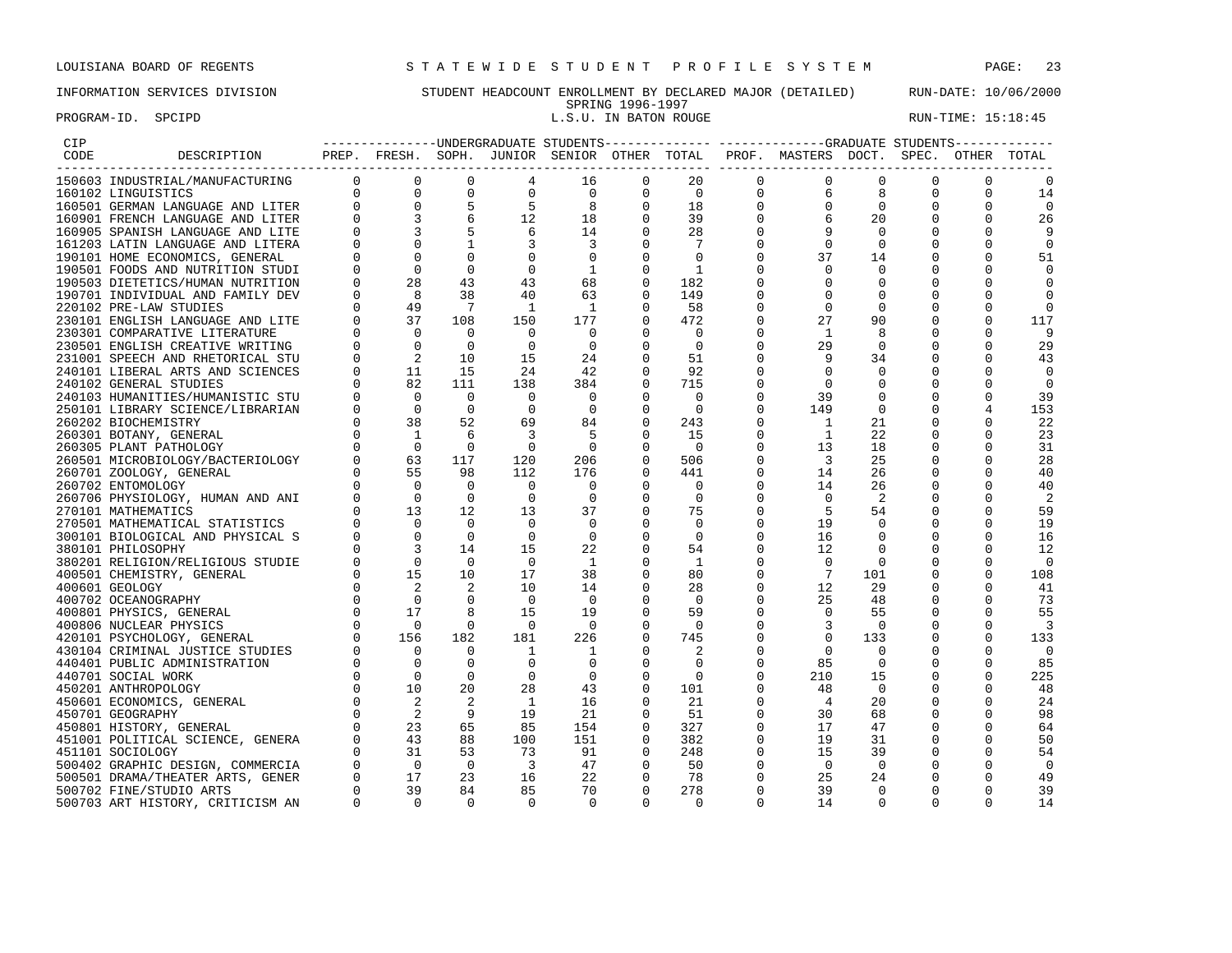## INFORMATION SERVICES DIVISION STUDENT HEADCOUNT ENROLLMENT BY DECLARED MAJOR (DETAILED) RUN-DATE: 10/06/2000

### SPRING 1996-1997<br>L.S.U. IN BATON ROUGE PROGRAM-ID. SPCIPD **EXECUTE:** 15:18:45

| <b>CIP</b> |                                  |     |             |       | -------------UNDERGRADUATE STUDENTS--        |          |            |     | -------------GRADUATE STUDENTS- |             |       |       |       |
|------------|----------------------------------|-----|-------------|-------|----------------------------------------------|----------|------------|-----|---------------------------------|-------------|-------|-------|-------|
| CODE       | DESCRIPTION                      |     |             |       | PREP. FRESH. SOPH. JUNIOR SENIOR OTHER TOTAL |          |            |     | PROF. MASTERS DOCT.             |             | SPEC. | OTHER | TOTAL |
|            | 500708 PAINTING                  |     |             |       | 12                                           |          | 14         |     |                                 |             |       |       |       |
|            | 500709 SCULPTURE                 |     |             |       |                                              |          |            |     |                                 |             |       |       |       |
|            | 500710 PRINTMAKING               |     |             |       |                                              |          |            |     |                                 |             |       |       |       |
|            | 500711 CERAMICS ARTS AND CERAMIC |     |             |       |                                              |          |            |     |                                 |             |       |       |       |
|            | 500903 MUSIC - GENERAL PERFORMAN |     | 24          | 26    |                                              |          | 149        |     |                                 | 63          |       |       | 138   |
|            | 500905 MUSICOLOGY AND ETHNOMUSIC |     |             |       |                                              |          |            |     |                                 | 10          |       |       | 10    |
|            | 510204 SPEECH-LANGUAGE PATHOLOGY | 47  | 75          |       |                                              |          | 270        |     | 55                              | 16          |       |       |       |
|            | 511005 MEDICAL TECHNOLOGY        | 11  | 17          | 19    |                                              |          | 56         |     |                                 |             |       |       |       |
|            | 511101 PRE-DENTISTRY STUDIES     | 37  | 15          |       |                                              |          | 55         |     |                                 |             |       |       |       |
|            | 511102 PRE-MEDICINE STUDIES      | 278 | 78          | 16    |                                              |          | 383        |     |                                 |             |       |       |       |
|            | 511199 HEALTH AND MEDICAL PREPAR |     |             |       |                                              |          |            |     |                                 |             |       |       |       |
|            | 512401 VETERINARY MEDICINE (D.V. |     |             |       |                                              |          |            | 296 |                                 |             |       |       | 296   |
|            | 512501 VETERINARY CLINICAL SCIEN |     |             |       |                                              |          |            |     | 26                              | 35          |       |       | 61    |
|            | 520201 BUSINESS ADMINISTRATION A | 257 | 336         | 150   | 192                                          |          | 935        |     | 316                             | 14          |       |       | 330   |
|            | 520301 ACCOUNTING                | 115 | 194         | 132   | 188                                          |          | 629        |     | 22                              |             |       |       | 28    |
|            | 520601 BUSINESS/MANAGERIAL ECONO |     |             |       | 12                                           |          | 23         |     |                                 |             |       |       |       |
|            | 520801 FINANCE, GENERAL          | 35  | 62          | 59    | 102                                          |          | 258        |     | 2.2                             |             |       |       |       |
|            | 521101 INTERNATIONAL BUSINESS    | 25  | 33          | 24    | 62                                           | $\Omega$ | 144        |     |                                 |             |       |       |       |
|            | 521401 BUSINESS MARKETING AND MA | 40  | 71          | 66    | 101                                          |          | 278        |     | 12                              | 16          |       |       | 28    |
|            | TOTAL STUDENTS                   |     | 4,681 4,568 | 4,310 | 6,165                                        |          | 216 19,940 | 296 |                                 | 2,585 1,838 |       | 632   | 5,352 |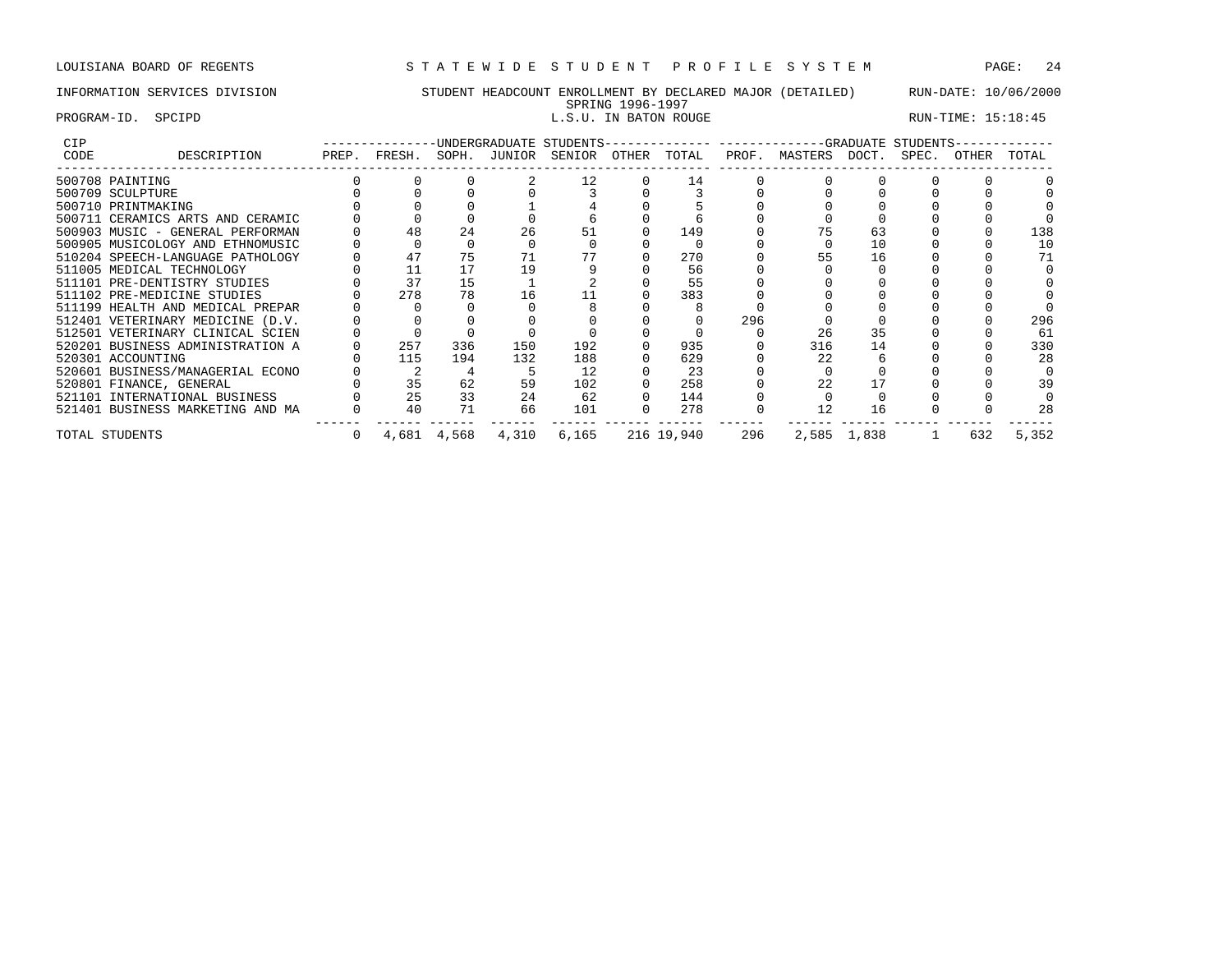## INFORMATION SERVICES DIVISION STUDENT HEADCOUNT ENROLLMENT BY DECLARED MAJOR (DETAILED) RUN-DATE: 10/06/2000

## SPRING 1996-1997<br>L.S.U. AT EUNICE ا 1990–1991 | EROGRAM-ID. SPCIPD | ES.U. AT EUNICE FOORAM-ID. SPCIPD | ELS.U. AT EUNICE RUN-TIME: 15:18:45

| RUN-TIME: 15:18:45 |  |
|--------------------|--|
|--------------------|--|

| CIP  |                                  |       |        |       |        | UNDERGRADUATE STUDENTS- |          |       |       |         |       | -GRADUATE STUDENTS- |       |       |
|------|----------------------------------|-------|--------|-------|--------|-------------------------|----------|-------|-------|---------|-------|---------------------|-------|-------|
| CODE | DESCRIPTION                      | PREP. | FRESH. | SOPH. | JUNIOR | SENIOR                  | OTHER    | TOTAL | PROF. | MASTERS | DOCT. | SPEC.               | OTHER | TOTAL |
|      | 000000 *** UNCOMMITTED STUDENTS  |       | 809    | 423   |        |                         | 236      | 1,468 |       |         |       |                     |       |       |
|      | 240000 *** TRANSFER STUDENTS *** |       |        |       |        |                         |          |       |       |         |       |                     |       |       |
|      | 240102 GENERAL STUDIES           |       | 17     |       |        |                         |          |       |       |         |       |                     |       |       |
|      | 430107 LAW ENFORCEMENT/POLICE SC |       | 29     | 35    |        |                         |          |       |       |         |       |                     |       |       |
|      | 430201 FIRE PROTECTION AND SAFET |       |        |       |        |                         |          |       |       |         |       |                     |       |       |
|      | 439999 PROTECTIVE SERVICES, OTHE |       |        |       |        |                         |          |       |       |         |       |                     |       |       |
|      | 510907 MEDICAL RADIOLOGIC TECHNO |       | 64     |       |        |                         |          | 132   |       |         |       |                     |       |       |
|      | 510908 RESPIRATORY THERAPY TECHN |       | 29     | 24    |        |                         |          | 61    |       |         |       |                     |       |       |
|      | 511601 NURSING (R.N. TRAINING)   |       | 195    | 176   |        |                         | 66       | 437   |       |         |       |                     |       |       |
|      | 520201 BUSINESS ADMINISTRATION A |       | 60     | 70    |        |                         |          | 141   |       |         |       |                     |       |       |
|      | 520401 ADMINISTRATIVE ASSISTANT/ |       | 59     | 74    |        |                         | $10^{-}$ | 143   |       |         |       |                     |       |       |
|      | 520408 GENERAL OFFICE/CLERICAL A |       |        |       |        |                         |          |       |       |         |       |                     |       |       |
|      | TOTAL STUDENTS                   |       | 1,269  | 875   |        |                         | 354      | 2,498 |       |         |       |                     |       |       |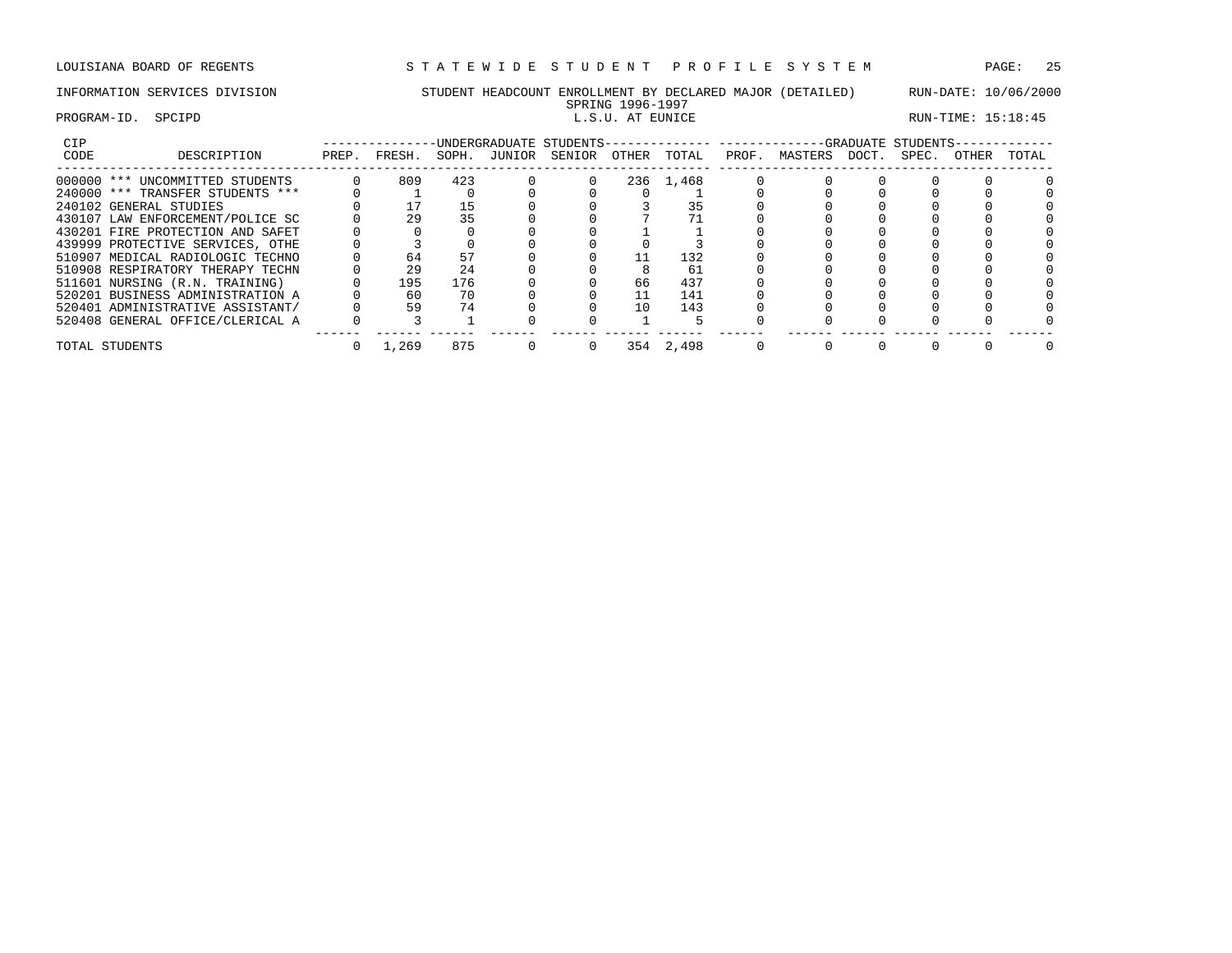## INFORMATION SERVICES DIVISION STUDENT HEADCOUNT ENROLLMENT BY DECLARED MAJOR (DETAILED) RUN-DATE: 10/06/2000 SPRING 1996-1997<br>L.S.U. IN SHREVEPORT

PROGRAM-ID. SPCIPD **EXECUTE:** 15:18:45

| CIP  |                                  |                |                                                                   |                |                |              |                      |                |             | ---------------UNDERGRADUATE STUDENTS-------------- ------------GRADUATE STUDENTS------------ |             |              |              |          |
|------|----------------------------------|----------------|-------------------------------------------------------------------|----------------|----------------|--------------|----------------------|----------------|-------------|-----------------------------------------------------------------------------------------------|-------------|--------------|--------------|----------|
| CODE | DESCRIPTION                      |                |                                                                   |                |                |              |                      |                |             | PREP. FRESH. SOPH. JUNIOR SENIOR OTHER TOTAL PROF. MASTERS DOCT. SPEC.                        |             |              | OTHER TOTAL  |          |
|      | 000000 *** UNCOMMITTED STUDENTS  | 5 <sup>5</sup> | 439                                                               | 189            | 111            | 53           | 109                  | 906            | $\mathbf 0$ | 0                                                                                             | 0           | 0            | 553          | 553      |
|      | 030102 ENVIRONMENTAL SCIENCE/STU |                |                                                                   | 6              | 8              | 15           | 0                    | 32             | 0           | 0                                                                                             | 0           | 0            | 0            | 0        |
|      | 090401 JOURNALISM                |                | $\begin{bmatrix} 0 & 3 \\ 0 & 13 \\ 0 & 5 \\ 0 & 0 \end{bmatrix}$ | 4              | 7              | 17           | $\mathbf 0$          | 41             | 0           | $\mathbf 0$                                                                                   | $\mathbf 0$ | 0            | 0            |          |
|      | 090501 PUBLIC RELATIONS AND ORGA |                |                                                                   | 10             | 16             | 12           | 0                    | 43             | 0           | $\mathbf 0$                                                                                   | $\mathbf 0$ | $\mathbf 0$  | 0            | $\Omega$ |
|      | 110401 INFORMATION SCIENCES AND  |                |                                                                   | $\Omega$       | $\Omega$       | $\Omega$     | $\Omega$             | $\Omega$       | $\Omega$    | 37                                                                                            | $\mathbf 0$ | $\mathbf 0$  | $\Omega$     | 37       |
|      | 110701 COMPUTER SCIENCE          |                | 24                                                                | 27             | 32             | 38           | $\mathbf 0$          | 121            | $\Omega$    | $\Omega$                                                                                      | $\Omega$    | $\Omega$     | $\Omega$     | 0        |
|      | 130101 EDUCATION, GENERAL        |                | $\Omega$                                                          | $\Omega$       | $\Omega$       | $\Omega$     | $\Omega$             | $\Omega$       | $\Omega$    | 27                                                                                            | 0           | $\Omega$     | $\Omega$     | 27       |
|      | 130802 EDUCATIONAL PSYCHOLOGY    |                | $\Omega$                                                          | $\Omega$       | $\Omega$       | $\Omega$     | 0                    | $\Omega$       | $\Omega$    | $\Omega$                                                                                      | $\Omega$    | 13           | $\Omega$     | 13       |
|      | 131001 SPECIAL EDUCATION, GENERA |                | 2                                                                 | 4              | 8              | 16           | $\mathbf 0$          | 30             | $\Omega$    | $\mathbf 0$                                                                                   | 0           | $\mathbf{0}$ | 0            | $\Omega$ |
|      | 131202 ELEMENTARY TEACHER EDUCAT | 0              | 31                                                                | 42             | 66             | 127          | $\mathbf 0$          | 266            | 0           | $\mathbf 0$                                                                                   | 0           | $\mathbf{0}$ | 0            |          |
|      | 131302 ART TEACHER EDUCATION     |                | $\Omega$                                                          | $\overline{0}$ | 1              | 4            | $\Omega$             | -5             | 0           | $\mathbf 0$                                                                                   | $\Omega$    | 0            | O            |          |
|      | 131305 ENGLISH TEACHER EDUCATION |                |                                                                   |                | 2              | 8            | $\mathbf 0$          | 14             | 0           | $\Omega$                                                                                      | 0           | 0            |              |          |
|      | 131311 MATHEMATICS TEACHER EDUCA |                | 3                                                                 | 5              | 2              | 9            | $\Omega$             | 19             |             | $\Omega$                                                                                      | $\Omega$    | 0            |              |          |
|      | 131314 PHYSICAL EDUCATION TEACHI |                | 7                                                                 | 13             | 14             | 26           | $\Omega$             | 60             | $\Omega$    | $\Omega$                                                                                      | $\Omega$    | $\Omega$     |              |          |
|      | 131318 SOCIAL STUDIES TEACHER ED |                | 3                                                                 | .5             | 6              | 8            | $\Omega$             | 22             | O           | $\Omega$                                                                                      | $\Omega$    | $\Omega$     |              |          |
|      | 131322 BIOLOGY TEACHER EDUCATION |                | $\Omega$                                                          | $\Omega$       |                | 9            | $\Omega$             | 13             | 0           | $\Omega$                                                                                      | $\Omega$    | $\Omega$     |              |          |
|      | 131323 CHEMISTRY TEACHER EDUCATI |                | $\Omega$                                                          | 0              |                | 3            | 0                    | 3              | O           | $\Omega$                                                                                      | $\Omega$    | $\Omega$     |              |          |
|      | 131325 FRENCH LANGUAGE TEACHER E |                | O                                                                 | $\mathbf 0$    | 0              | 1            | 0                    | 1              | $\Omega$    | $\Omega$                                                                                      | $\Omega$    | 0            | <sup>0</sup> |          |
|      | 131329 PHYSICS TEACHER EDUCATION |                | $\Omega$                                                          | $\mathbf 0$    | $\mathbf{1}$   | $\mathbf 0$  | 0                    | $\mathbf{1}$   | $\Omega$    | $\Omega$                                                                                      | $\Omega$    | $\Omega$     | <sup>0</sup> |          |
|      | 160901 FRENCH LANGUAGE AND LITER |                | $\Omega$                                                          | $\Omega$       | $\mathbf{1}$   | $\mathbf{1}$ | $\Omega$             | $\overline{2}$ | $\Omega$    | $\Omega$                                                                                      | $\Omega$    | $\Omega$     |              |          |
|      |                                  |                | $\mathbf{1}$                                                      | $\Omega$       | 2              | 2            | $\Omega$             | 5              | $\Omega$    | $\Omega$                                                                                      | $\Omega$    | $\Omega$     | <sup>0</sup> |          |
|      | 160905 SPANISH LANGUAGE AND LITE |                | 6                                                                 | 10             | 19             | 8            | $\Omega$             | 43             | 0           | $\mathbf 0$                                                                                   | $\Omega$    | 0            | <sup>0</sup> |          |
|      | 230101 ENGLISH LANGUAGE AND LITE |                |                                                                   | $\Omega$       |                |              |                      |                | $\Omega$    | $\Omega$                                                                                      | $\Omega$    |              |              |          |
|      | 231001 SPEECH AND RHETORICAL STU |                |                                                                   |                | $\mathbf 0$    | 2            | $\Omega$<br>$\Omega$ | 3              |             |                                                                                               |             | $\Omega$     |              |          |
|      | 240102 GENERAL STUDIES           |                | 5                                                                 | 7              | 43             | 84           |                      | 139            | 0           | $\mathbf{0}$                                                                                  | 0           | 0            | $\Omega$     |          |
|      | 240103 HUMANITIES/HUMANISTIC STU |                | $\mathbf 0$                                                       | 0              | $\overline{0}$ | 0            | 0                    | $\overline{0}$ | 0           | 35                                                                                            | 0           | 0            | 0            | 35       |
|      | 260101 BIOLOGY, GENERAL          |                | 25                                                                | 24             | 23             | 65           | $\Omega$             | 137            | 0           | 0                                                                                             | $\mathbf 0$ | 0            | $\Omega$     | $\Omega$ |
|      | 269999 BIOLOGICAL SCIENCES/LIFE  |                | $\begin{array}{c} 6 \\ 5 \\ 5 \end{array}$                        | 13             | 10             | 34           | $\mathbf 0$          | 63             | 0           | $\Omega$                                                                                      | 0           | 0            | $\Omega$     |          |
|      | 270101 MATHEMATICS               |                |                                                                   | 2              | 3              | 5            | $\Omega$             | 15             | $\Omega$    | $\Omega$                                                                                      | 0           | $\mathbf 0$  | $\Omega$     |          |
|      | 400501 CHEMISTRY, GENERAL        | $\Omega$       |                                                                   | 2              | 6              | 12           | $\Omega$             | 25             | $\Omega$    | $\Omega$                                                                                      | $\Omega$    | $\Omega$     | $\Omega$     |          |
|      | 400801 PHYSICS, GENERAL          |                | 2                                                                 | 1              | 1              | 8            | $\Omega$             | 12             |             | $\Omega$                                                                                      | $\Omega$    | $\Omega$     | $\Omega$     |          |
|      | 420101 PSYCHOLOGY, GENERAL       |                | 27                                                                | 39             | 48             | 74           | 0                    | 188            |             | $\Omega$                                                                                      | $\Omega$    | $\Omega$     | $\Omega$     |          |
|      | 430104 CRIMINAL JUSTICE STUDIES  |                | 12                                                                | 24             | 20             | 44           | $\Omega$             | 100            |             | $\mathbf 0$                                                                                   | $\Omega$    | 0            | $\Omega$     |          |
|      | 440401 PUBLIC ADMINISTRATION     |                | $\circ$                                                           | 1              | 1              | 6            | 0                    | 8              | 0           | $\Omega$                                                                                      | 0           | 0            | $\Omega$     |          |
|      | 450701 GEOGRAPHY                 |                | $\overline{0}$                                                    | 0              | 1              | 2            | 0                    | 3              | 0           | $\Omega$                                                                                      | $\Omega$    | $\mathbf 0$  | <sup>0</sup> |          |
|      | 450801 HISTORY, GENERAL          |                | 3                                                                 |                | 10             | 17           | $\Omega$             | 37             | O           | $\Omega$                                                                                      | $\Omega$    | $\Omega$     |              |          |
|      | 451001 POLITICAL SCIENCE, GENERA |                | 5                                                                 |                | 10             | 11           | $\Omega$             | 29             | O           | $\Omega$                                                                                      | $\Omega$    | $\Omega$     |              |          |
|      | 451101 SOCIOLOGY                 |                | $\mathbf{1}$                                                      |                | 12             | 18           | $\Omega$             | 38             | $\Omega$    | $\Omega$                                                                                      | $\Omega$    | $\Omega$     |              |          |
|      | 500701 ART, GENERAL              |                | 14                                                                | 6              | 12             | 6            | $\Omega$             | 38             | $\Omega$    | $\Omega$                                                                                      | $\Omega$    | $\Omega$     |              |          |
|      | 510204 SPEECH-LANGUAGE PATHOLOGY |                | 2                                                                 | 4              | 14             | 21           | $\Omega$             | 41             | $\Omega$    | $\Omega$                                                                                      | $\Omega$    | $\Omega$     |              |          |
|      | 511199 HEALTH AND MEDICAL PREPAR | $\Omega$       | $\overline{0}$                                                    | $\overline{0}$ | 7              | 2            | 0                    | 9              | $\Omega$    | $\Omega$                                                                                      | $\Omega$    | $\Omega$     | <sup>0</sup> | $\Omega$ |
|      | 520201 BUSINESS ADMINISTRATION A | $\Omega$       | 25                                                                | 49             | 85             | 119          | $\Omega$             | 278            | $\Omega$    | 63                                                                                            | 0           | 0            | $\Omega$     | 63       |
|      | 520301 ACCOUNTING                |                |                                                                   | 39             | 64             | 94           | 0                    | 221            | $\Omega$    | $\Omega$                                                                                      | $\Omega$    | $\Omega$     |              |          |
|      | 520601 BUSINESS/MANAGERIAL ECONO | $\sim$ 0       |                                                                   | <sup>1</sup>   | -2             | -5           | $\Omega$             | 10             | $\Omega$    | $\mathbf{0}$                                                                                  | 0           | 0            | <sup>0</sup> |          |
|      | 520801 FINANCE, GENERAL          |                | $\begin{array}{c}\n 24 \\  2 \\  5 \\  6\n \end{array}$           | 10             | 17             | 24           | $\mathbf 0$          | 56             | 0           | $\mathbf 0$                                                                                   | $\Omega$    | $\Omega$     | <sup>0</sup> |          |
|      | 521401 BUSINESS MARKETING AND MA | $\overline{0}$ | $\overline{6}$                                                    | 17             | 22             | 27           | $\mathbf 0$          | 72             | $\mathbf 0$ | $\mathbf 0$                                                                                   | 0           | $\mathbf{0}$ | 0            |          |
|      | TOTAL STUDENTS                   | 5              | 713                                                               | 574            | 711            | 1,037        |                      | 109 3,149      | $\Omega$    | 162                                                                                           | $\mathbf 0$ | 13           | 553          | 728      |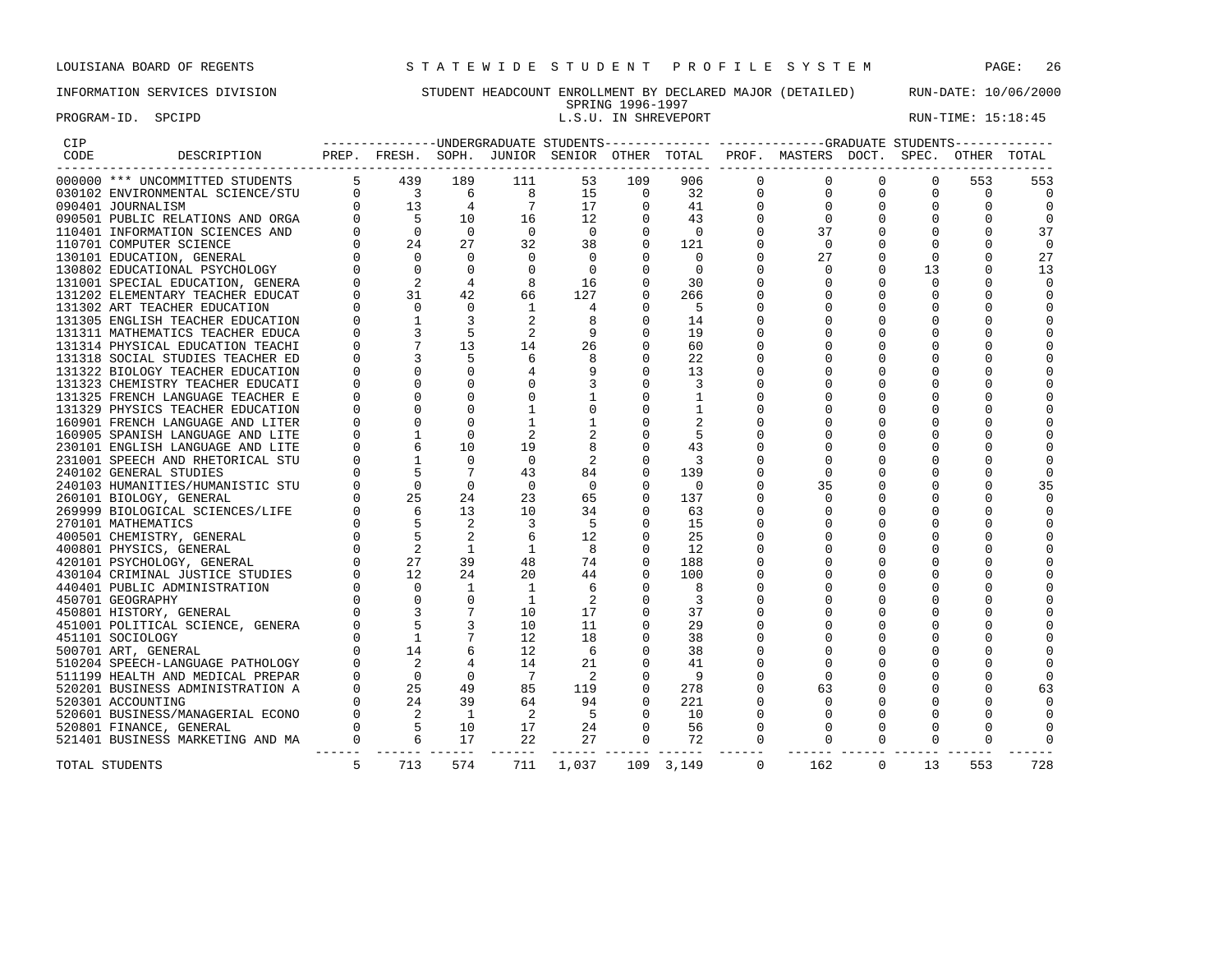## INFORMATION SERVICES DIVISION STUDENT HEADCOUNT ENROLLMENT BY DECLARED MAJOR (DETAILED) RUN-DATE: 10/06/2000 SPRING 1996-1997<br>UNIVERSITY OF NEW ORLEANS PROGRAM-ID. SPCIPD SECTED SECTED SERVICE SUBSEXTION OF NEW ORLEANS RUN-TIME: 15:18:45

| CIP  |                                         |                                                                                                                                                                                                                                                                                      |                |                          |                          |             |                          |                | --------------UNDERGRADUATE STUDENTS-------------- ------------GRADUATE STUDENTS------------ |                |             |                 |                |
|------|-----------------------------------------|--------------------------------------------------------------------------------------------------------------------------------------------------------------------------------------------------------------------------------------------------------------------------------------|----------------|--------------------------|--------------------------|-------------|--------------------------|----------------|----------------------------------------------------------------------------------------------|----------------|-------------|-----------------|----------------|
| CODE | DESCRIPTION                             |                                                                                                                                                                                                                                                                                      |                |                          |                          |             |                          |                | PREP. FRESH. SOPH. JUNIOR SENIOR OTHER TOTAL PROF. MASTERS DOCT. SPEC.                       |                |             | OTHER TOTAL     |                |
|      | 000000 *** UNCOMMITTED STUDENTS         |                                                                                                                                                                                                                                                                                      |                | 346                      | 284                      |             | $0 \quad 2,483$          | $\overline{0}$ | $\Omega$                                                                                     | $\Omega$       |             | $0 \quad 1,507$ | 1,507          |
|      | 040301 CITY/URBAN, COMMUNITY AND        |                                                                                                                                                                                                                                                                                      |                | $\sim$ 0                 | $\overline{0}$           | $\Omega$    | $\overline{0}$           |                | $\overline{0}$<br>55                                                                         | 0              | 0           | $\mathbf 0$     | 55             |
|      | 090101 COMMUNICATIONS, GENERAL          |                                                                                                                                                                                                                                                                                      |                | 92                       | 125                      | $\mathbf 0$ | 397                      | $\overline{0}$ | $\overline{0}$                                                                               | 0              | 0           | 0               | $\mathbf 0$    |
|      | 110701 COMPUTER SCIENCE                 |                                                                                                                                                                                                                                                                                      |                | 50                       | 97                       |             | 373                      | $\Omega$       | 72                                                                                           | $\overline{0}$ |             | $\Omega$        | 72             |
|      | 130301 CURRICULUM AND INSTRUCTIO        |                                                                                                                                                                                                                                                                                      |                | $\Omega$                 | $\Omega$                 |             | $\overline{0}$           | $\Omega$       | 167                                                                                          | 49             | $\Omega$    | $\Omega$        | 216            |
|      | 130401 EDUCATION ADMINISTRATION         |                                                                                                                                                                                                                                                                                      |                | $\mathbf 0$              | $\mathbf 0$              |             | 0                        | $\mathbf{0}$   | 92                                                                                           | 54             | 0           | 0               | 146            |
|      | 131001 SPECIAL EDUCATION, GENERA        |                                                                                                                                                                                                                                                                                      |                |                          | $\overline{0}$           |             | $\overline{\phantom{0}}$ | $\Omega$       | 113                                                                                          | 24             | $\mathbf 0$ | 0               | 137            |
|      | 131101 COUNSELOR EDUCATION COUNS        |                                                                                                                                                                                                                                                                                      |                | $\mathbf 0$              | $\overline{0}$           |             | $\overline{0}$           | 0              | 118                                                                                          | 36             |             | $\Omega$        | 154            |
|      | 131202 ELEMENTARY TEACHER EDUCAT        |                                                                                                                                                                                                                                                                                      |                | 170                      | 261                      | $\Omega$    | 693                      |                | $\Omega$                                                                                     | $\Omega$       |             | <sup>0</sup>    |                |
|      | 131305 ENGLISH TEACHER EDUCATION        |                                                                                                                                                                                                                                                                                      |                | <sup>1</sup>             | 14                       | $\Omega$    | 15                       |                | 8                                                                                            | $\Omega$       |             | $\Omega$        |                |
|      | 131311 MATHEMATICS TEACHER EDUCA        |                                                                                                                                                                                                                                                                                      | $\Omega$       | 4                        | -8                       | 0           | 12                       |                | 0                                                                                            | 0              |             | 0               |                |
|      | 131312 MUSIC TEACHER EDUCATION          |                                                                                                                                                                                                                                                                                      | $\Omega$       |                          | $-5$                     |             | 5                        |                | $\mathbf 0$                                                                                  |                |             | 0               | 0              |
|      | 131314 PHYSICAL EDUCATION TEACHI        |                                                                                                                                                                                                                                                                                      | 21             | 25                       | 64                       |             | 123                      |                | 89                                                                                           |                |             |                 | 89             |
|      | 131316 SCIENCE TEACHER EDUCATION        |                                                                                                                                                                                                                                                                                      | $\Omega$       | $\Omega$                 | - 8                      |             | 8                        |                | 19                                                                                           |                |             | $\Omega$        | 19             |
|      | 131318 SOCIAL STUDIES TEACHER ED        |                                                                                                                                                                                                                                                                                      | $\Omega$       |                          | 13                       | $\mathbf 0$ | 18                       |                | $\mathbf 0$                                                                                  |                |             |                 | $\Omega$       |
|      | 131328 HISTORY TEACHER EDUCATION        |                                                                                                                                                                                                                                                                                      | 0              | 0                        | $\overline{0}$           | 0           | $\overline{\phantom{0}}$ |                | 5                                                                                            | 0              |             | $\Omega$        |                |
|      | 140801 CIVIL ENGINEERING, GENERA        |                                                                                                                                                                                                                                                                                      | 45             | 36                       | 77                       | 0           | 230                      |                | 0                                                                                            | 0              |             |                 | 0              |
|      | 141001 ELECTRICAL, ELECTRONICS A        |                                                                                                                                                                                                                                                                                      | 83             | 59                       | 94                       |             | 319                      |                | $\mathbf 0$                                                                                  | $\Omega$       |             |                 |                |
|      | 141301 ENGINEERING SCIENCE              |                                                                                                                                                                                                                                                                                      | $\overline{0}$ | $\Omega$                 | $\overline{\phantom{0}}$ |             | $\overline{\phantom{0}}$ |                | 113                                                                                          | 21             |             | 0               | 134            |
|      | 141901 MECHANICAL ENGINEERING           |                                                                                                                                                                                                                                                                                      | 54             | 45                       | 128                      |             | 315                      |                | $\Omega$                                                                                     |                |             |                 |                |
|      | 142201 NAVAL ARCHITECTURE AND MA        |                                                                                                                                                                                                                                                                                      | 19             | 24                       | 40                       |             | 108                      |                | 0                                                                                            | $\Omega$       |             |                 |                |
|      | 160901 FRENCH LANGUAGE AND LITER        |                                                                                                                                                                                                                                                                                      | 3              | $\overline{\phantom{a}}$ | 8                        |             | 16                       |                | 0                                                                                            |                |             | O               | $\Omega$       |
|      | 160905 SPANISH LANGUAGE AND LITE        |                                                                                                                                                                                                                                                                                      |                |                          | 8                        |             | 22                       |                | $\Omega$                                                                                     |                |             | 0               |                |
|      | 160999 ROMANCE LANGUAGES AND LIT        | NOTE 1<br>NOTE 1<br>NOTE 1<br>NOTE 1<br>NOTE 1<br>NOTE 1<br>NOTE 1<br>NOTE 1<br>NOTE 1<br>NOTE 1<br>NOTE 1<br>NOTE 1<br>NOTE 1<br>NOTE 1<br>NOTE 1<br>NOTE 1<br>NOTE 1<br>NOTE 1<br>NOTE 1<br>NOTE 1<br>NOTE 1<br>NOTE 1<br>NOTE 1<br>NOTE 1<br>NOTE 1<br>NOTE 1<br>NOTE 1<br>NOTE 1 | $\mathbf 0$    | 0                        | $\overline{0}$           |             | $\overline{0}$           |                | 24                                                                                           |                |             | 0               | 24             |
|      | 230101 ENGLISH LANGUAGE AND LITE        |                                                                                                                                                                                                                                                                                      | 59             | 54                       | 87                       |             | 243                      |                | 79                                                                                           |                |             | $\Omega$        | 79<br>$\Omega$ |
|      | 240102 GENERAL STUDIES                  |                                                                                                                                                                                                                                                                                      | 154            | 147<br>78                | 369                      | $\Omega$    | 826                      |                | 0                                                                                            | U              |             | 0               |                |
|      | 260101 BIOLOGY, GENERAL                 |                                                                                                                                                                                                                                                                                      | 69<br>9        |                          | 212                      |             | 440                      |                | 25<br>30                                                                                     |                |             | $\Omega$        | 25<br>30       |
|      | 270101 MATHEMATICS<br>380101 PHILOSOPHY |                                                                                                                                                                                                                                                                                      |                | 8                        | 23<br>15                 | $\mathbf 0$ | 44<br>36                 |                | $\mathbf 0$                                                                                  | 0<br>$\Omega$  |             | 0<br>0          | $\mathbf 0$    |
|      | 400501 CHEMISTRY, GENERAL               |                                                                                                                                                                                                                                                                                      | 9              | 10                       | 41                       |             | 76                       |                | 7                                                                                            | 36             |             | $\Omega$        | 43             |
|      | 400601 GEOLOGY                          | $\overline{4}$                                                                                                                                                                                                                                                                       |                | -5                       | 13                       |             | 26                       |                | 22                                                                                           | $\Omega$       |             |                 | 22             |
|      | 400603 GEOPHYSICS AND SEISMOLOGY        |                                                                                                                                                                                                                                                                                      |                |                          | 4                        | $\mathbf 0$ | -6                       |                | 0                                                                                            | 0              |             | 0               | $\mathbf 0$    |
|      | 400801 PHYSICS, GENERAL                 |                                                                                                                                                                                                                                                                                      |                | 4                        | $\overline{7}$           | 0           | 22                       |                | 19                                                                                           | 0              |             | 0               | 19             |
|      | 420101 PSYCHOLOGY, GENERAL              |                                                                                                                                                                                                                                                                                      | 102            | 107                      | 142                      |             | 472                      |                | $\mathbf 0$                                                                                  | $\Omega$       |             | $\Omega$        | $\mathbf 0$    |
|      | 429999 PSYCHOLOGY, OTHER                |                                                                                                                                                                                                                                                                                      | $\Omega$       |                          | $\overline{0}$           |             | $\Omega$                 |                | $\mathbf 0$                                                                                  | 34             |             | 0               | 34             |
|      | 440401 PUBLIC ADMINISTRATION            |                                                                                                                                                                                                                                                                                      | $\Omega$       | $\Omega$                 | $\Omega$                 |             | $\Omega$                 |                | 46                                                                                           | $\Omega$       |             | $\Omega$        | 46             |
|      | 450201 ANTHROPOLOGY                     |                                                                                                                                                                                                                                                                                      |                | 16                       | 20                       | 0           | 54                       |                | $\mathbf 0$                                                                                  |                |             |                 | $\Omega$       |
|      | 450601 ECONOMICS, GENERAL               |                                                                                                                                                                                                                                                                                      |                | $\overline{\mathbf{3}}$  | $\overline{0}$           |             | - 4                      |                | $\overline{0}$                                                                               | 0              | $\Omega$    | 0               | 0              |
|      | 450701 GEOGRAPHY                        |                                                                                                                                                                                                                                                                                      | 6              | 11                       | 22                       |             | 42                       |                | 16                                                                                           |                |             |                 | 16             |
|      | 450801 HISTORY, GENERAL                 |                                                                                                                                                                                                                                                                                      | 26             | 42                       | 87                       |             | 184                      |                | 41                                                                                           | $\Omega$       |             | 0               | 41             |
|      | 451001 POLITICAL SCIENCE, GENERA        |                                                                                                                                                                                                                                                                                      | 45             | 34                       | 53                       |             | 181                      |                | 22                                                                                           | 21             | $\Omega$    | 0               | 43             |
|      | 451101 SOCIOLOGY                        |                                                                                                                                                                                                                                                                                      | 34             | 55                       | 63                       | $\Omega$    | 183                      |                | 42                                                                                           | $\Omega$       |             |                 | 42             |
|      | 451201 URBAN AFFAIRS/STUDIES            |                                                                                                                                                                                                                                                                                      | $\Omega$       | $\Omega$                 | 0                        | 0           | $\Omega$                 |                | 43                                                                                           | 40             | $\Omega$    | 0               | 83             |
|      | 500501 DRAMA/THEATER ARTS, GENER        |                                                                                                                                                                                                                                                                                      | $\Omega$       | $\Omega$                 | 2                        | $\mathbf 0$ | 2                        |                | 86                                                                                           | $\Omega$       |             | $\Omega$        | 86             |
|      | 500702 FINE/STUDIO ARTS                 | $\begin{array}{cccc} 0 & & 4 \ 0 & & 1 \ 0 & & 7 \ 0 & & 121 \ 0 & & 0 \ 0 & & 0 \ 0 & & 0 \ 0 & & 0 \ 0 & & 0 \ 0 & & 0 \ 0 & & 0 \ 0 & & 0 \ 0 & & 0 \ 0 & & 0 \ 0 & & 0 \ 0 & & 0 \ 0 & & 0 \ 0 & & 0 \ 0 & & 0 \ 0 & & 1 \ 0 & & 211 \end{array}$                                | $\mathbf 0$    |                          | $\overline{0}$           |             | $\overline{0}$           |                | 19                                                                                           |                |             |                 | 19             |
|      | 500703 ART HISTORY, CRITICISM AN        |                                                                                                                                                                                                                                                                                      | 49             | 37                       | 81                       | $\mathbf 0$ | 222                      |                | $\overline{0}$                                                                               |                | 0           | 0               | $\mathbf 0$    |
|      | 500704 ARTS MANAGEMENT                  |                                                                                                                                                                                                                                                                                      | $\mathbf 0$    | $\Omega$                 | $\overline{0}$           | $\Omega$    | $\overline{\phantom{0}}$ |                | 31                                                                                           |                |             | $\Omega$        | 31             |
|      | 500901 MUSIC, GENERAL                   |                                                                                                                                                                                                                                                                                      | 18             | 14                       | 44                       | $\mathbf 0$ | 95                       |                | 21                                                                                           | $\Omega$       | O           |                 | 21             |
|      | 511005 MEDICAL TECHNOLOGY               |                                                                                                                                                                                                                                                                                      | 11             | 5                        | $\overline{\phantom{a}}$ | $\Omega$    | 29                       |                | $\Omega$                                                                                     | $\Omega$       | O           | O               | $\mathbf 0$    |
|      | 520201 BUSINESS ADMINISTRATION A        | 211                                                                                                                                                                                                                                                                                  | 236            | 195                      | 337                      |             | 979                      | $\Omega$       | 560                                                                                          | $\Omega$       | $\Omega$    |                 | 560            |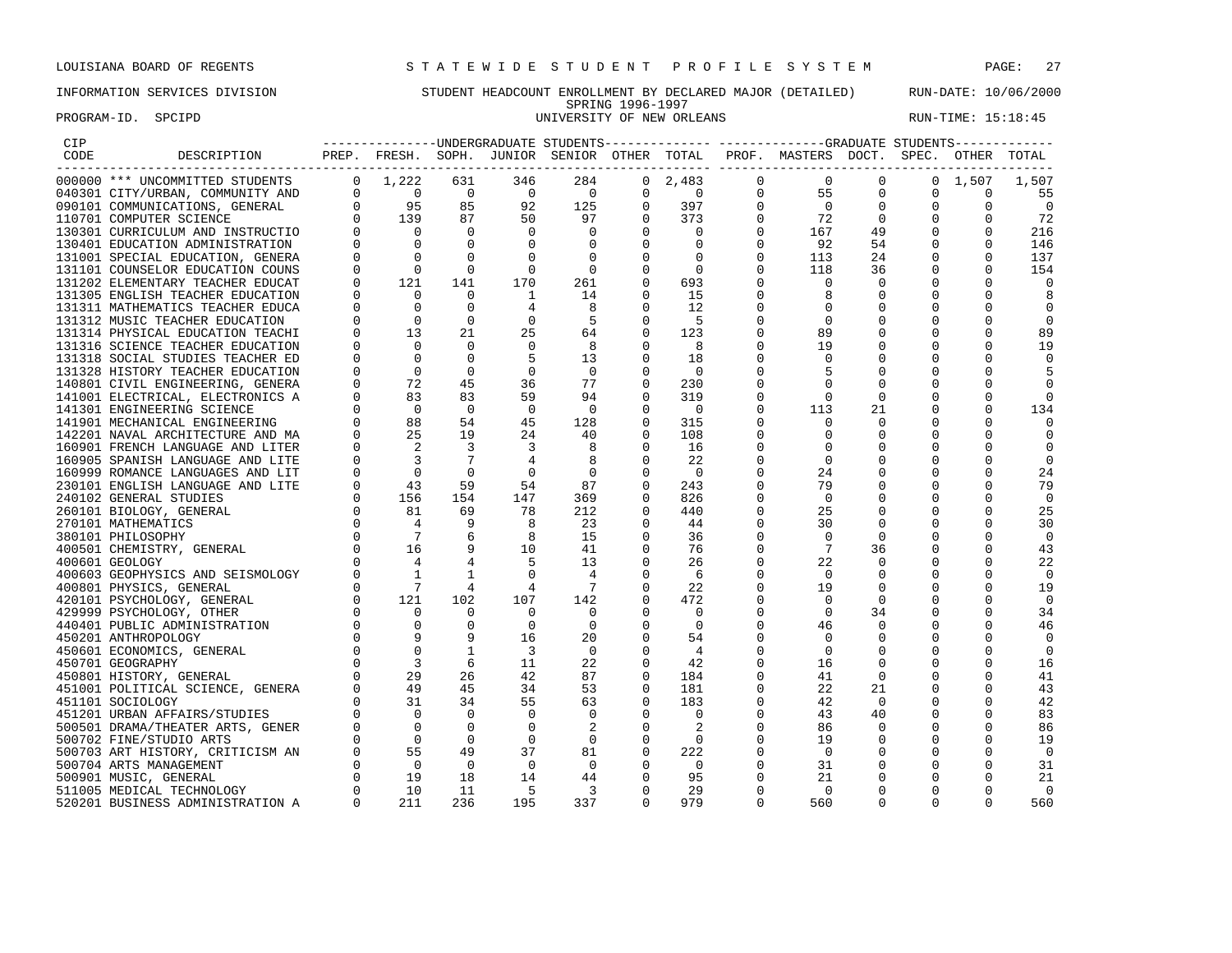### INFORMATION SERVICES DIVISION STUDENT HEADCOUNT ENROLLMENT BY DECLARED MAJOR (DETAILED) RUN-DATE: 10/06/2000 SPRING 1996-1997<br>UNIVERSITY OF NEW ORLEANS PROGRAM-ID. SPCIPD SERVICE SOME SERVICE OF NEW ORLEANS RUN-TIME: 15:18:45

| CIP  |                                  |       |        |       |        | -UNDERGRADUATE STUDENTS-------------- ----------- |       |            |       |         |      | -GRADUATE STUDENTS- |       |          |
|------|----------------------------------|-------|--------|-------|--------|---------------------------------------------------|-------|------------|-------|---------|------|---------------------|-------|----------|
| CODE | DESCRIPTION                      | PREP. | FRESH. | SOPH. | JUNIOR | SENIOR                                            | OTHER | TOTAL      | PROF. | MASTERS | DOCT | SPEC.               | OTHER | TOTAL    |
|      | 520301 ACCOUNTING                |       | 166    | 161   | 136    | 223                                               |       | 686        |       | 32      |      |                     |       | 32       |
|      | 520601 BUSINESS/MANAGERIAL ECONO |       |        |       |        | 15                                                |       | 34         |       |         | 39   |                     |       | 41       |
|      | 520801 FINANCE, GENERAL          |       | 27     | 33    | 56     | 94                                                |       | 210        |       |         |      |                     |       | $\Omega$ |
|      | 520901 HOSPITALITY/ADMINISTRATIO |       | 65     | 69    | 70     | 112                                               |       | 316        |       |         |      |                     |       | 0        |
|      | 521201 MANAGEMENT INFO. SYSTEMS  |       | 33     | 23    | 36     | 23                                                |       | 115        |       |         |      |                     |       | 0        |
|      | 521401 BUSINESS MARKETING AND MA |       | 47     | 59    | 70     | 109                                               |       | 285        |       |         |      |                     |       | 0        |
|      | 521501 REAL ESTATE               |       |        |       |        |                                                   |       |            |       |         |      |                     |       | 0        |
|      | 521601 TAXATION                  |       |        |       |        |                                                   |       |            |       | 20      |      |                     |       | 20       |
|      | TOTAL STUDENTS                   |       | 3,063  | 2,380 | 2,071  | 3,436                                             |       | 0, 10, 950 |       | 2,038   | 354  |                     | , 501 | 3,899    |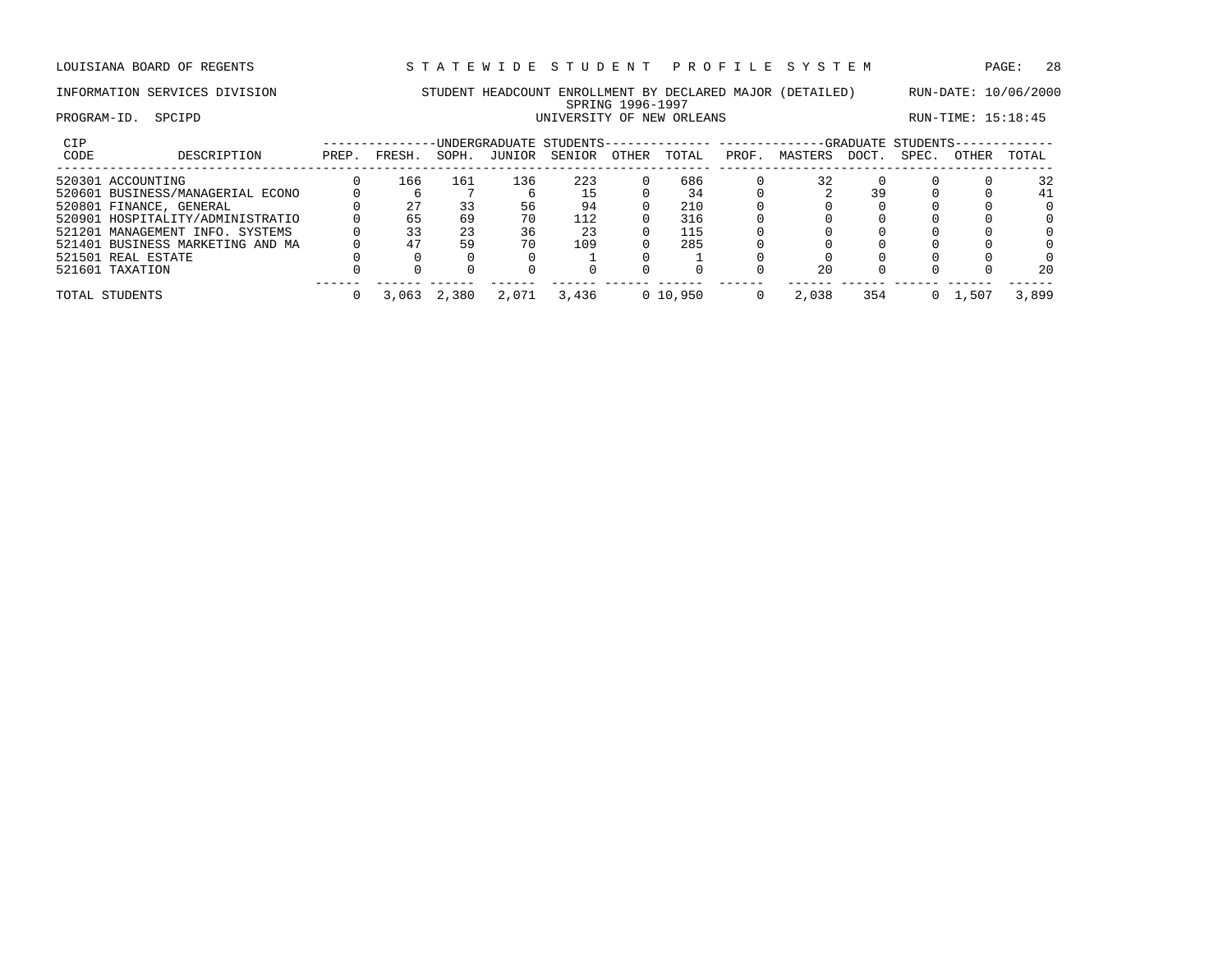LOUISIANA BOARD OF REGENTS STA TEWIDE STUDENT PROFILE SYSTEM PAGE: 29

## INFORMATION SERVICES DIVISION STUDENT HEADCOUNT ENROLLMENT BY DECLARED MAJOR (DETAILED) RUN-DATE: 10/06/2000 SPRING 1996-1997<br>L.S.U. LAW CENTER PROGRAM-ID. SPCIPD SPORE SECTION CENTER L.S.U. LAW CENTER LOOK RUN-TIME: 15:18:45

| CIP<br>CODE<br>DESCRIPTION      |       | FRESH. |       |        |              |        |                                            |       | --------------UNDERGRADUATE STUDENTS-------------- ------------GRADUATE STUDENTS------------- |             |               | TOTAL |
|---------------------------------|-------|--------|-------|--------|--------------|--------|--------------------------------------------|-------|-----------------------------------------------------------------------------------------------|-------------|---------------|-------|
|                                 | PREP. |        | SOPH. | JUNIOR | SENIOR OTHER |        | TOTAL                                      | PROF. | MASTERS                                                                                       | DOCT. SPEC. | OTHER         |       |
| 000000 *** UNCOMMITTED STUDENTS |       |        |       |        | $\Box$       |        | $\begin{array}{ccc} 0 & 0 & 0 \end{array}$ |       |                                                                                               |             | $\sim$ $\sim$ | 13    |
| $220101$ LAW (LL.B., J.D.)      |       |        |       |        |              | $\cap$ |                                            | 595   |                                                                                               |             |               | 595   |
|                                 |       |        |       |        |              |        |                                            |       |                                                                                               |             |               |       |
| TOTAL STUDENTS                  |       |        |       |        |              | $\Box$ | $\Omega$ and $\Omega$<br>(1)               | 595   |                                                                                               |             | - 13          | 608   |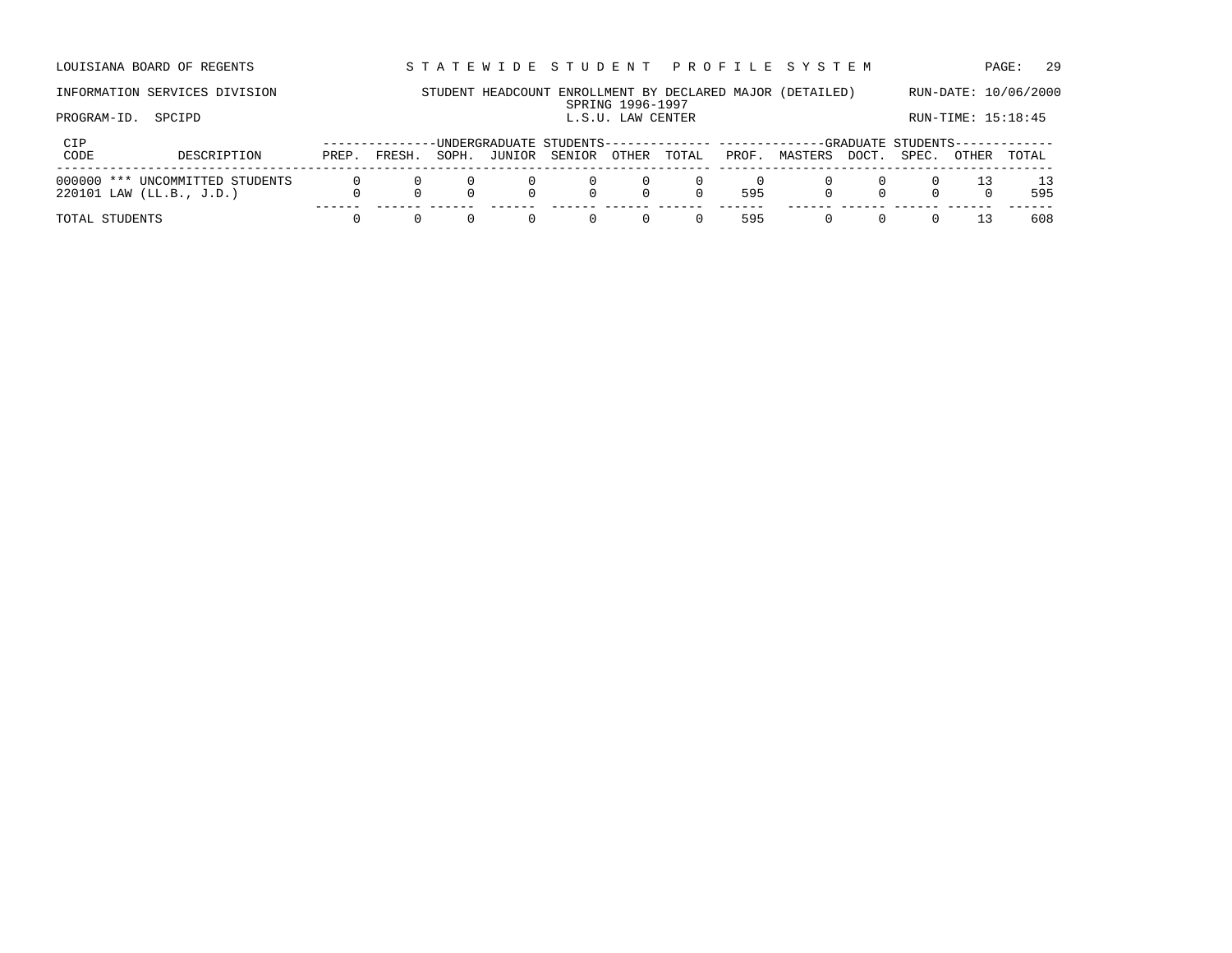PROGRAM-ID. SPCIPD SOUTHERN U. IN BATON ROUGE SOUTHERN U. THE SET OF RUN-TIME: 15:18:45

## INFORMATION SERVICES DIVISION STUDENT HEADCOUNT ENROLLMENT BY DECLARED MAJOR (DETAILED) RUN-DATE: 10/06/2000 SPRING 1996-1997<br>SOUTHERN U. IN BATON ROUGE

| CIP  |                                                                                                                                                                                                                                                                                                                                                                                                                                                                                        |                |                                             |                           |                          |                            |                                                                                                                                                                     |                          |              | --------------UNDERGRADUATE STUDENTS-------------- ------------GRADUATE STUDENTS------------ |                |             |             |                |
|------|----------------------------------------------------------------------------------------------------------------------------------------------------------------------------------------------------------------------------------------------------------------------------------------------------------------------------------------------------------------------------------------------------------------------------------------------------------------------------------------|----------------|---------------------------------------------|---------------------------|--------------------------|----------------------------|---------------------------------------------------------------------------------------------------------------------------------------------------------------------|--------------------------|--------------|----------------------------------------------------------------------------------------------|----------------|-------------|-------------|----------------|
| CODE | DESCRIPTION                                                                                                                                                                                                                                                                                                                                                                                                                                                                            |                |                                             | . _ _ _ _ _ _ _ _ _ _ _ _ |                          |                            |                                                                                                                                                                     |                          |              | PREP. FRESH. SOPH. JUNIOR SENIOR OTHER TOTAL PROF. MASTERS DOCT. SPEC.                       |                |             | OTHER TOTAL |                |
|      | 000000 *** UNCOMMITTED STUDENTS                                                                                                                                                                                                                                                                                                                                                                                                                                                        |                | $0 \t 234$                                  | 193                       | 243                      |                            | $\begin{array}{ccccc} & & & 15 & & & \\ & & & & 0 & & \\ -4 & & & 0 & & & \\ 7 & & & 0 & & & \\ 2 & & & 0 & & & \\ & & & & & 0 & & \\ & & & & & & & \\ \end{array}$ | 907                      | $\Omega$     | $\Omega$                                                                                     | $\Omega$       | $\Omega$    | 322         | 322            |
|      |                                                                                                                                                                                                                                                                                                                                                                                                                                                                                        |                |                                             |                           | 15                       |                            |                                                                                                                                                                     | 74                       | $\mathbf{0}$ | $\mathbf 0$                                                                                  | $\Omega$       | $\Omega$    | $\Omega$    | $\Omega$       |
|      |                                                                                                                                                                                                                                                                                                                                                                                                                                                                                        |                |                                             |                           | 11                       |                            |                                                                                                                                                                     | 69                       | $\mathbf 0$  | $\mathbf 0$                                                                                  | $\mathbf 0$    | $\mathbf 0$ | $\mathbf 0$ | 0              |
|      |                                                                                                                                                                                                                                                                                                                                                                                                                                                                                        |                |                                             |                           | $\overline{\phantom{0}}$ |                            |                                                                                                                                                                     | 11                       | $\mathbf 0$  | $\Omega$                                                                                     | $\mathbf 0$    | $\mathbf 0$ | 0           |                |
|      |                                                                                                                                                                                                                                                                                                                                                                                                                                                                                        |                |                                             |                           | $\overline{0}$           |                            |                                                                                                                                                                     | $\sim$ 3                 | $\Omega$     | $\Omega$                                                                                     | $\mathbf 0$    | $\Omega$    | $\mathbf 0$ | 0              |
|      |                                                                                                                                                                                                                                                                                                                                                                                                                                                                                        |                |                                             |                           | $\overline{0}$           |                            |                                                                                                                                                                     | $\overline{0}$           | 0            | 12                                                                                           |                | $\Omega$    | 0           | 12             |
|      | $\begin{tabular}{cccc} 0.00000 & *** & UNCOMMITTED STUDENTS & 0 & 254 & 195 \\ 0.10103 & AGRCULTUTRAL ECONOMICS & 0 & 28 & 11 \\ 0.20201 & ANIMAL SCIENCES, GENERAL & 0 & 20 & 24 \\ 0.20401 & PLANT SCIENCES, GENERAL & 0 & 3 & 1 \\ 0.20501 & SOIL SCIENCES & 0 & 0 & 1 \\ 0.30102 & ENVIRONMENTAL SCIERCE/STU & 0 & 0 & 0 \\ 0.30102 & ENVIRONMENTAL SCIERCE/STU & 0 & 0 & 1 \\ $                                                                                                   |                |                                             |                           | 10                       | 17                         | $\Omega$                                                                                                                                                            | 29                       | $\Omega$     | $\Omega$                                                                                     |                | $\Omega$    | $\Omega$    |                |
|      | 040201 ARCHITECTURE                                                                                                                                                                                                                                                                                                                                                                                                                                                                    | $\Omega$       | 47                                          | 25                        | 16                       | 24                         | $\Omega$                                                                                                                                                            | 112                      | $\Omega$     | $\Omega$                                                                                     |                | $\Omega$    | $\Omega$    | $\Omega$       |
|      | 090401 JOURNALISM                                                                                                                                                                                                                                                                                                                                                                                                                                                                      | $\Omega$       | $\overline{\mathbf{3}}$                     | 8                         | $\overline{4}$           | - 6                        | $\Omega$                                                                                                                                                            | 21                       | $\Omega$     | $\Omega$                                                                                     |                | $\Omega$    | $\Omega$    | $\Omega$       |
|      | 090403 MASS COMMUNICATIONS                                                                                                                                                                                                                                                                                                                                                                                                                                                             | $\Omega$       | $\overline{0}$                              | $\Omega$                  | $\overline{0}$           | $\overline{0}$             | $\overline{0}$                                                                                                                                                      | $\overline{0}$           | $\Omega$     | 19                                                                                           |                | $\mathbf 0$ | 0           | 19             |
|      | 090701 RADIO AND TELEVISION BROA                                                                                                                                                                                                                                                                                                                                                                                                                                                       |                | 72                                          | 38                        | 28                       | 35                         | $\overline{0}$                                                                                                                                                      | 173                      | 0            | $\mathbf 0$                                                                                  |                | $\mathbf 0$ | 0           | $\mathbf 0$    |
|      | 110701 COMPUTER SCIENCE                                                                                                                                                                                                                                                                                                                                                                                                                                                                |                | $\begin{matrix} 0 \\ 0 \end{matrix}$<br>178 | 81                        | 38                       | 61                         | $\overline{0}$                                                                                                                                                      | 358                      | $\Omega$     | 69                                                                                           | $\mathbf 0$    | $\mathbf 0$ | $\mathbf 0$ | 69             |
|      | 130405 ELEMENTARY, MIDDLE AND SE                                                                                                                                                                                                                                                                                                                                                                                                                                                       | $\Omega$       | $\bigcap$                                   | $\Omega$                  | $\overline{0}$           | $\Omega$                   | $\Omega$                                                                                                                                                            | $\overline{\phantom{0}}$ | $\Omega$     | 92                                                                                           | $\Omega$       | $\Omega$    | $\Omega$    | 92             |
|      | 131001 SPECIAL EDUCATION, GENERA                                                                                                                                                                                                                                                                                                                                                                                                                                                       | $\Omega$       | $-5$                                        | $\Omega$                  | <sup>1</sup>             | $\overline{7}$             | $\Omega$                                                                                                                                                            | 13                       | $\Omega$     | 87                                                                                           | 17             | $\mathbf 0$ | $\Omega$    | 104            |
|      | 131101 COUNSELOR EDUCATION COUNS                                                                                                                                                                                                                                                                                                                                                                                                                                                       |                | $\overline{0}$                              | $\overline{0}$            | $\overline{0}$           | $\overline{0}$             | $\overline{0}$                                                                                                                                                      | $\overline{0}$           | $\Omega$     | 68                                                                                           | $\Omega$       | $\Omega$    | $\Omega$    | 68             |
|      | 131202 ELEMENTARY TEACHER EDUCAT                                                                                                                                                                                                                                                                                                                                                                                                                                                       | $\Omega$       | 90                                          | 63                        | 53                       | 143                        | $\Omega$                                                                                                                                                            | 349                      | $\Omega$     | 36                                                                                           | $\mathbf 0$    |             | $\Omega$    | 36             |
|      | 131204 PRE-ELEMENTARY/EARLY CHIL                                                                                                                                                                                                                                                                                                                                                                                                                                                       | $\Omega$       | $\overline{0}$                              | $-5$                      | - 5                      | $\overline{\phantom{a}}$ 3 | $\overline{0}$                                                                                                                                                      | 13                       | $\mathbf 0$  | $\Omega$                                                                                     | 0              | $\mathbf 0$ | $\mathbf 0$ | $\overline{0}$ |
|      | 131205 SECONDARY TEACHER EDUCATI                                                                                                                                                                                                                                                                                                                                                                                                                                                       | $\mathbf{0}$   | 72                                          | 38                        | 36                       | 106                        | $\Omega$                                                                                                                                                            | 252                      | 0            | 15                                                                                           |                | $\Omega$    | $\Omega$    | 15             |
|      | 131301 AGRICULTURAL TEACHER EDUC                                                                                                                                                                                                                                                                                                                                                                                                                                                       | $\Omega$       | $\overline{1}$                              | $\overline{4}$            | 11                       | 17                         | $\Omega$                                                                                                                                                            | 33                       | $\Omega$     | $\Omega$                                                                                     |                | $\Omega$    | $\Omega$    | $\Omega$       |
|      | 131303 BUSINESS TEACHER EDUCATIO                                                                                                                                                                                                                                                                                                                                                                                                                                                       | $\Omega$       | 11                                          | $\mathbf{1}$              | $\overline{2}$           | - 5                        | $\Omega$                                                                                                                                                            | 19                       | $\Omega$     | $\Omega$                                                                                     | $\Omega$       | $\Omega$    | $\Omega$    | $\Omega$       |
|      | 140801 CIVIL ENGINEERING, GENERA                                                                                                                                                                                                                                                                                                                                                                                                                                                       | $\overline{0}$ | 30                                          | 22                        | 23                       | 40                         | $\Omega$                                                                                                                                                            | 115                      | $\Omega$     | $\Omega$                                                                                     | $\Omega$       | $\Omega$    | $\Omega$    |                |
|      | 141001 ELECTRICAL, ELECTRONICS A                                                                                                                                                                                                                                                                                                                                                                                                                                                       | $\Omega$       | 150                                         | 79                        | 52                       | 124                        | $\Omega$                                                                                                                                                            | 405                      | $\Omega$     | $\Omega$                                                                                     | $\mathbf 0$    | $\Omega$    | $\Omega$    | $\Omega$       |
|      | 141901 MECHANICAL ENGINEERING                                                                                                                                                                                                                                                                                                                                                                                                                                                          | $\overline{0}$ | 94                                          | 51                        | 40                       | 86                         | $\mathbf 0$                                                                                                                                                         | 271                      | $\Omega$     | $\mathbf 0$                                                                                  | 0              | $\mathbf 0$ | 0           |                |
|      | 150303 ELECTRICAL, ELECTRONIC &                                                                                                                                                                                                                                                                                                                                                                                                                                                        |                | 19                                          | 10                        | 10                       | 16                         | $\Omega$                                                                                                                                                            | 55                       | $\Omega$     | $\Omega$                                                                                     |                | $\Omega$    | $\Omega$    |                |
|      | 150805 MECHANICAL ENGINEERING/ME                                                                                                                                                                                                                                                                                                                                                                                                                                                       | $\Omega$       | $\bigcirc$                                  | $\bigcirc$                | $\Omega$                 | 9                          | $\Omega$                                                                                                                                                            | 9                        |              |                                                                                              |                | $\Omega$    | $\Omega$    |                |
|      | 160901 FRENCH LANGUAGE AND LITER                                                                                                                                                                                                                                                                                                                                                                                                                                                       |                | $\bigcirc$                                  | $\Omega$                  | $\mathbf 0$              |                            | $\mathbf 0$                                                                                                                                                         | 3                        | $\Omega$     | $\Omega$                                                                                     | $\Omega$       | O           | 0           |                |
|      |                                                                                                                                                                                                                                                                                                                                                                                                                                                                                        |                |                                             |                           |                          | 2                          | $\Omega$                                                                                                                                                            | 3                        | $\Omega$     |                                                                                              | $\Omega$       | $\Omega$    | $\Omega$    |                |
|      |                                                                                                                                                                                                                                                                                                                                                                                                                                                                                        |                |                                             |                           |                          | 17                         | $\Omega$                                                                                                                                                            | 49                       | $\Omega$     |                                                                                              |                | $\Omega$    | $\Omega$    |                |
|      |                                                                                                                                                                                                                                                                                                                                                                                                                                                                                        |                |                                             |                           |                          | 18                         | $\Omega$                                                                                                                                                            | 60                       | $\Omega$     | $\Omega$                                                                                     | 0              | $\Omega$    | $\Omega$    |                |
|      |                                                                                                                                                                                                                                                                                                                                                                                                                                                                                        |                |                                             |                           |                          | 11                         | $\Omega$                                                                                                                                                            | 23                       | $\Omega$     |                                                                                              |                | $\Omega$    | 0           |                |
|      |                                                                                                                                                                                                                                                                                                                                                                                                                                                                                        |                |                                             |                           |                          | $\overline{0}$             | $\overline{0}$                                                                                                                                                      | $\overline{0}$           | 325          | $\mathbf 0$                                                                                  |                | $\mathbf 0$ | $\mathbf 0$ | 325            |
|      |                                                                                                                                                                                                                                                                                                                                                                                                                                                                                        |                |                                             |                           |                          | 20                         | $\overline{0}$                                                                                                                                                      | 87                       | $\mathbf 0$  | $\Omega$                                                                                     | $\mathbf 0$    | $\Omega$    | $\Omega$    | $\Omega$       |
|      |                                                                                                                                                                                                                                                                                                                                                                                                                                                                                        |                |                                             |                           |                          | $\overline{\phantom{0}}^2$ | $\Omega$                                                                                                                                                            | 4                        | $\Omega$     | $\Omega$                                                                                     | $\Omega$       | $\mathbf 0$ | 0           | 0              |
|      |                                                                                                                                                                                                                                                                                                                                                                                                                                                                                        |                |                                             |                           |                          | 85                         | $\Omega$                                                                                                                                                            | 433                      | $\Omega$     | 18                                                                                           | 0              | $\Omega$    | $\Omega$    | 18             |
|      |                                                                                                                                                                                                                                                                                                                                                                                                                                                                                        |                |                                             |                           |                          | 25                         | $\Omega$                                                                                                                                                            | 47                       | $\Omega$     | 15                                                                                           |                | $\Omega$    | $\Omega$    | 15             |
|      |                                                                                                                                                                                                                                                                                                                                                                                                                                                                                        |                |                                             |                           |                          | 78                         | $\overline{0}$                                                                                                                                                      | 116                      | $\mathbf 0$  | 34                                                                                           |                | $\mathbf 0$ | $\Omega$    | 34             |
|      |                                                                                                                                                                                                                                                                                                                                                                                                                                                                                        |                |                                             |                           |                          | 33                         | $\overline{0}$                                                                                                                                                      | 128                      | $\mathbf 0$  | 8                                                                                            |                | $\mathbf 0$ | $\Omega$    | 8              |
|      |                                                                                                                                                                                                                                                                                                                                                                                                                                                                                        |                |                                             |                           |                          | 20                         | $\overline{0}$                                                                                                                                                      | 38                       | $\mathbf 0$  | 12                                                                                           | 0              | $\mathbf 0$ | 0           | 12             |
|      |                                                                                                                                                                                                                                                                                                                                                                                                                                                                                        |                |                                             |                           |                          | 113                        | $\Omega$                                                                                                                                                            | 353                      | 0            | $\overline{0}$                                                                               | 0              | 0           | $\Omega$    | $\overline{0}$ |
|      |                                                                                                                                                                                                                                                                                                                                                                                                                                                                                        |                |                                             |                           |                          | $\overline{0}$             | $\mathbf 0$                                                                                                                                                         | $\overline{0}$           | 0            | 49                                                                                           | $\mathbf 0$    | 0           | 0           | 49             |
|      |                                                                                                                                                                                                                                                                                                                                                                                                                                                                                        |                |                                             |                           |                          | 24                         | $\overline{0}$                                                                                                                                                      | 159                      | 0            | $\Omega$                                                                                     | $\Omega$       | $\Omega$    | $\Omega$    | $\Omega$       |
|      |                                                                                                                                                                                                                                                                                                                                                                                                                                                                                        |                |                                             |                           |                          | $\Omega$                   | $\Omega$                                                                                                                                                            | $\bigcap$                | $\Omega$     | 143                                                                                          | $\Omega$       | $\Omega$    | $\Omega$    | 143            |
|      |                                                                                                                                                                                                                                                                                                                                                                                                                                                                                        |                |                                             |                           |                          | $\overline{0}$             | $\overline{0}$                                                                                                                                                      | $\overline{0}$           | $\mathbf 0$  | $\Omega$                                                                                     | 12             | $\mathbf 0$ | $\mathbf 0$ | 12             |
|      |                                                                                                                                                                                                                                                                                                                                                                                                                                                                                        |                |                                             |                           |                          | 88                         | $\overline{0}$                                                                                                                                                      | 249                      | $\mathbf 0$  | $\mathbf 0$                                                                                  | $\overline{0}$ | $\mathbf 0$ | $\Omega$    | 0              |
|      |                                                                                                                                                                                                                                                                                                                                                                                                                                                                                        |                |                                             |                           |                          | $\overline{0}$             | $\overline{0}$                                                                                                                                                      | $\bigcirc$               | $\mathbf 0$  | 55                                                                                           | 0              | $\mathbf 0$ | $\mathbf 0$ | 55             |
|      |                                                                                                                                                                                                                                                                                                                                                                                                                                                                                        |                |                                             |                           |                          | 15                         | $\overline{\phantom{0}}$                                                                                                                                            | 50                       | $\Omega$     | $\mathbf 0$                                                                                  | $\mathbf 0$    | $\Omega$    | $\Omega$    | $\Omega$       |
|      |                                                                                                                                                                                                                                                                                                                                                                                                                                                                                        |                |                                             |                           |                          | 59                         | $\overline{0}$                                                                                                                                                      | 229                      |              | $\Omega$                                                                                     |                | $\Omega$    | $\Omega$    |                |
|      |                                                                                                                                                                                                                                                                                                                                                                                                                                                                                        |                |                                             |                           |                          | 76                         | $\Omega$                                                                                                                                                            | 125                      |              | $\Omega$                                                                                     | $\Omega$       | $\Omega$    | $\Omega$    |                |
|      | $\begin{tabular}{cccc} &\color{red}{\color{blue}\text{AD DE}}&0\\ &\color{red}{\color{blue}\text{AD DE}}&0\\ &\color{blue}\text{AD DE}&0\\ &\color{blue}\text{AD DE}&0\\ &\color{blue}\text{AD FERT}&0&0\\ &\color{blue}\text{AD E} &0\\ &\color{blue}\text{AD E} &0&0\\ &\color{blue}\text{AD E} &0&0\\ &\color{blue}\text{AD E} &0&0\\ &\color{blue}\text{AD E} &0&0\\ &\color{blue}\text{A PETD} &0&1\\ &\color{blue}\text{A HETORICAL FTO} &0&1\\ &\color{blue}\text{A ATICS}&0&1$ |                |                                             |                           |                          | - 5                        | $\overline{0}$                                                                                                                                                      | 20                       | 0            | $\Omega$                                                                                     | $\Omega$       | $\Omega$    | 0           |                |
|      |                                                                                                                                                                                                                                                                                                                                                                                                                                                                                        |                |                                             |                           |                          | 10                         | $\Omega$                                                                                                                                                            | 46                       | $\Omega$     | $\Omega$                                                                                     | $\Omega$       | $\Omega$    | $\Omega$    |                |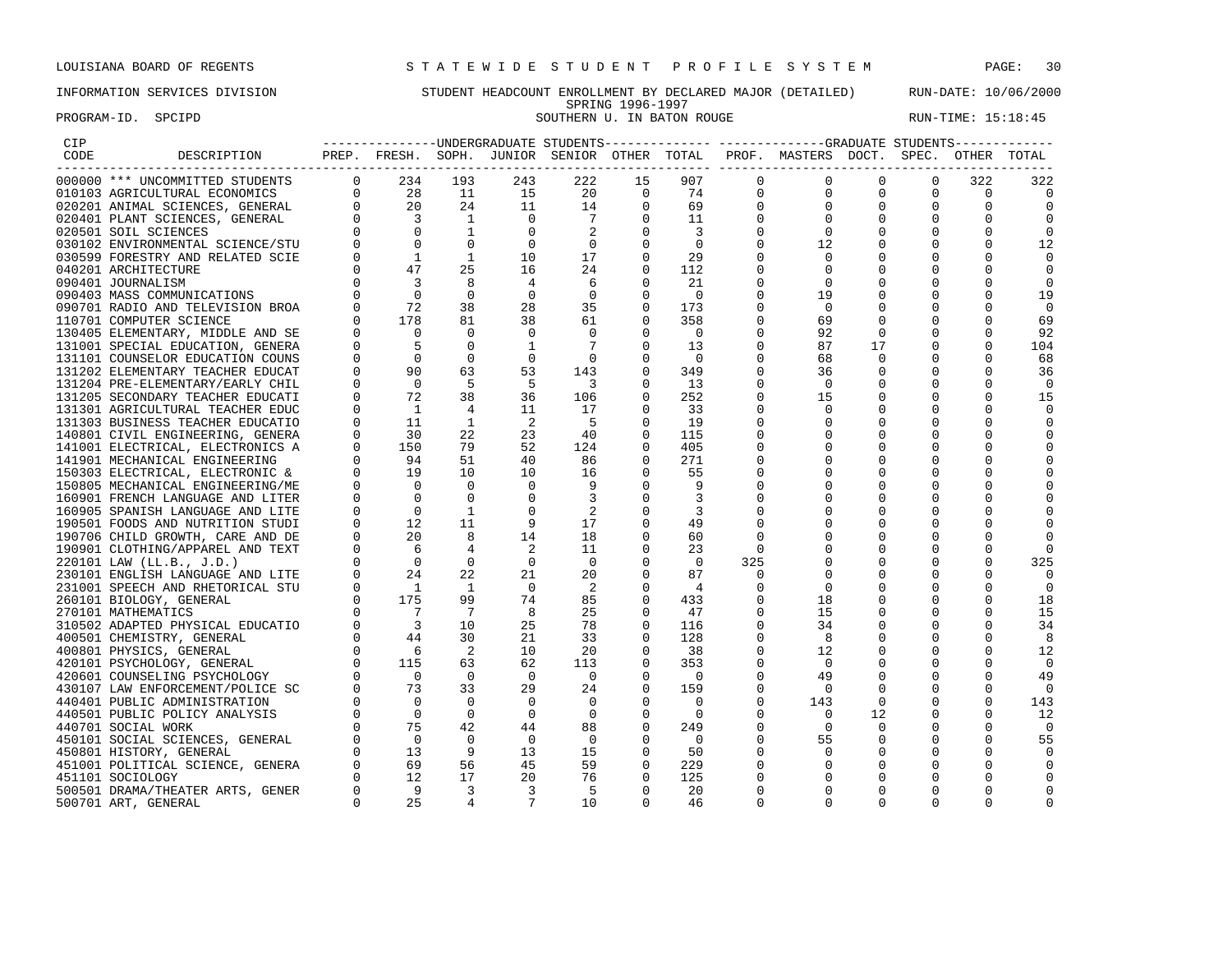## INFORMATION SERVICES DIVISION STUDENT HEADCOUNT ENROLLMENT BY DECLARED MAJOR (DETAILED) RUN-DATE: 10/06/2000 SPRING 1996-1997 PROGRAM-ID. SPCIPD SOUTHERN U. IN BATON ROUGE SOUTHERN U. THE SET OF RUN-TIME: 15:18:45

| CIP  |                                  |       |        |             | UNDERGRADUATE STUDENTS- |        |       |       |       |         |       | -GRADUATE STUDENTS |              |       |
|------|----------------------------------|-------|--------|-------------|-------------------------|--------|-------|-------|-------|---------|-------|--------------------|--------------|-------|
| CODE | DESCRIPTION                      | PREP. | FRESH. | SOPH.       | JUNIOR                  | SENIOR | OTHER | TOTAL | PROF. | MASTERS | DOCT. | SPEC.              | <b>OTHER</b> | TOTAL |
|      | 500901 MUSIC, GENERAL            |       |        |             |                         |        |       |       |       |         |       |                    |              |       |
|      | 500903 MUSIC - GENERAL PERFORMAN |       | 37     | 18          |                         |        |       |       |       |         |       |                    |              |       |
|      | 510204 SPEECH-LANGUAGE PATHOLOGY |       | 17     | 14          |                         |        |       | 107   |       |         |       |                    |              |       |
|      | 511102 PRE-MEDICINE STUDIES      |       |        |             |                         |        |       |       |       |         |       |                    |              |       |
|      | 511599 MENTAL HEALTH SERVICES, O |       |        |             |                         |        |       |       |       |         |       |                    |              | 80    |
|      | 511601 NURSING (R.N. TRAINING)   |       | 360    | 237         | 134                     | 269    |       | 1,000 |       |         |       |                    |              |       |
|      | 511605 NURSING, FAMILY PRACTICE  |       |        |             |                         |        |       |       |       |         |       |                    |              | 49    |
|      | 512399 REHABILITATION/THERAPEUTI |       |        |             | 34                      | 115    |       | 155   |       |         |       |                    |              |       |
|      | 520201 BUSINESS ADMINISTRATION A |       | 238    | 101         | 43                      | 72     |       | 454   |       |         |       |                    |              |       |
|      | 520301 ACCOUNTING                |       | 137    | 88          | 59                      | 101    |       | 385   |       |         |       |                    |              |       |
|      | 520601 BUSINESS/MANAGERIAL ECONO |       | 21     | 11          |                         |        |       | 56    |       |         |       |                    |              |       |
|      | 521401 BUSINESS MARKETING AND MA |       | 67     | 53          | 36                      | 48     |       | 204   |       |         |       |                    |              |       |
|      | TOTAL STUDENTS                   |       |        | 2,633 1,613 | 1,344                   | 2,364  | 15    | 7,969 | 325   | 880     | 29    |                    | 322          | 1,556 |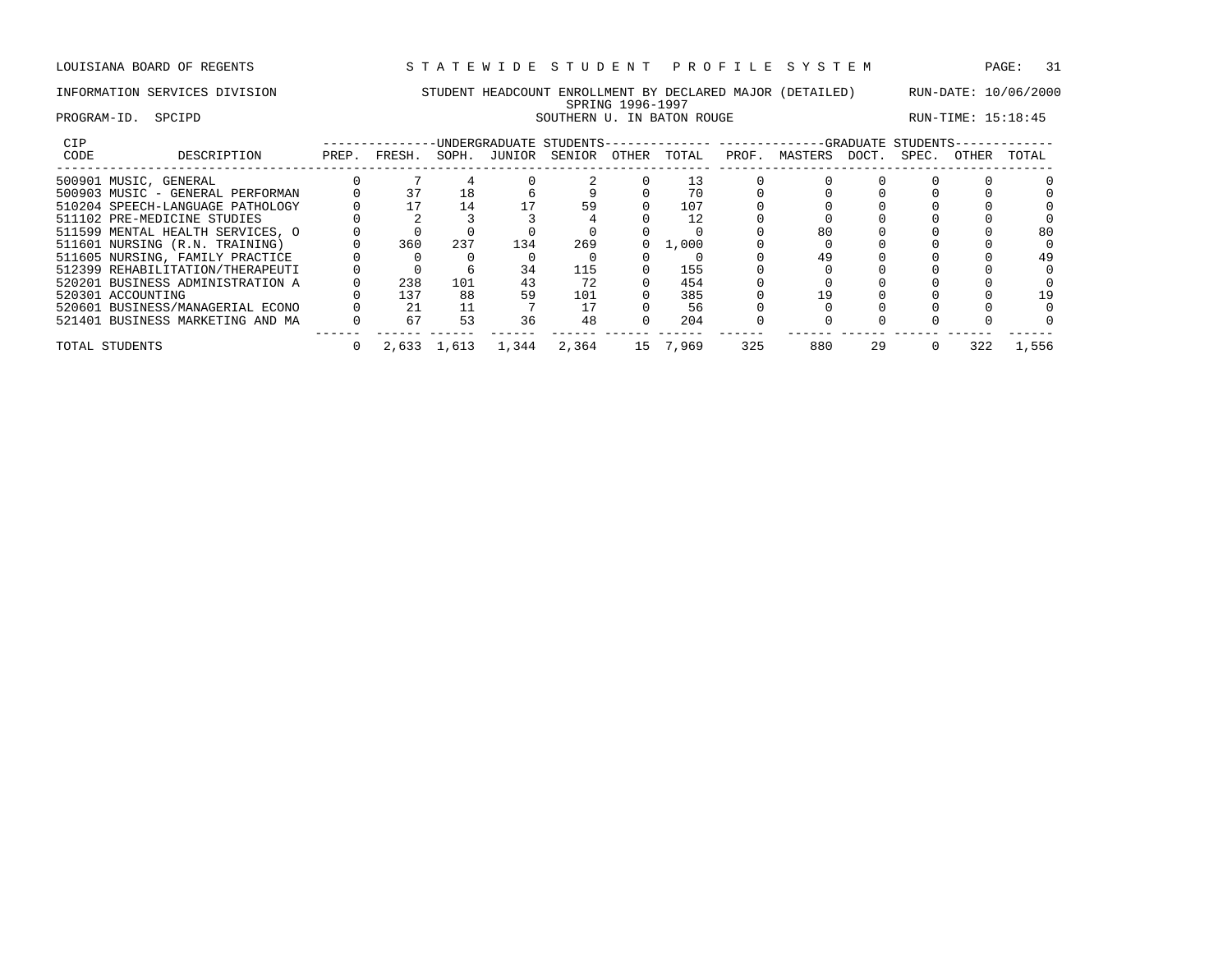### INFORMATION SERVICES DIVISION STUDENT HEADCOUNT ENROLLMENT BY DECLARED MAJOR (DETAILED) RUN-DATE: 10/06/2000 SPRING 1996-1997<br>SOUTHERN U. IN NEW ORLEANS PROGRAM-ID. SPCIPD SOUTHERN U. IN NEW ORLEANS RUN-TIME: 15:18:45

| CIP  |                                  |              |                 |              |                |          |             |              |          | ------------UNDERGRADUATE STUDENTS-------------- ------------GRADUATE STUDENTS------------ |          |          |              |     |
|------|----------------------------------|--------------|-----------------|--------------|----------------|----------|-------------|--------------|----------|--------------------------------------------------------------------------------------------|----------|----------|--------------|-----|
| CODE | DESCRIPTION                      |              |                 |              |                |          |             |              |          | PREP. FRESH. SOPH. JUNIOR SENIOR OTHER TOTAL PROF. MASTERS DOCT. SPEC. OTHER TOTAL         |          |          |              |     |
|      | 000000 *** UNCOMMITTED STUDENTS  |              | $0 \quad 1,081$ | 558          | 298            | 151      |             | 25 2,113     |          |                                                                                            |          |          |              |     |
|      | 090401 JOURNALISM                |              | 0               | $\Omega$     | -6             | 10       | 1           | 17           |          |                                                                                            |          |          |              |     |
|      | 110701 COMPUTER SCIENCE          |              |                 | 11           | 16             | 59       |             | 94           |          |                                                                                            |          |          |              |     |
|      | 131202 ELEMENTARY TEACHER EDUCAT |              |                 | 14           | 40             | 178      | 197         | 434          |          |                                                                                            |          |          |              |     |
|      | 131302 ART TEACHER EDUCATION     |              |                 | $\Omega$     | $\Omega$       |          | $\Omega$    | $\mathbf{1}$ |          |                                                                                            |          |          |              |     |
|      | 131303 BUSINESS TEACHER EDUCATIO |              |                 | $\Omega$     |                |          |             | 16           |          |                                                                                            |          |          |              |     |
|      | 131305 ENGLISH TEACHER EDUCATION |              |                 |              |                | 16       |             | 25           |          |                                                                                            |          |          |              |     |
|      | 131311 MATHEMATICS TEACHER EDUCA |              |                 |              |                | 13       |             | 25           |          |                                                                                            |          |          |              |     |
|      | 131312 MUSIC TEACHER EDUCATION   |              |                 |              |                | 13       |             | 24           |          |                                                                                            |          |          |              |     |
|      | 131314 PHYSICAL EDUCATION TEACHI |              |                 |              |                | 20       |             | 21           |          |                                                                                            |          |          |              |     |
|      | 131316 SCIENCE TEACHER EDUCATION |              |                 |              |                |          |             | 13           |          |                                                                                            |          |          |              |     |
|      | 131318 SOCIAL STUDIES TEACHER ED |              |                 |              |                |          |             | 12           |          |                                                                                            |          |          |              |     |
|      | 131325 FRENCH LANGUAGE TEACHER E |              |                 |              |                |          |             | $\mathbf{1}$ |          |                                                                                            |          |          |              |     |
|      | 131330 SPANISH LANGUAGE TEACHER  |              |                 |              |                |          |             |              |          |                                                                                            |          | $\Omega$ |              |     |
|      | 140804 TRANSPORTATION AND HIGHWA |              |                 |              |                |          |             |              |          |                                                                                            |          |          |              |     |
|      | 150101 ARCHITECTURAL ENGINEERING |              |                 |              |                |          |             |              |          |                                                                                            |          |          |              |     |
|      | 150303 ELECTRICAL, ELECTRONIC &  |              |                 |              |                | 20       |             | 43           |          |                                                                                            |          |          |              |     |
|      | 230101 ENGLISH LANGUAGE AND LITE |              |                 |              |                | 14       |             | 2.2.         |          |                                                                                            |          |          |              |     |
|      | 260101 BIOLOGY, GENERAL          |              |                 | 23           | 52             | 96       |             | 181          |          |                                                                                            |          |          |              |     |
|      | 270101 MATHEMATICS               |              |                 | б.           | 16             | 23       | $\Omega$    | 46           |          |                                                                                            |          |          |              |     |
|      | 400501 CHEMISTRY, GENERAL        |              |                 |              | $\overline{4}$ | 9        | $\Omega$    | 16           |          |                                                                                            |          |          |              |     |
|      | 400801 PHYSICS, GENERAL          |              | $\Omega$        | $\Omega$     |                | 14       | $\Omega$    | 17           |          |                                                                                            |          |          |              |     |
|      | 420101 PSYCHOLOGY, GENERAL       |              |                 | 14           | 24             | 96       |             | 141          |          |                                                                                            |          |          |              |     |
|      | 430104 CRIMINAL JUSTICE STUDIES  |              |                 | 23           | 47             | 95       | 34          | 202          |          |                                                                                            |          |          |              |     |
|      | 440701 SOCIAL WORK               |              |                 | 12           | 38             | 102      | 9           | 164          |          | 299                                                                                        |          |          |              | 299 |
|      | 450801 HISTORY, GENERAL          |              |                 | $\mathbf{1}$ |                | 7        | $\Omega$    | 11           |          |                                                                                            |          |          |              |     |
|      | 451001 POLITICAL SCIENCE, GENERA |              |                 |              |                | 18       |             | 27           |          |                                                                                            |          |          |              |     |
|      | 451101 SOCIOLOGY                 |              |                 |              |                | 12       |             | 17           |          |                                                                                            |          |          |              |     |
|      | 451201 URBAN AFFAIRS/STUDIES     |              |                 |              |                | $\Omega$ | 15          | 15           |          |                                                                                            |          |          |              |     |
|      | 500701 ART, GENERAL              |              |                 |              |                | 12       | $\Omega$    | 13           |          |                                                                                            |          |          |              |     |
|      | 511501 ALCOHOL/DRUG ABUSE COUNSE |              |                 | 10           | 10             | 22       | 16          | 59           |          |                                                                                            |          |          |              |     |
|      | 520201 BUSINESS ADMINISTRATION A |              |                 | 19           | 44             | 140      | 12          | 216          |          |                                                                                            |          |          |              |     |
|      | 520301 ACCOUNTING                |              |                 | 4            | 19             | 61       |             | 93           |          |                                                                                            |          | $\Omega$ |              |     |
|      | 520401 ADMINISTRATIVE ASSISTANT/ |              |                 | 2            | 2              | 19       | $\Omega$    | 23           |          |                                                                                            | $\Omega$ | $\Omega$ |              |     |
|      | 520601 BUSINESS/MANAGERIAL ECONO | $\mathbf 0$  | $\Omega$        | $\mathbf{1}$ |                | 4        | $\mathbf 0$ | 6            | $\Omega$ |                                                                                            | $\Omega$ | $\Omega$ |              |     |
|      | TOTAL STUDENTS                   | $\mathbf{0}$ | 1,110           | 711          | 659            | 1,251    |             | 386 4, 117   | $\Omega$ | 299                                                                                        | $\Omega$ | $\Omega$ | $\mathbf{1}$ | 300 |